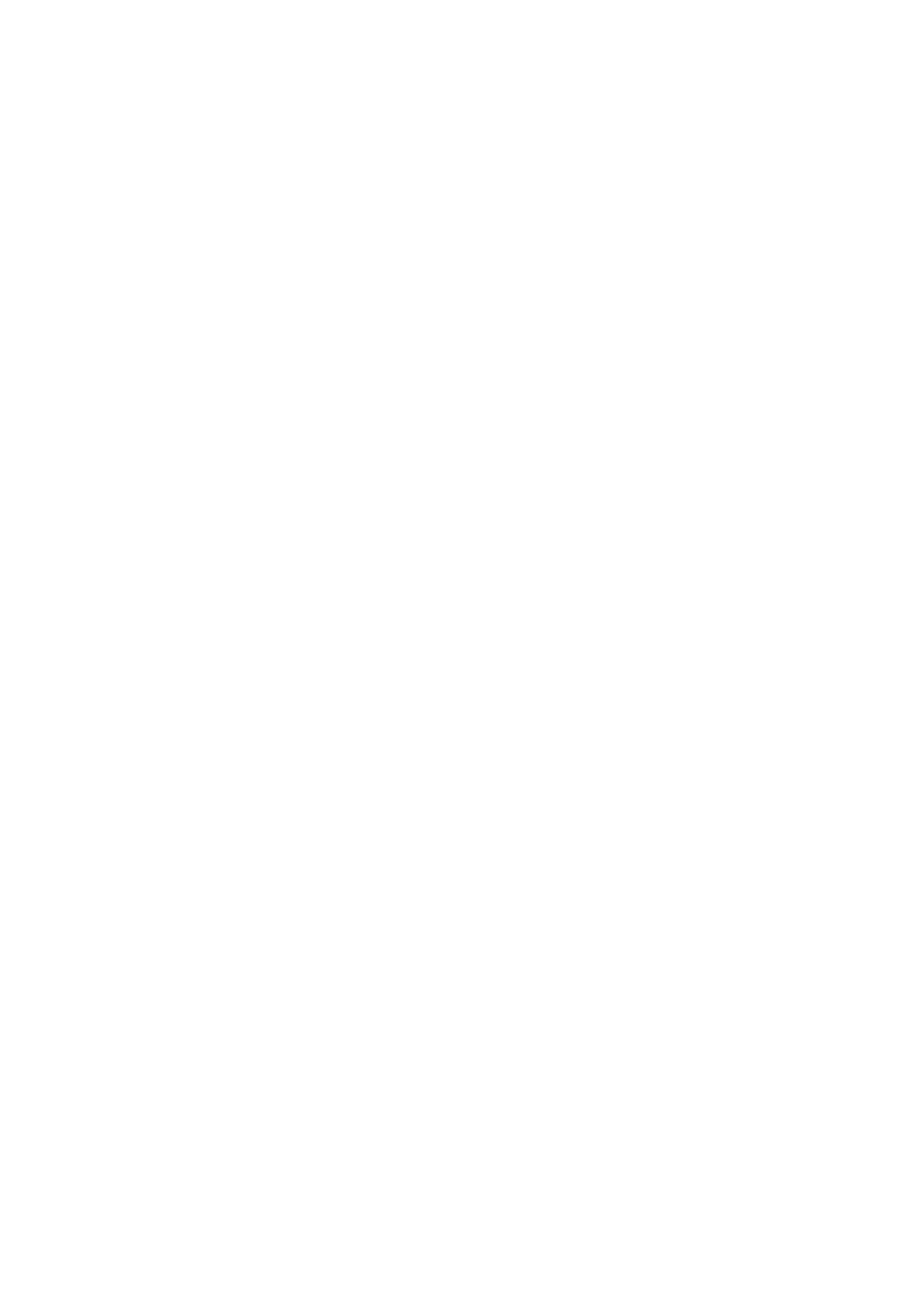Western Australia

# **Bail Act 1982**

#### **CONTENTS**

## **Part I — Preliminary**

| 1.<br>2.<br>3.<br>4. | Short title<br>Commencement<br>Terms used in this Act<br>Application of this Act | $\overline{\mathbf{c}}$<br>$\frac{2}{2}$<br>$\overline{7}$ |
|----------------------|----------------------------------------------------------------------------------|------------------------------------------------------------|
|                      | Part $II$ — Rights of accused in<br>relation to bail                             |                                                            |
| 5.                   | Right of accused to have bail considered under                                   |                                                            |
|                      | this Act                                                                         | 8                                                          |
| 6.                   | Duty on arresting officer and others to<br>consider bail                         | 8                                                          |
| 6A.                  | Whether custody justified to be considered in                                    |                                                            |
|                      | certain cases                                                                    | 10                                                         |
| 7.                   | Duty imposed on judicial officers in respect of                                  |                                                            |
|                      | unconvicted accused                                                              | 11                                                         |
| 7A.                  | Bail for appeal under the Criminal Appeals<br>Act 2004 Part 2                    | 13                                                         |
| 8.                   | Accused to be given information and prescribed                                   |                                                            |
|                      | forms                                                                            | 14                                                         |
| 9.                   | Bail decision may be deferred until further                                      |                                                            |
|                      | information obtained                                                             | 16                                                         |
| 10.                  | Sections 5, 6 and 7 do not apply where accused                                   |                                                            |
|                      | imprisoned for other cause                                                       | 16                                                         |
| 11.                  | Rights following grant of bail                                                   | 17                                                         |
| 12.                  | Further limitation on rights in sections 5 and 11                                | 18                                                         |
|                      |                                                                                  |                                                            |

As at 27 May 2008 **Version 06-e0-01 Page i page i** Extract from www.slp.wa.gov.au, see that website for further information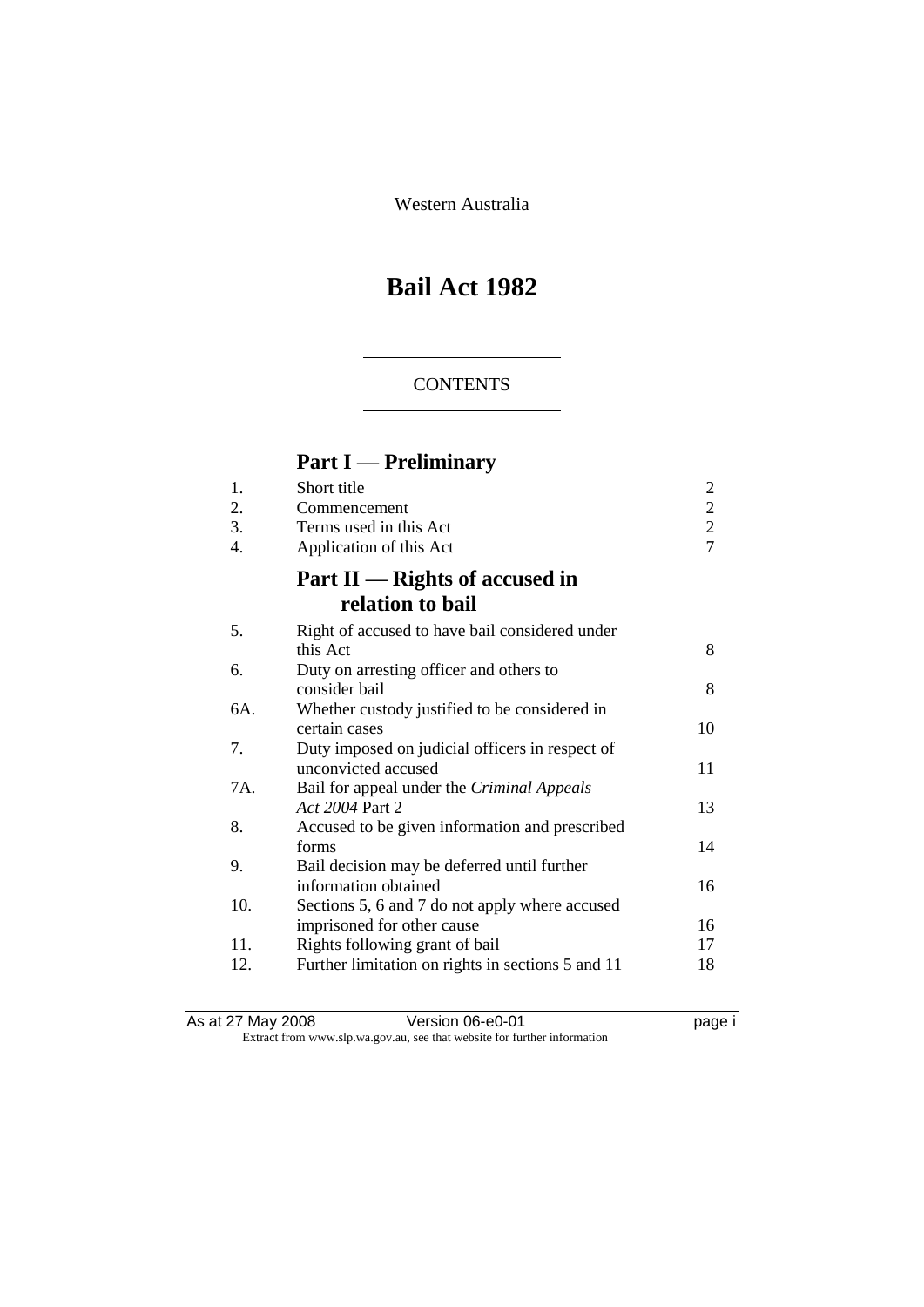| Contents |
|----------|
|----------|

## **Part III — Jurisdiction to grant bail**

| 13.  | Jurisdiction to grant bail                            | 19 |
|------|-------------------------------------------------------|----|
| 14.  | Supreme Court judge has jurisdiction in all cases     | 19 |
| 15.  | Exclusive jurisdiction of Supreme Court judge in      |    |
|      | murder cases                                          | 20 |
| 16.  | Bail of person arrested on warrant                    | 21 |
| 16A. | Restrictions on powers of authorised officers and     |    |
|      | justices in certain cases                             | 21 |
| 17.  | Conditions which may be imposed                       | 23 |
| 17A. | Further provisions as to responsible person's         |    |
|      | undertaking (Schedule 1 Part C clause 2)              | 23 |
|      |                                                       |    |
|      | Part IV — Hearing of case for bail,                   |    |
|      | parties, and evidence                                 |    |
| 20.  | Power to consider bail in camera and to prohibit      |    |
|      | publication                                           | 25 |
| 21.  | Parties                                               | 26 |
| 22.  | Evidence                                              | 26 |
| 23.  | Accused not bound to supply information               | 26 |
| 24.  | Information may be referred to police officer for     |    |
|      | verification or for report                            | 27 |
| 24A. | Information may be referred to community              |    |
|      | corrections officer for verification or for report    | 27 |
| 25.  | Protection of accused as to information given for     |    |
|      | bail purposes                                         | 28 |
| 26.  | Record of decision and reasons                        | 28 |
| 27.  | Transmission of relevant papers to court              | 29 |
| 27A. | Transmission of papers to CEO (corrections)           | 30 |
|      | <b>Part V</b> — Bail undertakings                     |    |
| 28.  | Bail undertaking                                      | 31 |
| 29.  | Before whom bail undertaking may be entered into      | 32 |
| 30.  | Duties of person before whom bail undertaking is      |    |
|      | entered into                                          | 32 |
| 31.  | Different time and place for appearance may be        |    |
|      | substituted                                           | 33 |
| 32.  | Giving and proof of notices under section 31          | 35 |
| 33.  | Judicial officer may order accused to enter into bail |    |
|      | undertaking                                           | 36 |
| 34.  | Cessation and suspension of bail undertaking          | 37 |
|      |                                                       |    |

page ii Version 06-e0-01 As at 27 May 2008

Extract from www.slp.wa.gov.au, see that website for further information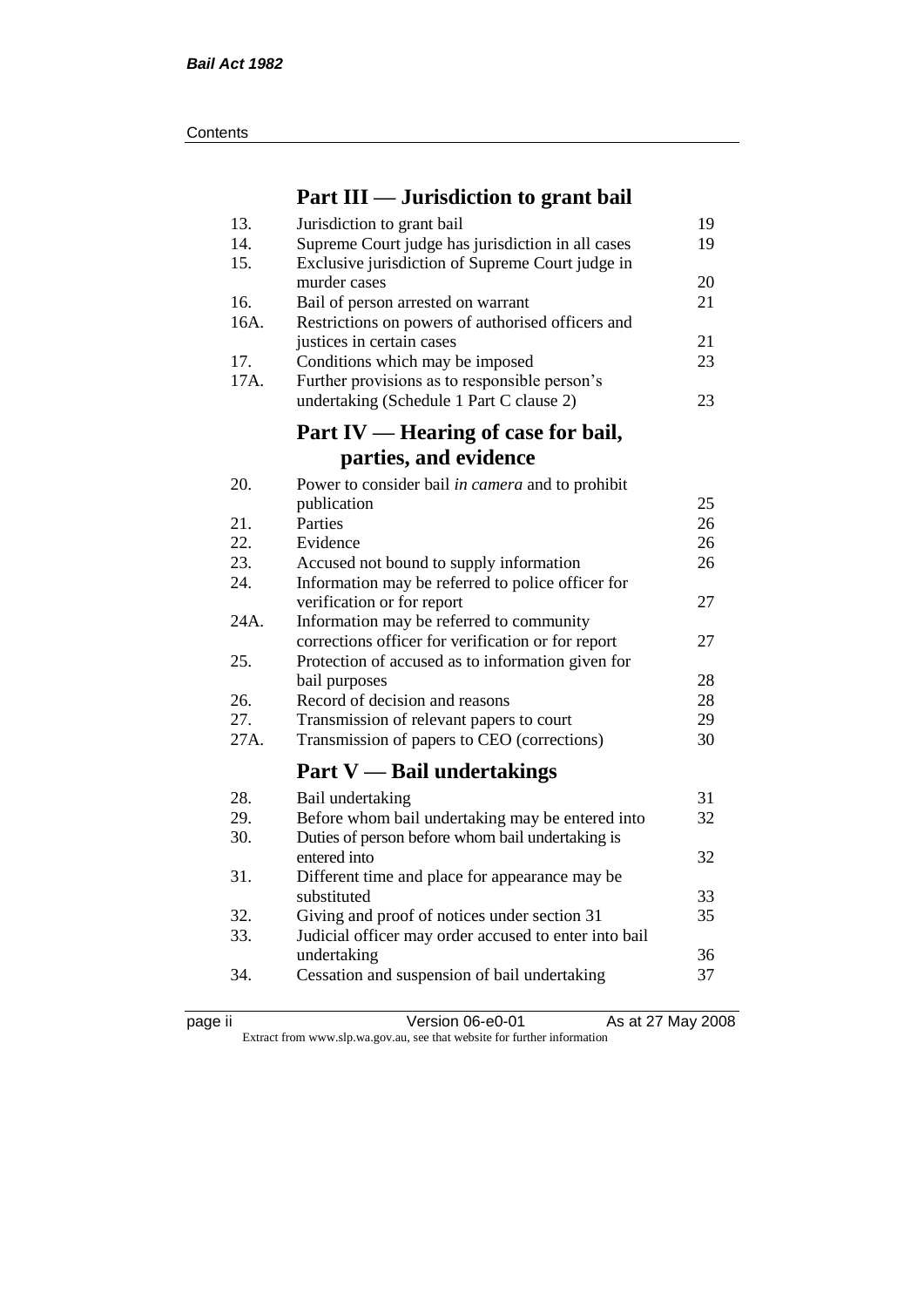## **Part VI — Sureties and surety undertakings**

| 35.  | Meaning of surety and surety undertaking           | 38 |
|------|----------------------------------------------------|----|
| 36.  | Authority to approve sureties                      | 38 |
| 37.  | Proposed surety to receive certain information and |    |
|      | prescribed form for completion                     | 39 |
| 38.  | Persons disqualified from being sureties           | 39 |
| 39.  | Matters relevant to approval of sureties           | 40 |
| 40.  | Decision on application by proposed surety         | 40 |
| 41.  | Finality of decision to refuse approval            | 41 |
| 42.  | Before whom surety undertaking may be entered      |    |
|      | into                                               | 41 |
| 43.  | Duties of persons before whom surety undertaking   |    |
|      | is entered into                                    | 41 |
| 44.  | Surety undertaking extends to adjourned hearing    |    |
|      | only by consent                                    | 42 |
| 45.  | Giving and proof of notices under section 44       | 42 |
| 46.  | Power of surety to apprehend accused               | 43 |
| 47.  | Cessation and suspension of surety undertaking     | 44 |
| 48.  | Surety may apply for cancellation of his           |    |
|      | undertaking                                        | 45 |
| 49.  | Forfeiture of money under surety's undertaking     | 46 |
| 50.  | Offence to indemnify surety                        | 48 |
|      | <b>Part VIA — Administration of home</b>           |    |
|      | detention conditions                               |    |
| 50A. | Powers of CEO (corrections)                        | 49 |
| 50C. | Powers and duties of community corrections         |    |
|      | officers                                           | 49 |
| 50D. | Powers of members of the Police Force              | 51 |
| 50E. | CEO (corrections) may substitute a different place |    |
|      | of detention and apply conditions                  | 51 |
| 50F. | CEO (corrections) may revoke bail                  | 52 |
| 50G. | Procedure on arrest after revocation of bail       | 52 |
| 50H. | Exclusion of the rules of natural justice          | 53 |
| 50J. | Delegation by CEO (corrections)                    | 53 |
| 50K. | Retrieval of monitoring equipment                  | 53 |
| 50L. | Rules                                              | 54 |

| As at 27 May 2008 | Version 06-e0-01                                                         | <br>page III |
|-------------------|--------------------------------------------------------------------------|--------------|
|                   | Extract from www.slp.wa.gov.au, see that website for further information |              |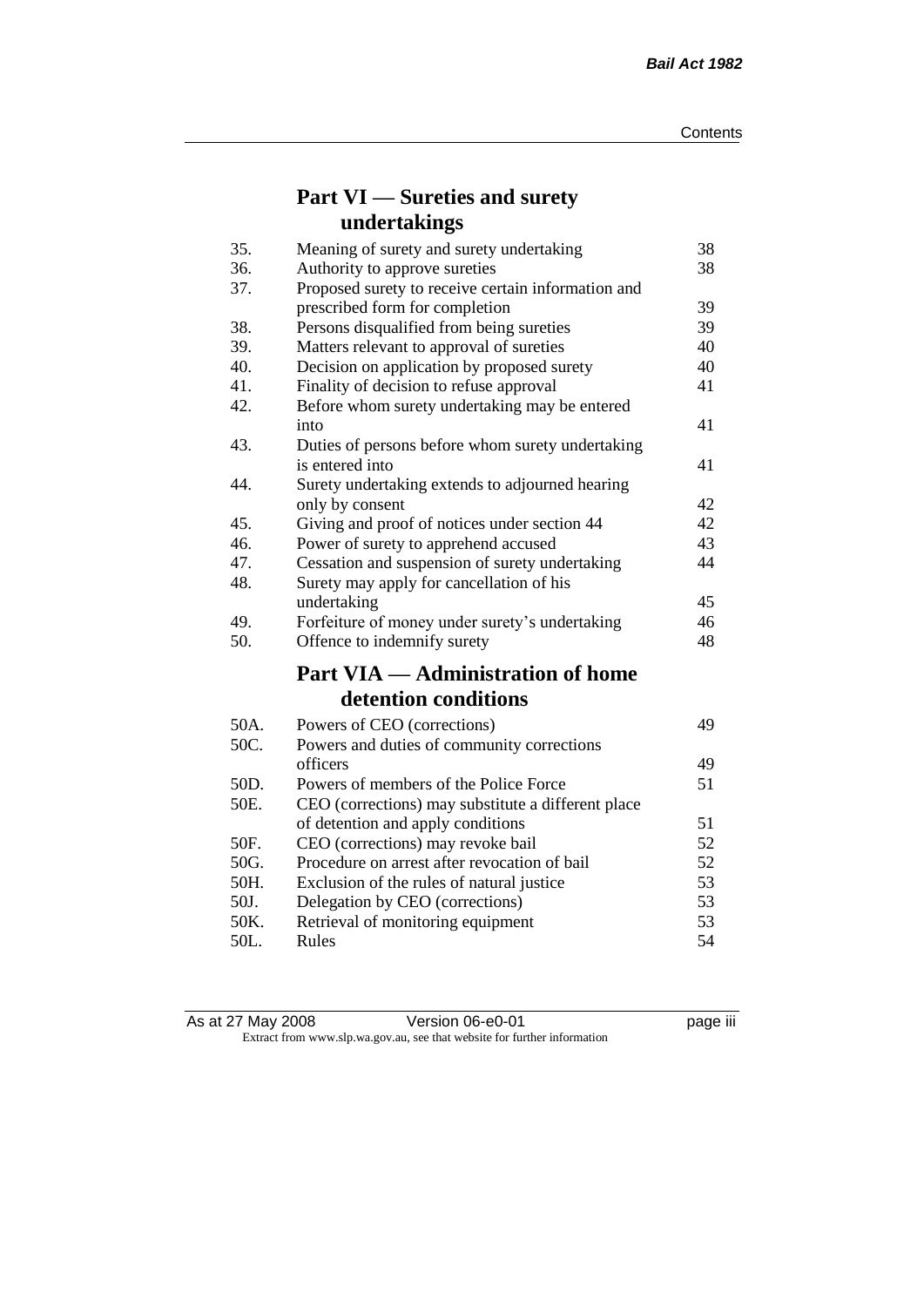#### **Contents**

## **Part VII — Enforcement of bail undertakings**

| Offence to fail to comply with bail undertaking      | 55 |
|------------------------------------------------------|----|
| Provisions as to summary proceedings before          |    |
| superior courts for an offence under section 51      | 56 |
| Appeals against decisions made under s. 52           | 57 |
| Accused on bail may be taken before a judicial       |    |
| officer for variation or revocation of bail          | 58 |
| Powers of judicial officer to revoke or vary bail    | 59 |
| Warrant for arrest of absconding accused             | 60 |
| Forfeiture of money under bail undertaking           | 61 |
| Automatic forfeiture on expiration of one year after |    |
| absconding                                           | 62 |
| <b>Part VIII — Miscellaneous</b>                     |    |
|                                                      |    |

| 59.  | Further power of judicial officer in relation to    |    |
|------|-----------------------------------------------------|----|
|      | enforcement of undertakings                         | 63 |
| 60.  | Accused and surety to notify any change of address  | 63 |
| 61.  | Offence of failing to bring arrested person before  |    |
|      | court or person able to grant bail                  | 64 |
| 62.  | Offence to give false information for bail purposes | 64 |
| 63.  | Protection of persons carrying out this Act         | 64 |
| 64.  | Evidence of non-appearance etc. by an accused       | 65 |
| 65.  | Bail undertakings by minors                         | 65 |
| 66.  | Abolition of other powers to grant bail             | 65 |
| 66A. | Delegation by registrar                             | 66 |
| 67.  | Regulations                                         | 66 |

## **Schedule 1**

## **Part A — Jurisdiction to grant bail**

| 68 |
|----|
|    |
| 69 |
| 69 |
| 70 |
| 70 |
| 70 |
|    |

| ⋍<br>IC.<br>и |  |
|---------------|--|
|               |  |
|               |  |

Version 06-e0-01 As at 27 May 2008 Extract from www.slp.wa.gov.au, see that website for further information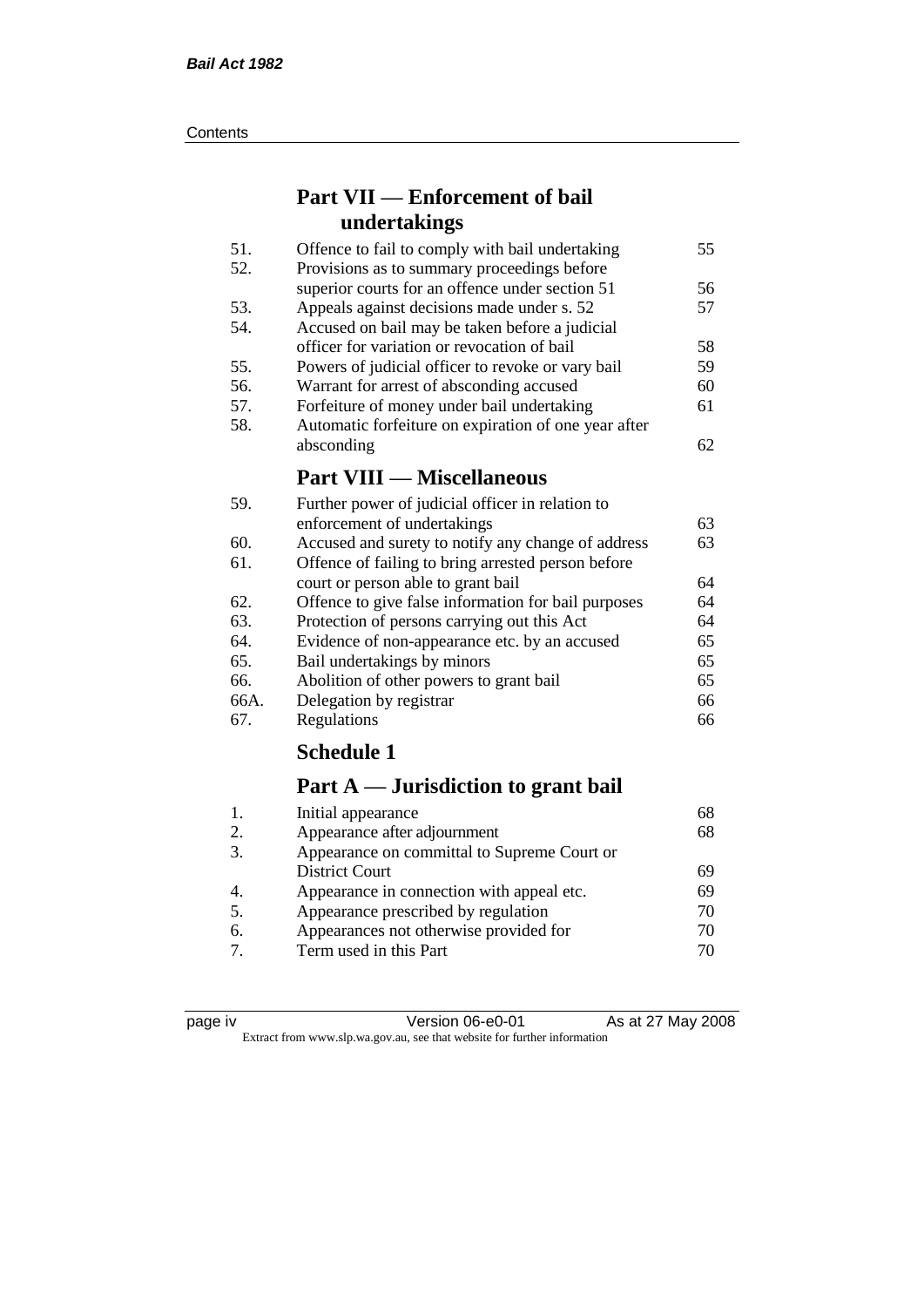## **Part B — Cessation of power to grant bail**

| 1.  | Upon decision by judge, power of other officers                                 |    |
|-----|---------------------------------------------------------------------------------|----|
|     | ceases                                                                          | 70 |
| 2.  | Upon decision by judicial officer, his power and                                | 71 |
| 3.  | that of his peers ceases<br>Upon refusal by justice power of authorised officer |    |
|     | or justice ceases                                                               | 71 |
| 4.  | Judicial officer's powers where accused proves                                  |    |
|     | new facts or changed circumstances                                              | 71 |
|     | Part C — Manner in which                                                        |    |
|     | jurisdiction to be exercised                                                    |    |
| 1.  | Bail before conviction to be at discretion of bail                              |    |
|     | authority, except for a child                                                   | 72 |
| 2.  | Child to have qualified right to bail                                           | 73 |
| 3.  | Matters relevant to consideration of clause 1(a)                                | 75 |
| 3A. | Bail where serious offence committed while                                      |    |
|     | accused on bail for another serious offence                                     | 75 |
| 3B. | Determination of exceptional reasons under                                      |    |
|     | clause $3A(1)$                                                                  | 76 |
| 4.  | When bail to be granted after conviction                                        | 78 |
| 5.  | Exception for bail for an appeal under the Criminal                             |    |
|     | Appeals Act 2004 Part 2                                                         | 78 |
| 6.  | Bail of people on community orders etc.                                         | 79 |
| 7.  | Bail for initial appearance to be for not more than<br>7 days                   | 79 |
| 8.  | Bail on adjournment in court of summary                                         |    |
|     | jurisdiction to be for not more than 30 days except                             |    |
|     | by consent                                                                      | 79 |
| 9.  | Provision as to calculation of time                                             | 80 |
|     |                                                                                 |    |
|     | Part D — Conditions which may be                                                |    |
|     | imposed on a grant of bail                                                      |    |
| 1.  | Conditions as to forfeiture and giving security may                             |    |
|     | be imposed on the accused and sureties                                          | 80 |
| 2.  | Other conditions which may be imposed                                           | 81 |
| 3.  | Home detention condition may be imposed                                         | 84 |

| As at 27 May 2008 | Version 06-e0-01 | page v |
|-------------------|------------------|--------|

#### Extract from www.slp.wa.gov.au, see that website for further information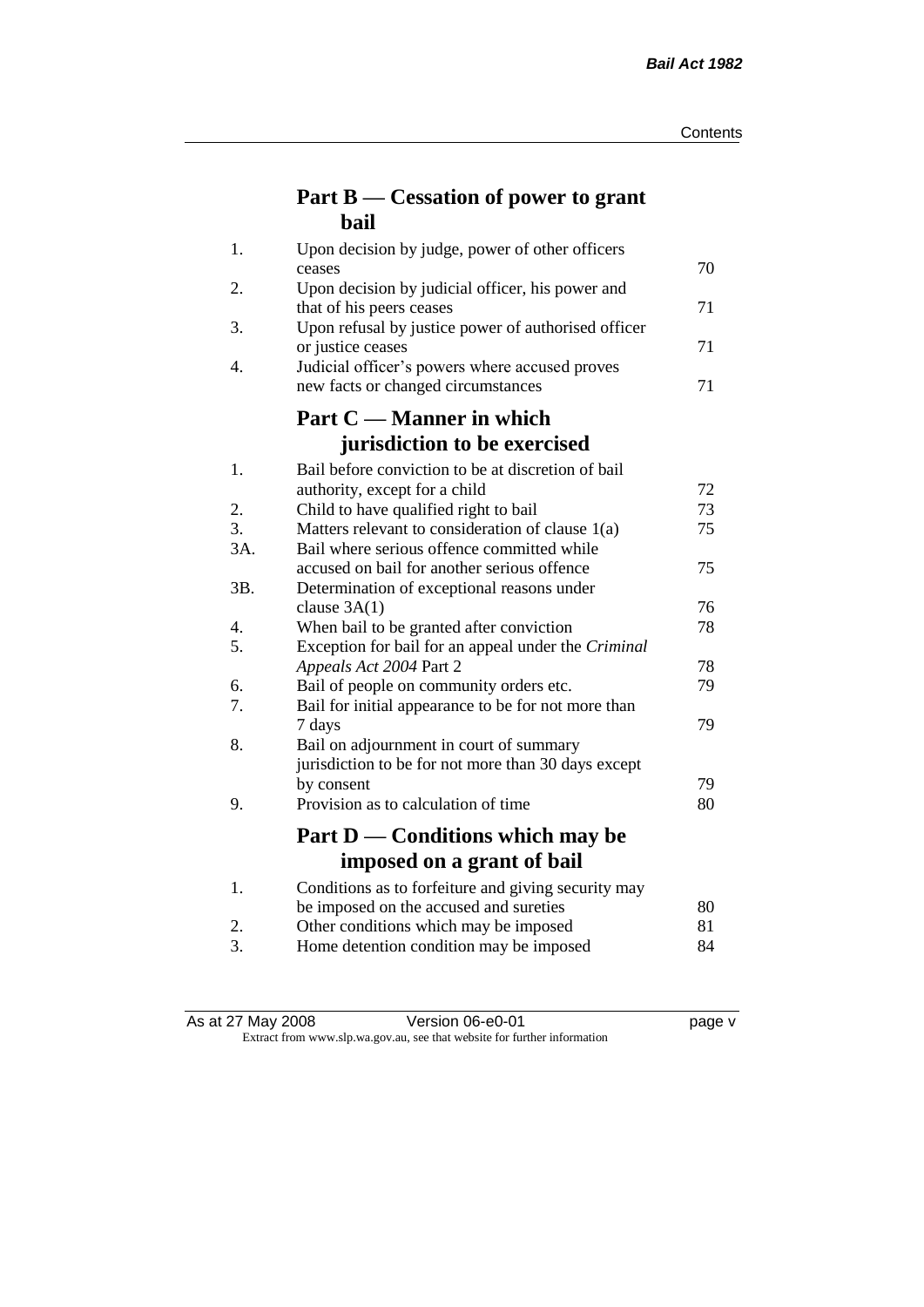#### **Contents**

## **Schedule 2 Serious offences**

### **Notes** Compilation table 89<br>Provisions that have not come into operation 93 Provisions that have not come into operation

page vi Version 06-e0-01 As at 27 May 2008 Extract from www.slp.wa.gov.au, see that website for further information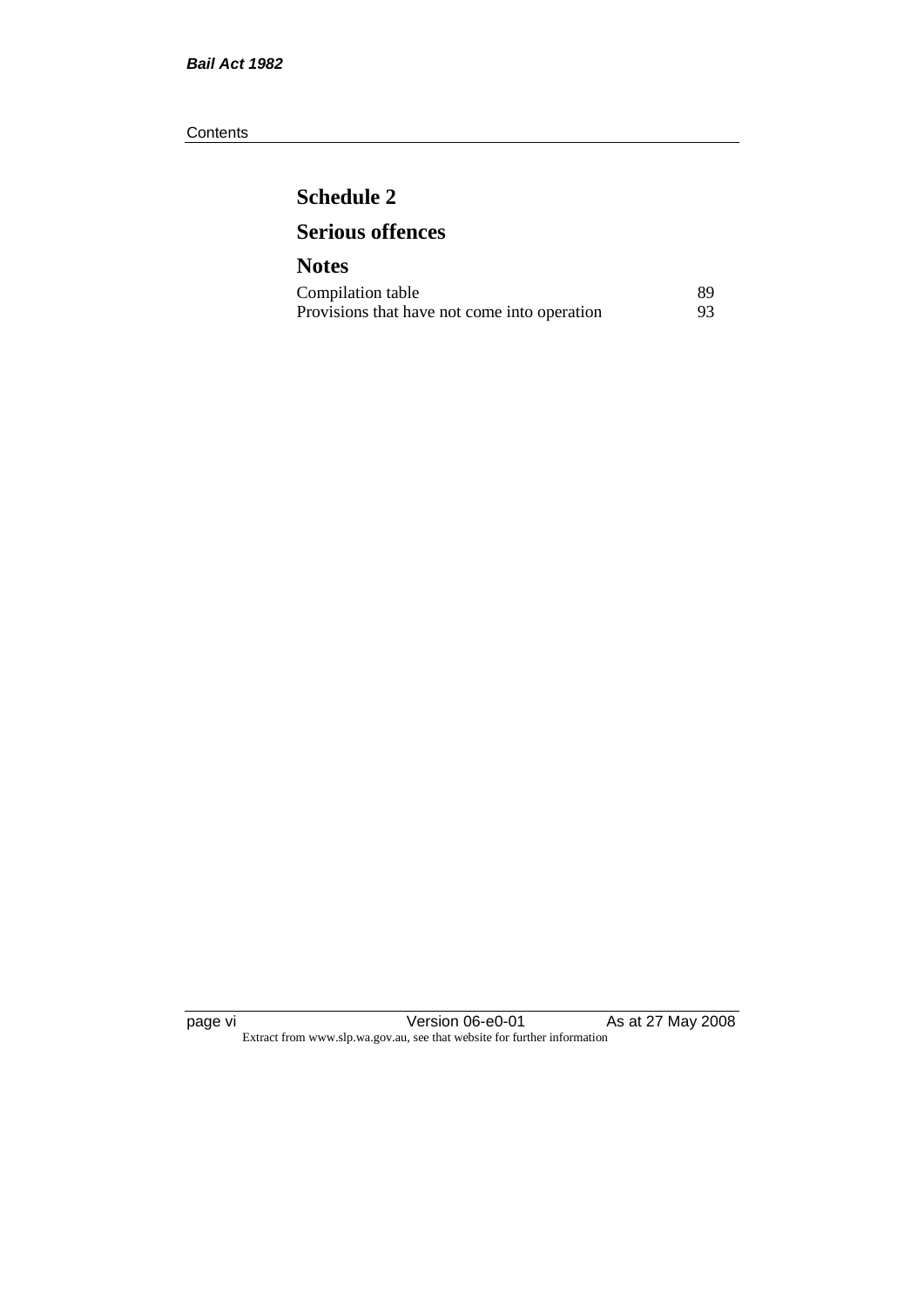Western Australia

# **Bail Act 1982**

**An Act to make better provision for bail in criminal proceedings.** 

As at 27 May 2008 **Version 06-e0-01 Page 1 page 1** Extract from www.slp.wa.gov.au, see that website for further information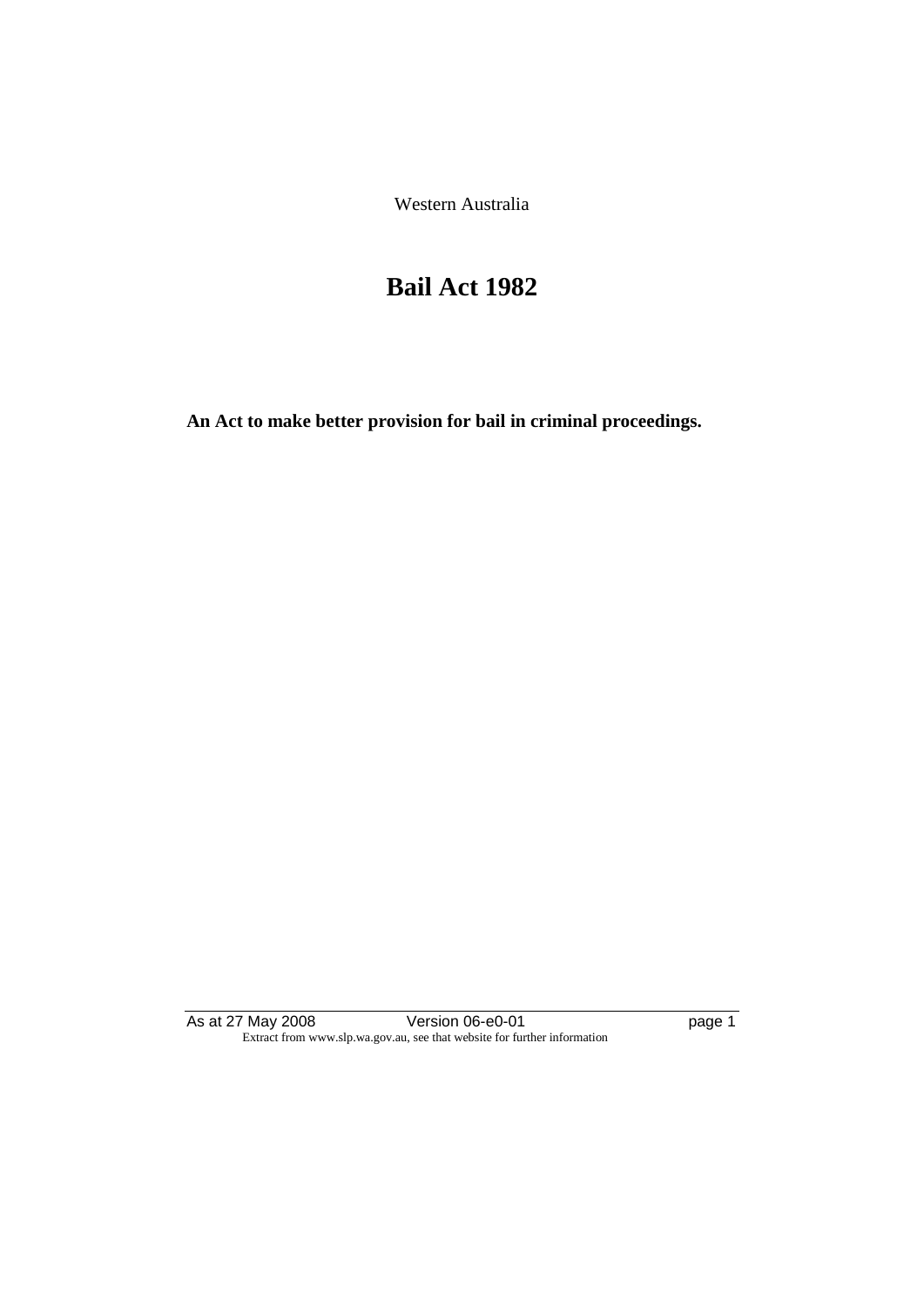## **Part I — Preliminary**

#### **1. Short title**

This Act may be cited as the *Bail Act* 1982<sup>1</sup>.

#### **2. Commencement**

This Act shall come into operation on a day to be fixed by proclamation  $<sup>1</sup>$ .</sup>

#### **3. Terms used in this Act**

(1) In this Act, unless a contrary intention appears —

**"accused"** includes —

- (a) a person charged with, convicted of, or found guilty of an offence;
- (b) a person whose conviction for an offence is stayed;
- (c) a person in respect of whom an appeal relating to an offence is pending;
- (d) a person in respect of whom a new trial for an offence has been ordered;

#### **"adjournment"**—

- (a) means any order of a court by which proceedings for an offence are postponed or interrupted or are to be held at a different time or place before the same court; and
- (b) is deemed to include any order of a court, other than a committal to the Supreme Court or District Court, by which the venue of any proceedings for an offence is changed to another court or a court at another place whether by way of a remand, referral, or recommittal of the accused or otherwise;
- **"appeal"** includes an application for leave to appeal;

page 2 Version 06-e0-01 As at 27 May 2008 Extract from www.slp.wa.gov.au, see that website for further information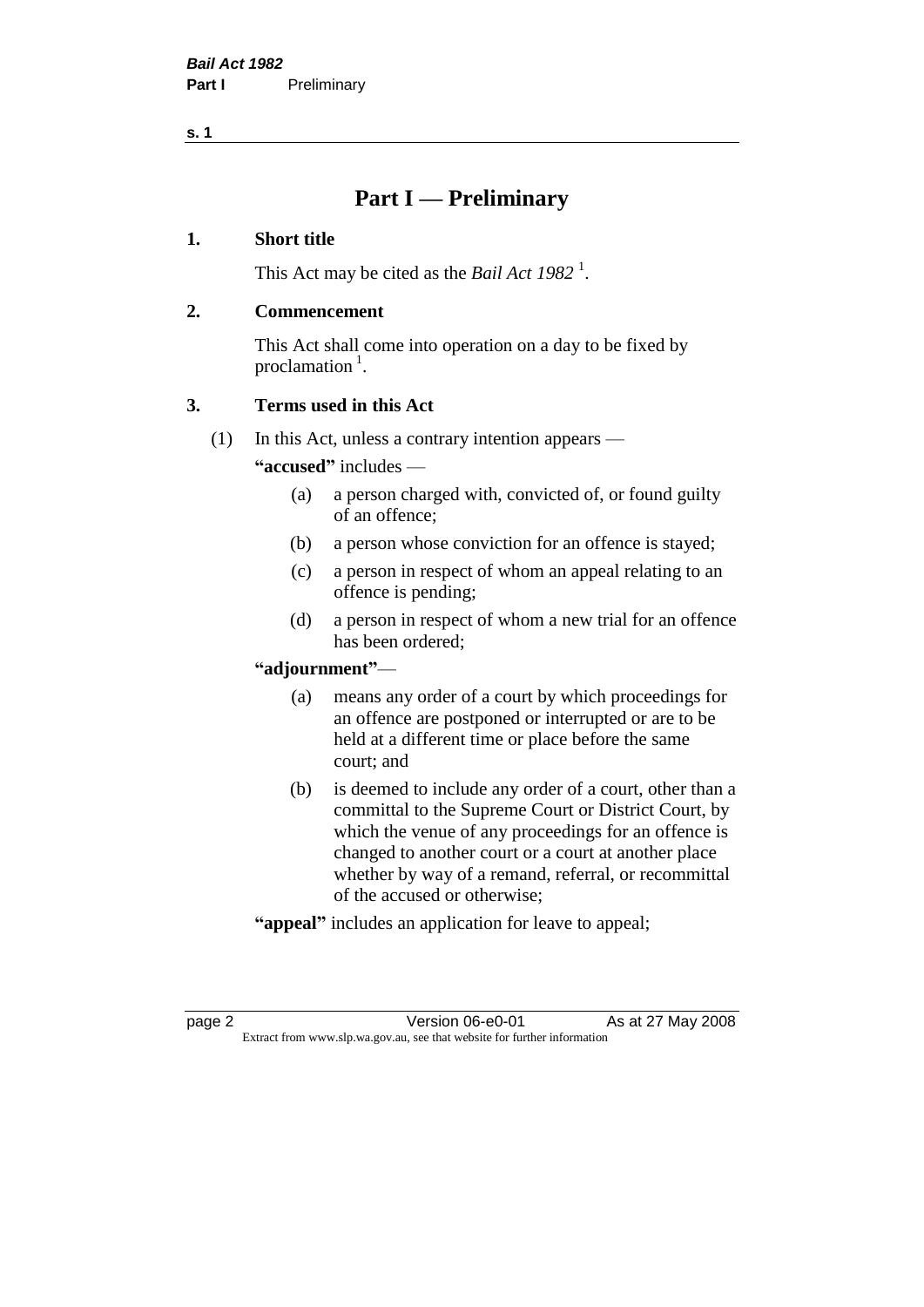#### **"appropriate judicial officer"** —

- (a) subject to paragraphs (b) and (c), means a judicial officer who is empowered to exercise jurisdiction in the court before which the accused is required to appear pursuant to his bail undertaking;
- (b) if the court is the Court of Appeal, means a judge of appeal;
- (c) except in section 49, also means a judge of the Supreme Court or a judge of the Children's Court in any case where —
	- (i) only a judge of the Supreme Court or a judge of the Children's Court has power to grant bail under section 15, or a judicial officer has exercised the power contained in section  $31(2)(d)$ ; or
	- (ii) a judge of the Supreme Court or a judge of the Children's Court has granted bail under section 14,

for the appearance in question;

- **"as soon as is practicable"** means as soon as is reasonably practicable;
- **"authorised community services officer"** means any of the following persons —
	- (a) the CEO (corrections) or a delegate of the CEO (corrections) under subsection (5);
	- (b) a registrar of the Children's Court;
	- (c) a superintendent of a detention centre under the *Young Offenders Act 1994*;
	- (d) the officer for the time being in charge of any detention centre under the *Young Offenders Act 1994*;
- **"authorised officer"** means an authorised police officer or an authorised community services officer;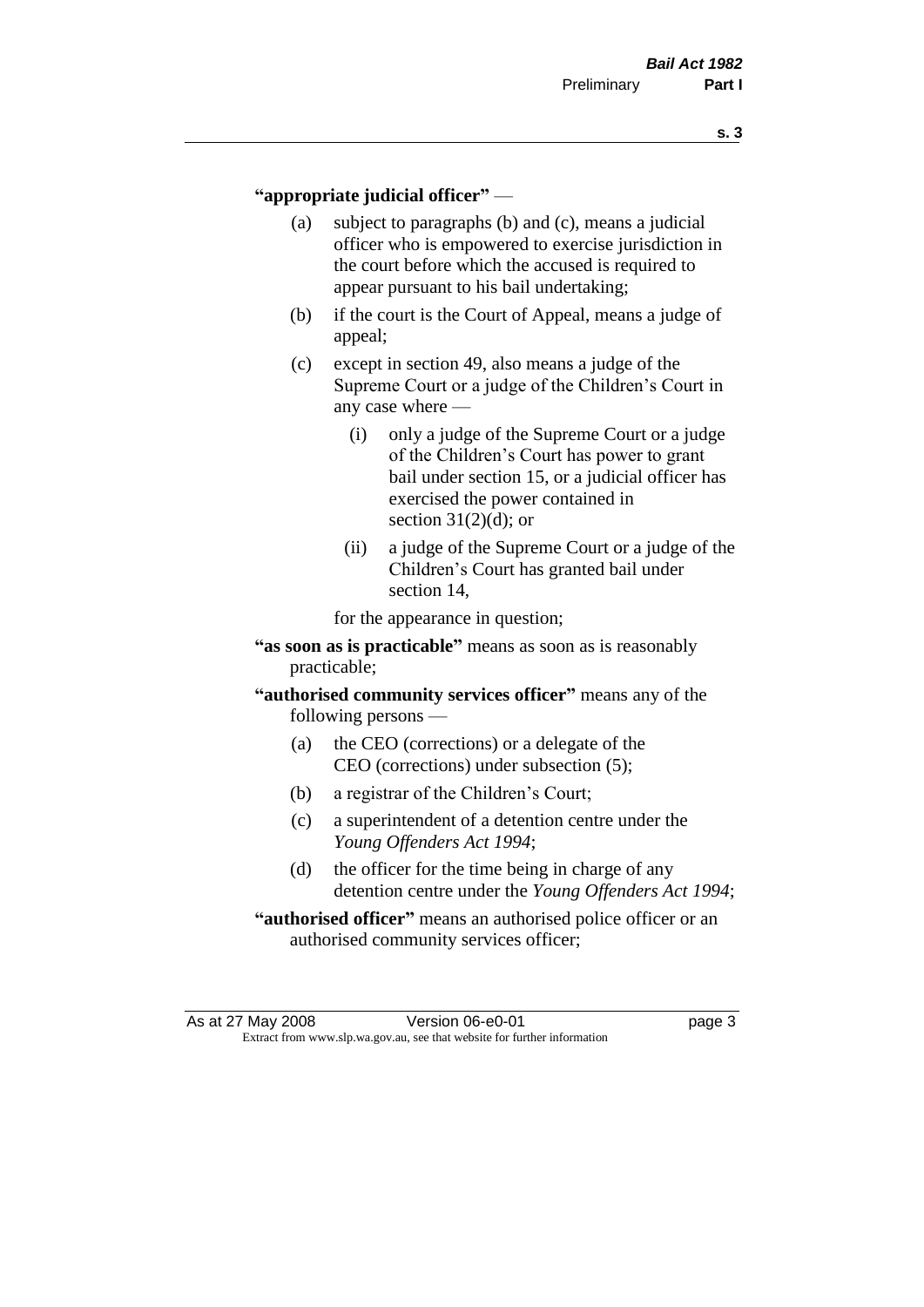- **"authorised police officer"** means a police officer who holds the rank of sergeant, or a higher rank, or is for the time being in charge of a police station or lock-up;
- **"bail undertaking"** means an undertaking described in section 28(2):
- **"CEO (corrections)"** means the chief executive officer of the Public Sector agency principally assisting the Minister administering Part 8 of the *Sentence Administration Act 2003* in its administration;
- **"child"** has the same meaning as "young person" has in the *Young Offenders Act 1994*;
- **"community corrections officer"** has the same meaning as in the *Sentence Administration Act 2003*;

**"court"** means each of the following —

- (a) the Magistrates Court;
- (b) the Children's Court;
- (c) a Coroner's Court;
- (d) the District Court;
- (e) the Supreme Court;
- (f) the Court of Appeal;
- **"early release order"** means an early release order made under the *Sentence Administration Act 1995* or *Sentence Administration Act 2003*;
- **"home detention condition"** means a home detention condition imposed under clause 3 of Part D of Schedule 1;
- **"judicial officer"** means any person empowered to exercise jurisdiction in a court whether or not he is sitting as a court, and includes a single justice;
- **"lock-up"** includes a place prescribed as a lock-up for the purposes of the *Court Security and Custodial Services Act 1999*;

page 4 Version 06-e0-01 As at 27 May 2008 Extract from www.slp.wa.gov.au, see that website for further information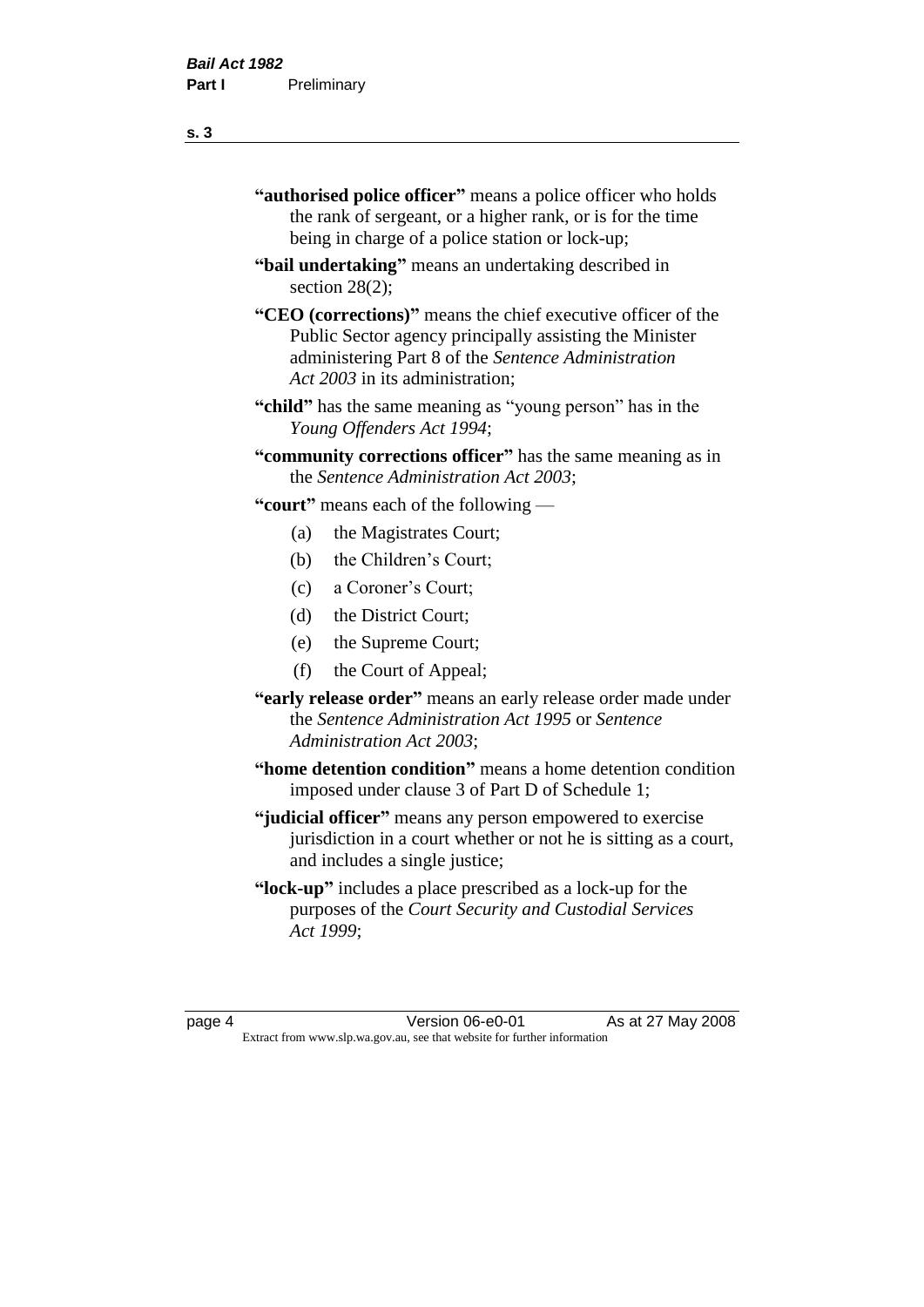- **s. 3**
- **"offence"** means any act, omission or conduct which renders the person doing the act, making the omission or engaging in the conduct liable to any punishment, and includes an alleged offence; but nothing in this definition shall limit the operation of subsection (4);
- **"police officer"** means any member of the Police Force of Western Australia;

#### **"prosecutor"** includes —

- (a) in the case of an offence charged in a prosecution notice, the prosecutor;
- (b) in the case of an offence charged in an indictment, the State or the Commonwealth, as the case may be;

#### **"serious offence"** means —

- (a) an offence against section 51(2a); and
- (b) an offence described in Schedule 2;

#### **"surety"** and **"surety undertaking"** have the meanings assigned to them by section 35;

**"trial"** means all proceedings for an offence between —

- (a) the time when the accused is called upon to plead to the prosecution notice or the indictment; and
- (b) the time when the accused is found not guilty or is sentenced.
- (2) A reference in this Act
	- (a) to a power to grant bail includes a reference to a power to refuse bail;
	- (b) to a grant of bail includes a reference to a grant of bail by the exercise of a power in section 31(2).
- (3) Where in this Act there is a reference to a requirement that an accused appear in court, the reference is to a requirement, unless a contrary intention appears, that the accused —
	- (a) surrender himself into the custody of the court or, in the case of a bail undertaking, of the court specified therein,

|                                                                          | As at 27 May 2008 | Version 06-e0-01 | page 5 |
|--------------------------------------------------------------------------|-------------------|------------------|--------|
| Extract from www.slp.wa.gov.au, see that website for further information |                   |                  |        |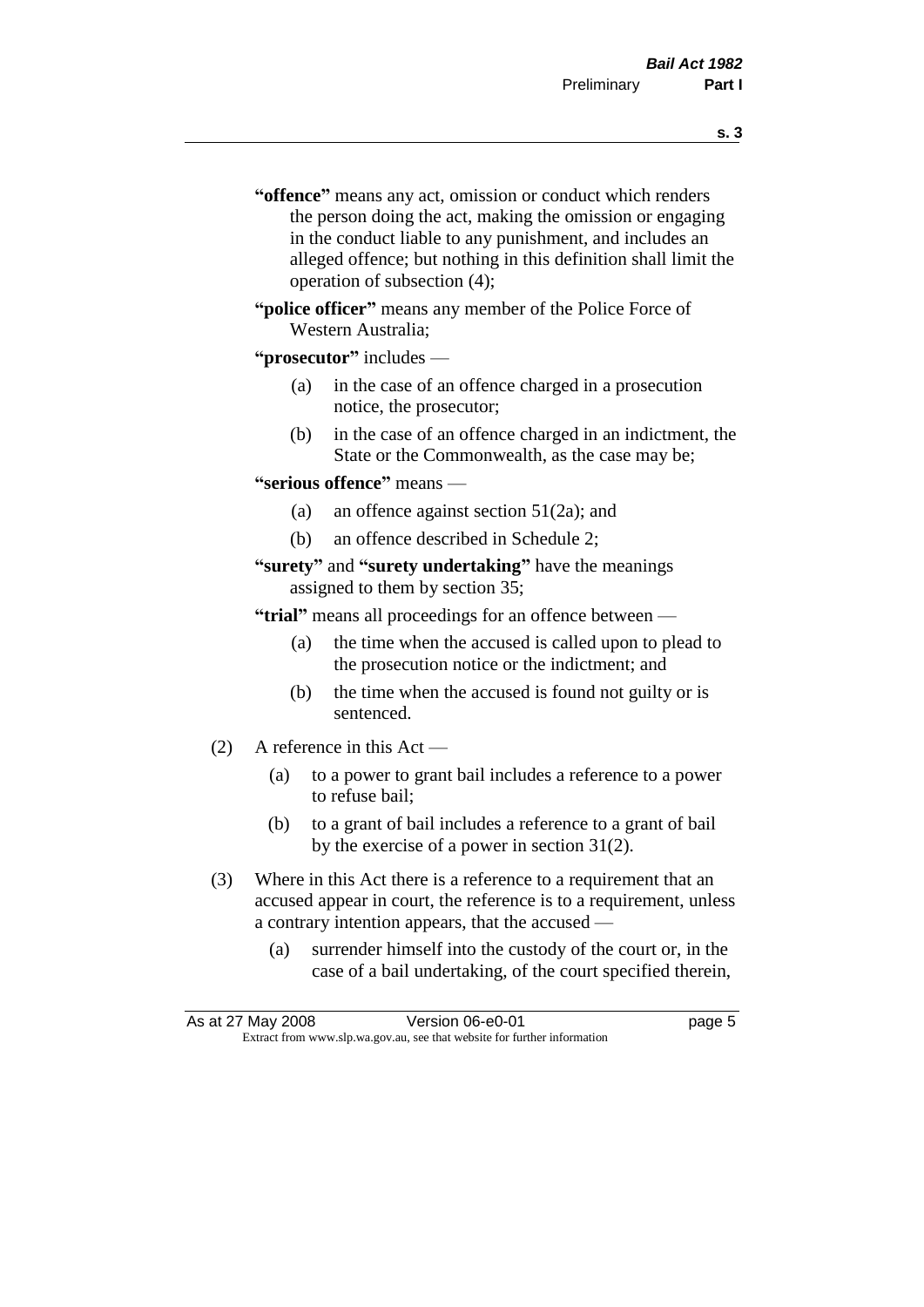or of such person as the court may direct, to be dealt with according to law;

(b) submit himself to a search of his person and any property then in his possession (which is hereby authorised) and allow to be taken from him, to be dealt with according to the relevant law and procedures, anything so found; and

- (c) remain in custody until authorised to be released therefrom.
- (4) If a person is arrested under a warrant issued
	- (a) under section 50, 79, 84E or 129 of the *Sentencing Act 1995* in connection with a possible breach of a conditional release order, a sentence of suspended imprisonment or conditional suspended imprisonment, or a community order imposed under that Act; or
	- (b) under section 43 of the *Young Offenders Act 1994* in respect of an alleged breach of a youth community based order, an intensive youth supervision order or a conditional release order made under that Act,
	- then
		- (c) the person is to be taken as having been arrested and to be in custody awaiting an appearance in court for the offence for which the sentence was imposed;
		- (d) the first appearance in court after the arrest is to be taken, for the purposes of sections  $5(1)$  and  $8(1)$  and clause 1 of Part A and clause 7 of Part C of Schedule 1, to be the initial appearance for that offence; and
		- (e) the proceedings following the arrest are to be taken to be proceedings for that offence and to be a trial for the purpose of the definition in subsection (1) of "trial".

page 6 **Version 06-e0-01** As at 27 May 2008 Extract from www.slp.wa.gov.au, see that website for further information

**s. 3**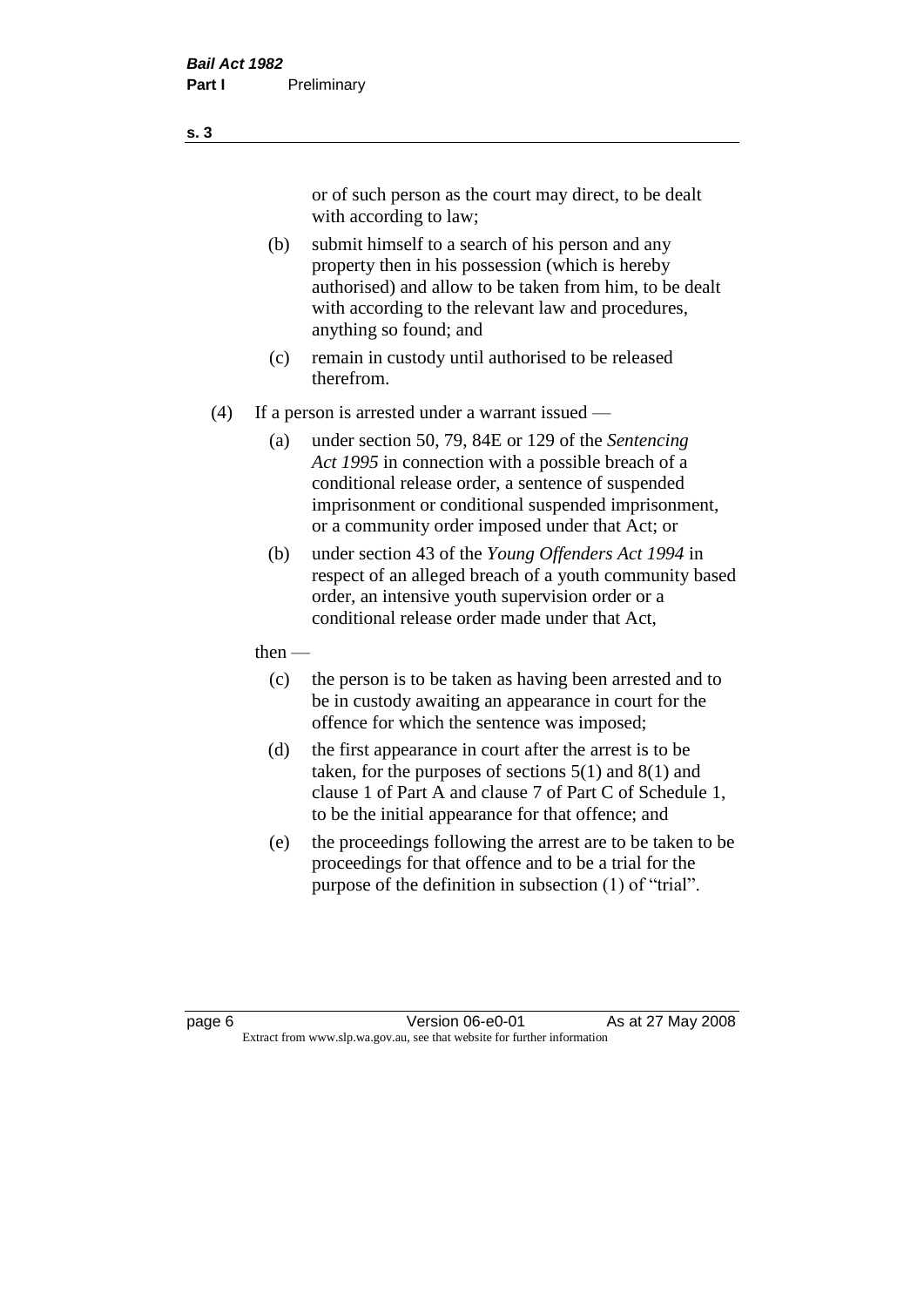- **s. 4**
- (5) The CEO (corrections) may by writing signed by him delegate to any officer of the department of which he is the chief executive officer any function he has under this Act as an authorised community services officer.

*[Section 3 amended by No. 74 of 1984 s. 3; No. 15 of 1988 s. 4; No. 49 of 1988 s. 78; No. 61 of 1990 s. 4; No. 31 of 1993 s. 6; No. 45 of 1993 s. 4 and 12; No. 78 of 1995 s. 7; No. 57 of 1997 s. 21(1); No. 54 of 1998 s. 4 and 14; No. 47 of 1999 s. 7; No. 50 of 2003 s. 29(3); No. 65 of 2003 s. 121(2); No. 27 of 2004 s. 13(2); No. 34 of 2004 s. 251; No. 45 of 2004 s. 28(4); No. 59 of 2004 s. 141; No. 84 of 2004 s. 11, 82 and 83(2); No. 65 of 2006 s. 51 and 53.]* 

#### **4. Application of this Act**

The operation of this Act extends to any appearance in a court for an offence —

- (a) except to the extent that in this Act, or in the law creating the offence or applicable thereto, express provision is made excluding or limiting the operation of this Act in respect of that appearance;
- (b) whether or not that law contains a reference to the granting of bail;
- (c) however any reference in that law to the granting of bail may be expressed; and
- (d) as if any reference therein to the taking of a recognizance were to a requirement that, except where bail is dispensed with under this Act, the accused enter into a bail undertaking.

*[Section 4 amended by No. 84 of 2004 s. 82.]*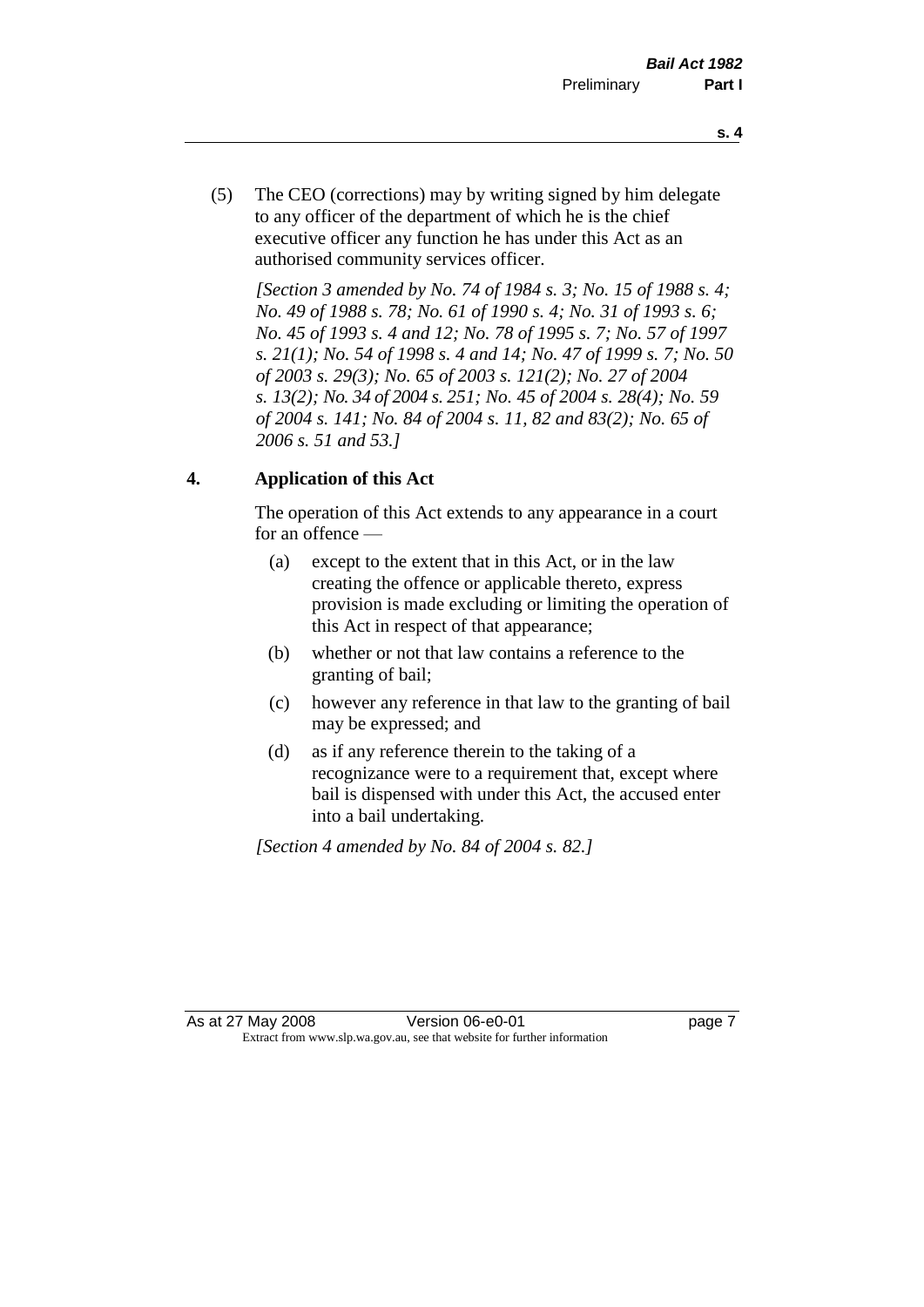## **Part II — Rights of accused in relation to bail**

*[Heading amended by No. 84 of 2004 s. 82.]* 

#### **5. Right of accused to have bail considered under this Act**

- (1) An accused who is in custody for an offence awaiting his initial appearance in court therefor is entitled —
	- (a) subject to sections 9, 10, 12 and 16(2), to have his case for bail for that appearance considered under and in accordance with this Act as soon as is practicable;
	- (b) if his case is not so considered, or if he is refused bail or is not released on bail, to be brought before a court as soon as is practicable.
- (2) An accused who is in custody awaiting any appearance in court for an offence, other than an initial appearance, is entitled, subject to sections 7(3), 9 and 10, to have his case for bail for that appearance considered under and in accordance with this Act.

*[Section 5 amended by No. 74 of 1984 s. 4; No. 84 of 2004 s. 82.]* 

#### **6. Duty on arresting officer and others to consider bail**

- (1) This section applies to a police officer or other person (the **"arrester"**) who —
	- (a) charges a person who is under arrest (the **"accused"**) with an offence; and
	- (b) does not release the accused unconditionally under section 142 of the *Criminal Investigation Act 2006*,

or who arrests a person under a warrant.

- (2) This section is subject to  $-$ 
	- (a) the exercise of the power conferred by section 9; and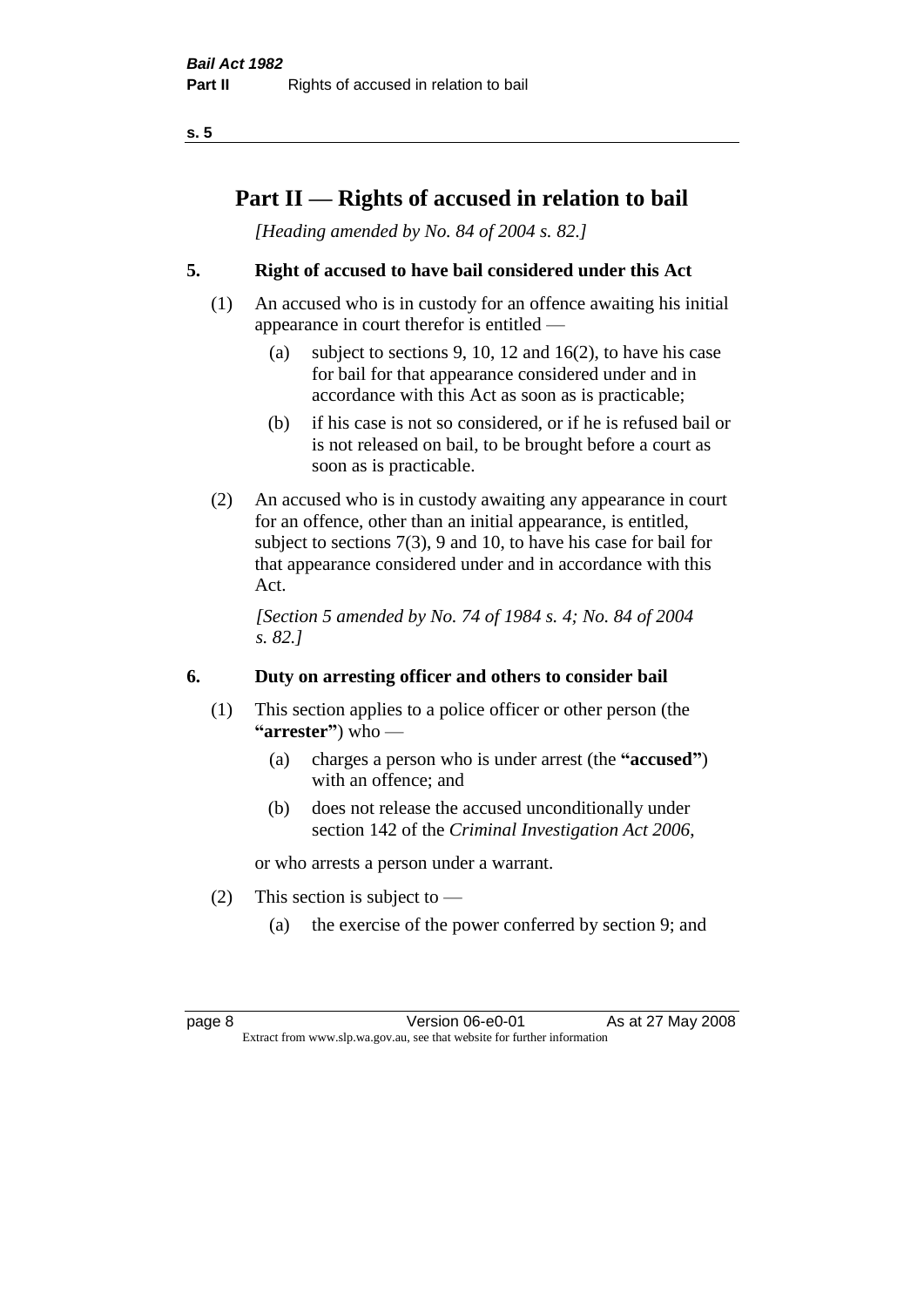- (b) sections 10, 12 and 16 and clause 3A of Part C of Schedule 1.
- (3) The duties in this section shall be performed whether or not an application for bail is made by or on behalf of the accused.
- (4) As soon as is practicable after the accused is charged, or arrested under a warrant, as the case may be, the arrester shall either —
	- (a) bring the accused or cause the accused to be brought before a court; or
	- (b) perform the other duties of the arrester under this section.
- (5) If the arrester has power to grant the accused bail, the arrester shall consider the accused's case for bail.
- (6) If the arrester does not have power to grant the accused bail, the arrester shall, unless subsection (8), (9) or (10) applies, bring or cause the accused to be brought before an authorised police officer or a justice or, in the case of a child, any authorised officer or a justice, who shall consider the accused's case for bail as soon as is practicable.
- (7) Even if the arrester has power to grant the accused bail, the arrester may, instead of complying with subsection (5), comply with subsection  $(6)$  as if the arrester did not.
- (8) If under section 15 only a judge of the Supreme Court or a judge of the Children's Court has power to grant the accused bail, the arrester shall bring the accused or cause the accused to be brought before a judge of the Supreme Court or a judge of the Children's Court, as the case requires, who shall consider the accused's case for bail as soon as is practicable.
- (9) If under section 16 only a justice has power to grant the accused bail, the arrester shall bring the accused or cause the accused to be brought before a justice, who shall consider the accused's case for bail as soon as is practicable.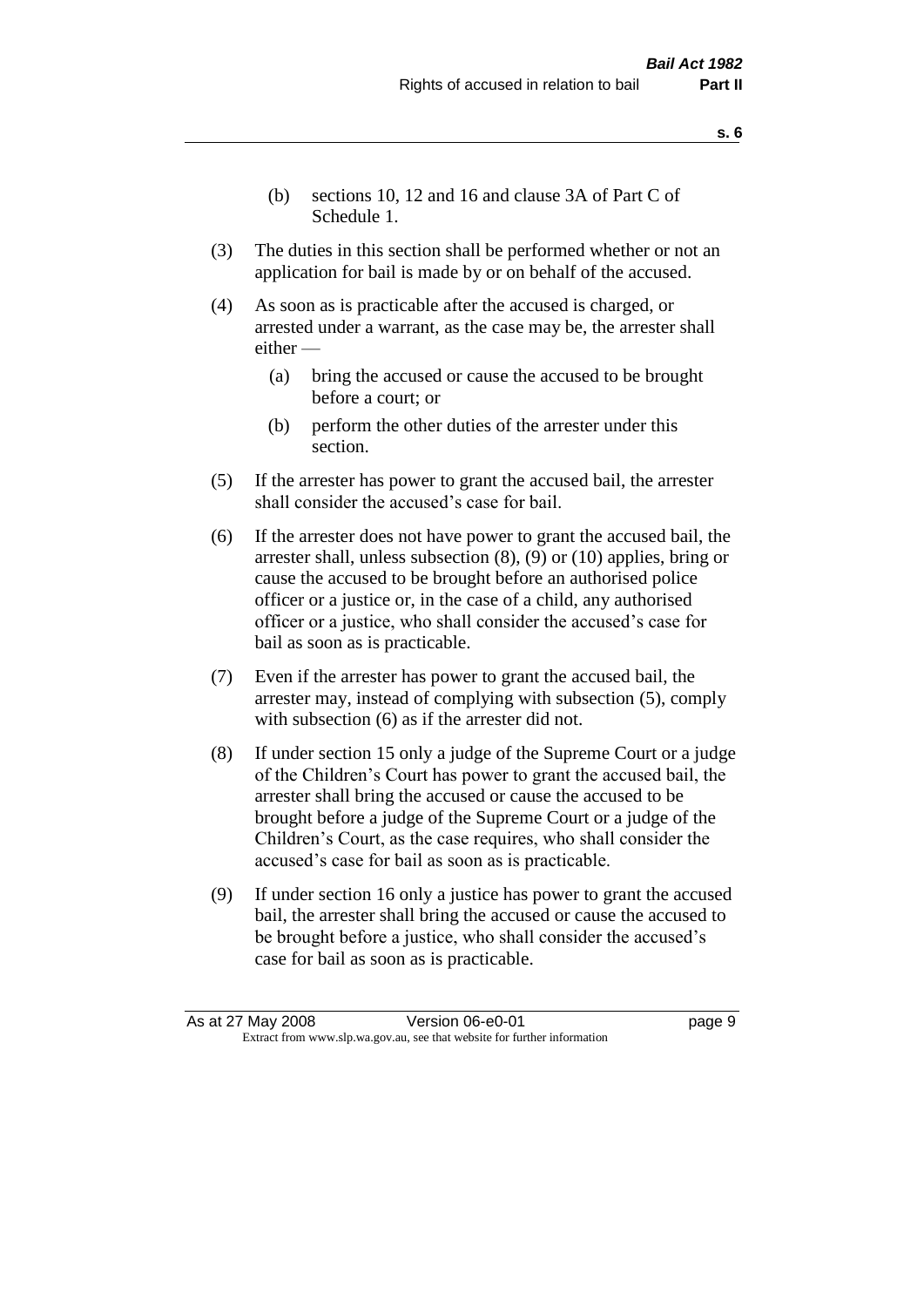#### **s. 6A**

(10) If section 16A applies, the arrester shall bring the accused or cause the accused to be brought before a court or judge referred to in section 16A(1), who shall consider the accused's case for bail as soon as is practicable.

*[Section 6 inserted by No. 59 of 2006 s. 4(1).]* 

#### **6A. Whether custody justified to be considered in certain cases**

- (1) In this section
	- **"accused"** means an accused who is under arrest, other than pursuant to a warrant;
	- **"released"** means released from custody without being required to enter into, or without having entered into, a bail undertaking;

**"serious offence"** means an indictable offence the penalty specified by a written law for which is or includes imprisonment for 5 years or more or life;

- **"summary court"** means the Magistrates Court or the Children's Court.
- (2) An authorised officer or justice who is considering an accused's case for bail for an initial appearance in a summary court on a charge of an indictable offence that is not a serious offence may order that the accused be served with a summons under the *Criminal Procedure Act 2004*, and released, in respect of the charge unless satisfied —
	- (a) that there are reasonable grounds to suspect the accused would not obey the summons if served with it; or
	- (b) that not releasing the accused is justified under subsection (4) or for any other reason.
- (3) An authorised officer or justice who is considering an accused's case for bail for an initial appearance in a summary court on a charge of a simple offence must order that the accused be served with a court hearing notice under the *Criminal Procedure*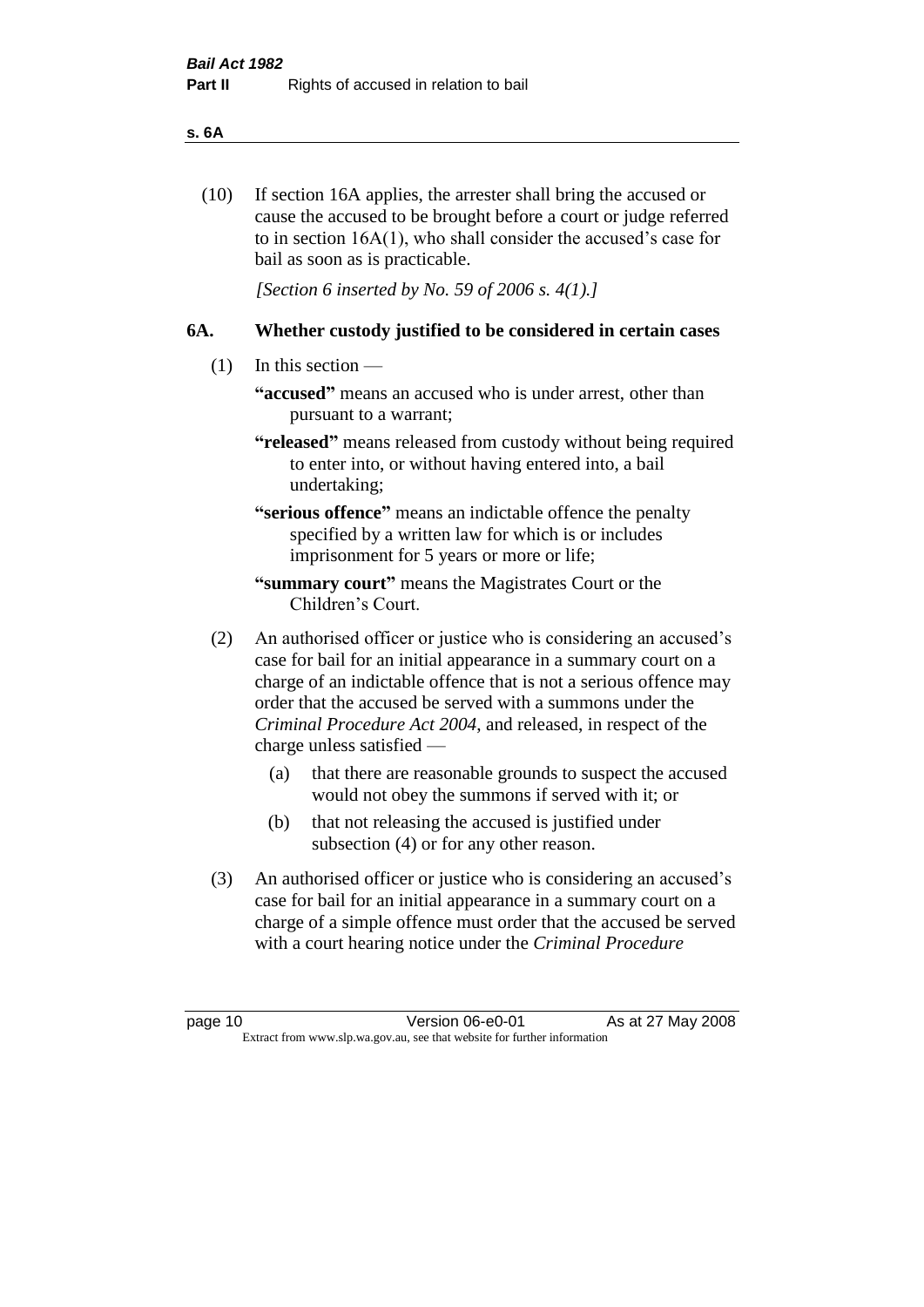*Act 2004*, and released, in respect of the charge unless satisfied —

- (a) that the presence of the accused when the charge is dealt with is likely to be necessary for any reason or for sentencing purposes; or
- (b) that not releasing the accused is justified under subsection (4) or for any other reason.
- (4) Not releasing an accused is justified if there are reasonable grounds to suspect that if the accused were released —
	- (a) the accused
		- (i) would commit an offence;
		- (ii) would continue or repeat an offence with which he or she is charged;
		- (iii) would endanger another person's safety or property; or
		- (iv) would interfere with witnesses or otherwise obstruct the course of justice, whether in relation to the accused or any other person;
		- or
	- (b) the accused's safety would be endangered.
- (5) This section does not affect the operation of section 28 or 30 of the *Criminal Procedure Act 2004*.

*[Section 6A inserted by No. 59 of 2006 s. 5.]* 

#### **7. Duty imposed on judicial officers in respect of unconvicted accused**

(1) Upon and following an accused's initial appearance in court for an offence every judicial officer who may thereafter order his detention or continued detention in custody before conviction for the offence (including detention during the period of his trial) is under a duty, unless subsection (2) applies, to consider the accused's case for bail, whether or not an application for bail is made by the accused or on his behalf.

As at 27 May 2008 Version 06-e0-01 Page 11 Extract from www.slp.wa.gov.au, see that website for further information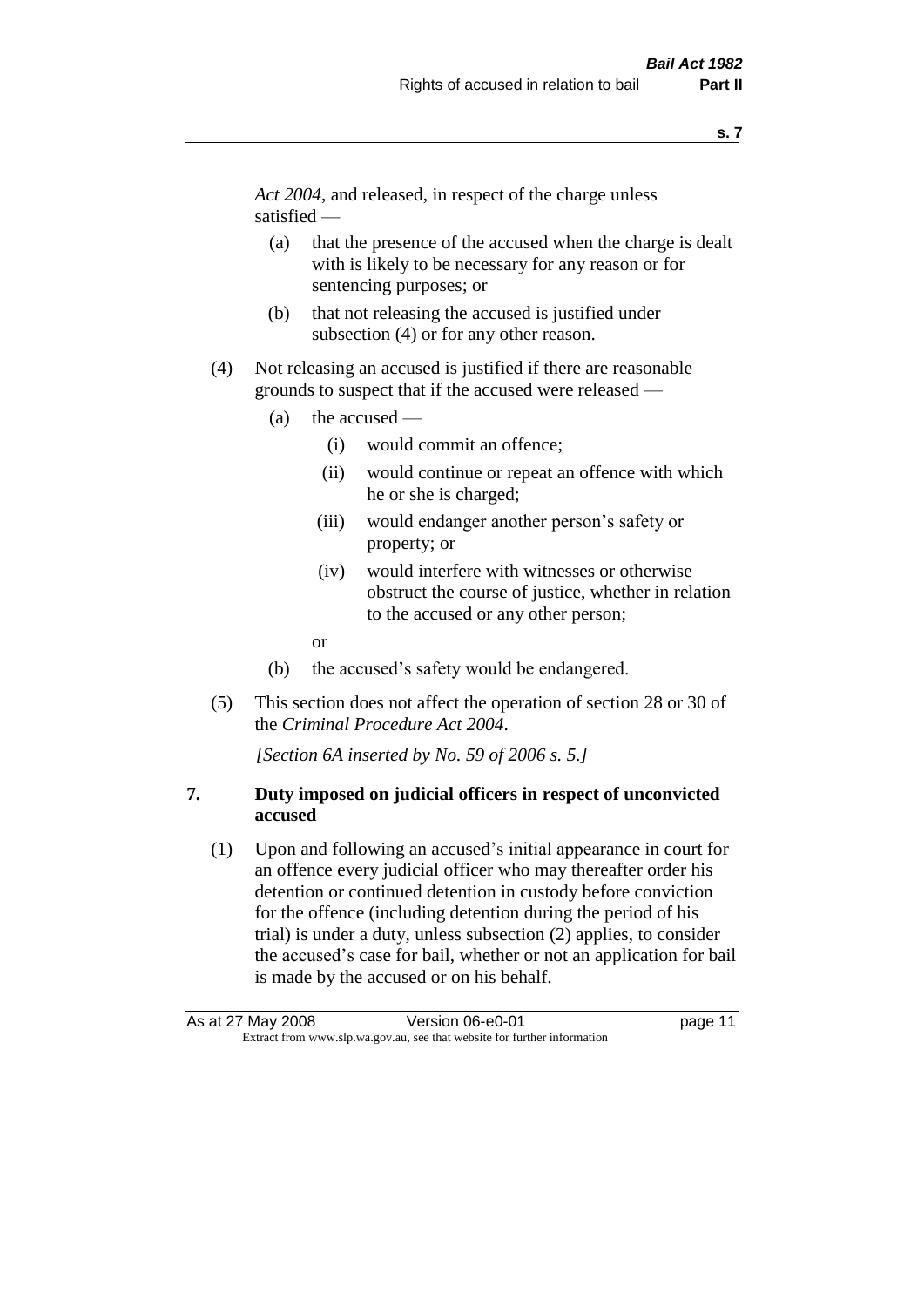- (2) Where under section 15 only a judge of the Supreme Court or a judge of the Children's Court has power to grant bail for an offence, the judicial officer referred to in subsection (1), other than a judge of the Supreme Court or a judge of the Children's Court, shall, whether or not an application for bail is made by the person or on his behalf, cause the accused to be taken as soon as is practicable before a judge of the Supreme Court or a judge of the Children's Court, as the case may require for the purpose of having the accused's case for bail considered by the judge.
- (3) Notwithstanding subsection (2), where
	- (a) the duty described in that subsection or in section 6(8) or (9) has been discharged once in relation to an accused's case for bail; and
	- (b) bail has on that occasion been refused by a judge of the Supreme Court or a judge of the Children's Court,

the accused's case for bail need not be considered on any subsequent occasion in the same case when the accused's continued detention may be ordered unless the accused satisfies the judicial officer who may order his detention that —

- (c) new facts have been discovered, new circumstances have arisen or the circumstances have changed since bail was refused on the occasion mentioned in paragraph (b); or
- (d) he failed to adequately present his case for bail on that occasion,

but if the judicial officer is so satisfied he shall cause the accused to be taken as soon as is practicable before a judge of the Supreme Court or a judge of the Children's Court as the case may require for the purpose of having the accused's case for bail considered by the judge.

(4) Notwithstanding subsection (1), after the duty described in that subsection has been discharged once in relation to an accused's case for bail or after a judge of the Supreme Court or a judge of

| page 12 | Version 06-e0-01                                                         | As at 27 May 2008 |
|---------|--------------------------------------------------------------------------|-------------------|
|         | Extract from www.slp.wa.gov.au, see that website for further information |                   |

**s. 7**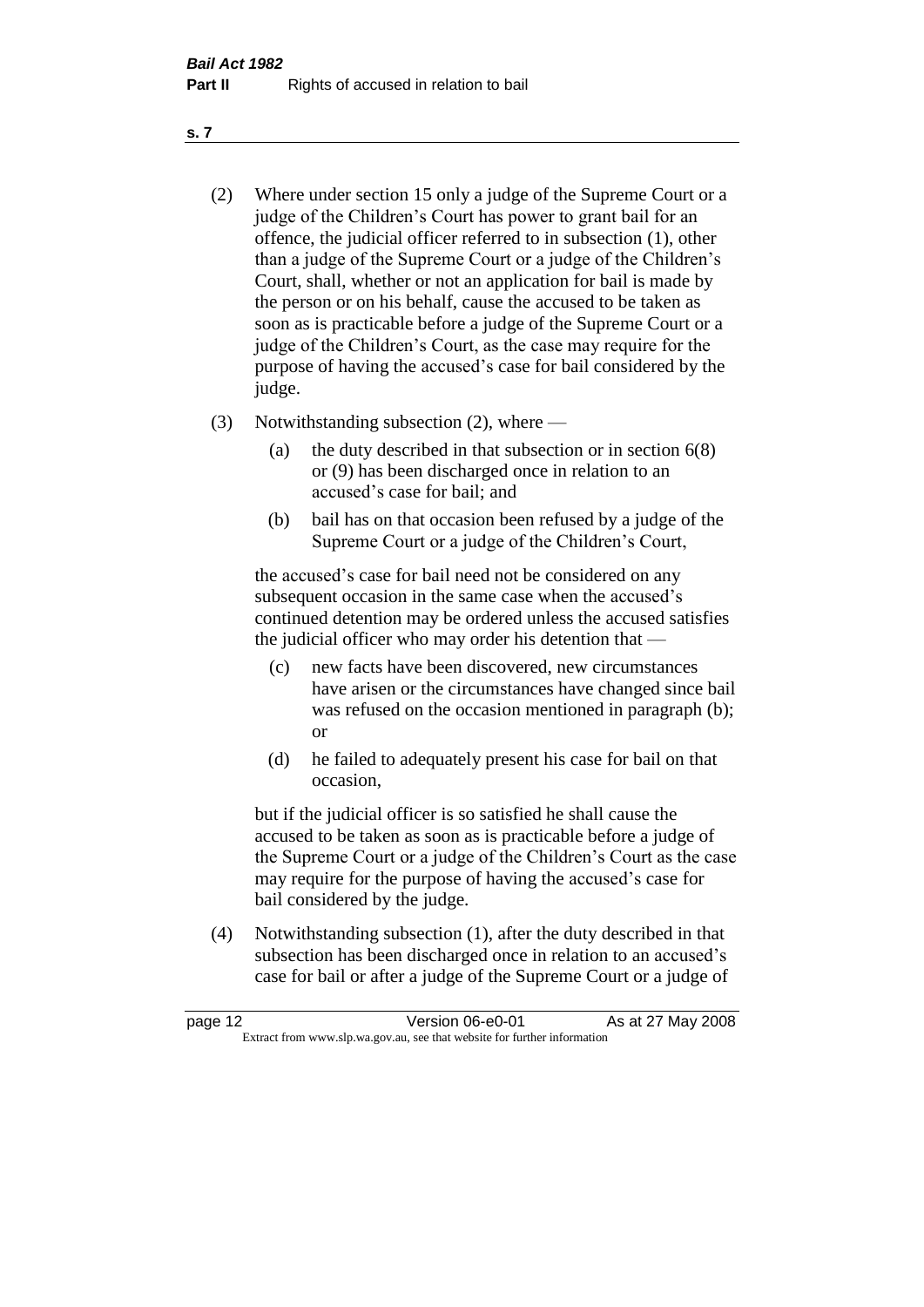the Children's Court has considered the case under section 15, it is sufficient on any subsequent consideration of bail in the same case for a judicial officer, including a judge of the Supreme Court or a judge of the Children's Court acting under section 15 —

- (a) to inquire whether any new fact has been discovered or new circumstance has arisen, or whether the circumstances have changed, since bail was previously granted or refused and whether the accused considers that he failed to adequately present his case for bail on a previous occasion; and
- (b) unless he is satisfied that there is any reason of the kind mentioned in paragraph (a) for not doing so, to adopt the decision previously made in the case, but with power to make such variations of the terms and conditions of bail as he thinks fit.
- (5) The operation of this section is subject to the exercise of the power conferred by section 9 and to the provisions of sections 10, 12 and 16(2) and clause 3A of Part C of Schedule 1.

*[Section 7 amended by No. 74 of 1984 s. 5; No. 49 of 1988 s. 80; No. 45 of 1993 s. 6; No. 84 of 2004 s. 82; No. 59 of 2006 s. 4(2).]* 

#### **7A. Bail for appeal under the** *Criminal Appeals Act 2004* **Part 2**

- (1) If a person is in custody and an appeal has been commenced under Part 2 of the *Criminal Appeals Act 2004* in connection with the decision by virtue of which the person is in custody, the person may apply for bail —
	- (a) if the appeal is to be heard and determined by the Court of Appeal or if an application has been made to the Court of Appeal for leave to appeal to the Court of Appeal — to a judge of appeal; or
	- (b) in any other case to a judge of the Supreme Court.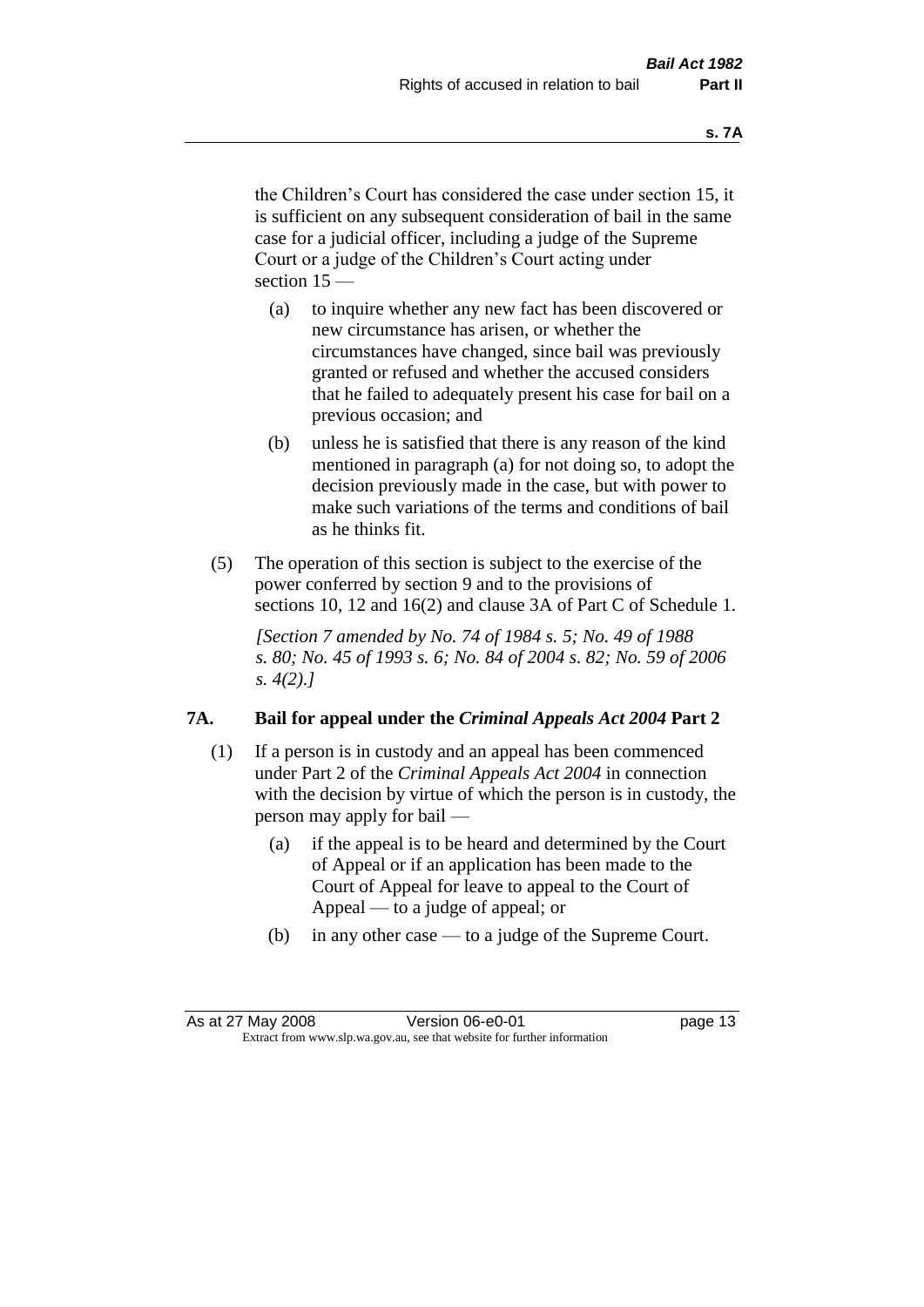- (2) Bail shall not be granted to an applicant for bail under subsection (1) until he has given notice of his application for bail to —
	- (a) the State Solicitor; or
	- (b) the Deputy Director of Public Prosecutions (Commonwealth) in Perth,

as the case may require, and that official has been given an opportunity to be heard on the application.

*[Section 7A inserted by No. 33 of 1989 s. 18; amended by No. 65 of 2003 s. 88(2); No. 45 of 2004 s. 28(4); No. 59 of 2004 s. 141; No. 84 of 2004 s. 11.]* 

#### **8. Accused to be given information and prescribed forms**

- (1) Subject to subsection (4), a judicial officer or authorised officer who is called upon to consider an accused's case for bail, on the first occasion when it arises in relation to an offence or group of offences for which an accused is required to appear, shall ensure that the accused is, or has been, given —
	- (a) such information in writing as to the effect of this Act as is prescribed for the purposes of this paragraph;
	- (b) a prescribed form for completion, designed to disclose to the judicial officer or authorised officer all information relevant to the decision; and
	- (c) where the accused is unable or insufficiently able, to read, speak or write English, such assistance as he may reasonably require in order to have communicated to him the information mentioned in paragraph (a) and complete the form referred to in paragraph (b).
- (2) After an accused case for bail has been considered once, a judicial officer or authorised officer on any subsequent consideration of bail in the same case shall —
	- (a) comply with subsection  $(1)(a)$ ; and

**s. 8**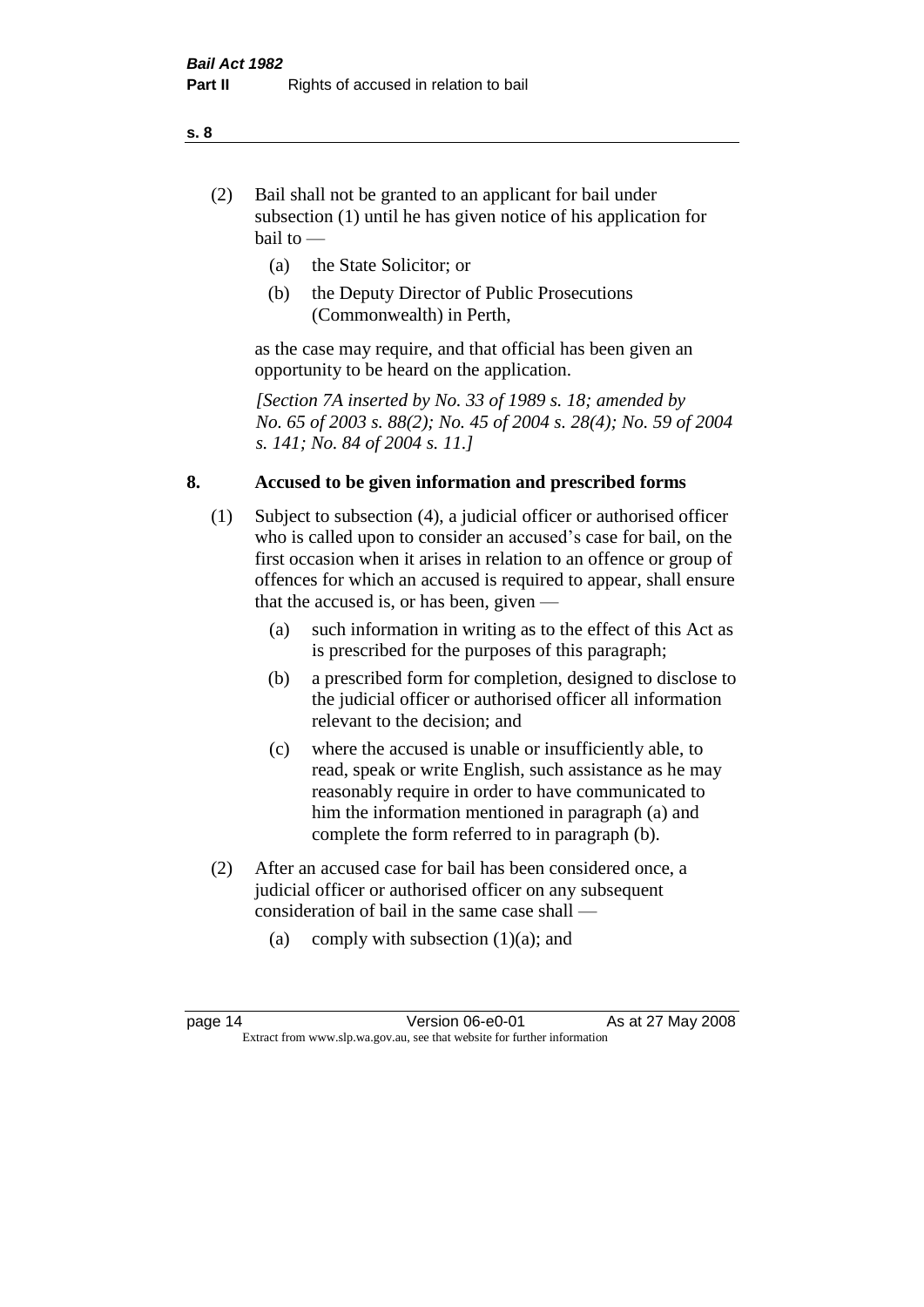- (b) either comply with subsection  $(1)(b)$  or obtain the form previously completed for the purposes of that paragraph, if any, and ensure that —
	- (i) the form is revised in order to show any changes which he is informed have occurred since it was completed; and
	- (ii) any assistance, of the kind referred to in subsection  $(1)(c)$  is given to the accused for the purpose of completing or revising the form, as the case may be.
- (3) Nothing in this section shall be read as limiting section 23.
- (3a) Notwithstanding subsection  $(1)(a)$  or  $(2)(a)$  a judicial officer or authorised officer need not comply with that paragraph if it appears to him that the accused's case for bail is such that bail is likely to be granted to him in accordance with this Act; but if it subsequently appears to him that bail will not be granted or that the accused is dissatisfied with any condition imposed on the grant of bail he shall then comply with that paragraph.
- (4) Notwithstanding subsection  $(1)(b)$  or  $(2)(b)$ , a judicial officer or an authorised officer may dispense with completion or revision of the form referred to in those paragraphs if it appears to him  $that -$ 
	- (a) the accused's case for bail is such that bail is likely to be granted to him in accordance with this Act; and
	- (b) the information in the possession of the judicial officer or authorised officer is sufficient for his consideration of the case.
- (5) Where a person has applied for bail for an appeal as mentioned in section 7A(1), this section applies as if the consideration of bail for the appeal were a first consideration of bail for an offence.

*[Section 8 amended by No. 74 of 1984 s. 6; No. 15 of 1988 s. 6; No. 33 of 1989 s. 18; No. 84 of 2004 s. 82.]*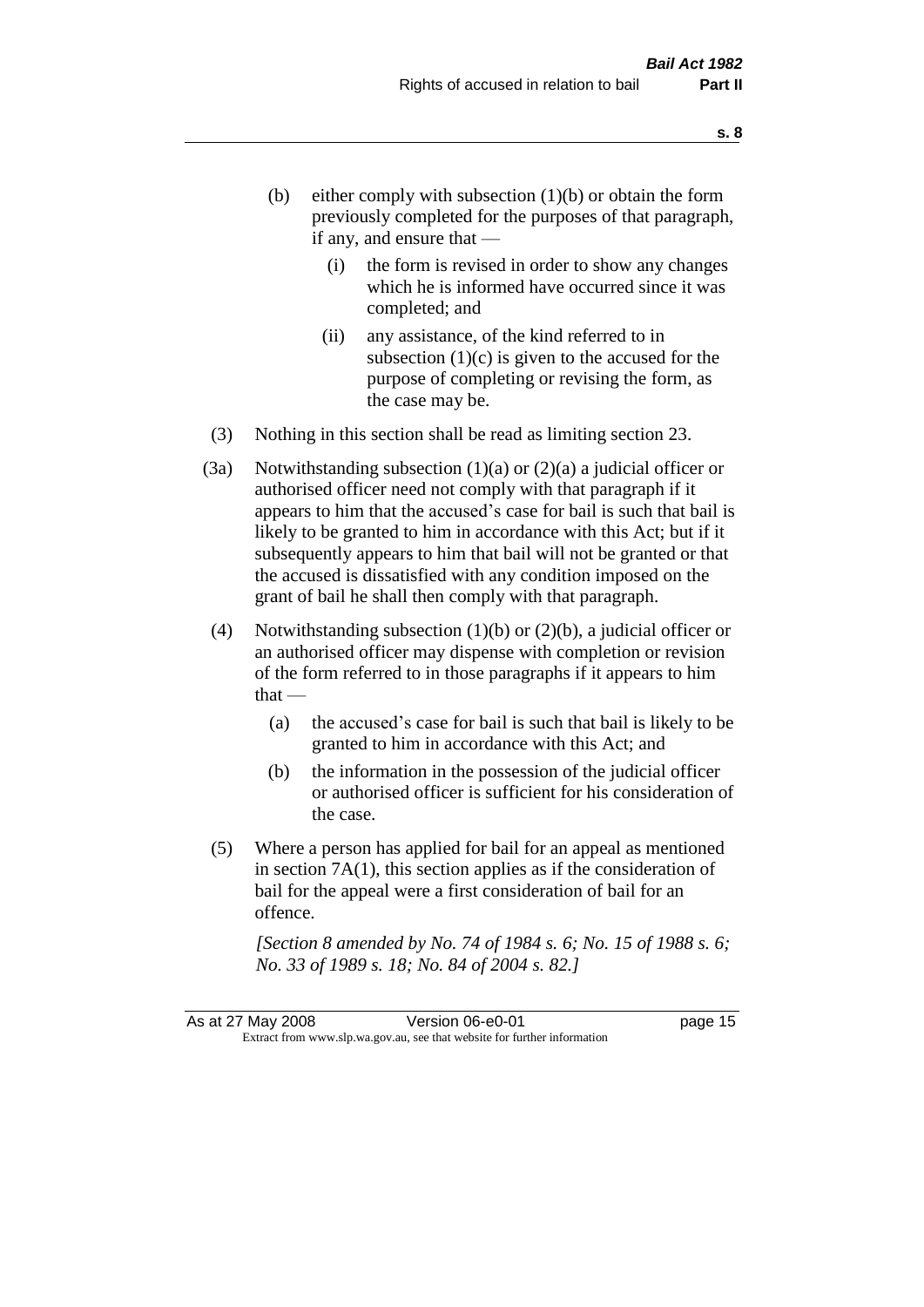- **9. Bail decision may be deferred until further information obtained** 
	- (1) Subject to section 26(2) of the *Young Offenders Act 1994*, a judicial officer or authorised officer who is called upon to consider a case for bail may defer consideration of the case for a period not exceeding 30 days if he thinks it is necessary —
		- (a) to obtain more information for the purpose of making a decision in accordance with this Act; or
		- (b) to take any step authorised by section  $24(1)$ .
	- (2) Nothing in this section shall be taken to limit the right of an accused to be brought before a court as soon as is practicable if he is not released on bail.

*[Section 9 amended by No. 57 of 1997 s. 21(2); No. 84 of 2004 s. 82.]*

#### **10. Sections 5, 6 and 7 do not apply where accused imprisoned for other cause**

Notwithstanding sections 5, 6 and 7, the rights conferred on an accused and the duties imposed on police officers, authorised officers and judicial officers by those sections in respect of an appearance in court for an offence do not arise where —

- (a) the accused is in custody for some other offence or reason (including the non-payment of a sum of money); and
- (b) the police officer, authorised officer or judicial officer is satisfied that the accused is likely to remain in custody for that other offence or reason until or beyond the time for the appearance for the first-mentioned offence.

*[Section 10 amended by No. 84 of 2004 s. 82.]*

**s. 9**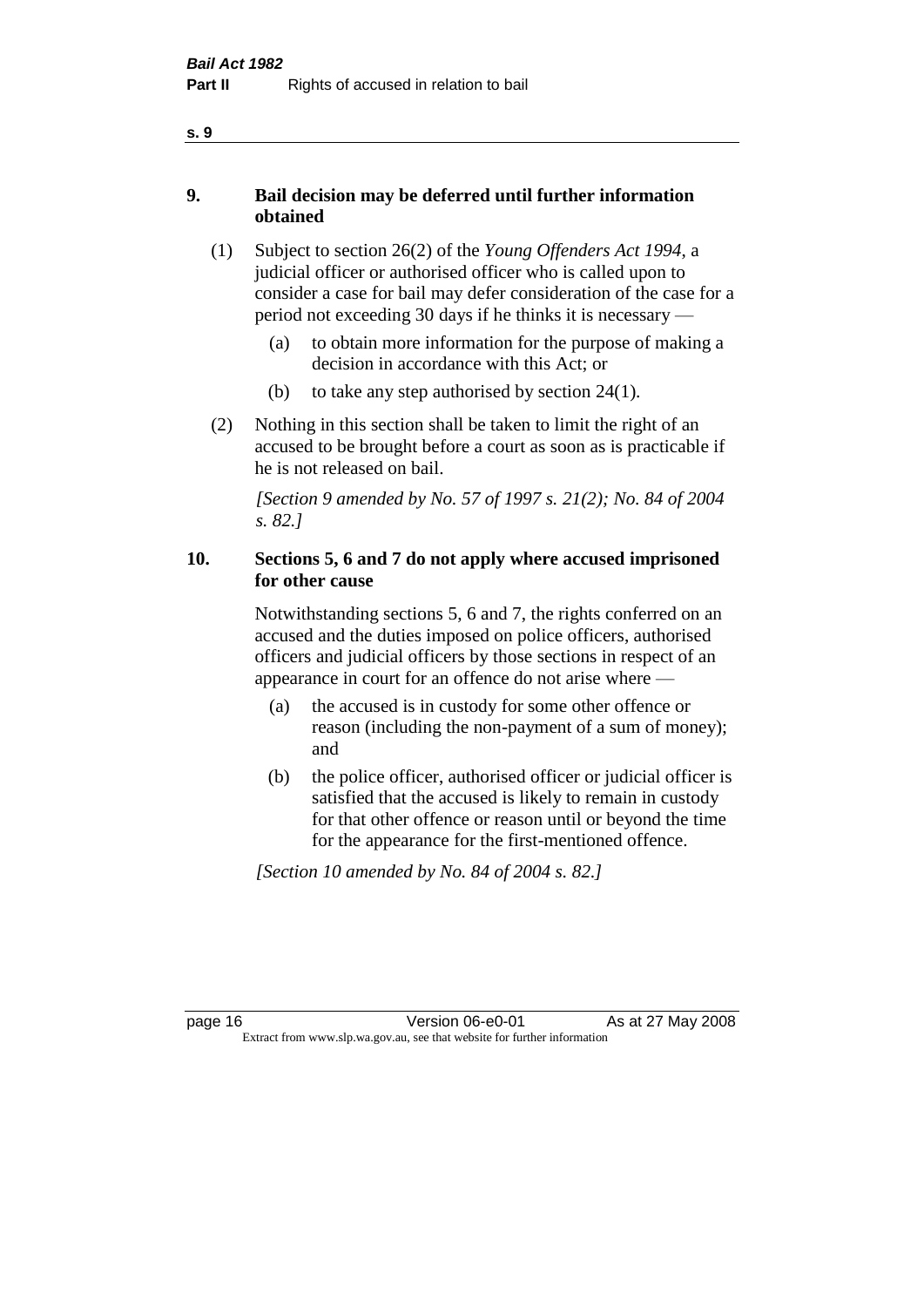#### **11. Rights following grant of bail**

- $(1)$  When
	- (a) bail has been granted to an accused for an appearance in court;
	- (b) all conditions which are to be complied with before the release of the accused have been complied with; and
	- (c) he has entered into a bail undertaking for that appearance or his bail undertaking is deemed to be amended under section 31(3),

the accused has a right to be at liberty until he is required to appear, or to next appear, before a court, but subject to —

- (d) any requirement that he be in custody for some other reason;
- (e) the exercise of the powers in sections 14(3), 17A, 46, 54 and 55; and
- (f) the limitation mentioned in section 12.
- (2) As soon as is practicable after an accused becomes entitled to be at liberty as provided in subsection  $(1)$  —
	- (a) an authorised officer, where bail was granted by an authorised officer;
	- (b) a justice who has granted bail otherwise than while sitting as a court;
	- (c) a judge's associate, where bail was granted by a judge of the District Court or the Supreme Court or the Children's Court; and
	- (d) in any other case, the registrar of the court where the judicial officer who granted bail exercises jurisdiction or a justice,

shall, where the accused is in custody in a lock-up or prison, forthwith deliver or cause to be delivered a certificate to that effect in the prescribed form to the person in charge of the lock-up or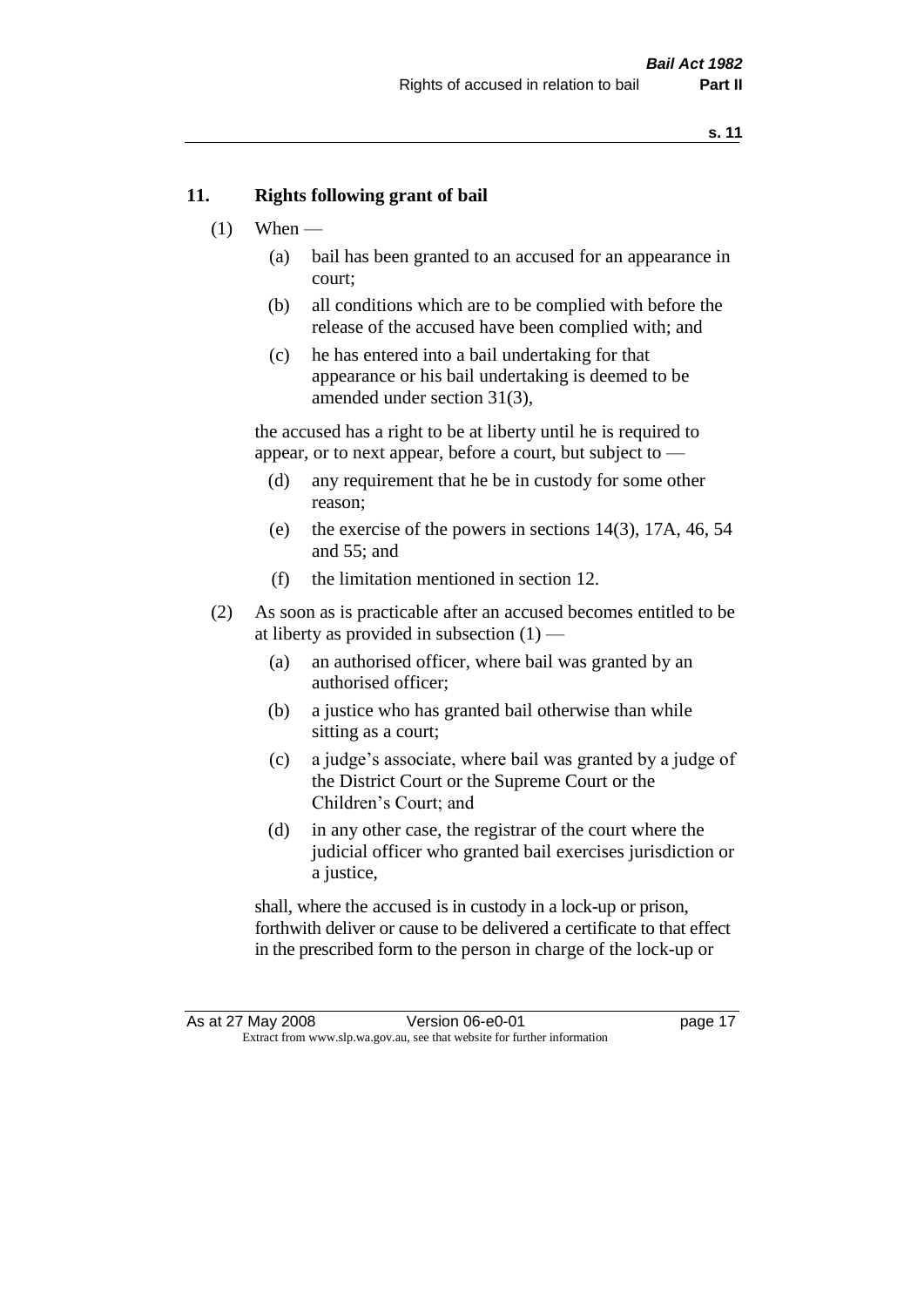prison, and that person shall release the accused from custody as soon as is practicable after he receives the certificate.

(3) In subsection (2)(a) **"authorised officer"** does not include an authorised officer who is also the person in charge of the lock-up in which the accused is in custody.

*[Section 11 amended by No. 74 of 1984 s. 7; No. 15 of 1988 s. 7; No. 49 of 1988 s. 81; No. 45 of 1993 s. 7; No. 47 of 1999 s. 8; No. 59 of 2004 s. 141; No. 84 of 2004 s. 82.]* 

#### **12. Further limitation on rights in sections 5 and 11**

The right of an accused to have his case for bail considered as soon as is practicable, his right to be at liberty as mentioned in section 11(1), and the corresponding duties created by this Part, are limited so far as is reasonably necessary for the exercise or performance by a person of any statutory power or function vested in him which requires or permits the continued custody of the accused, including the exercise of the powers set out in Part 12 of the *Criminal Investigation Act 2006* and Parts 6 and 7 of the *Criminal Investigation (Identifying People) Act 2002*.

*[Section 12 amended by No. 6 of 2002 s. 96; No. 84 of 2004 s. 82; No. 59 of 2006 s. 6.]*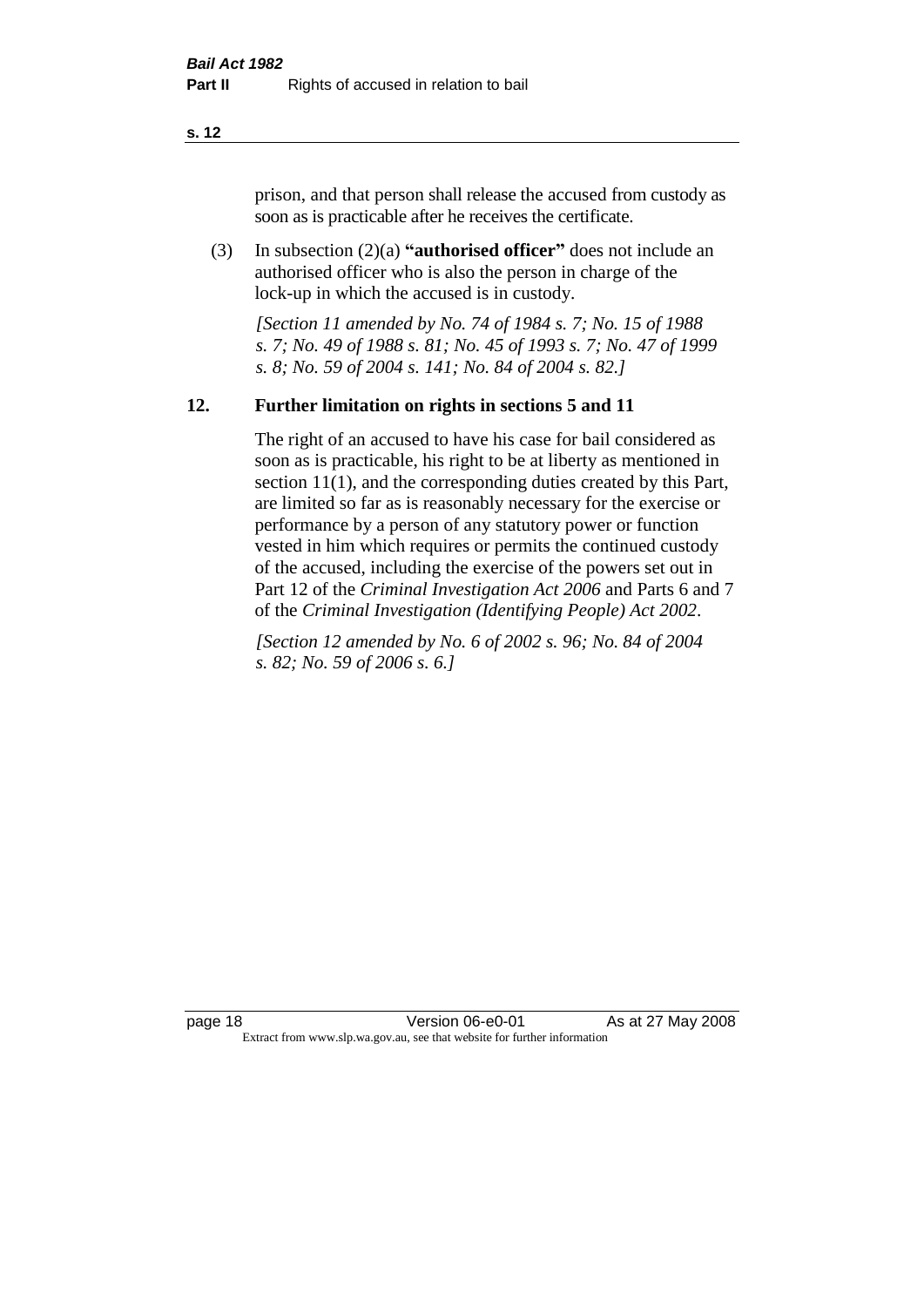## **Part III — Jurisdiction to grant bail**

#### **13. Jurisdiction to grant bail**

- (1) Jurisdiction to grant bail for any appearance described in the first column of Part A of Schedule 1 is vested in the judicial officer or authorised officer specified in the second column of that Part opposite thereto and shall be exercised subject to and in accordance with this Part and the further provisions in Parts B, C and D of Schedule 1.
- (2) A home detention condition shall not be imposed as a condition of bail except by a judicial officer.

*[Section 13 amended by No. 61 of 1990 s. 5; No. 45 of 1993 s. 12.]* 

#### **14. Supreme Court judge has jurisdiction in all cases**

- (1) A judge of the Supreme Court may, in accordance with this  $Act -$ 
	- (a) exercise a power to grant bail which is conferred upon any other judicial officer or any authorised officer by this Act; and
	- (b) revoke or vary any bail previously granted by any other such officer.
- (2) Subject to subsection (2a), the jurisdiction of a judge of the Supreme Court under subsection (1) in respect of an appearance by an accused may be invoked by application made by either the prosecutor or the accused, and whether or not any other judicial officer has —
	- (a) previously granted or refused bail; or
	- (b) exercised any power conferred on him by section 55,

in respect of that appearance.

(2a) After the jurisdiction under subsection (1) has been invoked once by an accused in relation to an offence or group of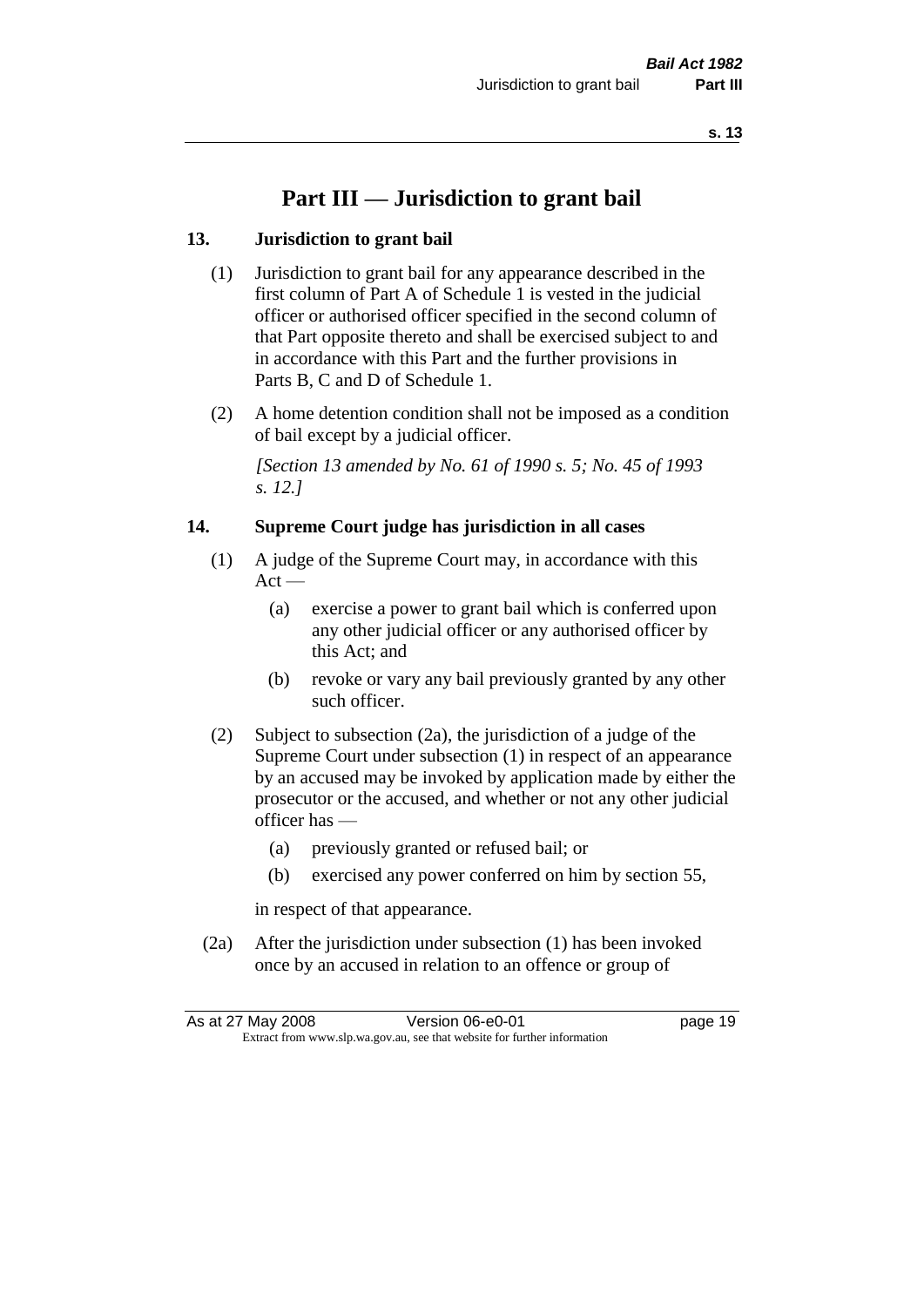offences for which he is required to appear, it may not be further invoked by that accused in relation to that offence or group of offences unless the accused satisfies a judge of the Supreme Court that —

- (a) new facts have been discovered, new circumstances have arisen or the circumstances have changed since the occasion when the jurisdiction was invoked; or
- (b) he failed to adequately present his case for bail on that occasion.
- (3) Where under subsection (1) a judge of the Supreme Court
	- (a) revokes the bail of an accused who is at liberty, he may order that the accused be returned to custody to await the appearance for which the bail was granted;
	- (b) varies the bail of such an accused, he may order that the accused be returned to custody until he becomes entitled to be at liberty pursuant to section 11,

and the judge may issue any warrant which may be necessary to carry such an order into effect.

- (4) In this section **"any other judicial officer"** means any judicial officer whose jurisdiction is inferior to that of a judge of the Supreme Court.
- (5) The powers and duties conferred on a judge of the Supreme Court by this section may in the case of a child charged with an offence before the Children's Court also be exercised by a judge of the Children's Court.

*[Section 14 amended by No. 74 of 1984 s. 8; No. 49 of 1988 s. 82; No. 84 of 2004 s. 82.]* 

#### **15. Exclusive jurisdiction of Supreme Court judge in murder cases**

(1) Where an accused is in custody for wilful murder or murder, the power to grant bail shall be exercised only by a judge of the

page 20 **Version 06-e0-01** As at 27 May 2008 Extract from www.slp.wa.gov.au, see that website for further information

**s. 15**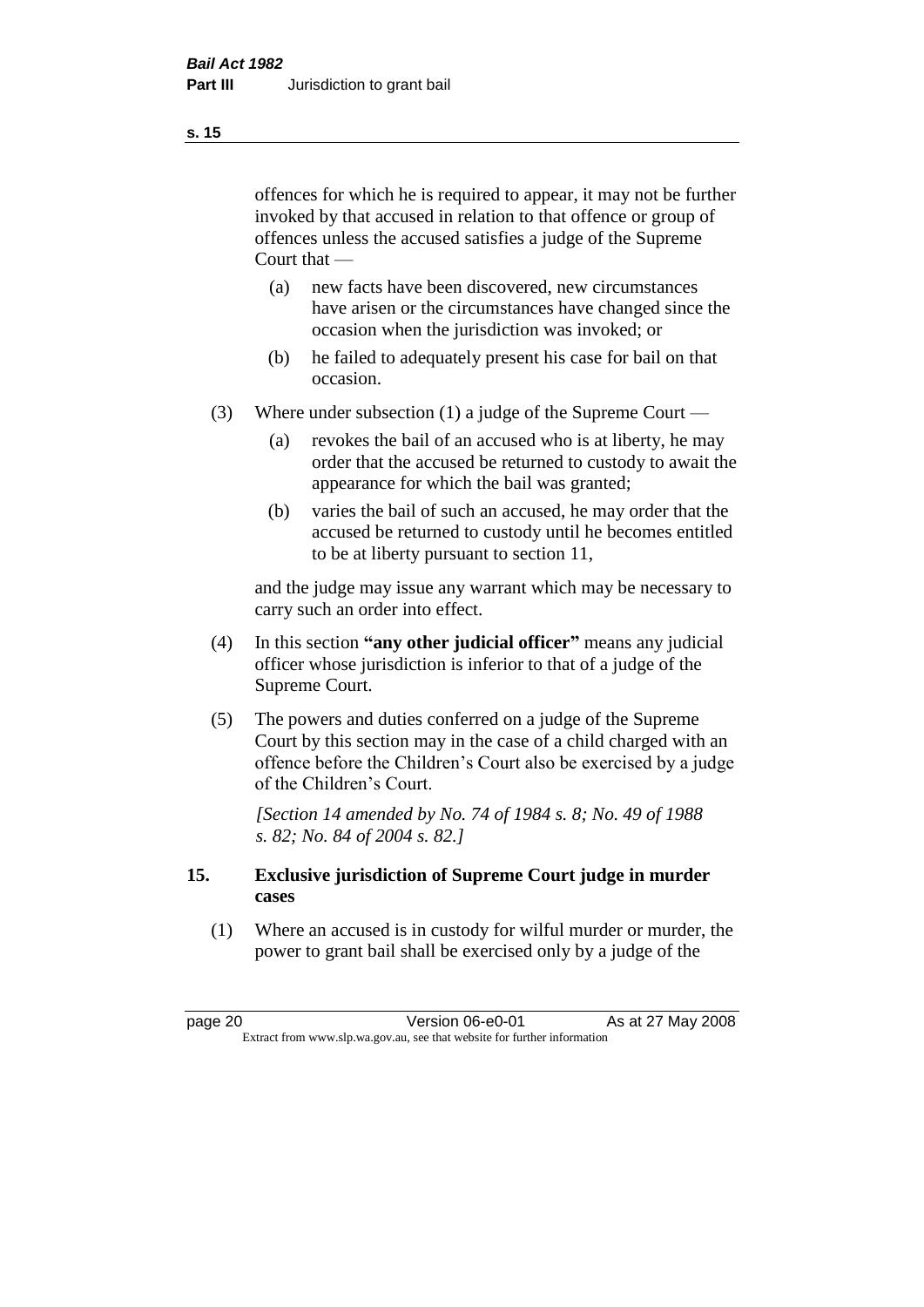Supreme Court, or in the case of an accused who is a child by a judge of the Children's Court, except —

- (a) where section  $31(2)(d)$  applies; or
- (b) to the extent that the Court of Appeal exercises its powers under Part A of Schedule 1.
- *[(2) repealed]*

*[Section 15 amended by No. 52 of 1984 s. 35; No. 74 of 1984 s. 9; No. 49 of 1988 s. 83; No. 70 of 1988 s. 45; No. 45 of 1993 s. 12; No. 45 of 2004 s. 28(4); No. 84 of 2004 s. 82.]* 

#### **16. Bail of person arrested on warrant**

- (1) Subject to sections 14 and 15 where the arrest of an accused for an offence is made pursuant to a warrant he shall not be granted bail before he is brought before a court or judicial officer as commanded by the warrant, except by a justice acting in terms of section 6(9).
- (2) Notwithstanding subsection (1) or any other provision of this Act, an accused who has been arrested pursuant to a warrant —
	- (a) issued under section 56; or
	- (b) issued under the *Criminal Procedure Act 2004* for an offence against section 51(1) or (2),

shall not have a right to have his case for bail considered, and shall not be granted bail, before he is brought before the court as commanded by the warrant.

*[Section 16 amended by No. 59 of 2004 s. 141; No. 84 of 2004 s. 11 and 82; No. 59 of 2006 s. 4(3).]*

#### **16A. Restrictions on powers of authorised officers and justices in certain cases**

- (1) Where this section applies to a person who has been arrested for an offence jurisdiction does not arise under section 13 until the person is brought before —
	- (a) a court constituted by or so as to include a magistrate; or

As at 27 May 2008 Version 06-e0-01 Page 21 Extract from www.slp.wa.gov.au, see that website for further information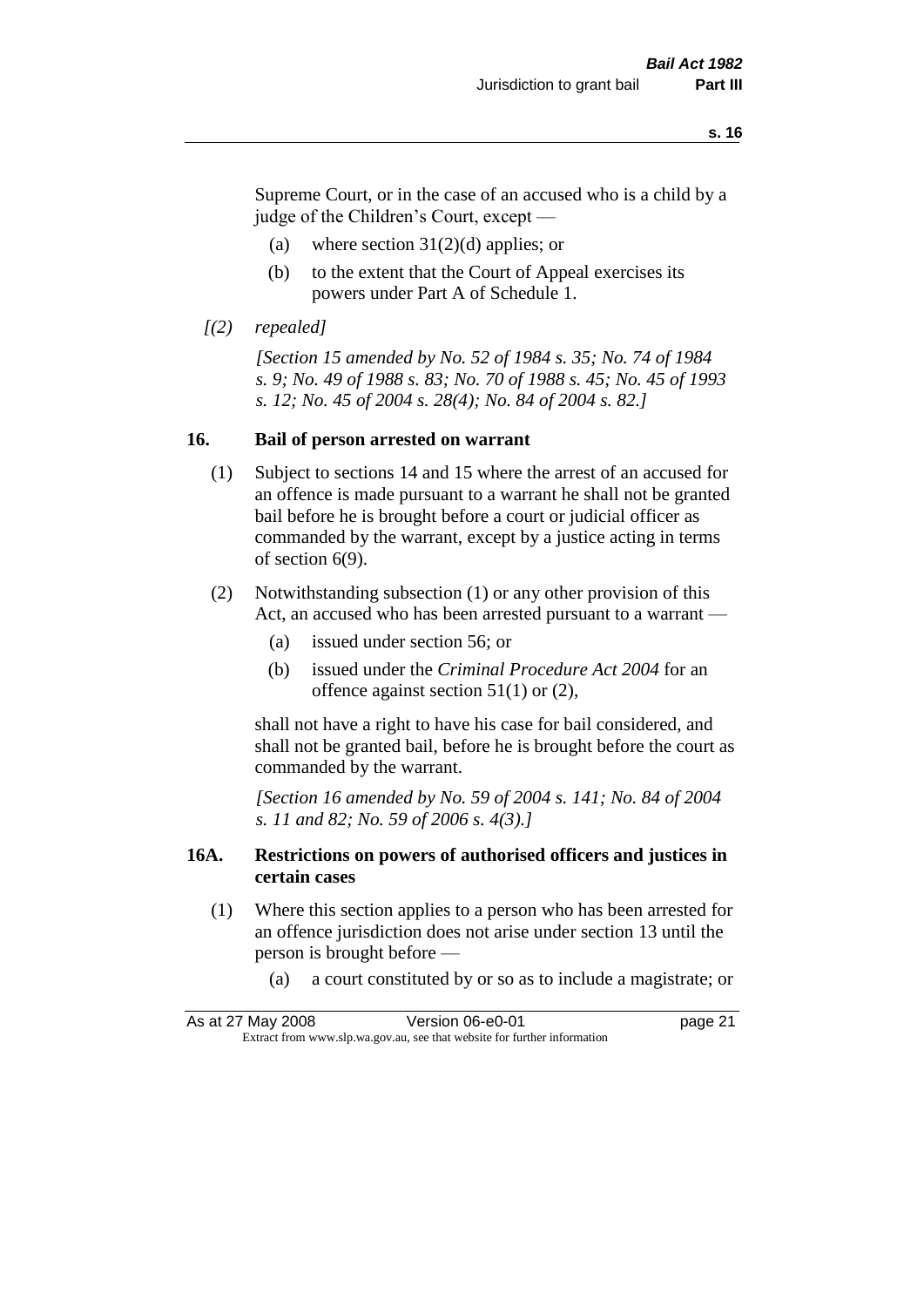- (b) where section 15 applies, a judge of the Supreme Court or a judge of the Children's Court as the case may require.
- (2) This section applies where
	- (a) a person has been arrested in an urban area for a serious offence; and
	- (b) the serious offence is alleged to have been committed while the accused was —
		- (i) on bail for; or
		- (ii) at liberty under an early release order made in respect of,

another serious offence.

- (3) This section also applies where a person has been arrested in an urban area for an offence against section 61(1) of the *Restraining Orders Act 1997* (which creates offences for breaches of violence restraining orders).
- (4) In this section —

**"urban area"** means —

- (a) the metropolitan region as defined in the *Planning and Development Act 2005* and any prescribed area that adjoins that region; and
- (b) any other prescribed area of the State, being the whole or part of, or an area adjoining, a local government district under the *Local Government Act 1995* that is designated under that Act as a city or a town.

*[Section 16A inserted by No. 54 of 1998 s. 6(1); amended by No. 38 of 2004 s. 59; No. 84 of 2004 s. 82; No. 38 of 2005 s. 15.]*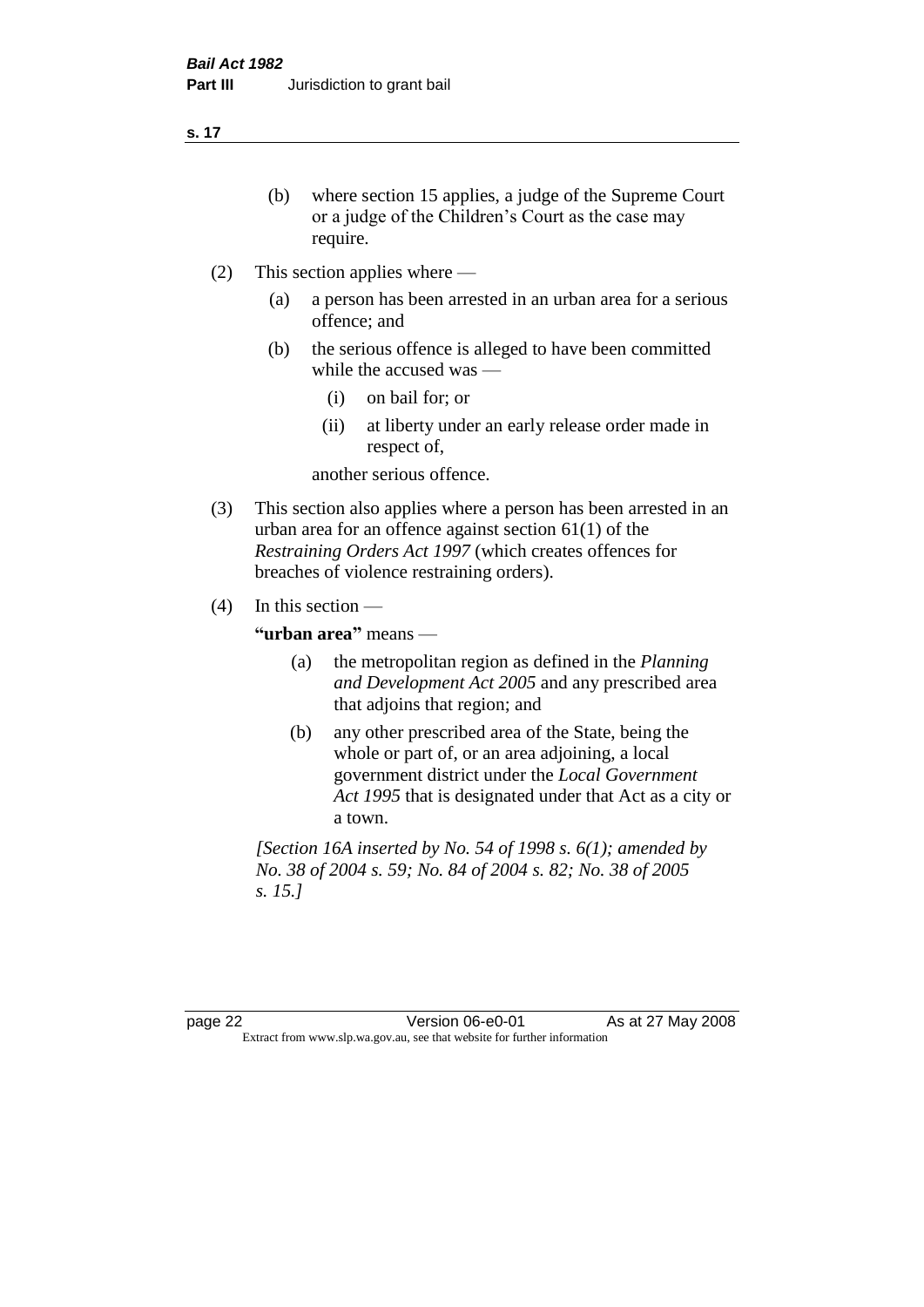#### **17. Conditions which may be imposed**

- (1) A judicial officer or authorised officer may impose conditions on a grant of bail only to the extent that he is authorised to do so by clause 2(3)(c) of Part C and Part D of Schedule 1.
- (2) Conditions imposed on a grant of bail shall not be any more onerous on the accused than the judicial officer or authorised officer considers is required in the public interest having regard to the nature of the offence for which the accused is in custody and the circumstances of the accused.

*[Section 17 amended by No. 45 of 1993 s. 8 and 12; No. 84 of 2004 s. 82.]* 

#### **17A. Further provisions as to responsible person's undertaking (Schedule 1 Part C clause 2)**

- (1) Where this section applies, an authorised police officer may
	- (a) cancel an undertaking of the kind described in clause 2(3)(c) of Part C of Schedule 1;
	- (b) approve of another person as a responsible person within the meaning in that clause; and
	- (c) detain the accused or order his detention until the person so approved enters into an undertaking of the kind mentioned in paragraph (a).
- (2) Subsection (1) applies where
	- (a) a person has entered into an undertaking referred to in paragraph (a) of that subsection;
	- (b) a judicial officer when granting bail ordered that the person may under this section be released from the undertaking by an authorised police officer; and
	- (c) the person wishes to be so released.
- (3) A police officer may, for the purpose of the exercise of the powers in subsection (1), take into custody a child accused who has been released on bail.

| As at 27 May 2008 |                                                                          | Version 06-e0-01 | page 23 |
|-------------------|--------------------------------------------------------------------------|------------------|---------|
|                   | Extract from www.slp.wa.gov.au, see that website for further information |                  |         |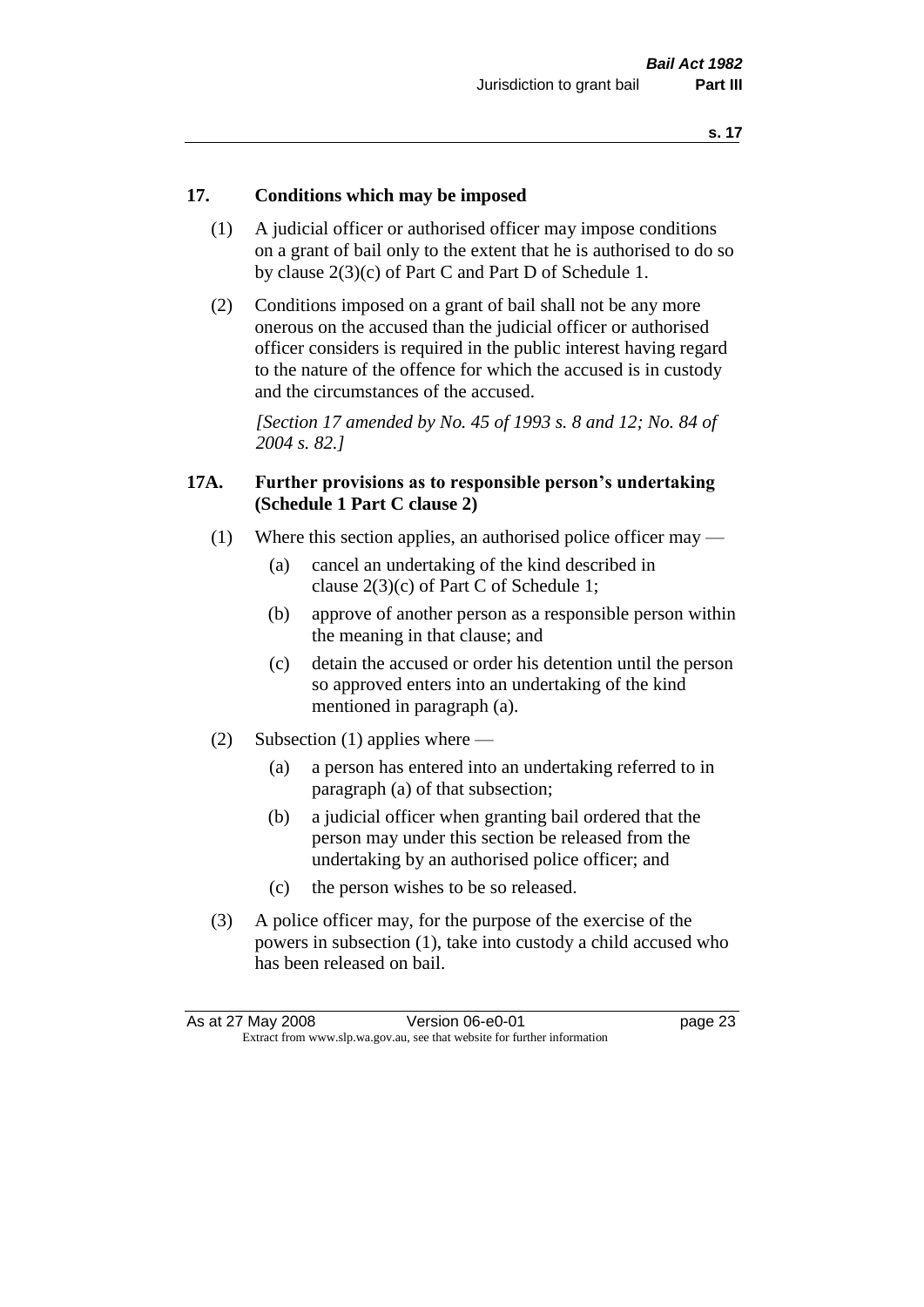#### **s. 17A**

- (4) If the police officer is not an authorised police officer he shall, as soon as is practicable, bring the accused before an authorised police officer for the purpose referred to in subsection (3).
- (5) After an undertaking has been entered into as mentioned in subsection  $(1)(c)$ , the accused, subject to this Act, has a right to be at liberty until he is required to appear before a court.

*[Section 17A inserted by No. 45 of 1993 s. 9; amended by No. 84 of 2004 s. 82.]* 

*[18-19. Repealed by No. 59 of 2006 s. 7(1).]*

page 24 Version 06-e0-01 As at 27 May 2008 Extract from www.slp.wa.gov.au, see that website for further information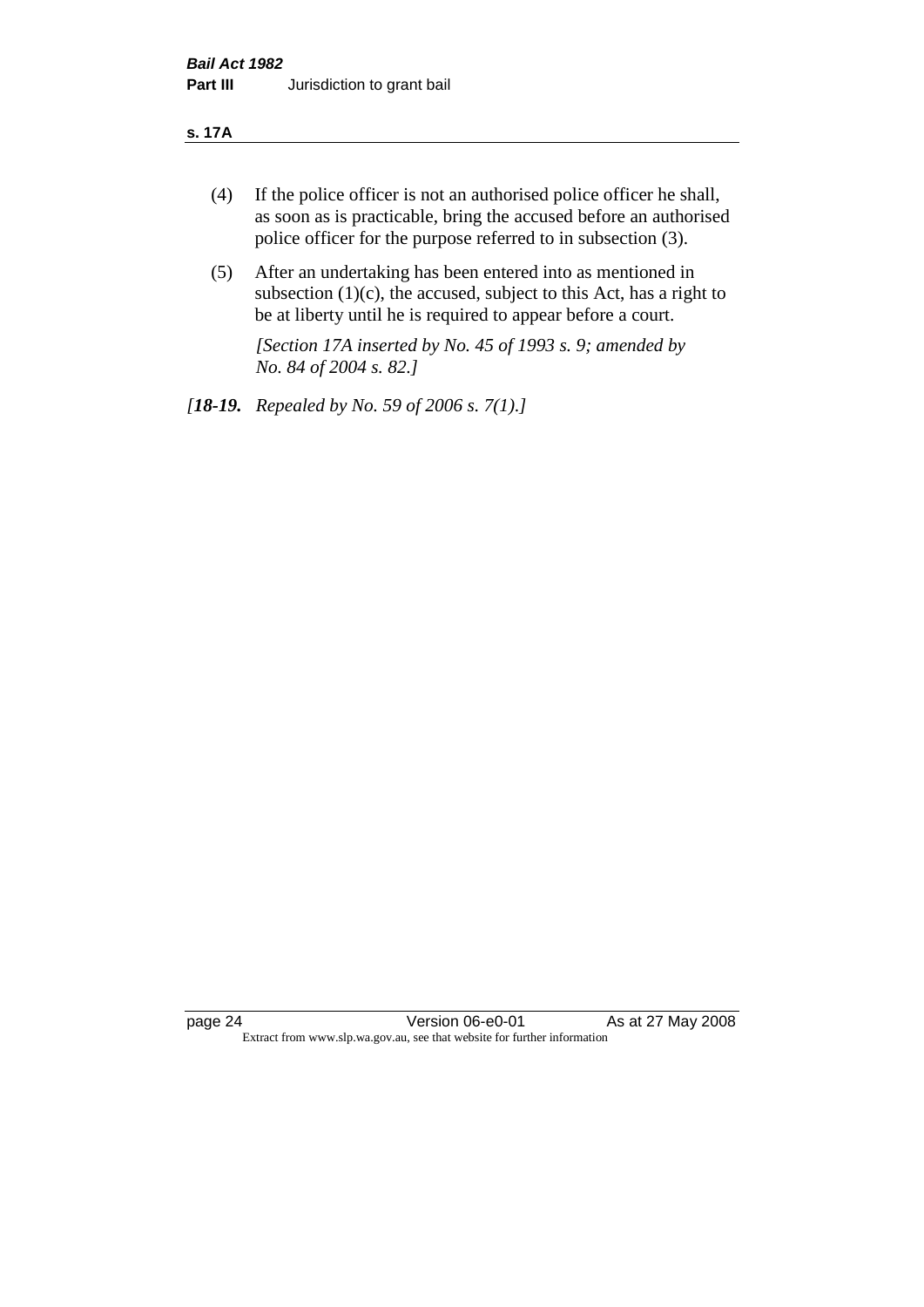## **Part IV — Hearing of case for bail, parties, and evidence**

#### **20. Power to consider bail** *in camera* **and to prohibit publication**

- (1) On the consideration by a judicial officer of a case for bail of an accused who is charged with an offence triable by jury, the judicial officer may, to avoid prejudice to either party, exercise the powers described in subsection (2), but shall only exercise the power in paragraph (b) thereof if he considers that the exercise of the power in paragraph (a) is not, on its own, likely to be sufficient to avoid prejudice.
- (2) The powers referred to in subsection (1) are to order
	- (a) that no report, or summary, of any statement, or of any specified statement, made or furnished at the hearing shall be published by any means;
	- (b) that the bail application be heard *in camera*.
- (3) Where an order is made under subsection (2)(a), no report, or summary, of any statement referred to in that paragraph shall be published by any means —
	- (a) if the offence is one that may be tried on indictment, before a court decides that it is to be tried on indictment;
	- (b) if the accused is discharged from further proceedings upon the prosecution notice or indictment brought against him for the offence, before he is so discharged; or
	- (c) if the accused is tried on indictment for the offence, before the trial is ended.
- (4) A person who, except with lawful excuse, fails to comply with an order made under this section commits an offence.

Penalty: \$1 000.

*[Section 20 amended by No. 50 of 2003 s. 37(2); No. 4 of 2004 s. 58; No. 84 of 2004 s. 11 and 82.]*

As at 27 May 2008 Version 06-e0-01 Page 25 Extract from www.slp.wa.gov.au, see that website for further information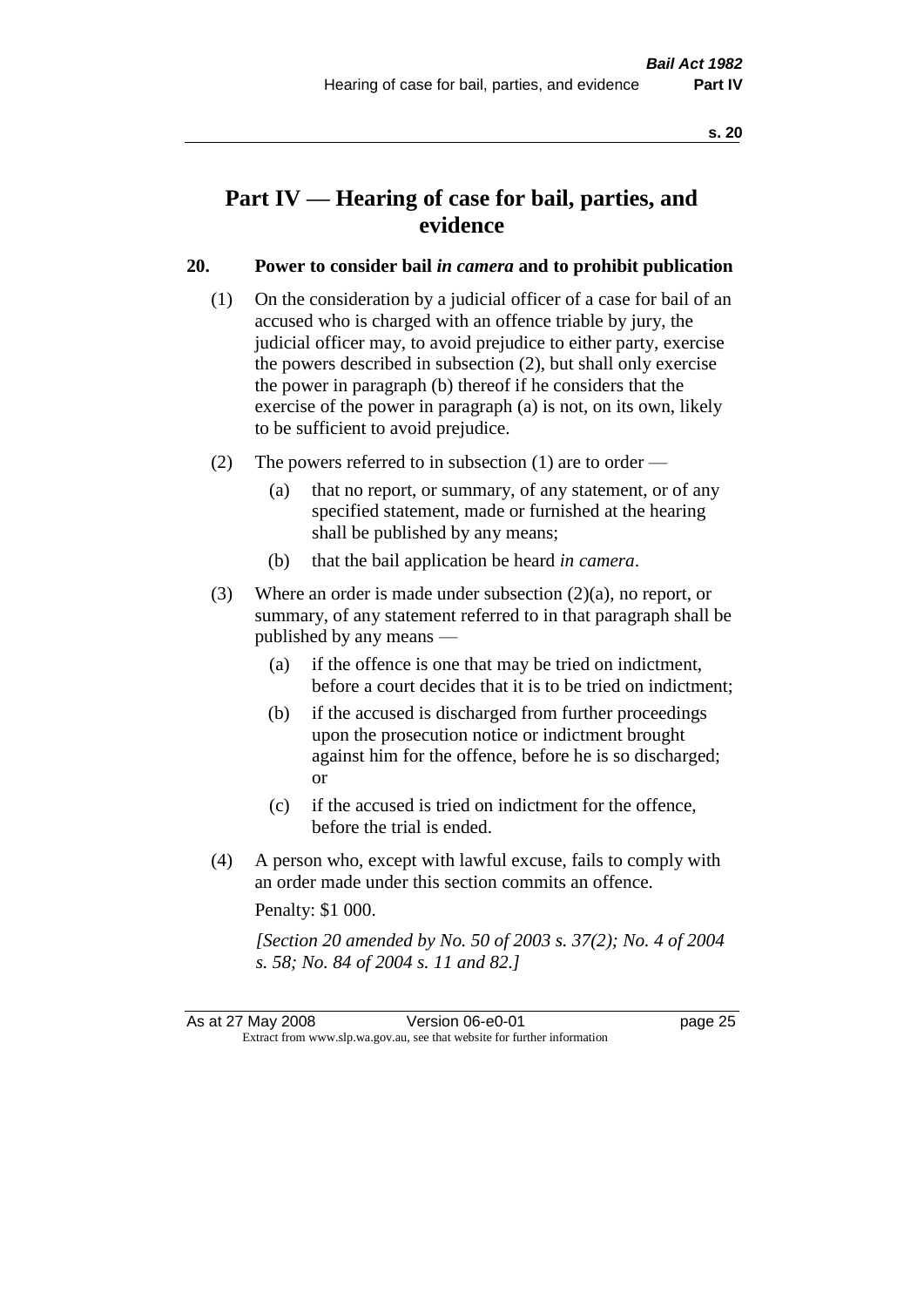#### **21. Parties**

- (1) The parties to proceedings on a case for bail are the prosecutor and the accused and, subject to subsection (2), no other person shall be a party to, or be represented at, the proceedings.
- (2) Nothing in subsection (1) affects the right of
	- (a) the Attorney General to apply for leave, or be an appellant, under Part 2 of the *Criminal Appeals Act 2004*;
	- (b) the State Solicitor or the Deputy Director of Public Prosecutions (Commonwealth) to receive notice and be heard under section 7A(2); or
	- (c) an officer referred to in section 33 of the *Children's Court of Western Australia Act 1988* to be present at and participate in proceedings concerning a child under that section.

*[Section 21 amended by No. 15 of 1988 s. 9; No. 49 of 1988 s. 84; No. 33 of 1989 s. 18; No. 31 of 1993 s. 7; No. 65 of 2003 s. 88(3); No. 59 of 2004 s. 141; No. 84 of 2004 s. 11 and 82.]* 

#### **22. Evidence**

A judicial officer or authorised person may in considering any case for bail receive and take into account such information as he thinks fit whether or not the same would normally be admissible in a court of law.

#### **23. Accused not bound to supply information**

An accused is not obliged to complete, or furnish information for, the prescribed form referred to in section  $8(1)(b)$ , or for any revision thereof, or to furnish any information, whether on oath or otherwise, for the purpose of having his case for bail considered.

*[Section 23 amended by No. 84 of 2004 s. 82.]* 

page 26 **Version 06-e0-01** As at 27 May 2008 Extract from www.slp.wa.gov.au, see that website for further information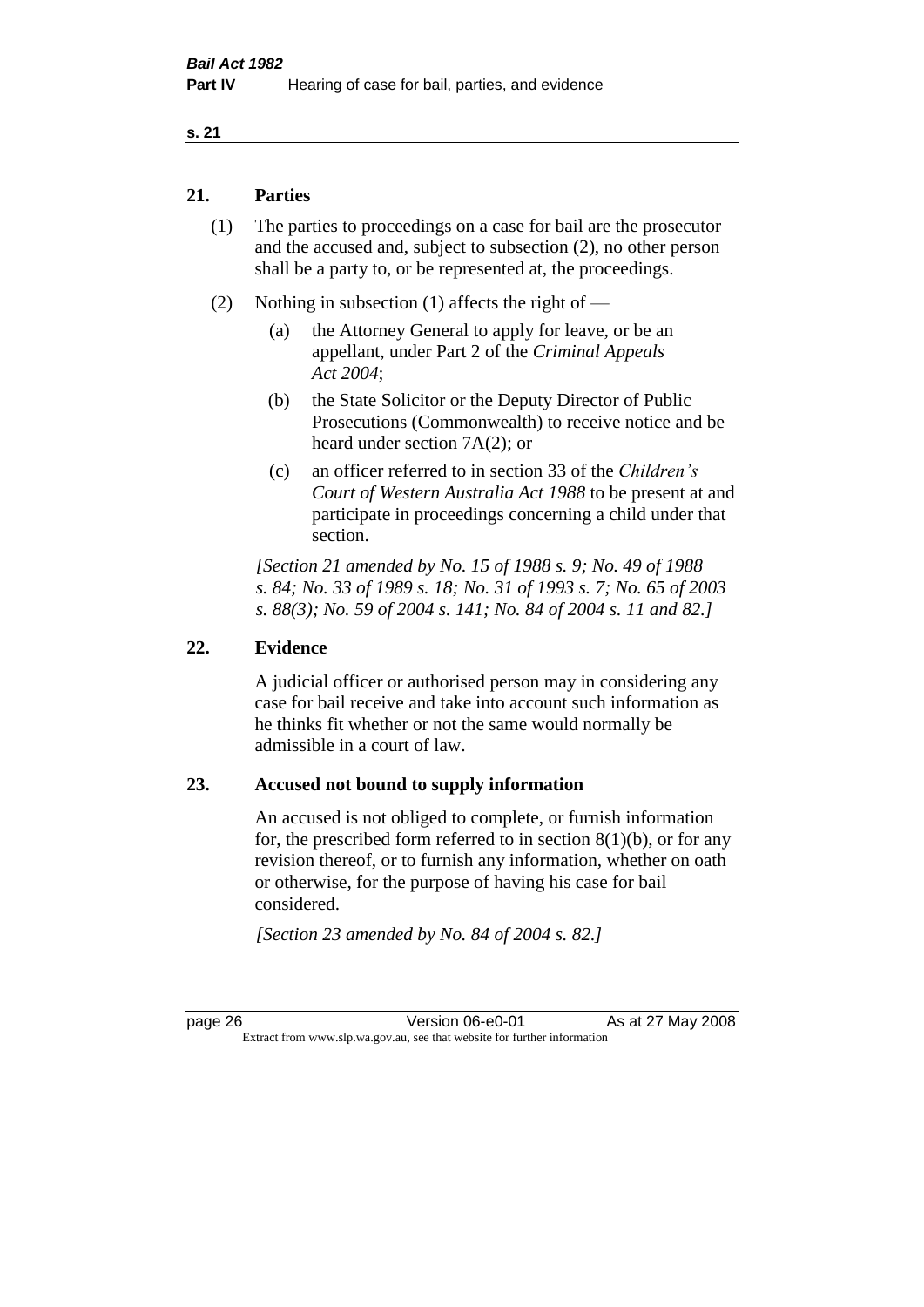#### **24. Information may be referred to police officer for verification or for report**

- (1) A judicial officer or authorised officer who is called upon to consider a case for bail may —
	- (a) request that any information placed before the judicial officer or authorised officer by the accused for the purposes of the case be verified by a police officer, and to that end may refer to a police officer the prescribed form mentioned in section 8(1)(b), after it has been completed or revised;
	- (b) request that a report on any matter mentioned in Part C of Schedule 1, so far as it applies to an accused whose case is being or to be considered, be made by a police officer.
- (2) Where a reference or request is made under subsection (1) a police officer shall, as soon as is practicable —
	- (a) make a report to the judicial officer or the authorised officer accordingly; and
	- (b) furnish a copy of the report to the accused or his solicitor or counsel.

*[Section 24 inserted by No. 61 of 1990 s. 6; amended by No. 45 of 1993 s. 12; No. 84 of 2004 s. 82.]* 

#### **24A. Information may be referred to community corrections officer for verification or for report**

- (1) A judicial officer who is called upon to consider a case for bail may refer to a community corrections officer any matter referred to in section 24(1) and may request a community corrections officer to do any matter referred to in that section.
- (2) A judicial officer who is called upon to consider a case for bail and who desires to impose a home detention condition as a condition on a grant of bail, shall request that a report be made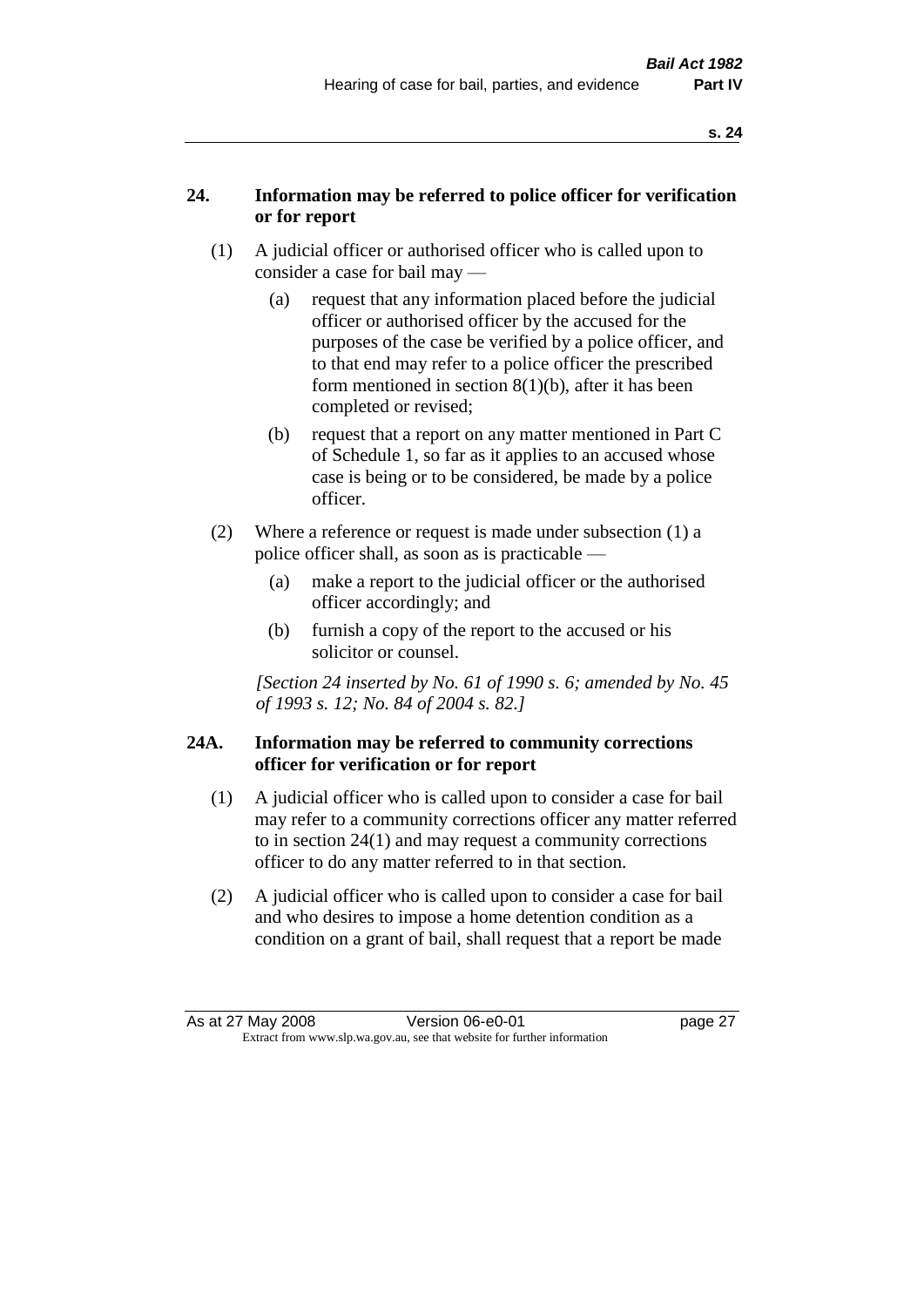by a community corrections officer about the suitability of the accused to be subject to a home detention condition.

- (3) Where a reference or a request is made under subsection (1) or a report is requested under subsection (2) a community corrections officer shall, as soon as is practicable, make a report to the judicial officer and, at the discretion of the judicial officer, copies may be made available to the prosecution or to the accused or his solicitor or counsel.
- (4) Where a community corrections officer makes a report that an accused is suitable to be subject to a home detention condition, the officer shall annex to the report and provide to the accused or his solicitor or counsel, a list of those conditions in rules made under section 50L that may be applied to the accused by the CEO (corrections) while the accused is subject to the home detention condition.

*[Section 24A inserted by No. 61 of 1990 s. 7; amended by No. 31 of 1993 s. 9; No. 84 of 2004 s. 82; No. 65 of 2006 s. 53.]* 

### **25. Protection of accused as to information given for bail purposes**

A statement made by an accused to a judicial officer or authorised officer for the purpose of a decision whether bail should be granted to him for any appearance in court for an offence shall not be admissible in evidence against him at his trial for that offence.

*[Section 25 amended by No. 84 of 2004 s. 82.]* 

#### **26. Record of decision and reasons**

- (1) A bail record form shall be completed by an authorised officer or a justice if he —
	- (a) refuses to grant bail to an accused;
	- (b) grants bail to an accused in the circumstances referred to in clause 3 of Part B of Schedule 1; or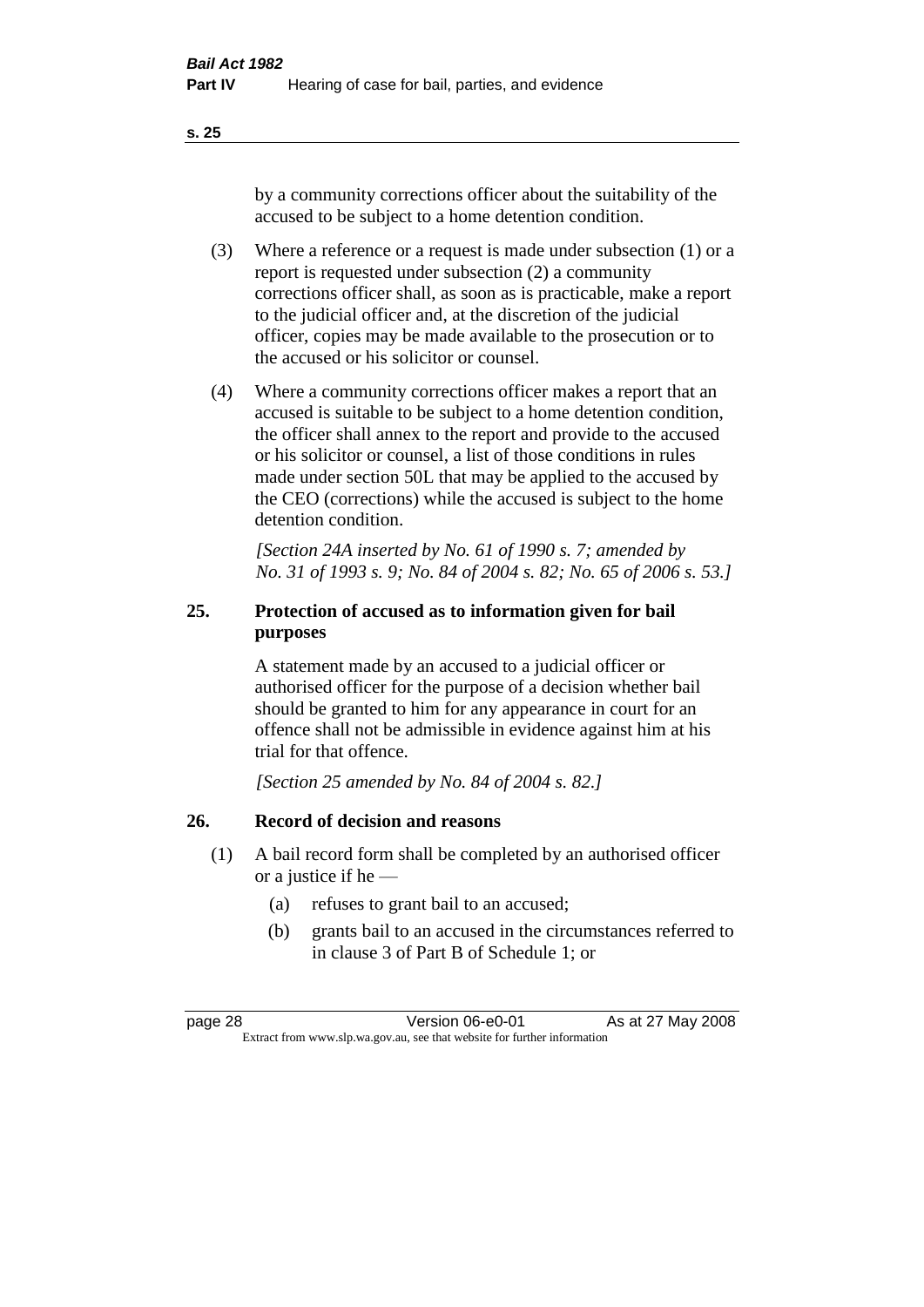- (c) imposes any condition on a grant of bail and it appears to him that the accused is dissatisfied with the condition.
- (2) Where a judicial officer, other than a justice
	- (a) refuses to grant bail to an accused; or
	- (b) imposes any condition on a grant of bail and it appears to him that the accused is dissatisfied with the condition,

a record of the decision and of the reasons therefor shall be made.

- (3) The accused, the prosecutor or an intending prosecutor shall be entitled, upon request, to be furnished with a copy of the bail record form or, where subsection (2) applies, of the record made.
- (4) For the purposes of this section
	- (a) references to a justice do not include a magistrate or a judge of the District Court or the Supreme Court or the Children's Court who is a justice; and
	- (b) a bail record form is a prescribed form designed to contain a summary of the matters relevant to the decision as to the bail of an accused, including those matters set out in Part C of Schedule 1, the decision made, and the reasons for the decision.

*[Section 26 inserted by No. 15 of 1988 s. 10; amended by No. 49 of 1988 s. 85; No. 45 of 1993 s. 12; No. 59 of 2004 s. 141; No. 84 of 2004 s. 82.]* 

# **27. Transmission of relevant papers to court**

(1) An authorised officer and a judicial officer who consider an accused's case for bail for an appearance for an offence and a person before whom a bail undertaking or a surety undertaking is entered into shall ensure that the relevant papers are sent as soon as is practicable, to the court before which the accused is required to appear.

As at 27 May 2008 Version 06-e0-01 Page 29 Extract from www.slp.wa.gov.au, see that website for further information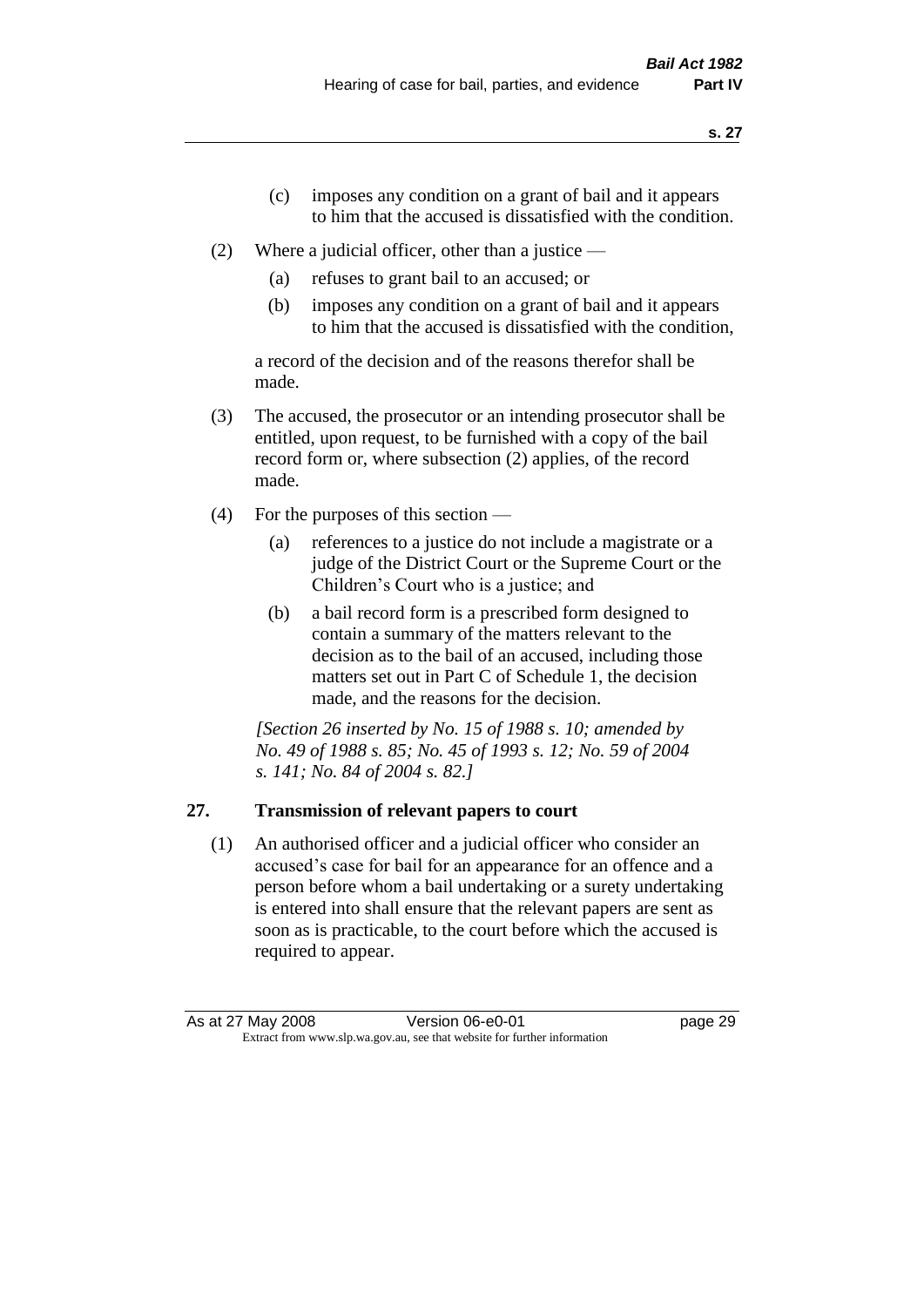#### **s. 27A**

(2) In subsection (1) **"the relevant papers"** in relation to any particular officer or person means such papers as are prescribed to be sent by that officer or person.

*[Section 27 amended by No. 84 of 2004 s. 82; No. 59 of 2006 s. 7(2).]* 

# **27A. Transmission of papers to CEO (corrections)**

A judicial officer who grants bail subject to a home detention condition shall ensure that a copy of the bail record form and of the bail undertaking are sent as soon as is practicable to the CEO (corrections).

*[Section 27A inserted by No. 61 of 1990 s. 8; amended by No. 31 of 1993 s. 9; No. 65 of 2006 s. 53.]* 

page 30 **Version 06-e0-01** As at 27 May 2008 Extract from www.slp.wa.gov.au, see that website for further information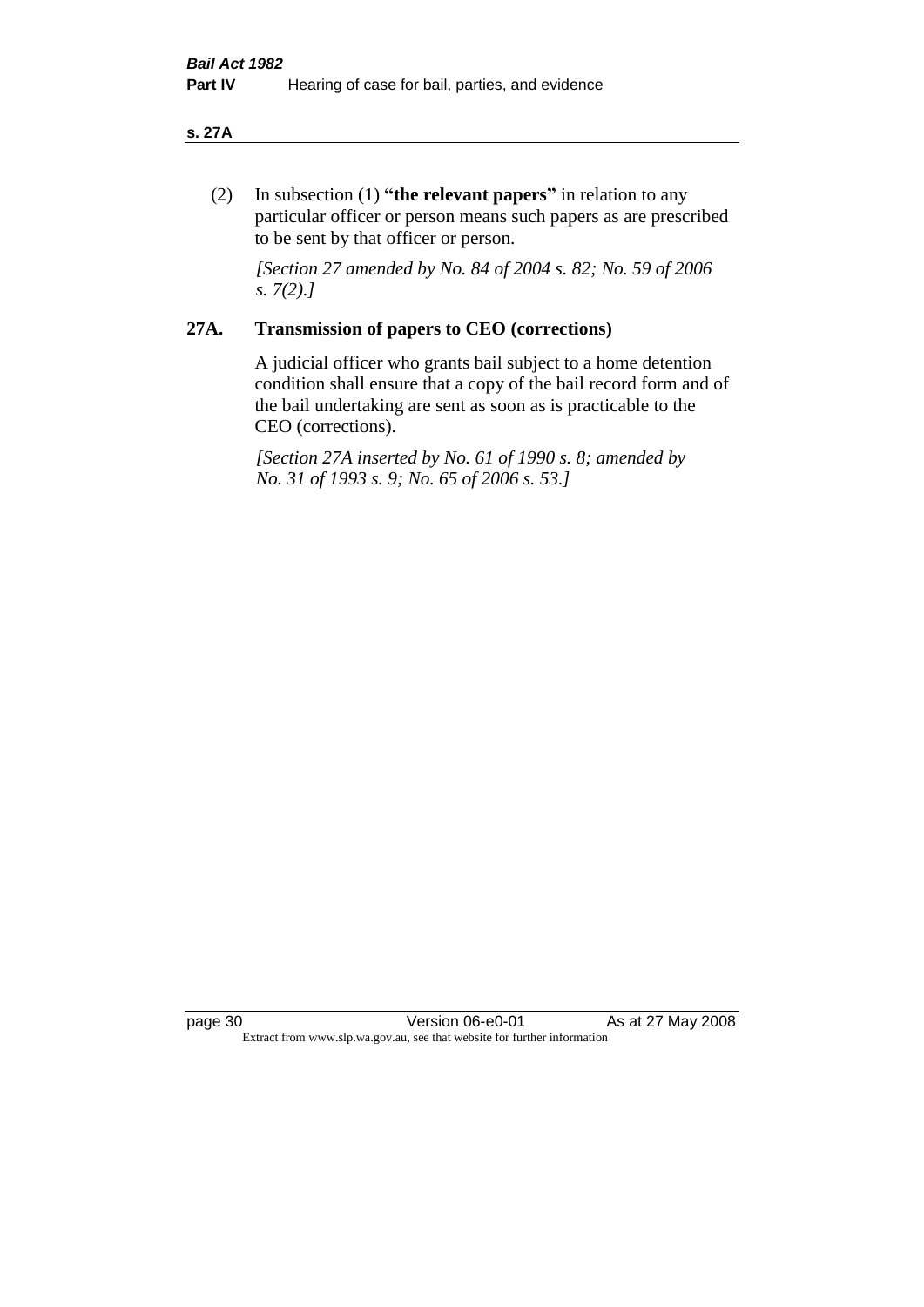# **Part V — Bail undertakings**

# **28. Bail undertaking**

- (1) A person shall not be released on bail for an appearance in court unless he has entered into a bail undertaking for that appearance or is deemed to have done so under section 31(3).
- (2) A bail undertaking is an undertaking in writing by an accused in the prescribed form —
	- (a) that he will appear at a time and place specified, or deemed by section 31(3) to be specified, in the undertaking;
	- (b) that if he fails to appear at that time and place he will as soon as is practicable —
		- (i) notify the registrar of the court at which he is required to appear of the cause of his failure; and
		- (ii) appear at that court when the court is sitting;
	- (c) that he will comply with such conditions as may be imposed on him under clause 2 of Part D of Schedule 1;
	- (d) that he will comply with any home detention condition which may be imposed as a condition on a grant of bail to him pursuant to clause 3 of Part D of Schedule 1,

and containing any agreement as to forfeiture of money by the accused which may be required pursuant to clause 1 of that Part.

- (3) A bail undertaking for any appearance may be entered into in respect of more than one offence.
- (4) The undertakings mentioned in subsection  $(2)(a)$  and (b) are, subject to section 34, enforceable under sections 51, 57 and 58.

*[Section 28 amended by No. 61 of 1990 s. 9; No. 45 of 1993 s. 12; No. 59 of 2004 s. 141; No. 84 of 2004 s. 82.]*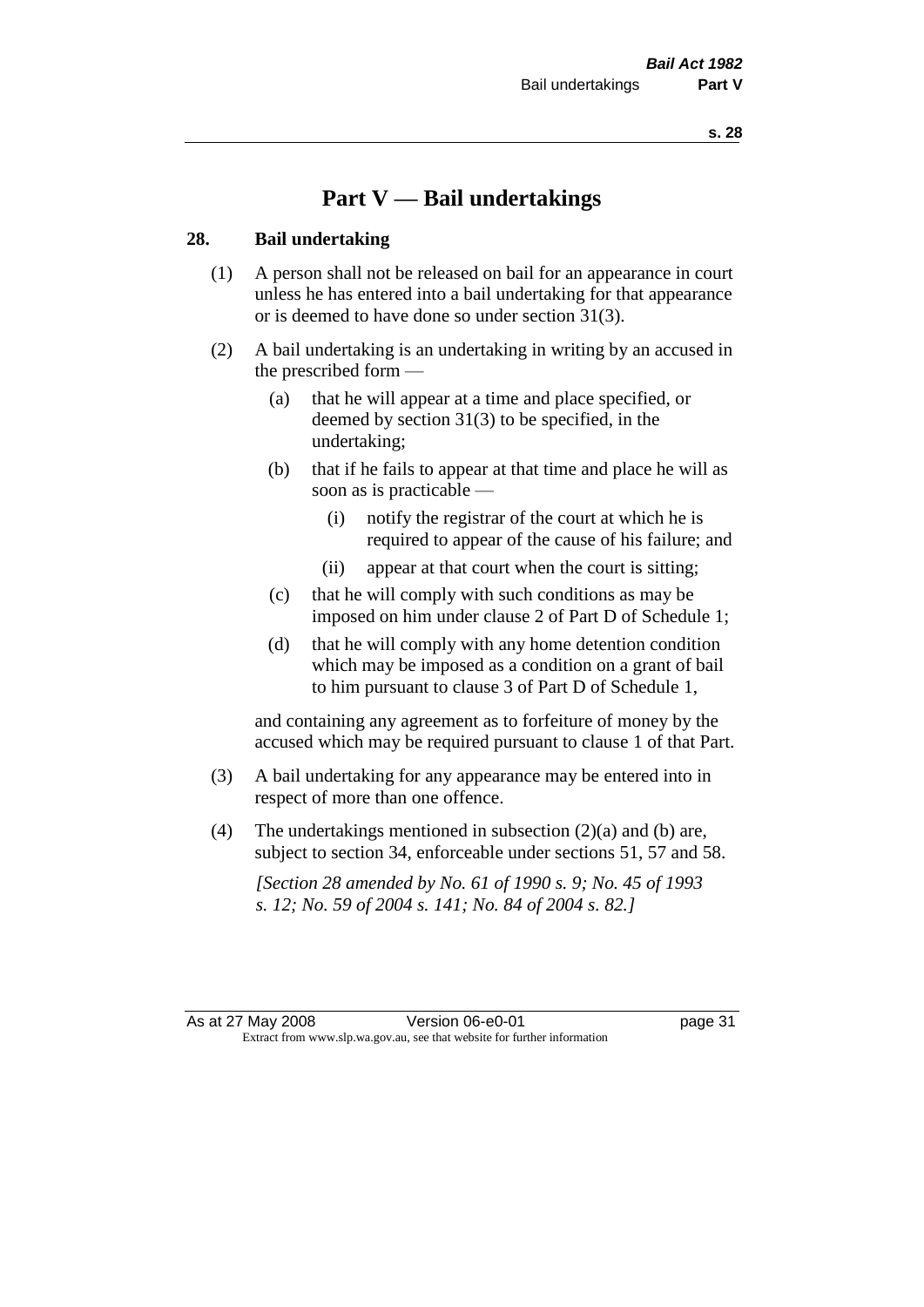# **29. Before whom bail undertaking may be entered into**

A bail undertaking need not be entered into before the judicial officer or authorised officer who granted bail but may be entered into before any of the following persons —

- (a) a judicial officer;
- (b) the Principal Registrar or a registrar of the Supreme Court;
- (c) the registrar or a deputy registrar of the District Court;
- (d) a registrar of the Magistrates Court;
- (da) a registrar of the Children's Court;
- (e) a coroner's registrar within the meaning of the *Coroners Act 1996*;
- (f) an authorised police officer;
- (g) an associate of a judge of the Supreme Court or of the District Court or of the Children's Court;
- (h) where the accused is in prison, any person for the time being in charge of the prison;
- (i) where the accused is a child, any authorised community services officer.

*[Section 29 amended by No. 15 of 1988 s. 11; No. 49 of 1988 s. 86; No. 2 of 1996 s. 61; No. 59 of 2004 s. 141; No. 84 of 2004 s. 82.]* 

# **30. Duties of person before whom bail undertaking is entered into**

- (1) The person before whom a bail undertaking is to be entered into by an accused shall before it is entered into —
	- (a) (i) read the undertaking to the accused; or
		- (ii) be informed by the accused that the accused has read it; or
		- (iii) if necessary, have the undertaking translated to the accused;

and

page 32 **Version 06-e0-01** As at 27 May 2008 Extract from www.slp.wa.gov.au, see that website for further information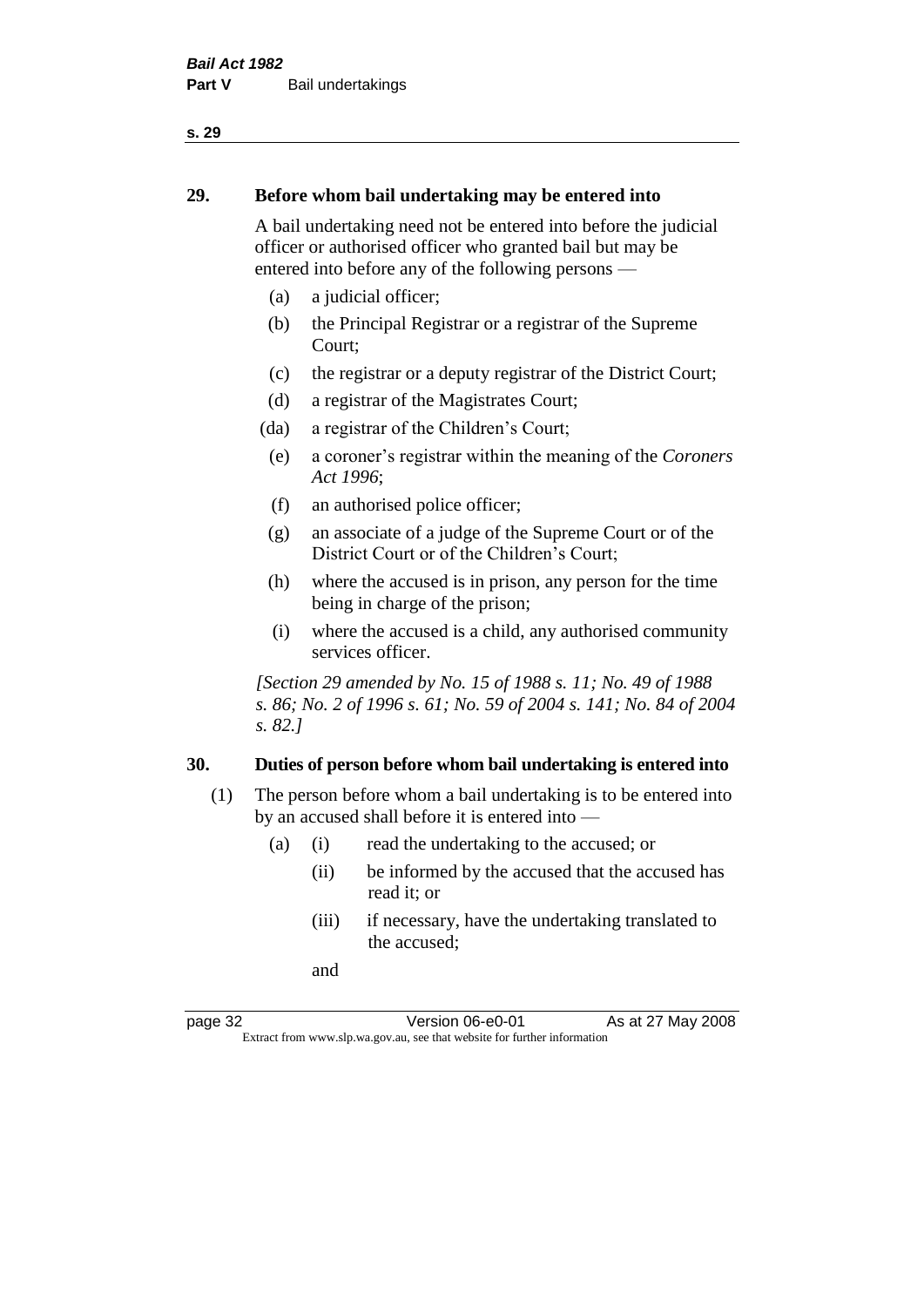- (b) ensure that all conditions which are to be complied with before the release of the accused have been complied with.
- (2) The person before whom a bail undertaking is entered into by an accused shall give to him, or cause to be given to him —
	- (a) a copy of the bail undertaking as duly completed; and
	- (b) a notice in writing in the prescribed form showing
		- (i) his obligations pursuant to the undertaking; and
		- (ii) the consequences of his failure to comply with them.
- (3) The person before whom a bail undertaking is entered into by an accused shall enquire of the accused whether he requires the notice referred to in subsection (2)(b) to be read or translated to him and shall take such steps as are necessary to comply with any such requirement of the accused.

*[Section 30 inserted by No. 15 of 1988 s. 12; amended by No. 84 of 2004 s. 82.]* 

# **31. Different time and place for appearance may be substituted**

- (1) A different time or a different time and place may be substituted in accordance with this section for the time and place for appearance specified, or deemed by this section to be specified, in a bail undertaking.
- (2) A different time, or a different time and place, for the appearance by the accused may be substituted as mentioned in subsection  $(1)$  —
	- (a) upon an adjournment of proceedings at which the accused is present, by the judicial officer, if he has power to grant bail for that appearance, fixing a time and place for the resumed proceedings and notifying the accused orally thereof;
	- (b) upon an adjournment of proceedings from which the accused is absent for reasonable cause, by the judicial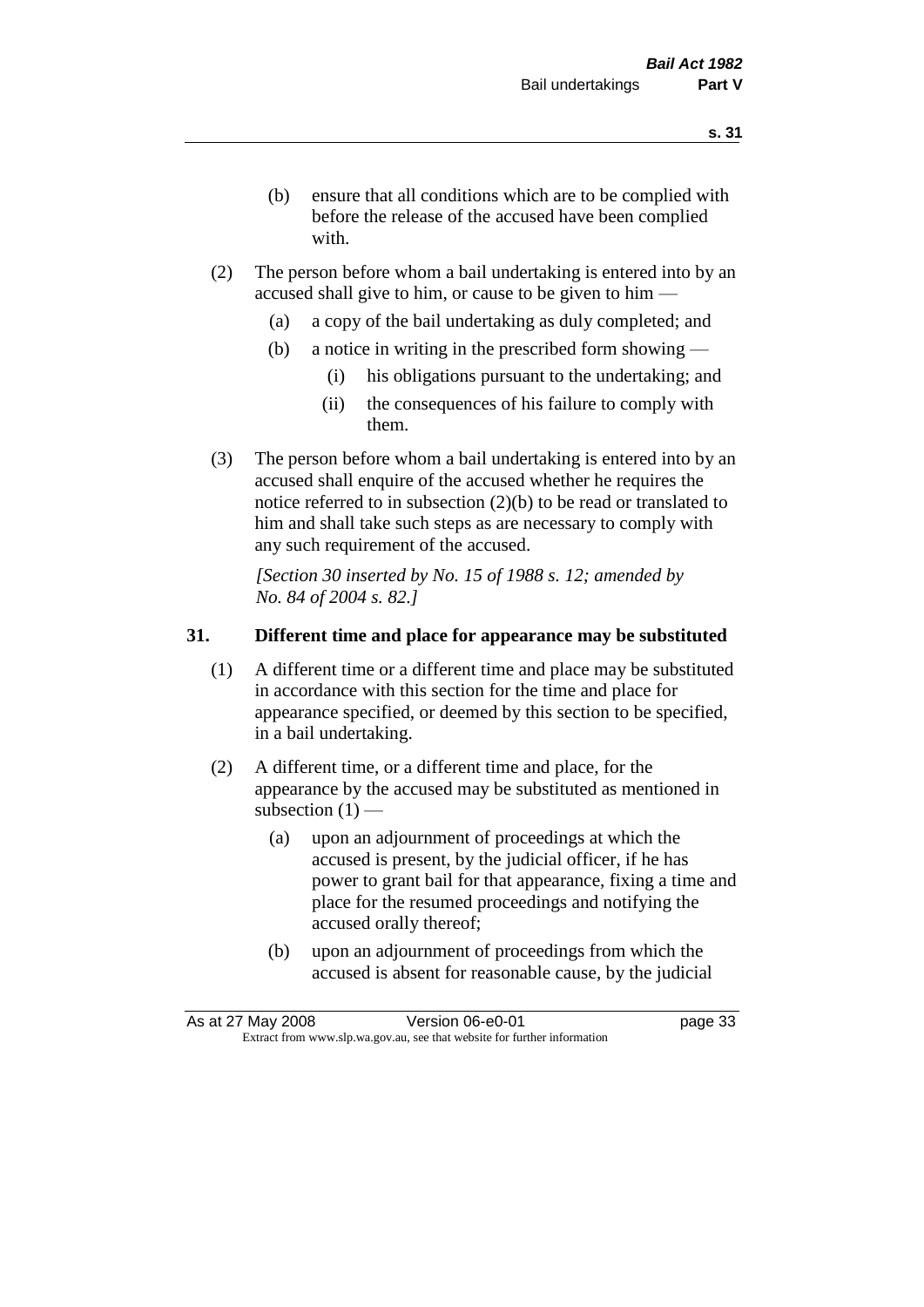officer, if he has power to grant bail for that appearance, fixing a time and place for the resumed proceedings and directing the registrar of the court to give written notice thereof to the accused;

- $(c)$  where
	- (i) a judge of the Supreme Court or a judge of the Children's Court has granted bail to an accused under section 15; and
	- (ii) a judicial officer, other than such a judge, has committed the accused to the Supreme Court,

by a judge of the Supreme Court notifying the accused orally, or directing the registrar of the court to give written notice to the accused of the time or time and place for the proceedings;

- (d) where
	- (i) a judge of the Supreme Court or a judge of the Children's Court has granted bail to an accused under section 15;
	- *[(ii) deleted]*
	- (iii) the judicial officer is satisfied that there has been no material change in the facts or circumstances which applied on the grant of bail,

by the judicial officer notifying the accused orally, or directing the registrar of the court to give written notice to the accused, of the time or time and place for the resumed proceedings;

- (e) upon a committal to the Supreme Court or District Court, by a judicial officer, if he has power to grant bail for that appearance, fixing a specified day in a specified sitting or session of that court and directing the registrar of the court to give written notice thereof to the accused;
- (f) where an accused has been committed for trial in the Supreme Court or the District Court in a specified sitting or session thereof or on a specified day in a specified

**s. 31**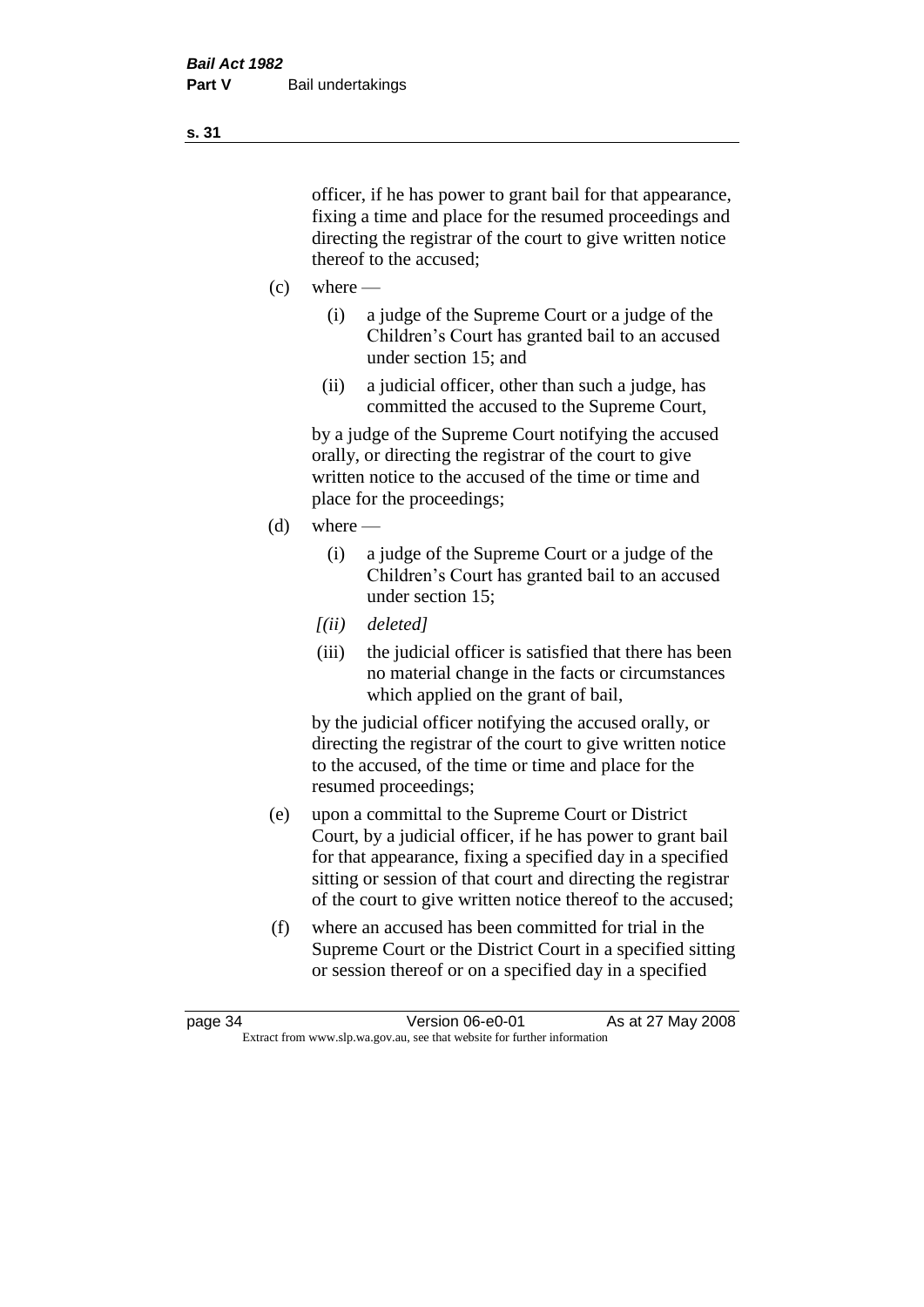sitting or session thereof, by an officer of the court fixing a time for the trial in that sitting or session and giving written notice thereof to the accused;

- (g) if the parties agree to a different time or a different time and place for the proceedings, by an officer of the court giving written notice thereof to the accused.
- (3) Where a different time or a different time and place is notified to an accused pursuant to subsection (2) the bail undertaking shall be deemed to be amended to specify that time or that time and place for appearance, and the terms and conditions thereof shall continue to apply as so amended as if the accused had entered into the bail undertaking in that form.
- (4) Where the power in subsection (2)(b) is exercised upon an adjournment of proceedings the right of the accused to be at liberty under section 11(1) does not lapse by reason only that there is an interval between the adjournment of the proceedings and the time when he is notified of the time and place for the resumed proceedings.

*[Section 31 amended by No. 15 of 1988 s. 13; No. 49 of 1988 s. 87; No. 27 of 2002 s. 21; No. 59 of 2004 s. 141; No. 84 of 2004 s. 82.]* 

# **32. Giving and proof of notices under section 31**

- (1) A written notice to an accused under section 31(2), shall be given to him personally or sent to him by registered post or telegram at his address appearing in his bail undertaking or notified under section 60.
- (2) Without limiting section 75(2) of the *Interpretation Act 1984*, **"registered post"** in subsection (1) includes any method of post whereby an acknowledgment of receipt is obtained from the person to whom a letter is addressed; and if a notice is sent to a person by that method, production of an acknowledgment purporting to be signed by that person shall be evidence of his receipt of the same.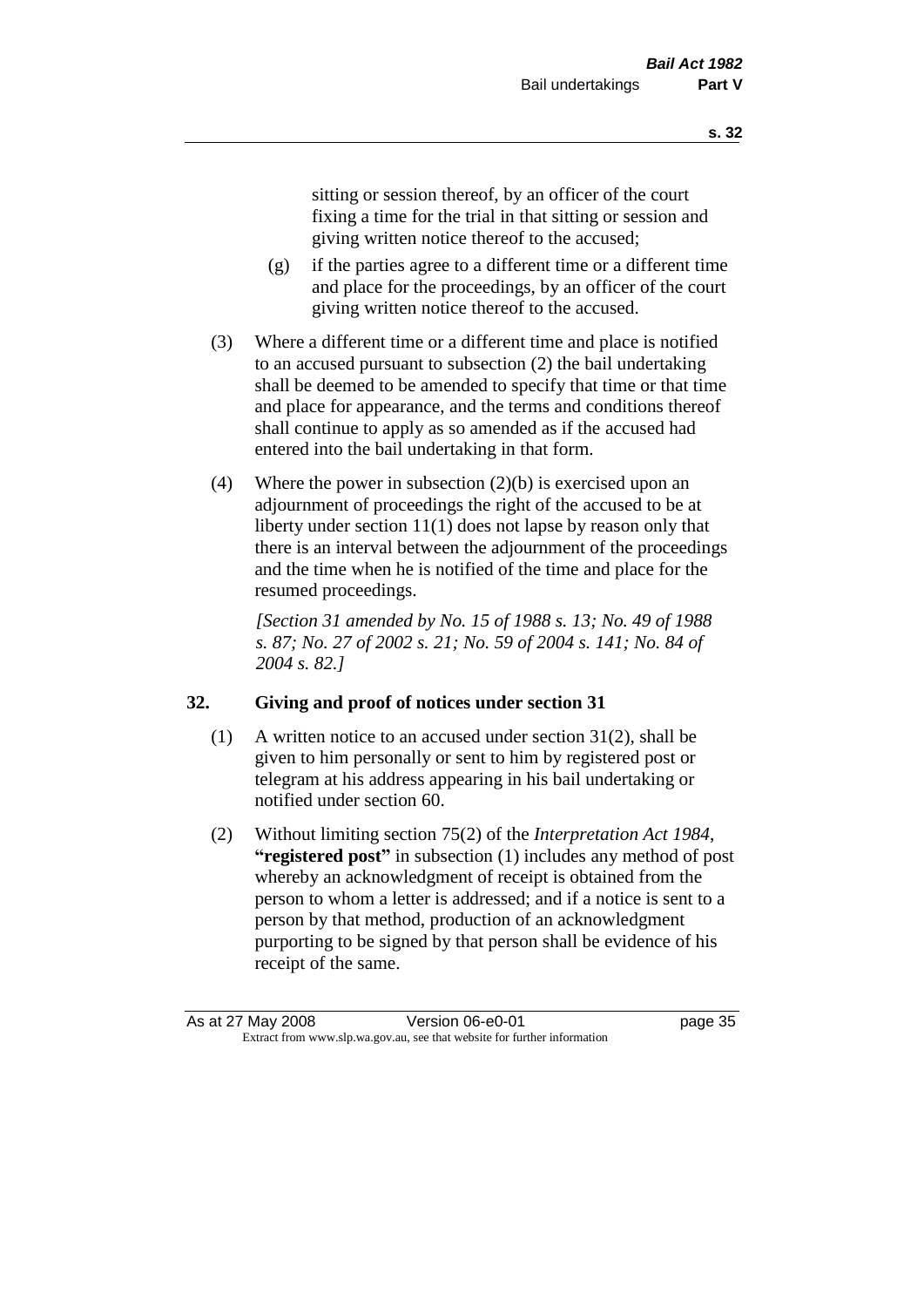(3) If notice is sent by registered post (otherwise than as mentioned in subsection (2)) or by telegram it shall be presumed, unless the contrary is shown, to have been received and at the time when, in the ordinary course of events, the letter or telegram would have been delivered.

(4) The judicial officer who under section  $31(2)(a)$  notifies an accused of the time and place for resumed proceedings shall endorse on the accused's bail undertaking a certificate showing details of such time and place and that he notified the accused thereof.

(5) In any proceedings —

- (a) a document purporting to be a copy of a notice referred to in subsection (1) shall be evidence of the terms of the notice;
- (b) an endorsement on a bail undertaking purporting to be a certificate referred to in subsection (4) shall be evidence of the matters appearing therein without proof of the signature of the judicial officer who made it.

*[Section 32 amended by No. 74 of 1984 s. 12; No. 84 of 2004 s. 82.]* 

# **33. Judicial officer may order accused to enter into bail undertaking**

- (1) Where bail is granted to an accused by a judicial officer, whether with or without any condition being attached thereto, and the accused fails or refuses to enter into a bail undertaking in terms of the grant, the judicial officer who granted bail may, subject to subsection (3), order that the accused enter into the bail undertaking within such time as he may specify.
- (2) If an accused does not comply with an order under subsection (1), the judicial officer may, subject to subsection (3), further order that a bail undertaking, in such form as the judicial officer may approve, shall be deemed to have been entered into by the accused on the date of such

**s. 33**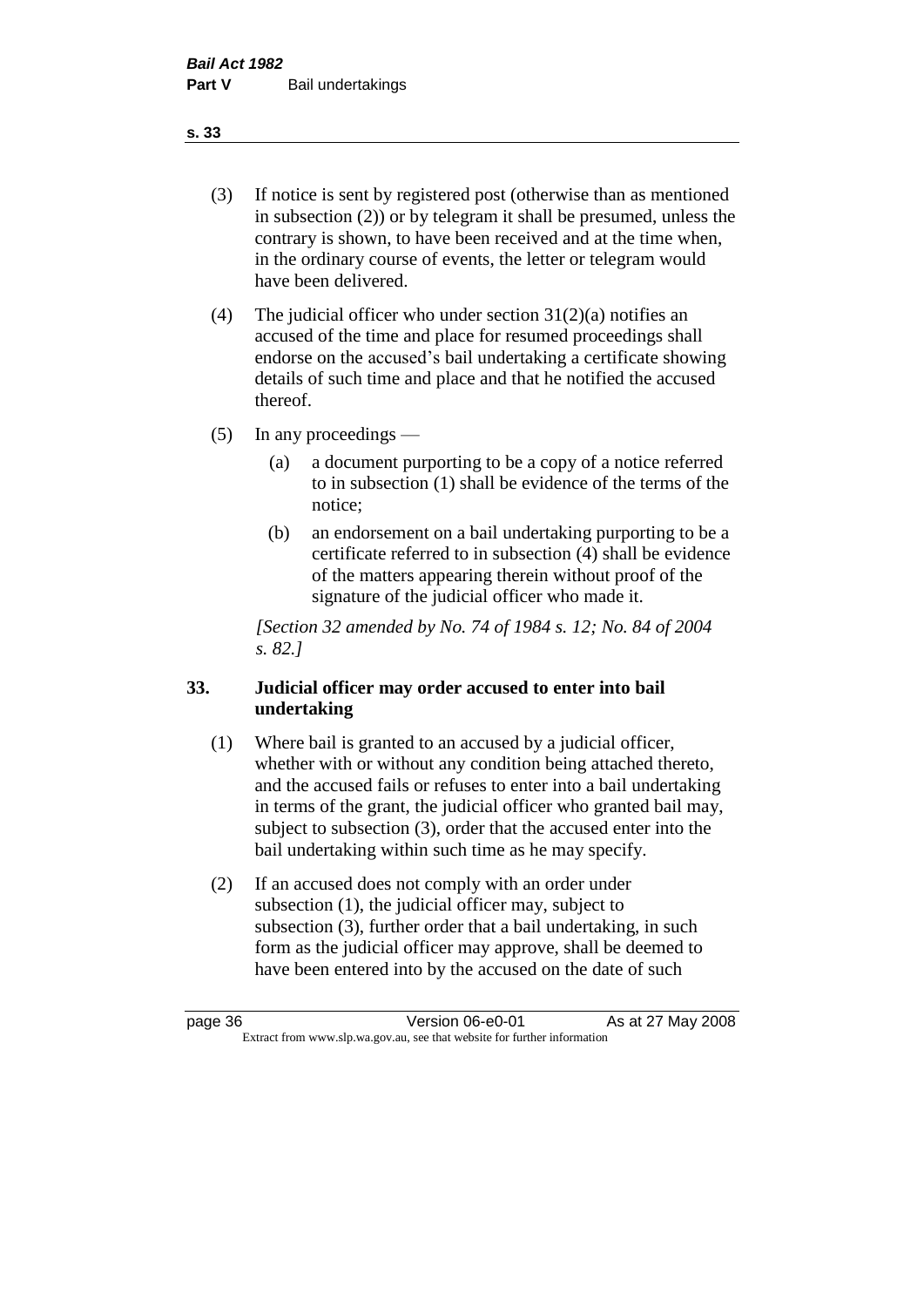further order, and thereupon that undertaking shall be treated as if it had been duly entered into by the accused for the purposes of this Act.

- (3) A judicial officer shall not
	- (a) make an order under subsection (2) unless he has personally informed the accused of the terms and effect of the order made under subsection (1);
	- (b) exercise any of the powers conferred on him by this section unless he is satisfied that the accused has the capacity to enter into and comply with the undertaking.

*[Section 33 amended by No. 84 of 2004 s. 82.]* 

# **34. Cessation and suspension of bail undertaking**

A bail undertaking ceases to have effect —

- (a) upon the revocation of bail under section 55;
- (b) upon the death of the accused, but only if no order has been made under section 57;
- (c) subject to section 31, upon the appearance in court by the accused as required by his bail undertaking;
- (d) upon the discharge of the accused according to law from any further proceedings for the offence, or all of the offences, to which the bail undertaking relates;
- (e) during any period before the time at which the accused is required to appear in court when he is in custody for any other offence or reason.

*[Section 34 amended by No. 84 of 2004 s. 82.]*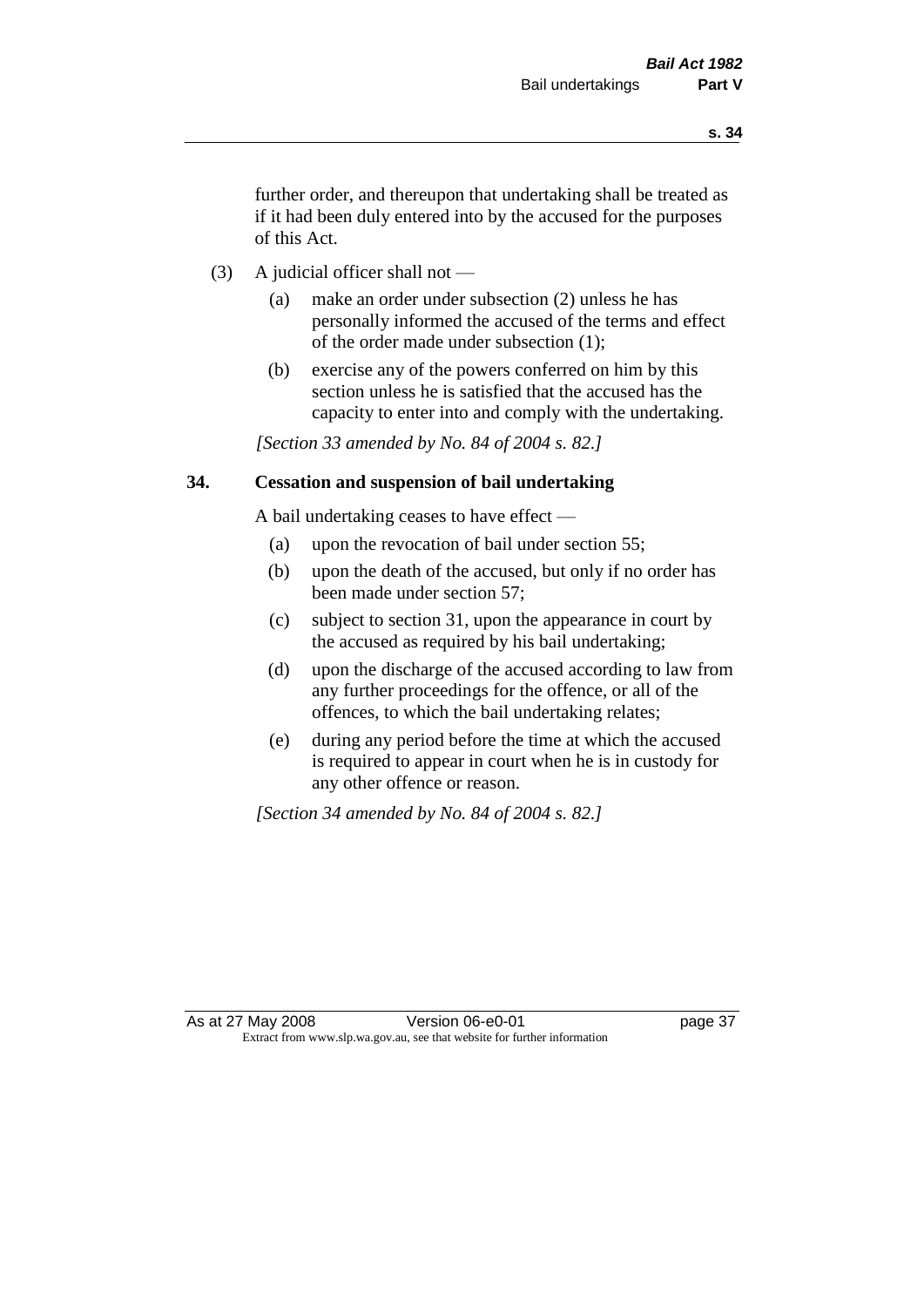# **Part VI — Sureties and surety undertakings**

# **35. Meaning of surety and surety undertaking**

- (1) A surety is a person who, as a condition of the grant of bail to an accused, enters into a surety undertaking, that is to say, undertakes in writing that he will, subject to this Act, forfeit a specified amount of money if the accused fails to comply with any requirement of his bail undertaking mentioned in section  $28(2)(a)$  and  $(b)(ii)$ .
- (2) A surety is required to be approved under section 40.
- (3) A forfeiture of money by a surety as mentioned in subsection (1) is enforceable as provided in section 49 but not otherwise.

*[Section 35 amended by No. 84 of 2004 s. 82.]* 

# **36. Authority to approve sureties**

- (1) The decision whether an applicant should be approved as a surety in any case shall be made, on notice to the prosecutor in the prescribed manner —
	- (a) where a judicial officer imposed the requirement for a surety in that case, by that judicial officer or by a judicial officer whose jurisdiction is co-extensive with that judicial officer's;
	- (b) where an authorised officer imposed the requirement for a surety in that case, by that or any other authorised officer; or
	- (c) where subsection (2) applies, by an officer of the court authorised under that subsection.
- (2) A judicial officer when granting bail to an accused subject to a requirement for a surety or sureties may authorise a justice, a registrar of any court or an associate of a judge of the Supreme Court or of the District Court or of the Children's Court, by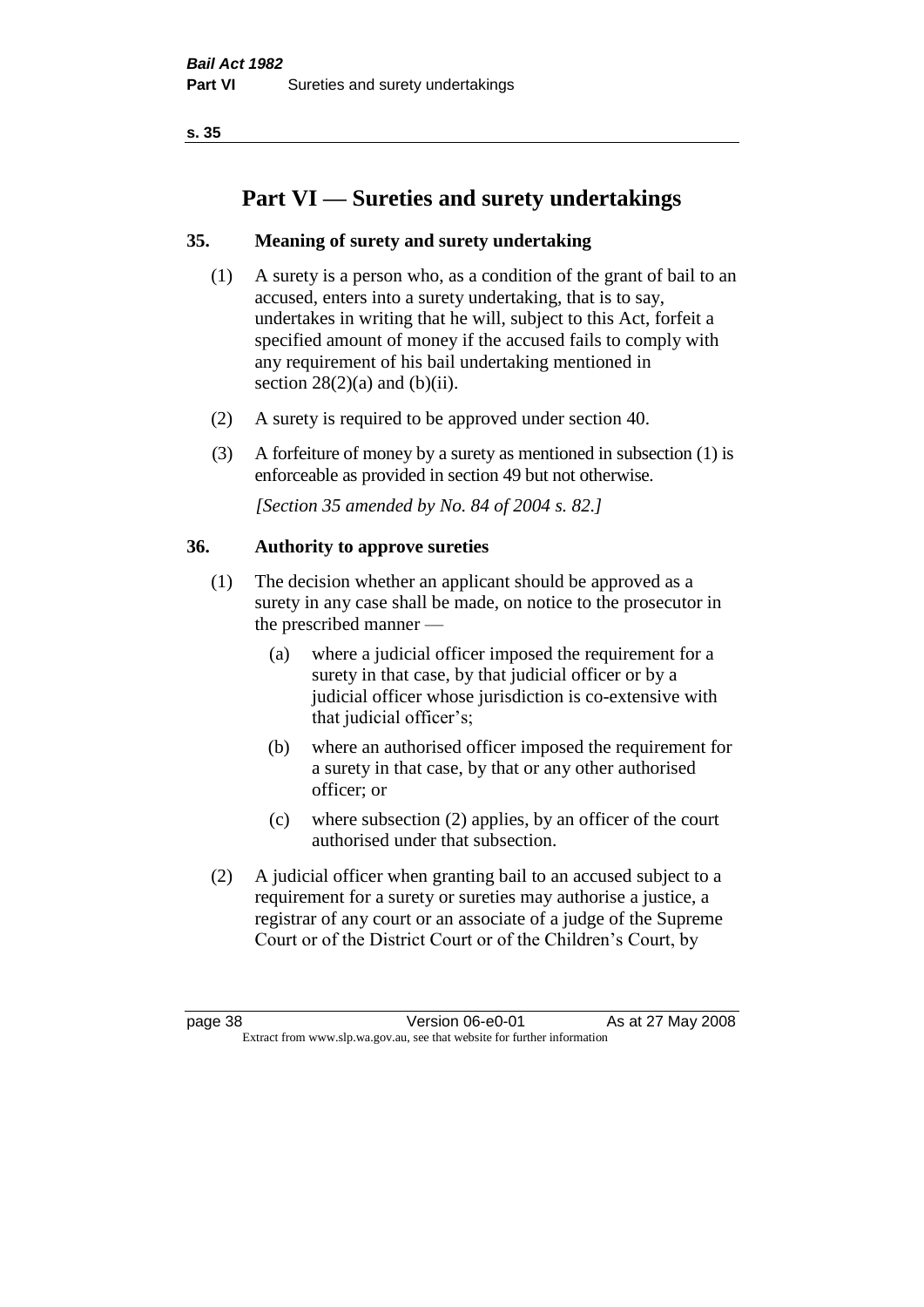name or office, to decide whether any applicant should be approved as a surety in that case.

*[Section 36 amended by No. 15 of 1988 s. 14; No. 49 of 1988 s. 88; No. 59 of 2004 s. 141; No. 84 of 2004 s. 82.]* 

# **37. Proposed surety to receive certain information and prescribed form for completion**

- (1) Whenever an officer referred to in section 36(1) is called upon to decide whether an applicant should be approved as a surety, he shall ensure that the applicant is, or has been, given —
	- (a) a duly completed notice in the prescribed form showing details of the terms and conditions on which bail has been granted to the accused in whose case the surety is required;
	- (b) such information in writing as to the effect of this Act in relation to the rights, obligations and liabilities of sureties as is prescribed for the purposes of this paragraph; and
	- (c) a prescribed form of declaration for completion designed to disclose to the officer all information relevant to the decision.
- (2) Before he makes his decision, the officer shall ensure that the applicant furnishes to him the declaration referred to in subsection (1)(c) duly completed.

*[Section 37 amended by No. 84 of 2004 s. 82.]* 

# **38. Persons disqualified from being sureties**

- (1) A person is not qualified to be approved as a surety if  $-$ 
	- (a) he is under 18 years of age; or
	- (b) subject to subsection (2), the value of his assets, after provision is made for his debts and liabilities, is less than the amount which he might become liable to forfeit under his proposed surety undertaking; or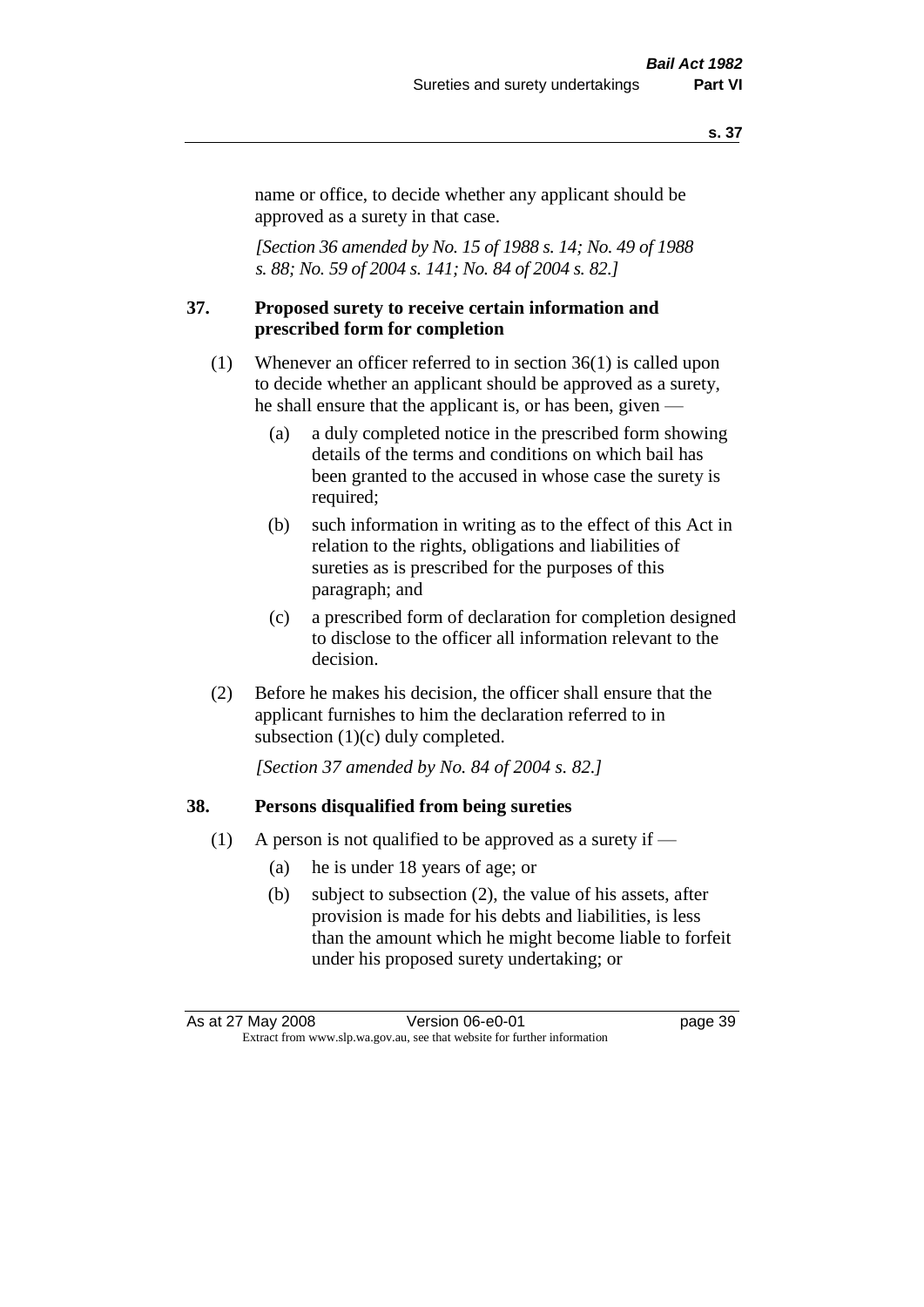(c) there are reasonable grounds for believing that he has been, or will be, indemnified by any person against any forfeiture referred to in paragraph (b).

(2) Subsection (1)(b) does not apply where the applicant for approval is required to give security sufficient to cover the amount which he might become liable to forfeit.

# **39. Matters relevant to approval of sureties**

In determining whether an applicant is suitable to be a surety an officer referred to in section 36(1) shall have regard to all matters which appear to him to be relevant including, as well as any others, the following —

- (a) the character and antecedents of the applicant;
- (b) his proximity to or connection with the accused, whether by kinship, place of residence or otherwise; and
- (c) his ability to pay, or give security for, the amount which he might become liable to forfeit under his proposed surety undertaking, without excessive hardship to himself or his dependants.

*[Section 39 amended by No. 84 of 2004 s. 82.]* 

# **40. Decision on application by proposed surety**

- (1) Upon receipt of the duly completed declaration referred to in section  $37(1)(c)$ , the officer shall, after making any enquiries which he thinks desirable, make a decision, as soon as is practicable, either to approve or not to approve of the applicant as a surety in that case.
- (2) If the officer does not approve of the applicant as a surety he shall record the reasons for his doing so and inform the applicant and the accused thereof, or cause them to be so informed.

*[Section 40 amended by No. 15 of 1988 s. 15; No. 84 of 2004 s. 82.]* 

page 40 **Version 06-e0-01** As at 27 May 2008 Extract from www.slp.wa.gov.au, see that website for further information

**s. 39**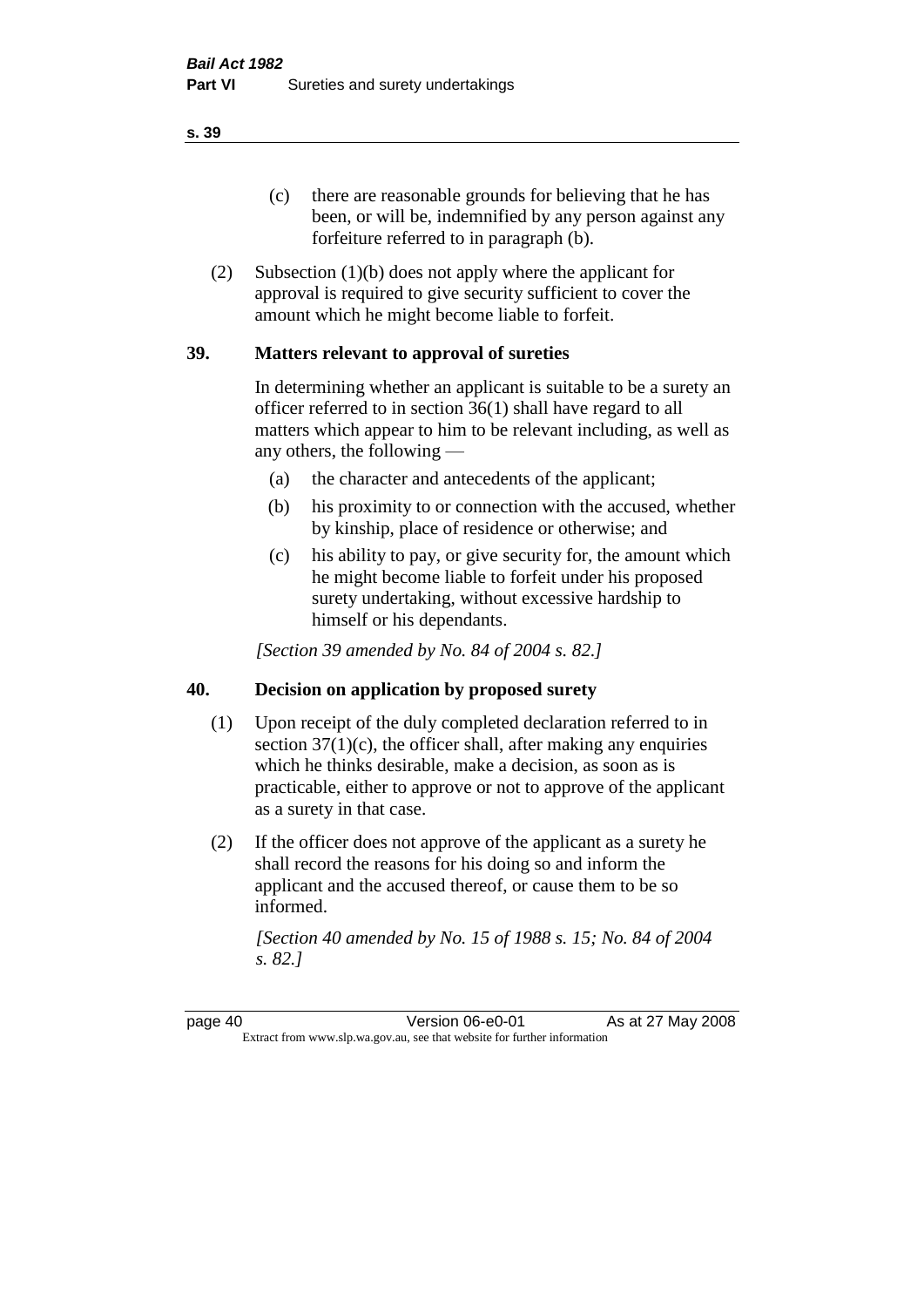# **41. Finality of decision to refuse approval**

- (1) A decision by an officer referred to in section 36(1) not to approve of the applicant as a surety is final unless the applicant becomes entitled to re-apply under subsection (2).
- (2) An applicant who is refused approval as a surety may re-apply for approval to the officer who made that decision, or if he is absent or unavailable to another officer acting in his position, on the ground that —
	- (a) new facts have been discovered, new circumstances have arisen or the circumstances have changed since he was refused approval; or
	- (b) he failed to adequately present his case for approval on his previous application,

and the provisions of this Act, except section 37, shall, with necessary modifications, apply to any such further application and the decision thereon.

# **42. Before whom surety undertaking may be entered into**

A surety undertaking need not be entered into before the officer who approved the surety but may be entered into before any person before whom the accused for whose appearance the surety is approved might enter into his bail undertaking under section 29.

*[Section 42 amended by No. 84 of 2004 s. 82.]* 

# **43. Duties of persons before whom surety undertaking is entered into**

A person before whom a surety undertaking is to be entered into —

- $(a)$  shall
	- (i) read to the surety;
	- (ii) be informed by the surety that he has read; or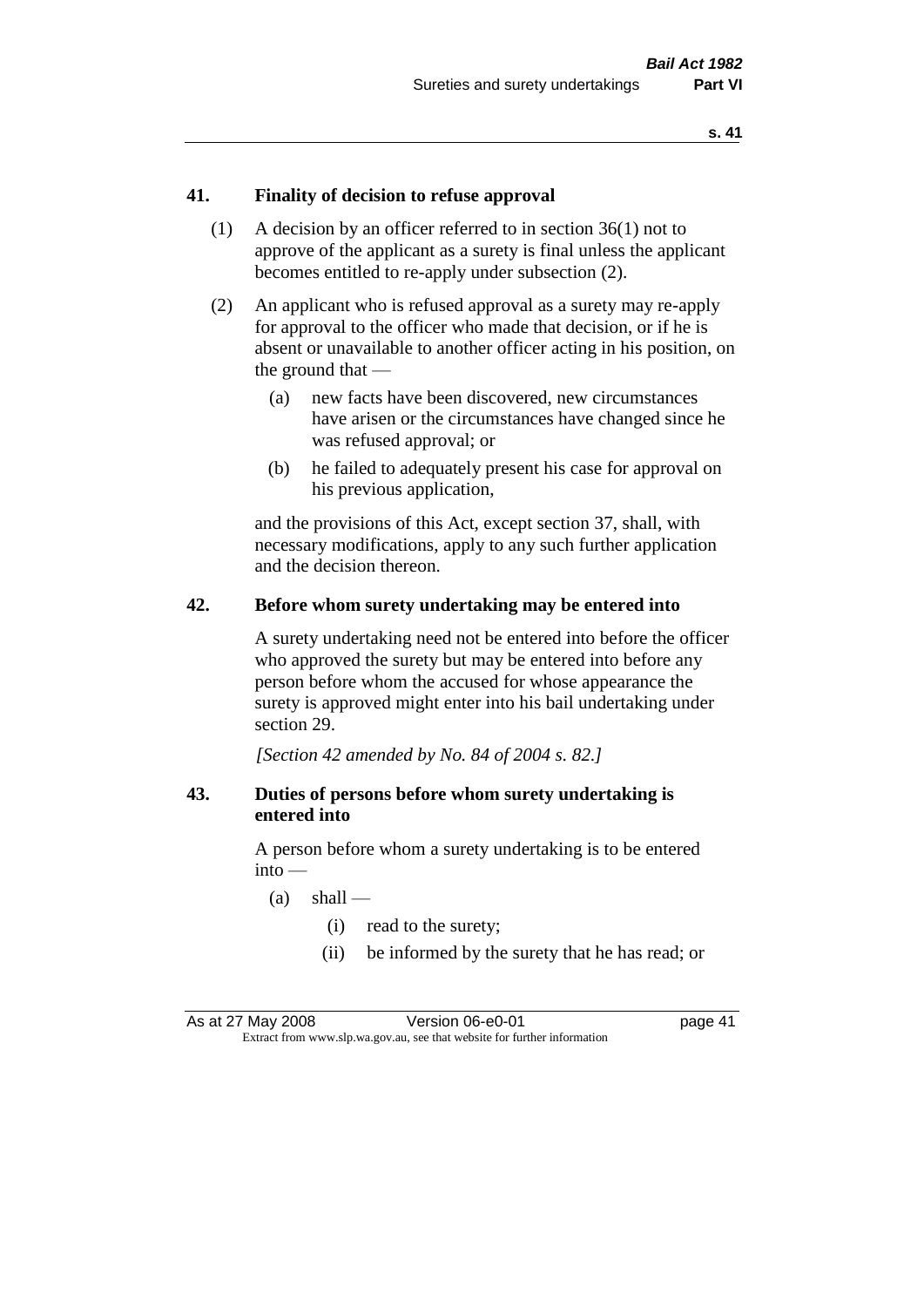(iii) if necessary, have translated to the surety, the documents described in section  $37(1)(a)$  and (b), and the surety undertaking, before the surety enters into the undertaking;

- (b) shall ensure that all conditions which are to be complied with by the surety have been complied with before the surety enters into his undertaking; and
- (c) shall give to the surety a copy of his surety undertaking as duly completed.

*[Section 43 amended by No. 74 of 1984 s. 13.]* 

# **44. Surety undertaking extends to adjourned hearing only by consent**

- (1) A surety undertaking does not extend to the failure by the accused to appear at a different time or a different time and place pursuant to section 31 unless —
	- (a) his surety undertaking contains a provision that it does so extend; and
	- (b) where applicable, pursuant to subsection (2), he has received notice as mentioned in that subsection.
- (2) A surety undertaking may, at the option of the surety, also contain a provision that, where a different time or a different time and place for the accused's appearance is substituted pursuant to section 31, the surety's liability shall only arise if he is given notice, as soon as is practicable, of the different time or the different time and place.

*[Section 44 amended by No. 74 of 1984 s. 14; No. 84 of 2004 s. 82.]* 

# **45. Giving and proof of notices under section 44**

- (1) For the purposes of section 44(2) notice to a surety may be given —
	- (a) orally to the surety by the judicial officer when he fixes a time and place for the proceedings or the resumed

page 42 **Version 06-e0-01** As at 27 May 2008 Extract from www.slp.wa.gov.au, see that website for further information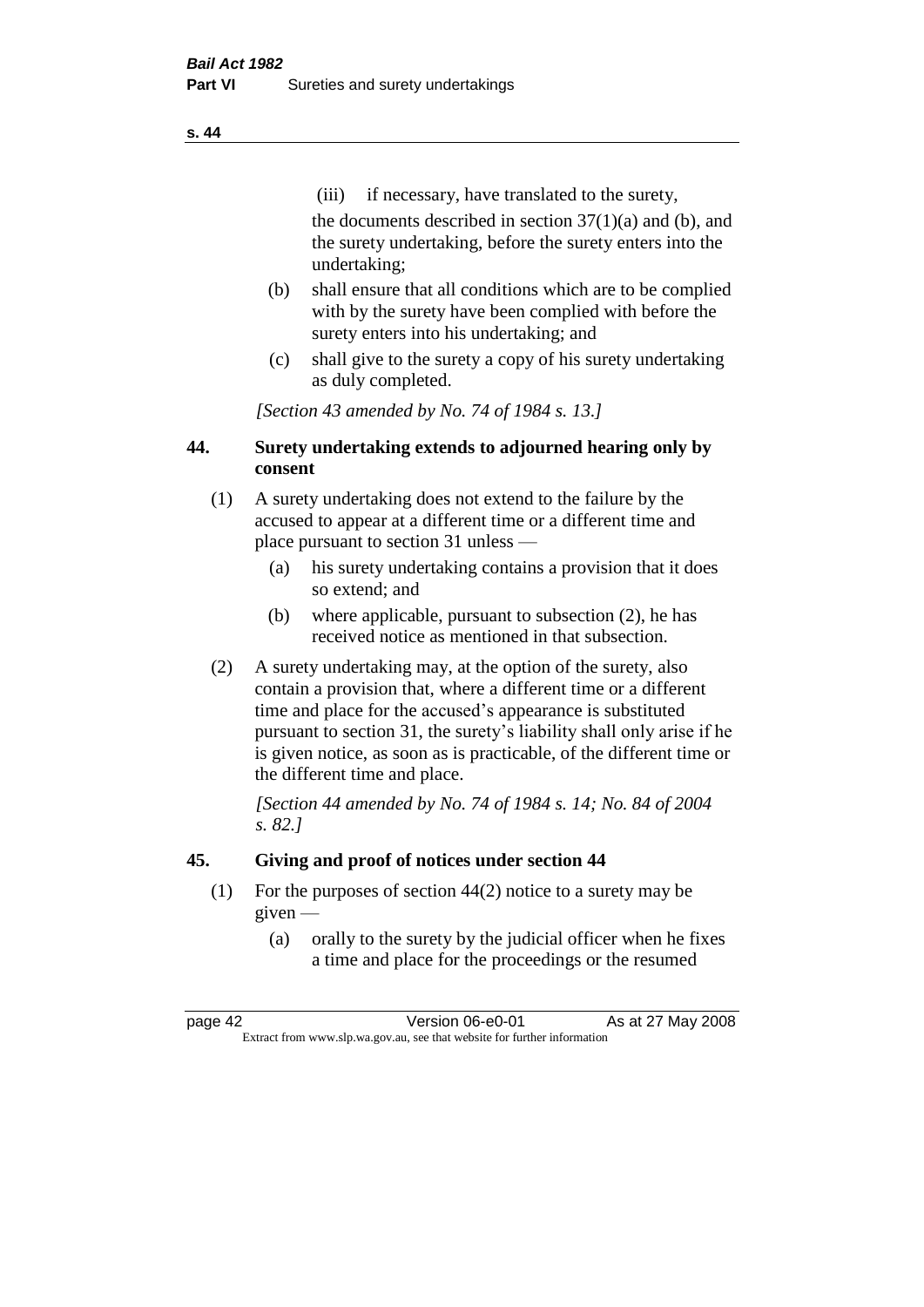proceedings;

- (b) in the prescribed form to the surety personally; or
- (c) by the registrar of the court sending the prescribed form by registered post or telegram to him at his address appearing in his undertaking or notified under section 60.
- (2) Section 32(2) and (3) shall apply to the service and proof of service of a notice under subsection (1)(c).
- (3) A judicial officer who, under subsection  $(1)(a)$ , notifies a surety of the time and place for the proceedings or the resumed proceedings shall endorse on the surety's undertaking a certificate showing details of such time and place and that he notified the surety thereof.
- (4) In any proceedings
	- (a) a document purporting to be a copy of a notice referred to in section 44(2) shall be evidence of the terms of the notice;
	- (b) an endorsement on a surety undertaking purporting to be a certificate referred to in subsection (3) shall be evidence of the matters appearing therein without proof of the signature of the judicial officer who made it.

*[Section 45 amended by No. 74 of 1984 s. 15; No. 59 of 2004 s. 141.]* 

# **46. Power of surety to apprehend accused**

- (1) A surety may arrest an accused for whose appearance in court he has entered into a surety undertaking if the surety has reasonable grounds to believe that —
	- (a) the accused
		- (i) is not likely to comply with the requirements of his bail undertaking mentioned in section  $28(2)(a)$  or (b);

As at 27 May 2008 Version 06-e0-01 page 43 Extract from www.slp.wa.gov.au, see that website for further information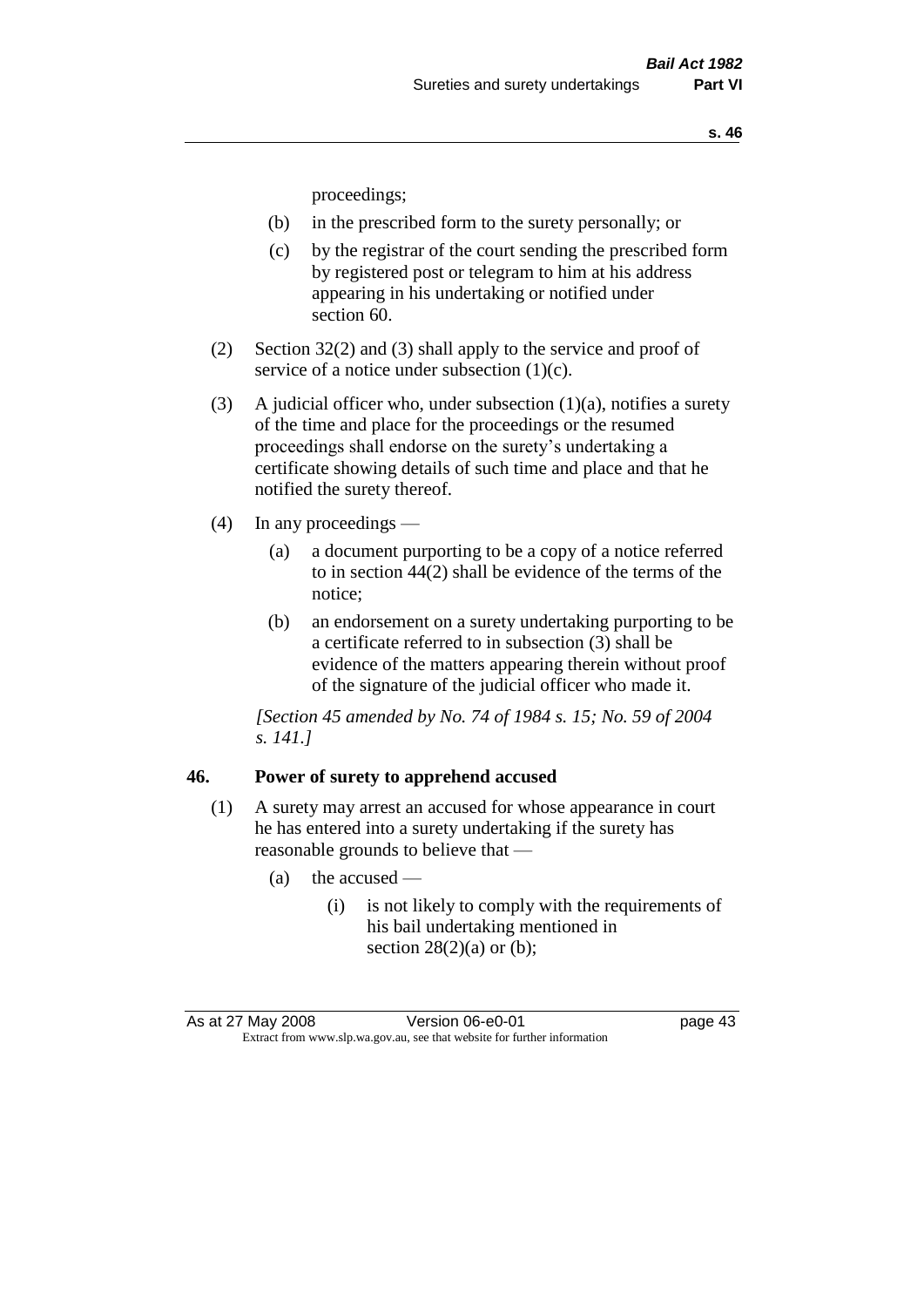- (ii) is, or has been, in breach of any condition of his bail undertaking mentioned in section 28(2)(c); or
- (iii) is, or has been, in breach of a home detention condition mentioned in section 28(2)(d);

and

- (b) it is not expedient to invoke the assistance of a police officer under section 54(1) because the delay occasioned by doing so would defeat the purpose of that section.
- (2) A surety who arrests an accused under subsection (1) shall, as soon as is practicable, deliver him into the custody of a police officer and thereafter he shall be dealt with under section 54(4) and section 55, and those provisions shall apply, as if he had been arrested by a police officer under section 54(2).

*[Section 46 amended by No. 74 of 1984 s. 16; No. 61 of 1990 s. 10; No. 84 of 2004 s. 82.]* 

# **47. Cessation and suspension of surety undertaking**

A surety undertaking ceases to have effect —

- (a) upon the revocation of bail under section  $55(1)$ ;
- (b) upon the release of an accused under section 55(2) if the surety does not consent to the continuance in force of his surety undertaking;
- (c) upon its being cancelled under section 48(4) (and as from the time fixed therefor) by an appropriate judicial officer;
- (d) upon the death of the surety, but only if no order under section 49(1) has been made before then;
- (e) subject to sections 31 and 44, upon the appearance in court by the accused as required by his bail undertaking;
- (f) upon the discharge of the accused according to law from any further proceedings for the offence, or all of the offences, to which the surety undertaking relates; or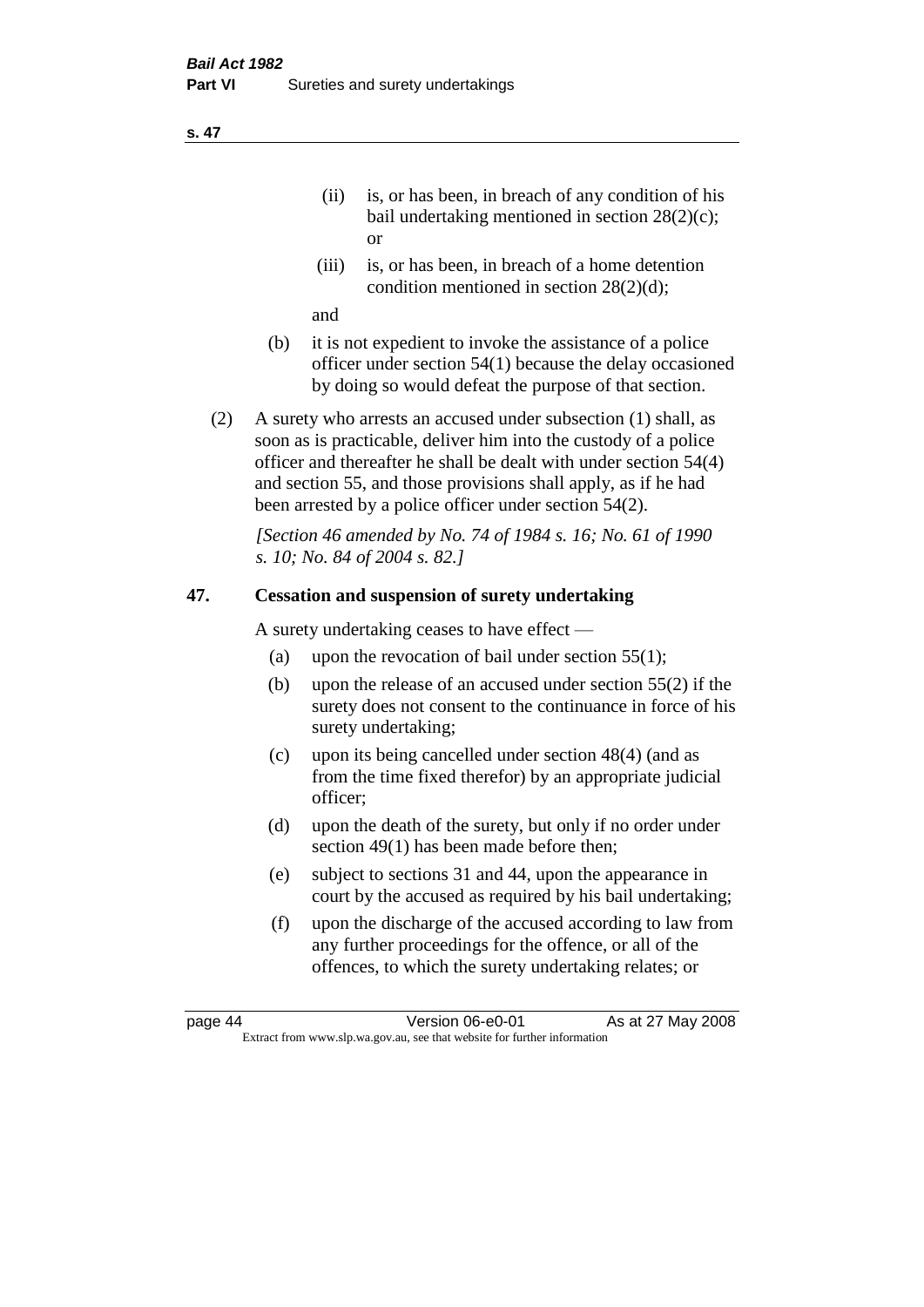(g) during any period before the time at which the accused is required to appear in court when he is in custody for any other offence or reason.

*[Section 47 amended by No. 84 of 2004 s. 82.]* 

# **48. Surety may apply for cancellation of his undertaking**

- (1) A surety may apply to an appropriate judicial officer for cancellation of his undertaking.
- (2) An application under subsection (1) may be made at any time before that specified, or deemed by section 31(3) to be specified, in the accused's bail undertaking for his appearance in court.
- (3) Upon an application being made under subsection (1) an appropriate judicial officer shall cause the accused to appear before him or another such officer and may issue a warrant or summons for that purpose.
- (4) Upon the appearance of the accused before the time mentioned in subsection (2) an appropriate judicial officer shall —
	- (a) cancel the surety undertaking; and
	- (b) exercise one of the powers set out in section  $55(1)(d)$ or (e).
- (5) An application under subsection (1) must be made, and proceedings on it are to be conducted —
	- (a) in a court of summary jurisdiction in accordance with regulations made under the *Criminal Procedure Act 2004*;
	- (b) in the Supreme Court or the District Court  $-\text{in}$ accordance with rules of court made under the *Criminal Procedure Act 2004*.

*[Section 48 amended by No. 59 of 2004 s. 141; No. 84 of 2004 s. 7 and 82.]*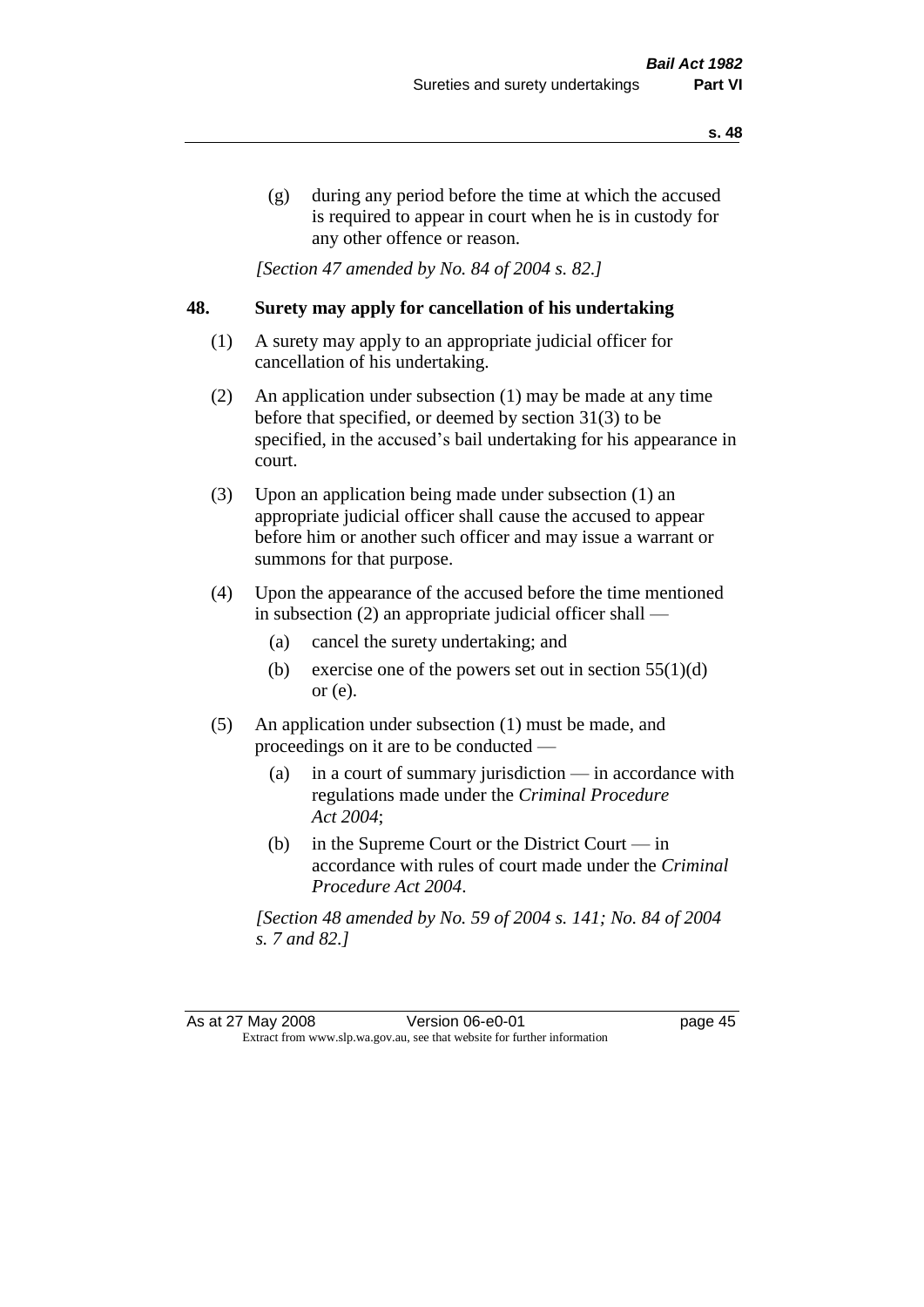# **49. Forfeiture of money under surety's undertaking**

- (1) Where an accused has failed to comply with any requirement of his bail undertaking mentioned in section 28(2)(a) or (b)(ii) the following provisions of this section apply for the purpose of enforcing payment to the State of any sum thereupon payable by a surety in terms of his surety undertaking —
	- (a) the registrar of the court before which the accused failed to appear may apply to an appropriate judicial officer for an order that the sum be paid;
	- (b) that judicial officer shall summon the surety to appear before the court in which the judicial officer exercises jurisdiction to show cause why an order of forfeiture should not be made under this section;
	- (c) on the hearing of the application and upon proof of the surety's liability in terms of his undertaking, the judicial officer shall order forfeiture of the full amount specified in the undertaking unless the surety attends at the hearing and shows to the satisfaction of the judicial officer that there was reasonable cause for the failure of the accused to comply with the requirement to which the application relates;
	- (d) notwithstanding paragraph (c), the judicial officer may decline to make an order under that paragraph or may order forfeiture in part only where the surety attends and shows to the satisfaction of the judicial officer —
		- (i) that, by reason of a change of circumstances since the undertaking was entered into, an order for forfeiture, or for forfeiture in full (as the case may be), would cause excessive hardship to the surety or his dependants; and
		- (ii) that such hardship would not be relieved by the exercise of one or more of the powers conferred by section 59;

page 46 **Version 06-e0-01** As at 27 May 2008 Extract from www.slp.wa.gov.au, see that website for further information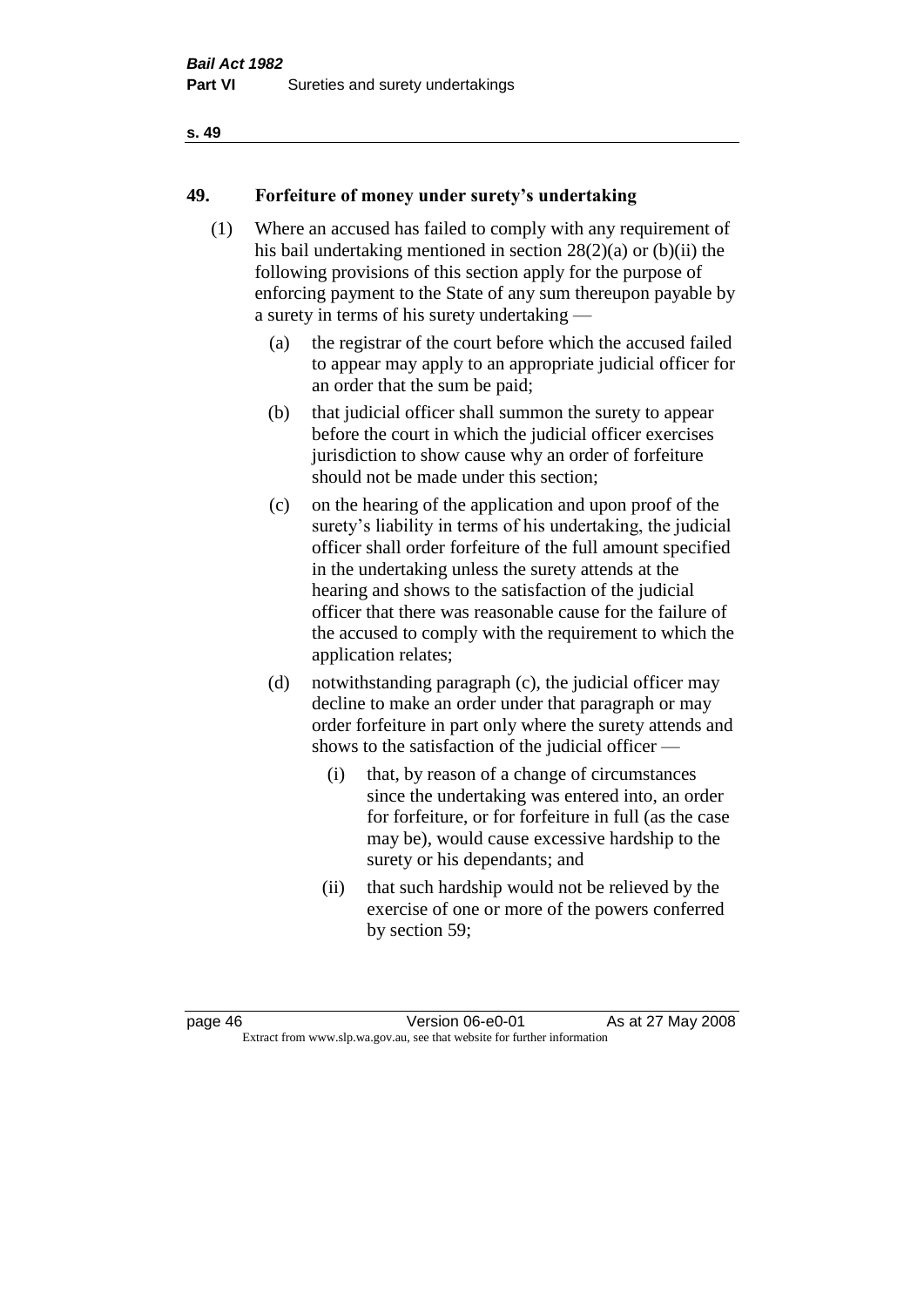- (e) an order may be made under this section whether or not the accused has been convicted of an offence against section 51(1) or (2) but if, after an order has been made, the surety satisfies the Governor that new facts have been discovered or new circumstances have arisen which show that there was reasonable cause for the failure of the accused as mentioned in paragraph (c), the Governor may exercise the power in section 139 of the *Sentencing Act 1995* as if the forfeiture were one to which that section applied.
- (2) An application under subsection (1) must be made, and proceedings on it are to be conducted —
	- (a) in a court of summary jurisdiction in accordance with regulations made under the *Criminal Procedure Act 2004*;
	- (b) in the Supreme Court or the District Court in accordance with rules of court made under the *Criminal Procedure Act 2004*.
- (3) Without prejudice to the recovery of such an amount as a civil debt due to the State, any amount to be paid under an order made under this section is to be paid, and its payment may be enforced under Part 5 of the *Fines, Penalties and Infringement Notices Enforcement Act 1994*, unless an order has been made under subsection (4).
- (4) If under this section the Supreme Court or the District Court makes an order requiring the payment of money, the court may make an order under section 59 of the *Sentencing Act 1995* in respect of the amount payable and for that purpose that section, with any necessary changes, applies as if the amount were a fine imposed on the surety.

*[Section 49 amended by No. 74 of 1984 s. 17; No. 92 of 1994 s. 5; No. 78 of 1995 s. 8; No. 65 of 2003 s. 121(3); No. 74 of 2003 s. 29; No. 59 of 2004 s. 141; No. 84 of 2004 s. 8, 11 and 82.]*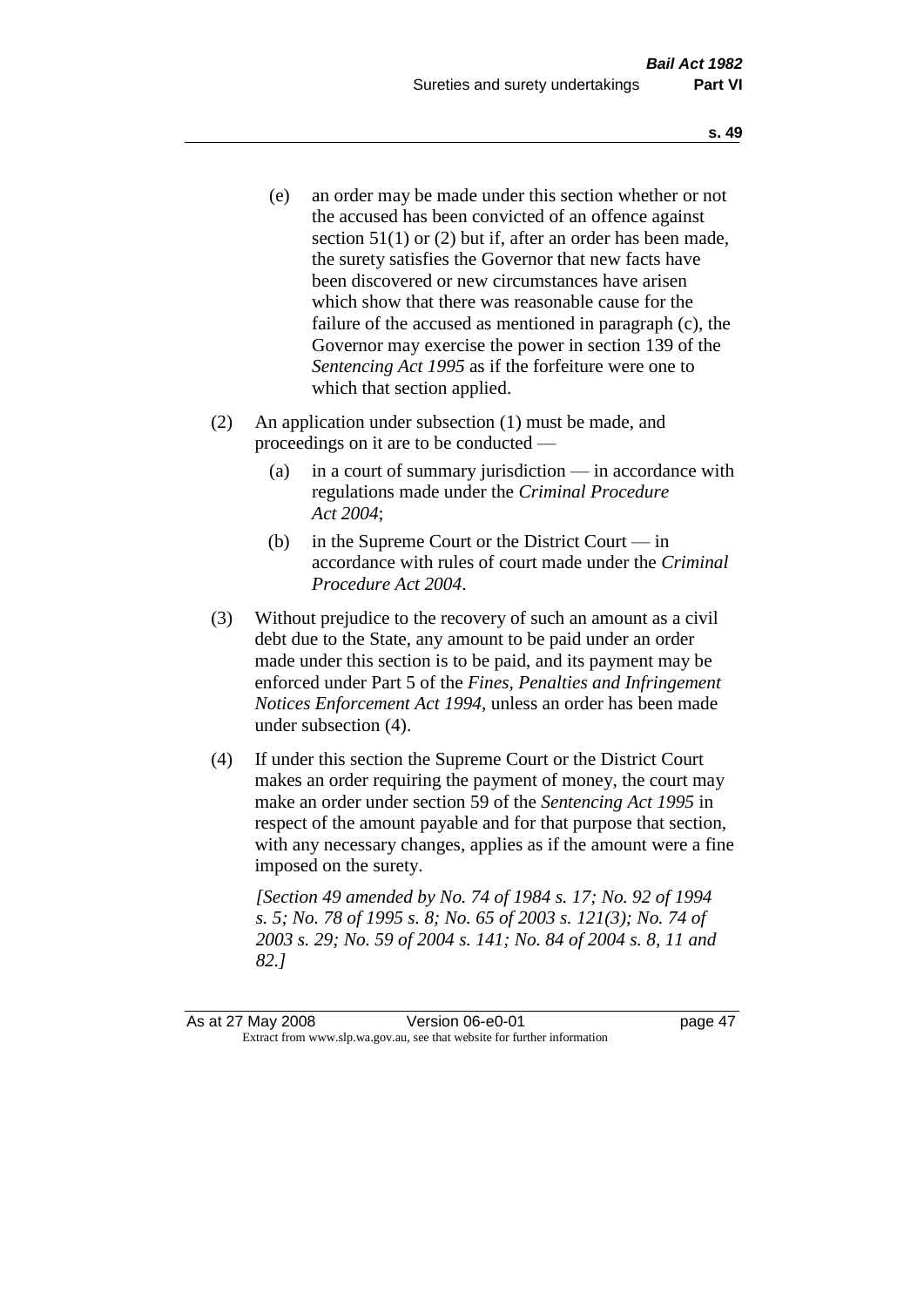# **50. Offence to indemnify surety**

(1) If a person indemnifies, or agrees to indemnify, a surety or proposed surety against any liability which the surety or proposed surety may incur under this Act (including this section) he and the surety or proposed surety and any person with whom he agrees as aforesaid each commits an offence.

Penalty: \$1 000 or imprisonment for 12 months or both.

- (2) An offence is committed under subsection  $(1)$ 
	- (a) whether the agreement is made before or after the surety undertaking is entered into and whether or not a proposed surety actually becomes a surety; and
	- (b) whether the compensation is to be in money or in money's worth.
- (3) An offence is not committed under subsection (1) by a surety or proposed surety if he shows —
	- (a) that he had no knowledge of an agreement within the meaning of subsection (1) proposed to be entered into between 2 other persons; or
	- (b) that having such knowledge he took all steps reasonably available to him to prevent the agreement being entered into.

*[Section 50 amended by No. 74 of 1984 s. 18.]*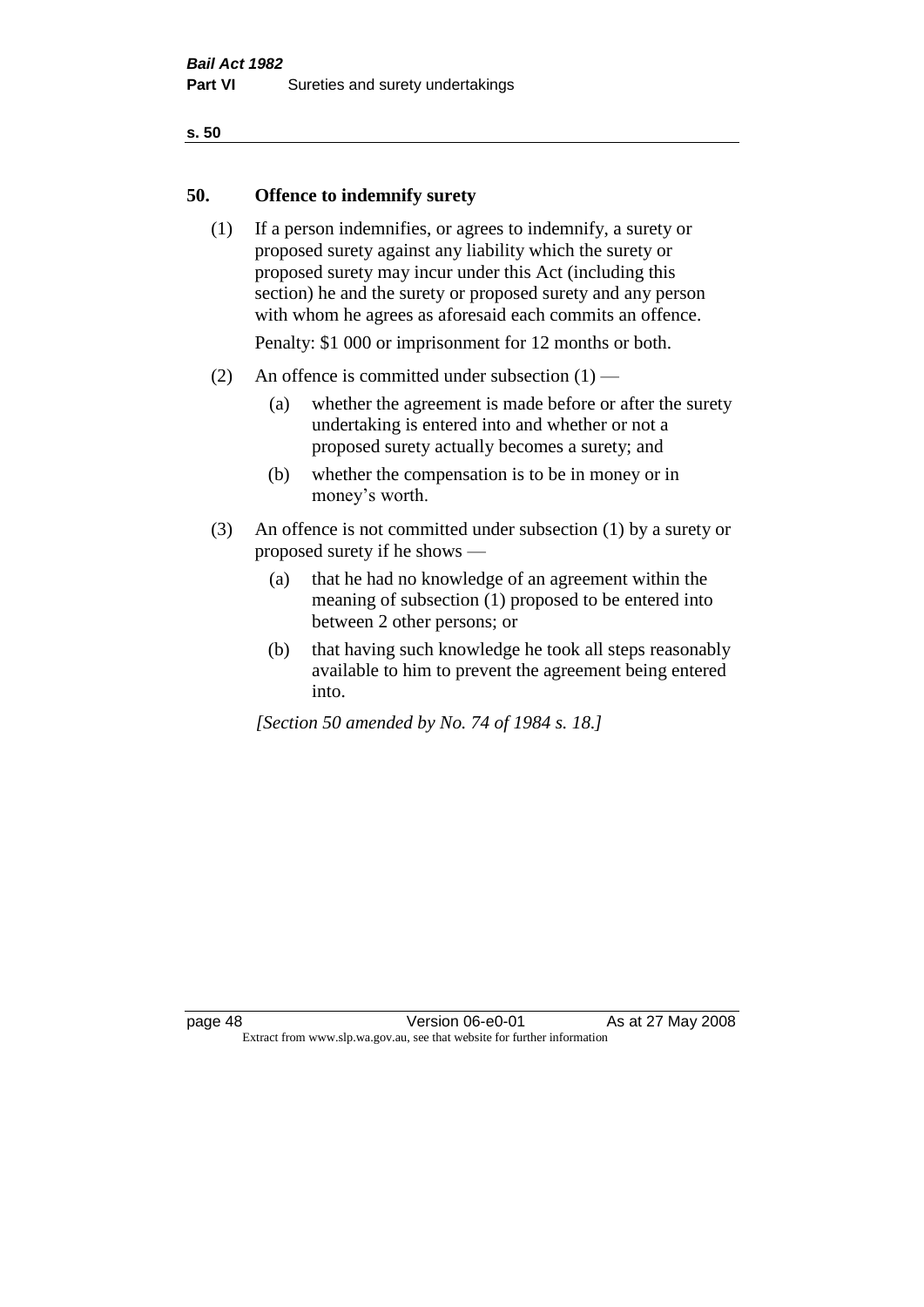#### **s. 50A**

# **Part VIA — Administration of home detention conditions**

*[Heading inserted by No. 61 of 1990 s. 11.]* 

## **50A. Powers of CEO (corrections)**

The CEO (corrections) has all of the powers conferred under this Act on a community corrections officer and may review, vary, or rescind a direction given by a community corrections officer.

*[Section 50A inserted by No. 61 of 1990 s. 11; amended by No. 31 of 1993 s. 9; No. 65 of 2006 s. 53.]* 

*[50B. Repealed by No. 78 of 1995 s. 8.]* 

# **50C. Powers and duties of community corrections officers**

- (1) A community corrections officer may give such reasonable directions to an accused subject to a home detention condition as are necessary for the proper administration of the condition and any other condition imposed on the grant of bail to the accused including, without limiting the generality of the foregoing, directions as to —
	- (a) when the accused may leave the place where he is required by the home detention condition to remain;
	- (b) the period of any authorised absence from the place where he is required by the home detention condition to remain;
	- (c) when the accused shall return to the place where he is required by the home detention condition to remain;
	- (d) the method of travel to be used by the accused during any absence from the place where he is required by the home detention condition to remain; and
	- (e) the manner in which the accused shall report his whereabouts.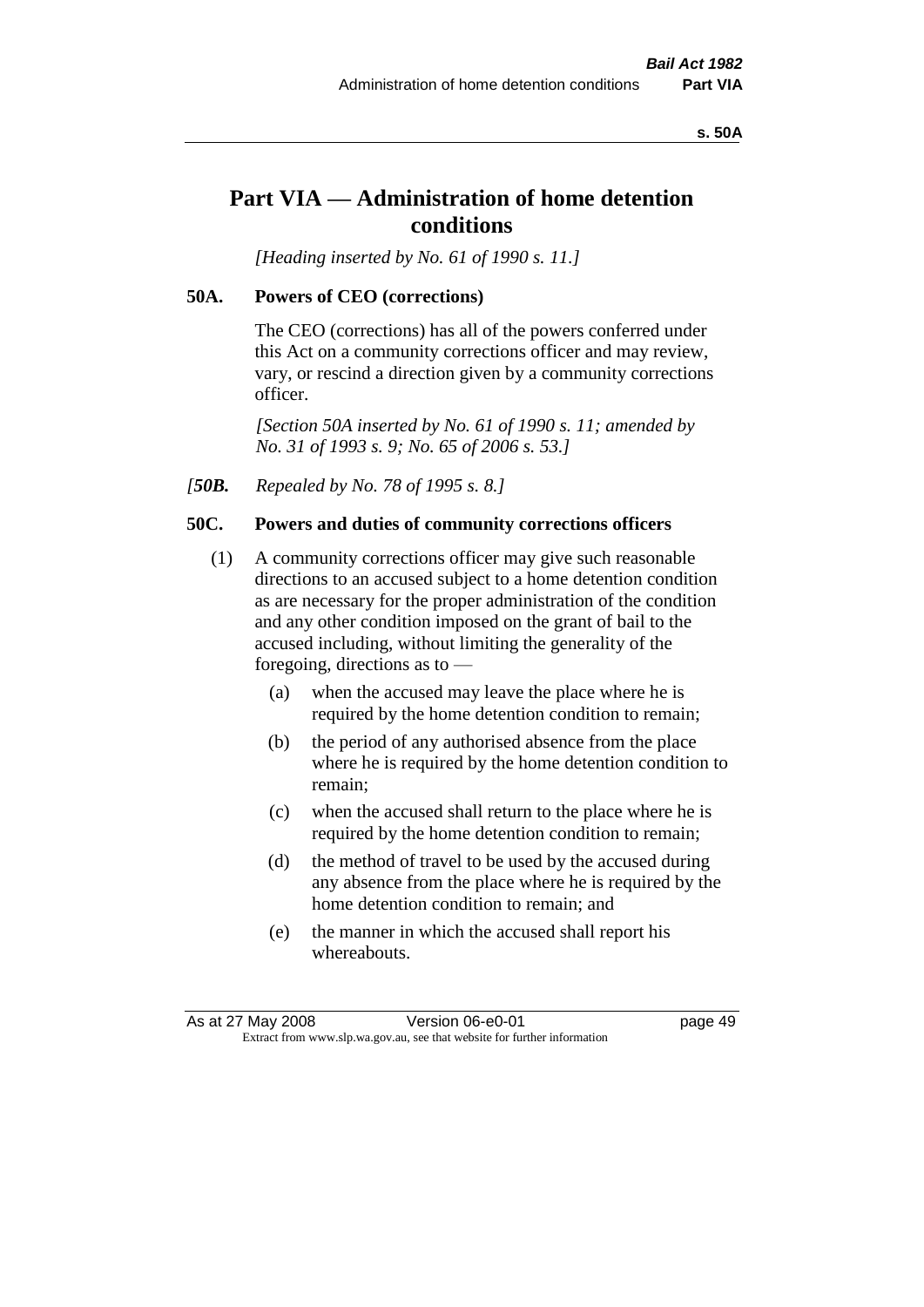**s. 50C**

| (2)     | For the purpose of ascertaining whether or not an accused is<br>complying with a home detention condition or any direction<br>given pursuant to subsection (1), a community corrections<br>officer may, at any time — |                                                                                                                                                                                              |  |
|---------|-----------------------------------------------------------------------------------------------------------------------------------------------------------------------------------------------------------------------|----------------------------------------------------------------------------------------------------------------------------------------------------------------------------------------------|--|
|         | (a)                                                                                                                                                                                                                   | enter or telephone the place where the accused is<br>required by a home detention condition to remain;                                                                                       |  |
|         | (b)                                                                                                                                                                                                                   | enter or telephone the accused's place of employment or<br>any other place where the accused is permitted or<br>required to attend; or                                                       |  |
|         | (c)                                                                                                                                                                                                                   | question any person at any place referred to in<br>paragraph $(a)$ or $(b)$ .                                                                                                                |  |
| (3)     |                                                                                                                                                                                                                       | A person who $-$                                                                                                                                                                             |  |
|         | (a)                                                                                                                                                                                                                   | hinders a person exercising powers under subsection (2);<br><sub>or</sub>                                                                                                                    |  |
|         | (b)                                                                                                                                                                                                                   | fails to answer a question put pursuant to<br>subsection $(2)(c)$ or gives an answer that the person<br>knows is false or misleading in a material particular,                               |  |
|         |                                                                                                                                                                                                                       | commits an offence.                                                                                                                                                                          |  |
|         |                                                                                                                                                                                                                       | Penalty: \$2 000 and imprisonment for 12 months.                                                                                                                                             |  |
| (4)     | A community corrections officer —                                                                                                                                                                                     |                                                                                                                                                                                              |  |
|         | (a)                                                                                                                                                                                                                   | shall keep such records and make such returns and<br>reports in relation to accused persons subject to home<br>detention conditions as the CEO (corrections) directs;<br>and                 |  |
|         | (b)                                                                                                                                                                                                                   | shall make any records relating to an accused subject to<br>a home detention condition available on the request of<br>the CEO (corrections) to him.                                          |  |
|         |                                                                                                                                                                                                                       | [Section 50C inserted by No. 61 of 1990 s. 11; amended by<br>No. 31 of 1993 s. 9; No. 50 of 2003 s. 37(3); No. 84 of 2004<br>s. 82 and 83(3); No. 65 of 2006 s. 53; No. 2 of 2008 s. 56(2).] |  |
|         |                                                                                                                                                                                                                       |                                                                                                                                                                                              |  |
| page 50 |                                                                                                                                                                                                                       | Version 06-e0-01<br>As at 27 May 2008<br>Extract from www.slp.wa.gov.au, see that website for further information                                                                            |  |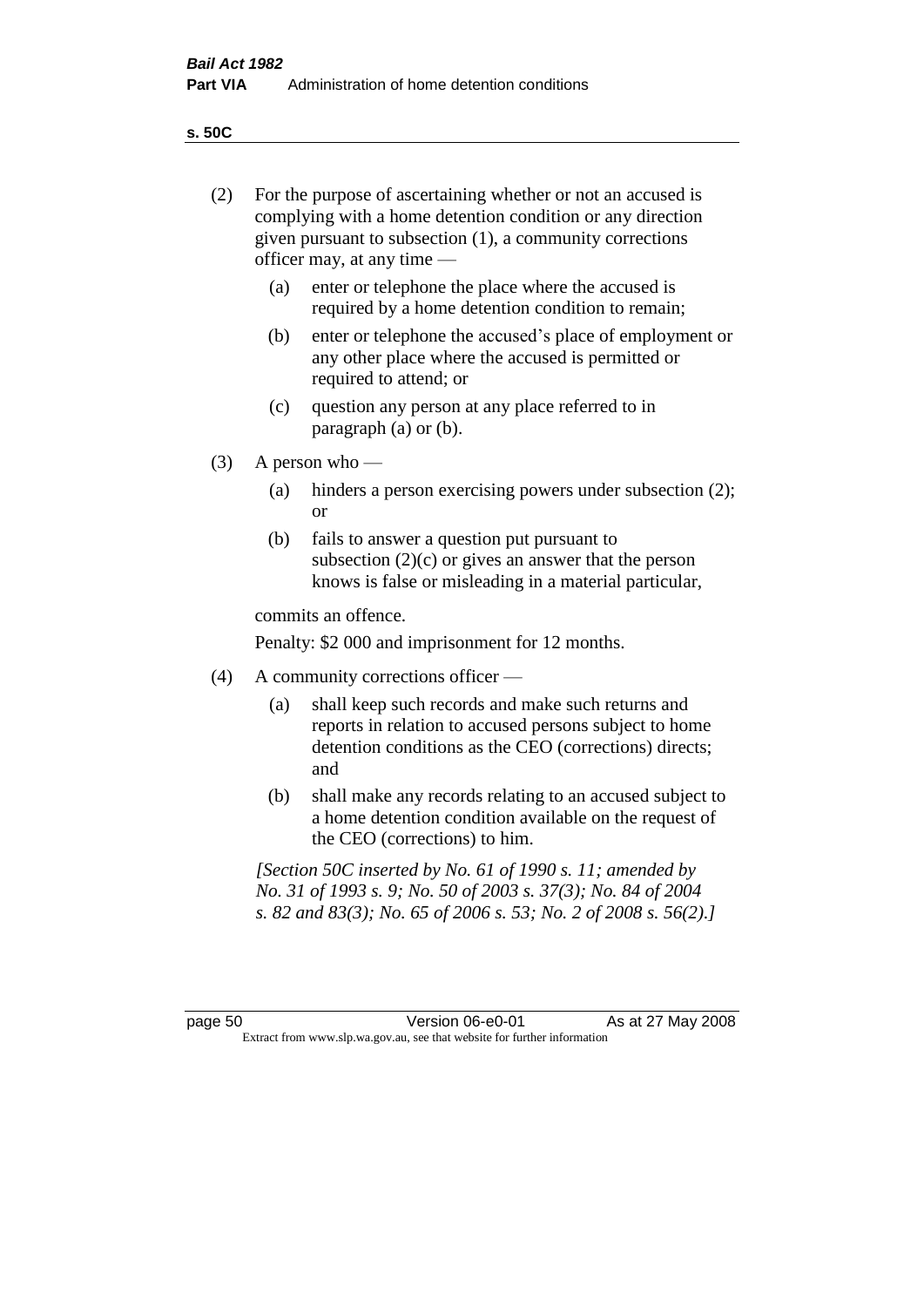# **50D. Powers of members of the Police Force**

- (1) For the purpose of ascertaining whether or not an accused is complying with a home detention condition, a member of the Police Force may —
	- (a) require the accused to produce a copy of his bail undertaking and any notice by the CEO (corrections) under section 50E(a) for inspection; and
	- (b) require the accused to explain why he is absent from the place where he is required by the home detention condition to remain.
- (2) An accused who fails to comply with subsection  $(1)(a)$  or who fails to explain when required to do so under subsection  $(1)(b)$ or who gives an explanation that the accused knows is false or misleading in a material particular, commits an offence.

Penalty: \$2 000.

*[Section 50D inserted by No. 61 of 1990 s. 11; amended by No. 31 of 1993 s. 9; No. 50 of 2003 s. 37(4); No. 84 of 2004 s. 82; No. 65 of 2006 s. 53.]* 

# **50E. CEO (corrections) may substitute a different place of detention and apply conditions**

The CEO (corrections) may, at any time, by notice in writing given to an accused granted bail subject to a home detention condition —

- (a) substitute a different place for the place where an accused is required by a home detention condition to remain;
- (b) require the accused to comply with such of the conditions specified in the list provided to the accused under section 24A(4) as are specified in the notice.

*[Section 50E inserted by No. 61 of 1990 s. 11; amended by No. 31 of 1993 s. 9; No. 84 of 2004 s. 82; No. 65 of 2006 s. 53.]*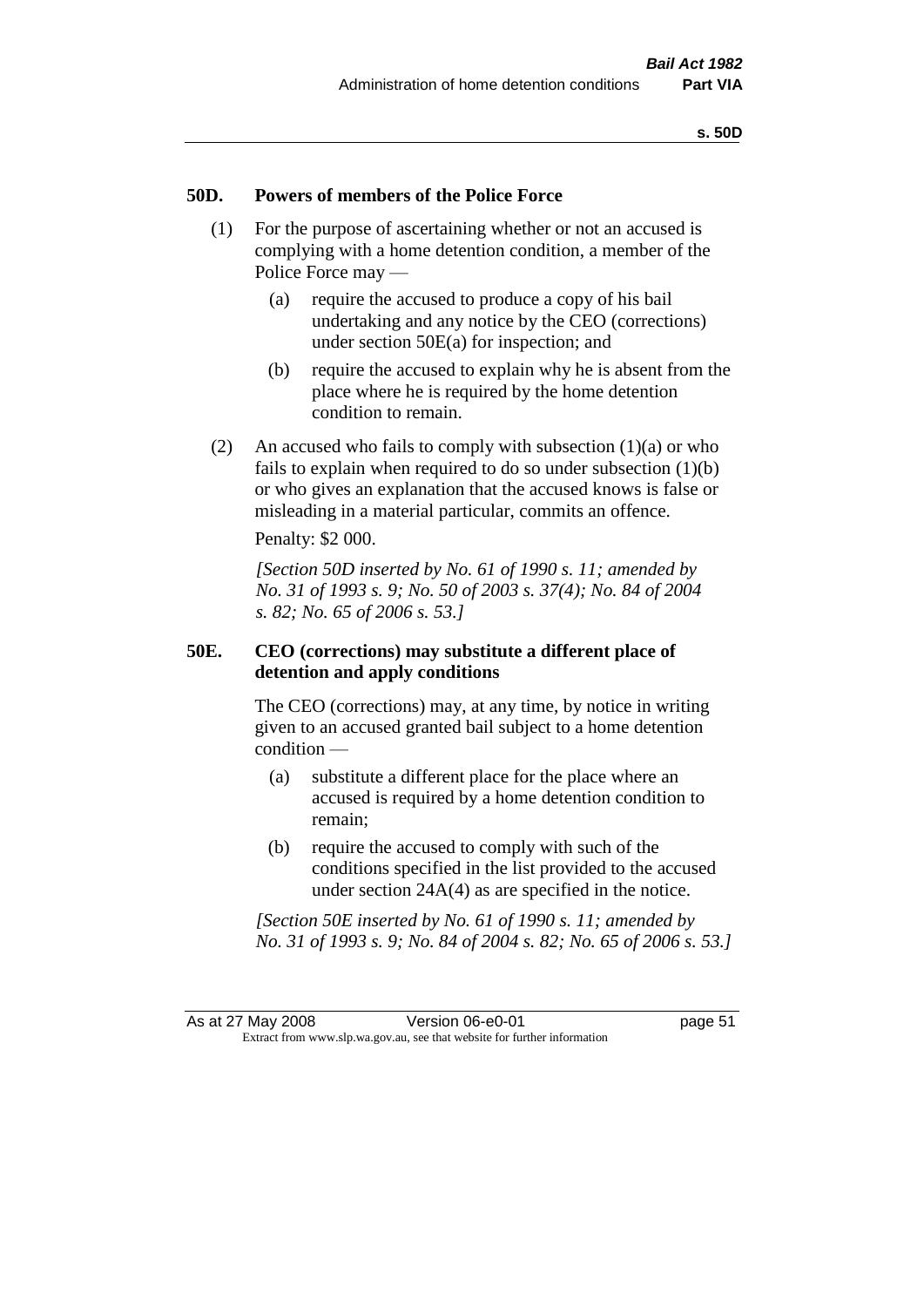| ۰.<br>۰,<br>۰.<br>×<br>× |
|--------------------------|
|--------------------------|

# **50F. CEO (corrections) may revoke bail**

- (1) Where a home detention condition has been imposed as a condition on a grant of bail to an accused the CEO (corrections) may, in his absolute discretion, by instrument signed by him and if practicable, given to the accused, revoke the bail.
- (2) Without limiting the generality of subsection (1), the power to revoke bail may be exercised where the accused —
	- (a) is not likely to comply with any requirement of his bail undertaking mentioned in section  $28(2)(a)$  or (b); or
	- (b) is, or has been, or is likely to be in breach of any condition of his bail undertaking mentioned in section  $28(2)(c)$ .
- (3) Subject to subsection (4), where the CEO (corrections) revokes bail he shall include a statement of his reasons for the cancellation in the instrument cancelling the bail.
- (4) Where the CEO (corrections) is of the opinion that it would be in the interest of the accused or any other person, or the public, to withhold from the accused any or all of the reasons referred to in subsection (3), the CEO (corrections) may so withhold the reason or reasons.
- (5) Where the CEO (corrections) revokes bail, he may, whenever necessary, issue a warrant directed to all members of the Police Force to have the accused arrested and brought before an appropriate judicial officer.

*[Section 50F inserted by No. 61 of 1990 s. 11; amended by No. 31 of 1993 s. 9; No. 84 of 2004 s. 82; No. 65 of 2006 s. 53.]* 

#### **50G. Procedure on arrest after revocation of bail**

(1) An accused arrested pursuant to a warrant issued under section 50F shall be taken as soon as is practicable before an appropriate judicial officer unless he is arrested less than 24 hours before the time at which he is due to appear in

page 52 **Version 06-e0-01** As at 27 May 2008 Extract from www.slp.wa.gov.au, see that website for further information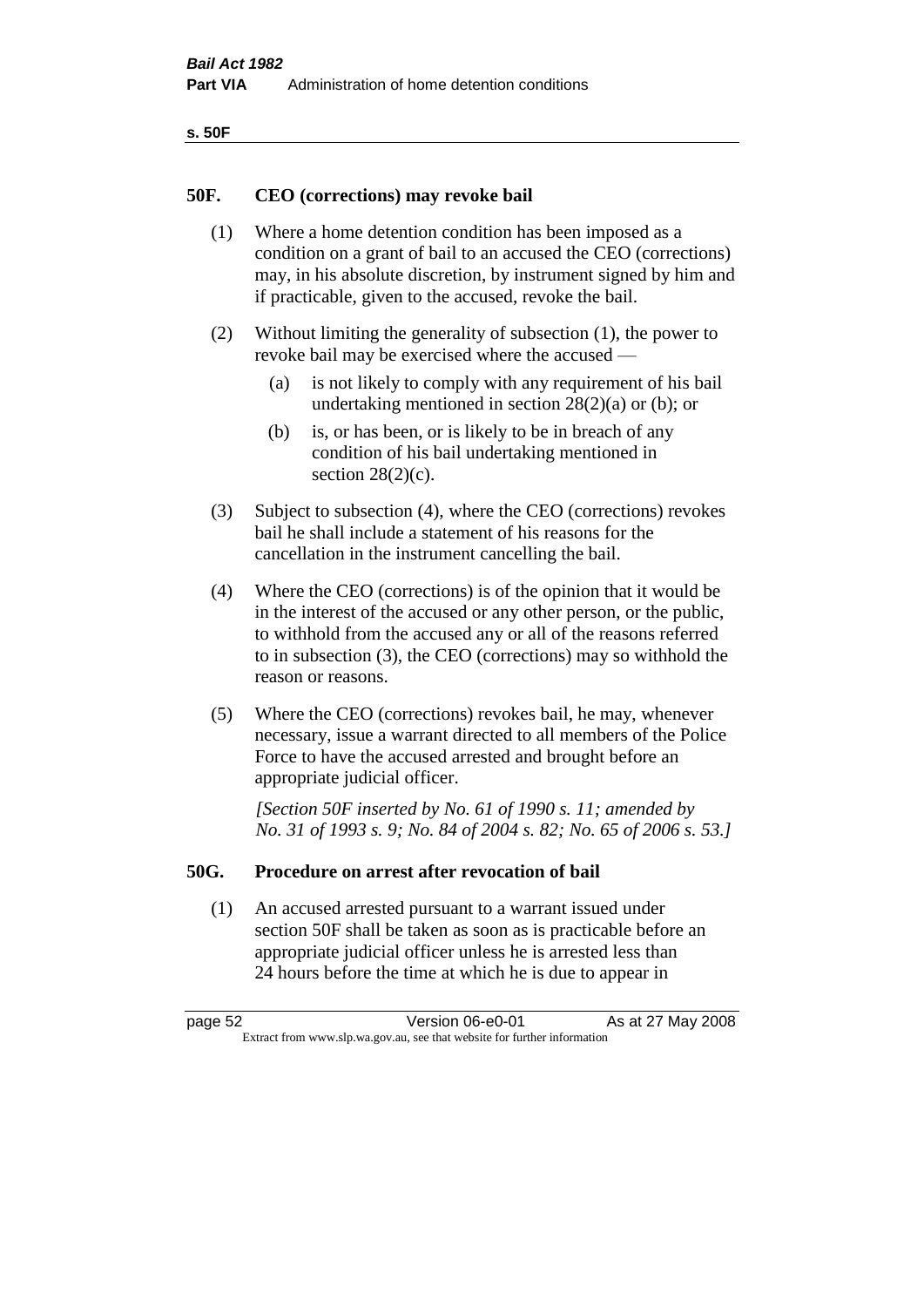accordance with his bail undertaking, in which case he shall be held in custody and brought before an appropriate judicial officer at that time.

- (2) The judicial officer before whom an accused appears under this section may —
	- (a) remand the accused in custody to appear at the time and place specified, or deemed by section 31(3) to be specified, in his bail undertaking; or
	- (b) grant fresh bail to the accused in accordance with this Act, other than clause 2 of Part B of Schedule 1.

*[Section 50G inserted by No. 61 of 1990 s. 11; amended by No. 45 of 1993 s. 12; No. 84 of 2004 s. 82.]* 

# **50H. Exclusion of the rules of natural justice**

The rules known as the rules of natural justice (including any duty of procedural fairness) do not apply to or in relation to the doing or omission of any act, matter or thing under this Part by the CEO (corrections).

*[Section 50H inserted by No. 61 of 1990 s. 11; amended by No. 31 of 1993 s. 9; No. 65 of 2006 s. 53.]* 

# **50J. Delegation by CEO (corrections)**

The CEO (corrections) may, either generally or as otherwise provided by the instrument of delegation, by writing signed by him, delegate to any person any power or duty under this Part, other than this power of delegation.

*[Section 50J inserted by No. 61 of 1990 s. 11; amended by No. 31 of 1993 s. 9; No. 65 of 2006 s. 53.]* 

# **50K. Retrieval of monitoring equipment**

If under rules made under section 50L any device or equipment has been installed at the place where an accused is required by a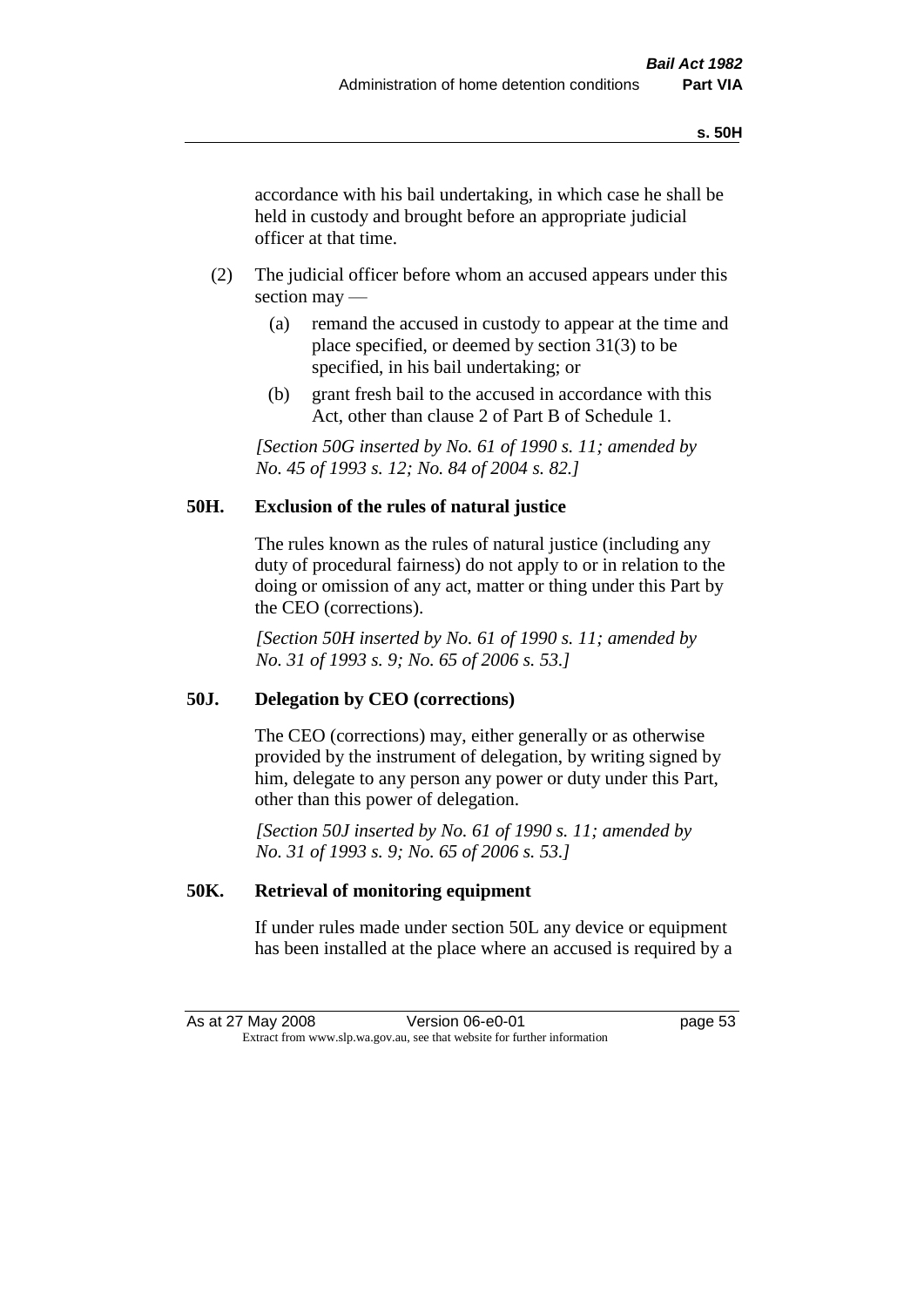#### **s. 50L**

home detention condition to remain, section 118 of the *Sentence Administration Act 2003* applies.

*[Section 50K inserted by No. 78 of 1995 s. 8; amended by No. 50 of 2003 s. 29(3); No. 84 of 2004 s. 82.]* 

# **50L. Rules**

- (1) The CEO (corrections) may, with the approval of the Minister, make rules for the purposes of this Part which may provide for the manner of ensuring that accused persons are complying with home detention conditions and for conditions to be applied to accused persons granted bail subject to home detention conditions including conditions —
	- (a) requiring an accused to wear any device;
	- (b) requiring an accused to permit the CEO (corrections) to install any device or equipment at the place where the accused is required by a home detention condition to remain.
- (2) Rules made under this section may confer a discretionary authority on any person or class of persons.
- (3) Sections 41 and 42 of the *Interpretation Act 1984* do not apply to rules made under this section.

*[Section 50L inserted by No. 61 of 1990 s. 11; amended by No. 31 of 1993 s. 9; No. 84 of 2004 s. 82 and 83(3); No. 65 of 2006 s. 53; No. 2 of 2008 s. 56(3) and (4).]*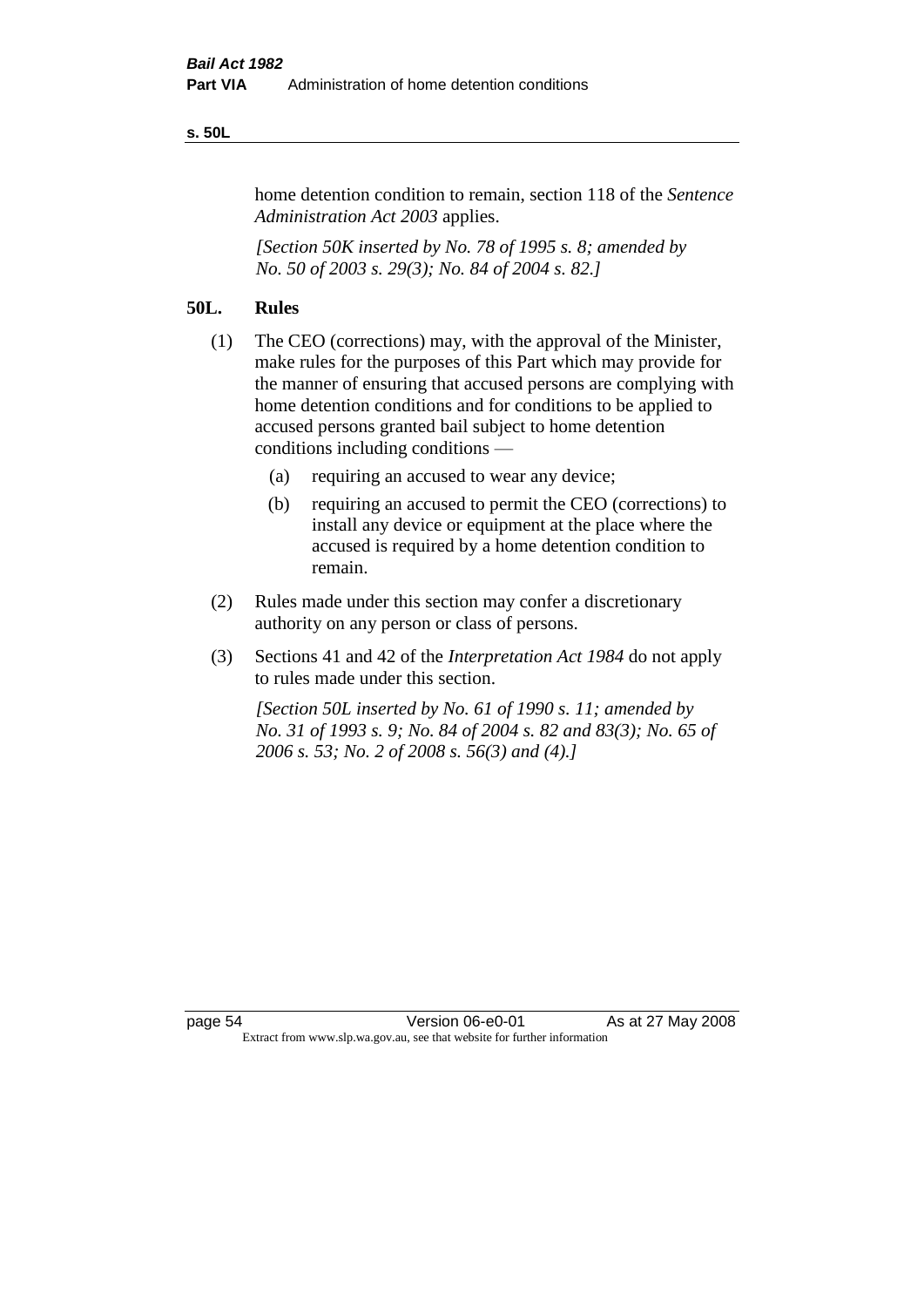# **Part VII — Enforcement of bail undertakings**

# **51. Offence to fail to comply with bail undertaking**

- (1) An accused who, without reasonable cause, fails to comply with the requirement of his bail undertaking mentioned in section  $28(2)(a)$  commits an offence.
- (2) An accused who fails to comply with the requirement of his bail undertaking mentioned in section  $28(2)(b)(ii)$  commits an offence.
- $(2a)$  An accused
	- (a) whose bail undertaking includes any condition imposed for a purpose mentioned in clause  $2(2)(c)$  or (d) of Part D of Schedule 1; and
	- (b) who fails to comply with the condition,

commits an offence.

- (3) An accused shall not be convicted in his absence of an offence against this section.
- (4) An accused who is charged with an offence against subsection (1) or (2) may be convicted of the other of those offences if that other offence is proved by the evidence.
- (5) A prosecution for an offence against subsection (1), (2) or (2a) may be brought at any time.
- (6) A person who is convicted of an offence against subsection (1), (2) or (2a) is liable to a fine not exceeding \$10 000 or imprisonment for a term not exceeding 3 years, or both.
- (7) A court which convicts an accused of an offence against this section may, in addition to any penalty which it may impose, order that the accused pay such sum as it may fix in or towards defraying the costs and expenses of and consequent upon his apprehension following the failure to comply with his bail undertaking for which he was convicted.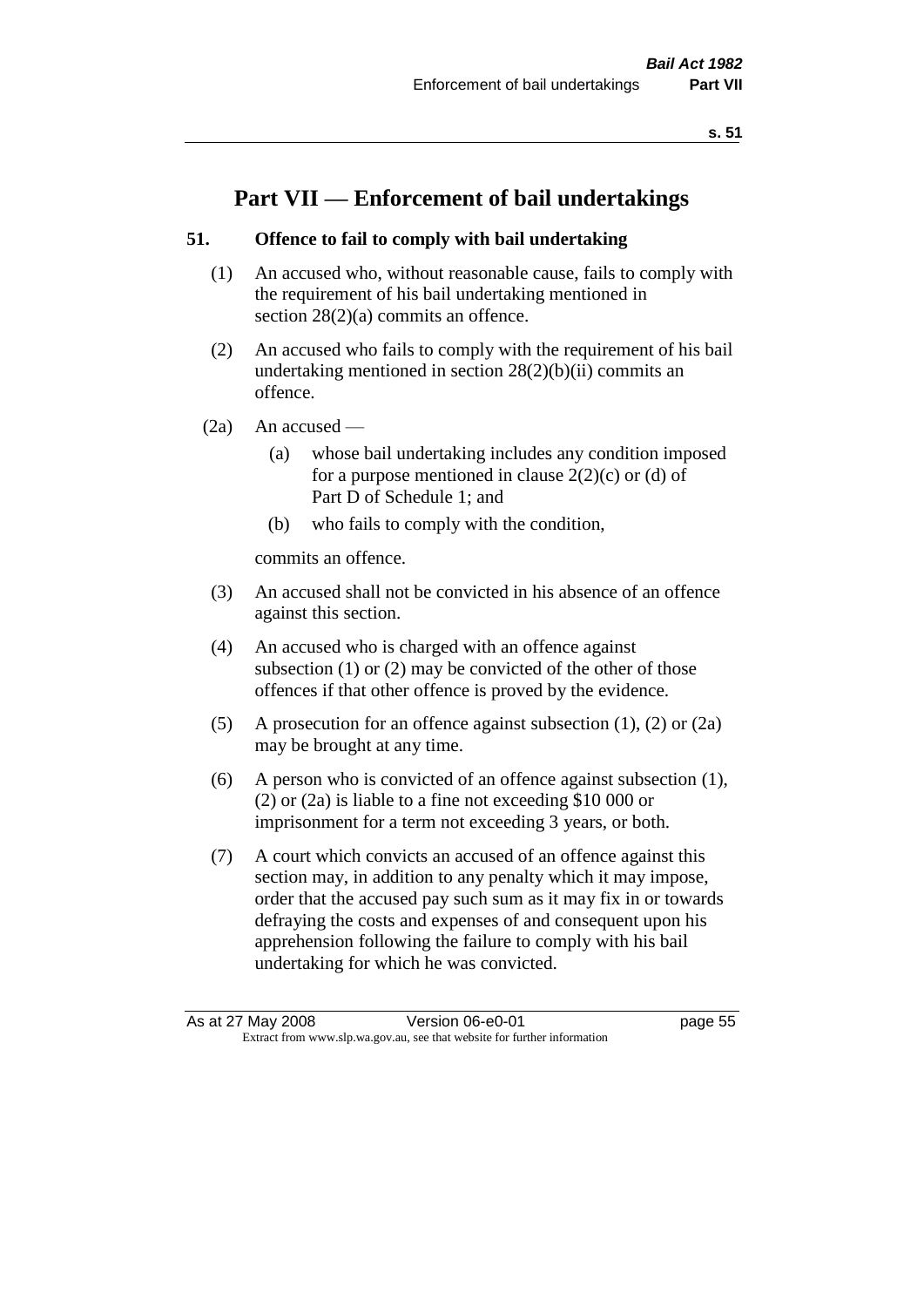- (8) An order made under subsection (7)
	- (a) shall specify to whom and in what manner the sum shall be paid; and
	- (b) may be enforced as though the sum were a penalty imposed under this section.

*[Section 51 amended by No. 54 of 1998 s. 9; No. 59 of 2004 s. 141; No. 84 of 2004 s. 11 and 82.]*

# **52. Provisions as to summary proceedings before superior courts for an offence under section 51**

- (1) This section applies, notwithstanding any other Act, for the purpose of prosecuting an offence against section 51(1), (2) or (2a) where the court before which the accused is bound to appear at the time when he fails to comply with his bail undertaking is the Supreme Court or the District Court.
- (2) Where this section applies, the accused shall be dealt with summarily for the offence and shall be so dealt with —
	- (a) by a judge of the Supreme Court in any case where the accused was bound to appear before the General Division of the Supreme Court;
	- (ab) by a judge of appeal in any case where the accused was bound to appear before the Court of Appeal;
	- (b) by a judge of the District Court in any case where the accused was bound to appear before that Court.
- (3) A prosecution for an offence which is to be dealt with under this section shall be commenced by the authorised officer (as defined in section 80 of the *Criminal Procedure Act 2004*) who was conducting the proceedings in which the accused failed to comply with his bail undertaking —
	- (a) where subsection  $(2)(a)$  or (ab) applies, in the Supreme Court; and
	- (b) where subsection (2)(b) applies, in the District Court.

page 56 **Version 06-e0-01** As at 27 May 2008 Extract from www.slp.wa.gov.au, see that website for further information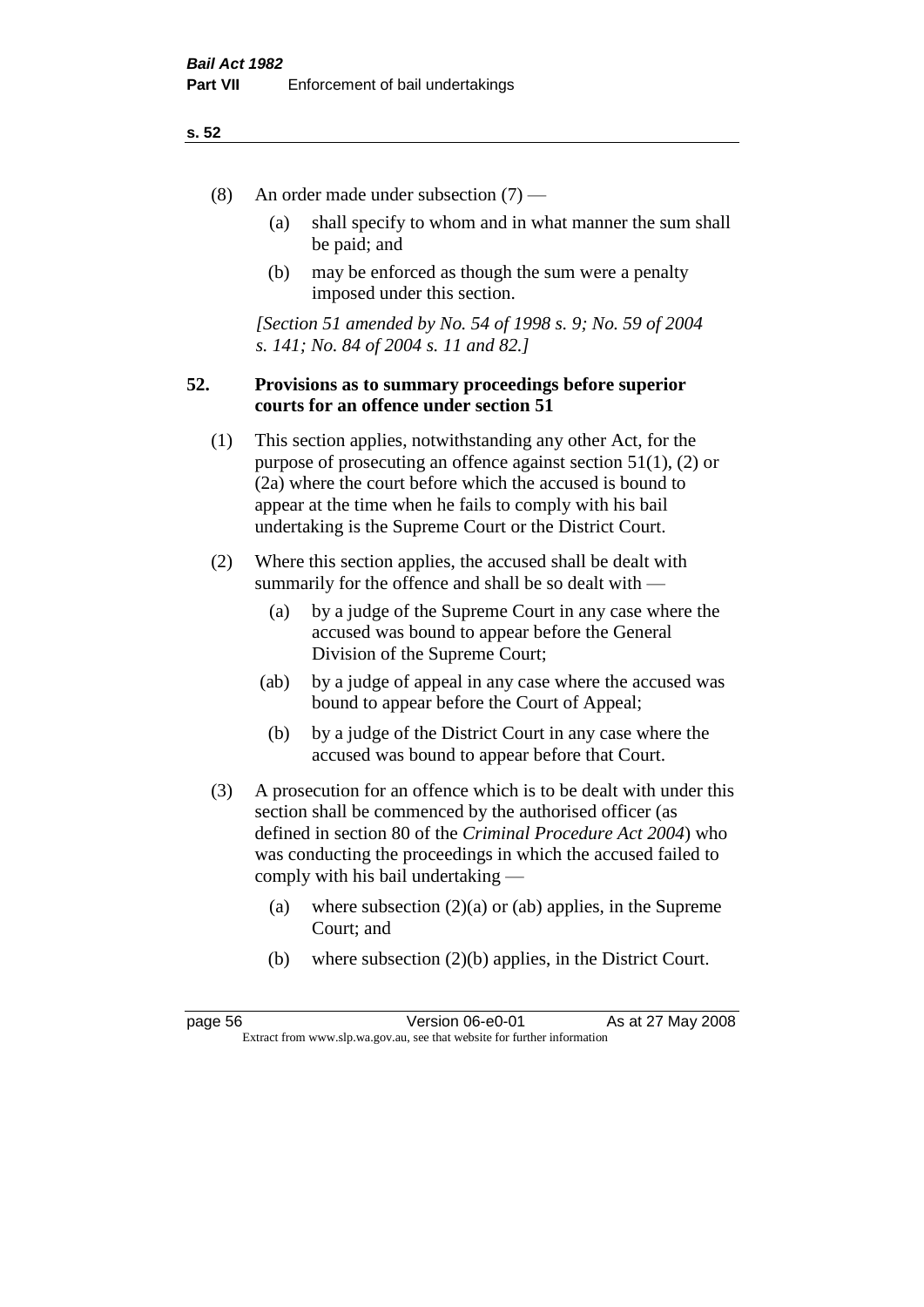- (4) Subject to section 51(3) and (5), a prosecution for an offence which is to be dealt with under this section is to be commenced and conducted under the *Criminal Procedure Act 2004* as if it were a prosecution of a simple offence in a court of summary jurisdiction, but —
	- (a) no fees shall be charged by the Supreme Court or District Court for or in respect of any act or proceeding that relates to the prosecution; and
	- (b) the Supreme Court or District Court cannot order a party to the prosecution to pay another party's costs of or relating to the prosecution, except under section 166(2) of the *Criminal Procedure Act 2004*.
- (5) If under section 51(6) or (7) the Supreme Court or the District Court imposes a pecuniary penalty the court may make an order under section 59 of the *Sentencing Act 1995* in respect of the amount payable.

*[Section 52 amended by No. 92 of 1994 s. 6; No. 78 of 1995 s. 8; No. 54 of 1998 s. 10; No. 45 of 2004 s. 28(2) and (4); No. 59 of 2004 s. 141; No. 84 of 2004 s. 11 and 82; No. 2 of 2008 s. 56(5).]* 

# **53. Appeals against decisions made under s. 52**

- (1) A person who is dissatisfied with a decision (as defined in section 6 of the *Criminal Appeals Act 2004*) made under section 52 may, with the leave of the Court of Appeal, appeal against it.
- (2) For the purposes of subsection (1), Part 2 of the *Criminal Appeals Act 2004*, with any necessary changes, applies as if —
	- (a) the decision referred to in subsection (1) were a decision of a court of summary jurisdiction;
	- (b) a reference in that Part to a court of summary jurisdiction were a reference to the court that made the decision referred to in subsection (1); and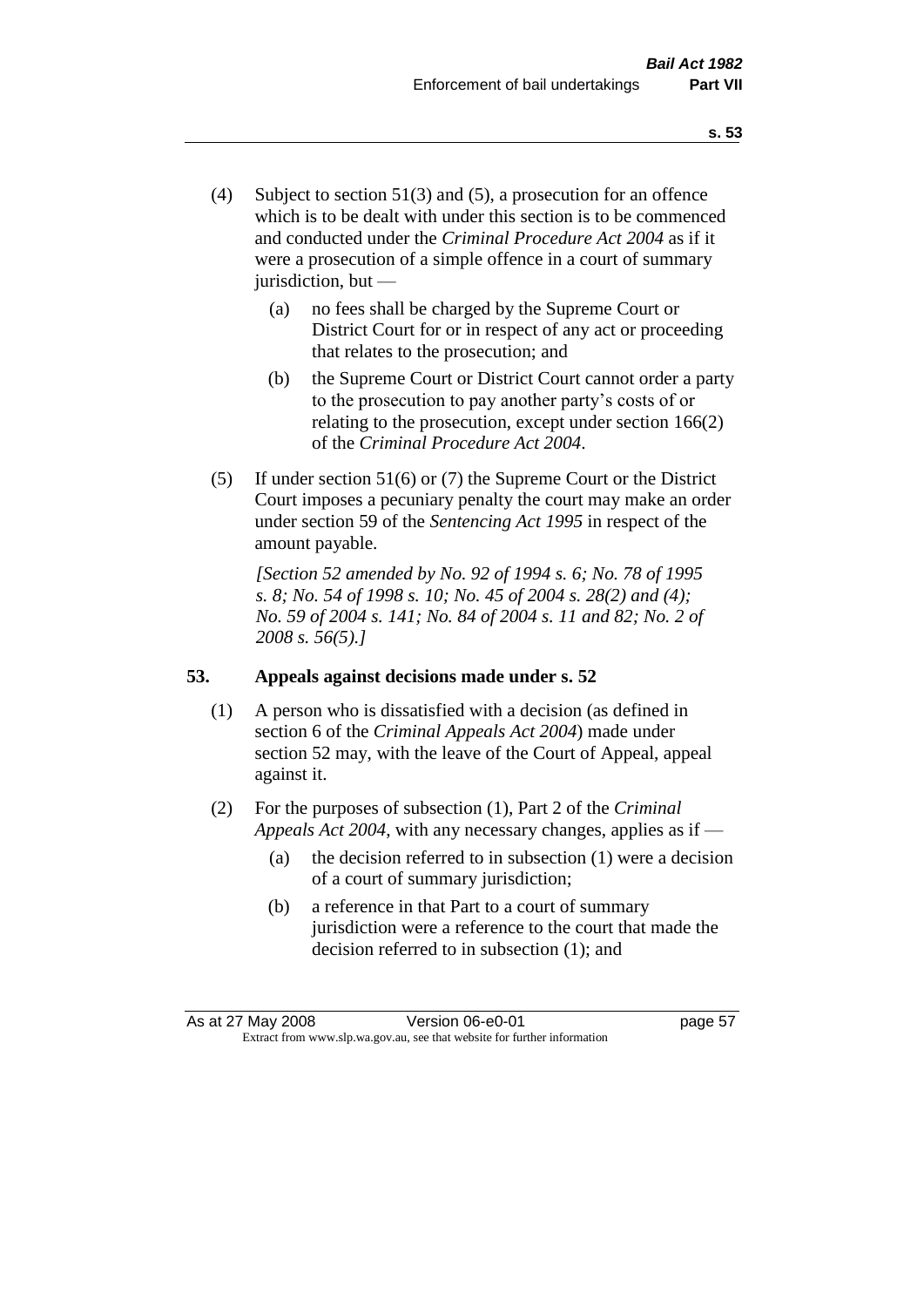- (c) a reference in that Part to commencing an appeal were a reference to applying for leave to appeal.
- (3) Despite section 13(1) of the *Criminal Appeals Act 2004*, the appeal is to be dealt with by the Court of Appeal.

*[Section 53 inserted by No. 45 of 2004 s. 28(3); amended by No. 84 of 2004 s. 11 and 82.]*

# **54. Accused on bail may be taken before a judicial officer for variation or revocation of bail**

- (1) A police officer may cause an accused who has been released on bail to appear before an appropriate judicial officer to show cause why his bail should not be varied or revoked if the police officer —
	- (a) has reasonable grounds to believe, or is notified in writing by a surety for the accused that the surety has reasonable grounds to believe, that the accused —
		- (i) is not likely to comply with any requirement of his bail undertaking mentioned in section  $28(2)(a)$  or (b);
		- (ii) is, or has been, or is likely to be in breach of any condition of his bail undertaking mentioned in section  $28(2)(c)$ ; or
		- (iii) is, or has been, in breach of a home detention condition mentioned in section 28(2)(d);
	- (b) has reasonable grounds to believe that
		- (i) any surety for the accused's appearance is no longer suitable under section 39 to be a surety, or is dead;
		- (ii) for any reason any security required under Part D of Schedule 1 is no longer sufficient; or
		- (iii) in a case where the accused has been granted bail for the purposes of an appeal, the accused has

page 58 Version 06-e0-01 As at 27 May 2008 Extract from www.slp.wa.gov.au, see that website for further information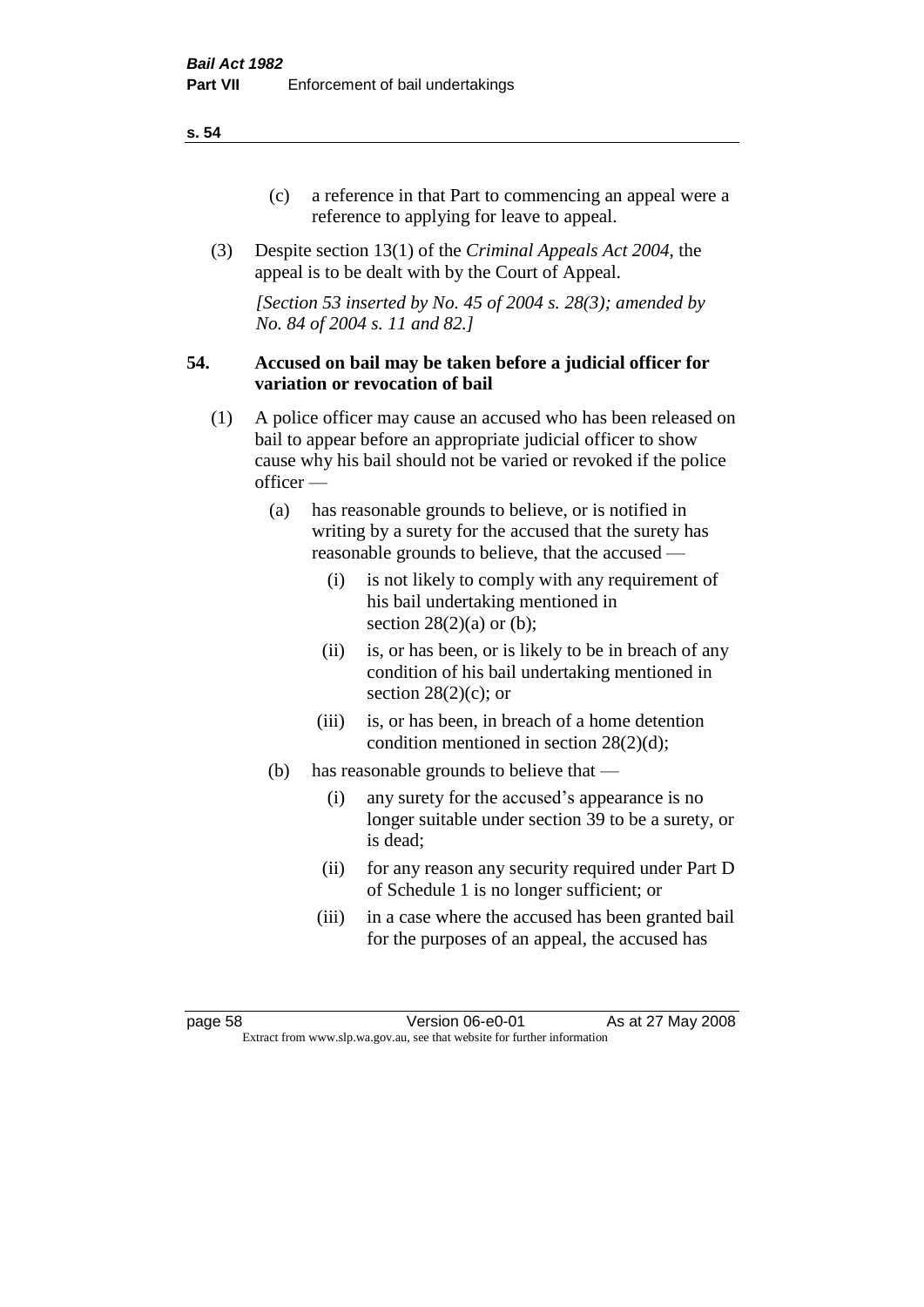discontinued the appeal or has not prosecuted it with all due diligence.

- (2) For the purpose of causing an accused to appear before an appropriate judicial officer as provided in subsection (1) a police officer may —
	- (a) arrest the accused without warrant and bring him before an appropriate judicial officer; or
	- (b) apply to an appropriate judicial officer for a summons or warrant on any ground specified in subsection  $(1)$ .
- (3) An application under subsection (2)(b) must be made, and proceedings on it are to be conducted —
	- (a) in a court of summary jurisdiction in accordance with regulations made under the *Criminal Procedure Act 2004*;
	- (b) in the Supreme Court or the District Court in accordance with rules of court made under the *Criminal Procedure Act 2004*.
- (4) An accused arrested under this section shall be taken as soon as is practicable before an appropriate judicial officer unless he is arrested less than 24 hours before the time at which he is due to appear in accordance with his bail undertaking, in which case he shall be held in custody and brought before an appropriate judicial officer at that time.

*[Section 54 amended by No. 33 of 1989 s. 18; No. 61 of 1990 s. 12; No. 45 of 1993 s. 12; No. 59 of 2004 s. 141; No. 84 of 2004 s. 9, 11 and 82.]* 

#### **55. Powers of judicial officer to revoke or vary bail**

- (1) If the judicial officer before whom an accused appears under section 54 is satisfied that —
	- (a) the accused is not likely to comply with any requirement of his bail undertaking mentioned in section 28(2)(a) or (b);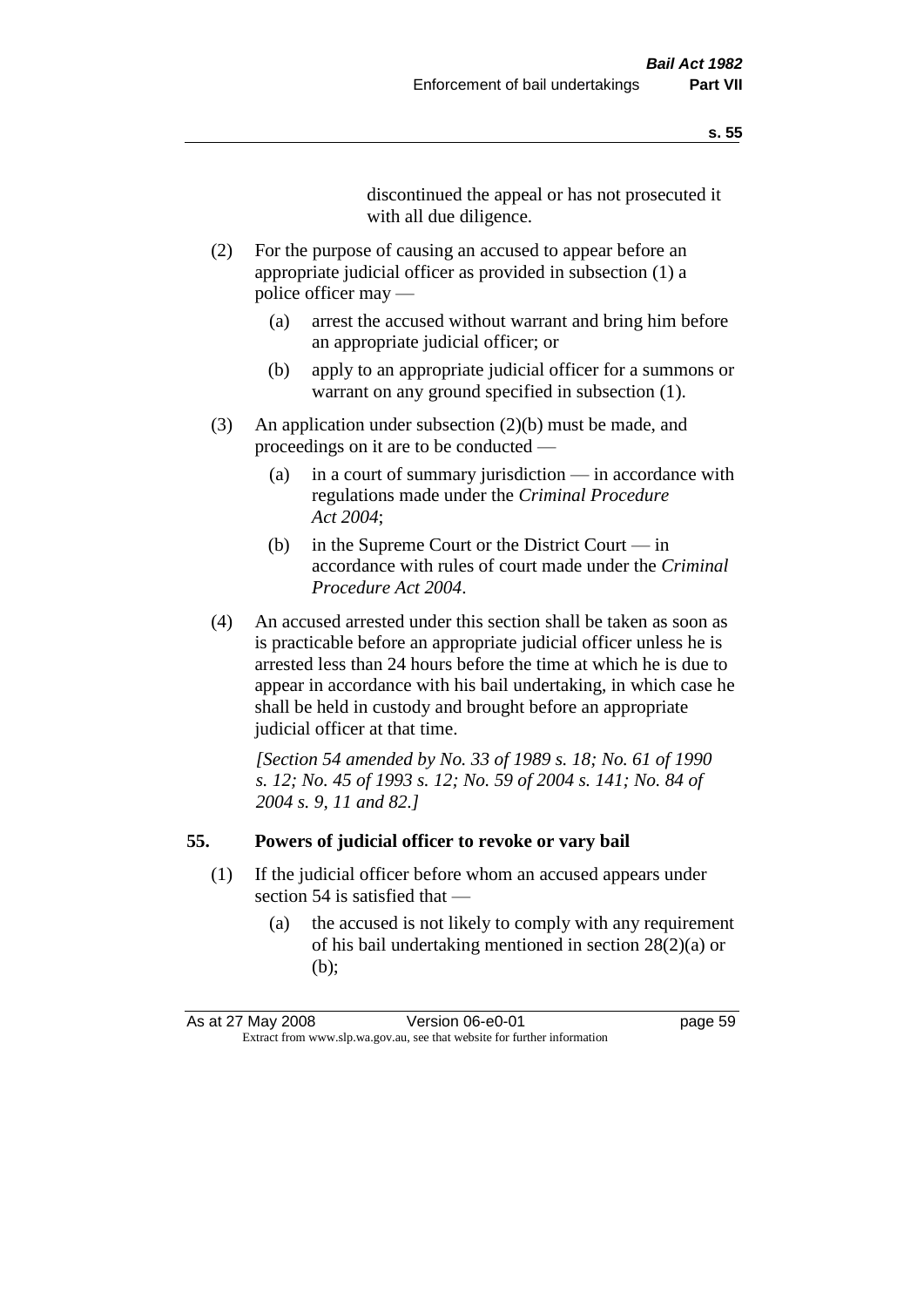- (ba) he is, or has been, in breach of a home detention condition mentioned in section 28(2)(d); or
- (c) any of the grounds set out in section  $54(1)(b)$  has been established,

## he may —

- (d) revoke the bail and remand the accused in custody to appear at the time and place specified, or deemed by section 31(3) to be specified, in his bail undertaking; or
- (e) revoke the bail and grant fresh bail to the accused in accordance with this Act, other than clause 2 of Part B of Schedule 1.
- (2) If the judicial officer before whom the accused so appears is not satisfied as to any of the matters mentioned in subsection  $(1)(a)$ , (b), or (c) he shall release the accused on his existing bail undertaking and, with the consent in writing of the surety, on any existing surety undertaking.

*[Section 55 amended by No. 61 of 1990 s. 13; No. 45 of 1993 s. 12; No. 84 of 2004 s. 82.]* 

# **56. Warrant for arrest of absconding accused**

Where at any time after that specified in his bail undertaking for his appearance an accused has failed to comply with the requirements of his bail undertaking mentioned in section  $28(2)(a)$  or (b), the court before which he was required to appear may issue a warrant to arrest the accused and bring him before that court or a court of like jurisdiction.

*[Section 56 amended by No. 15 of 1988 s. 16; No. 84 of 2004 s. 82.]*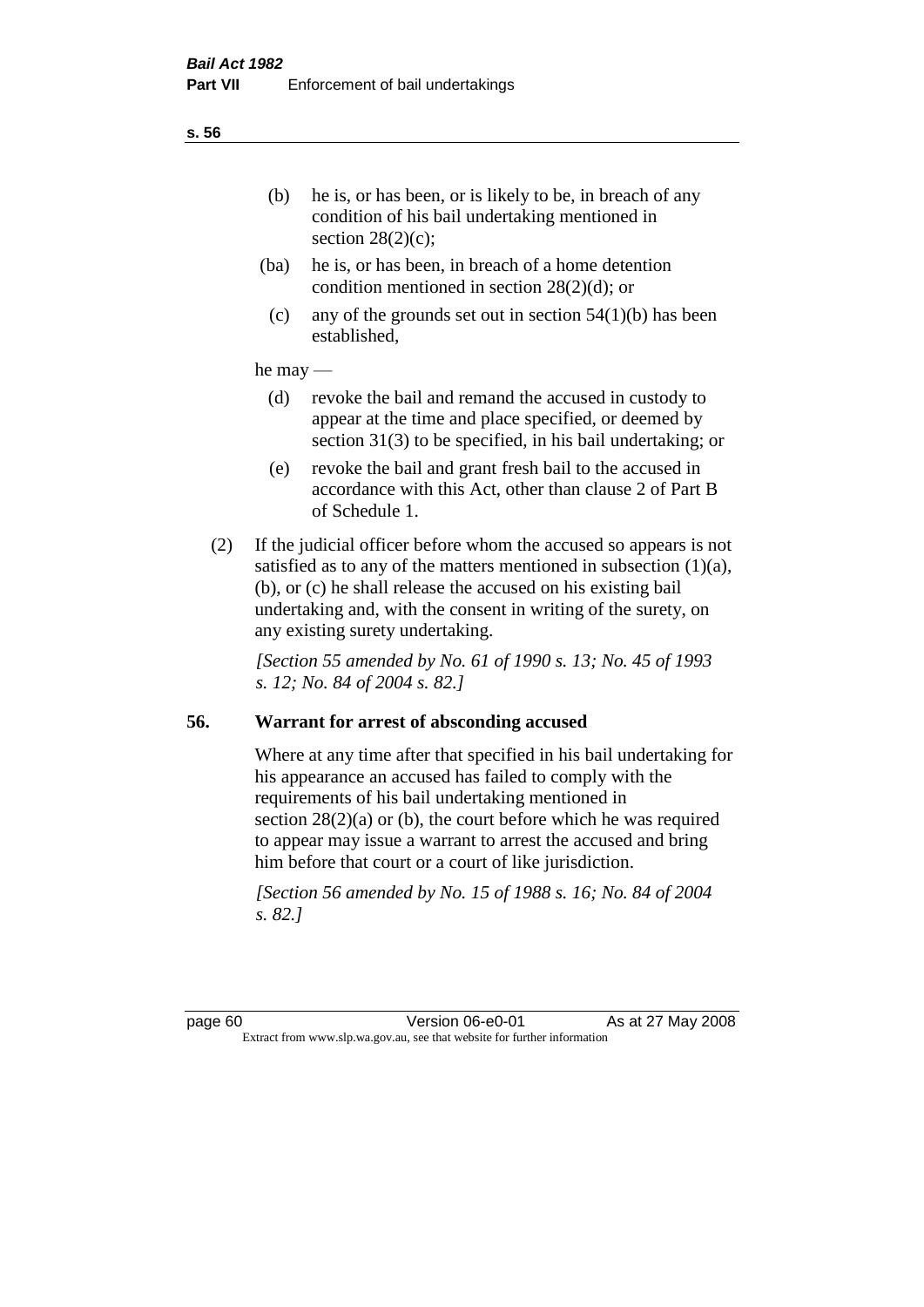# **57. Forfeiture of money under bail undertaking**

- (1) Where an accused is convicted of an offence against section  $51(1)$ ,  $(2)$  or  $(2a)$ , the court by which he is convicted shall, whether or not an application is made therefor by the prosecutor, order that the full amount agreed to be forfeited, in the accused's bail undertaking, be forfeited to the State.
- (2) Notwithstanding subsection (1), the court may decline to make an order thereunder or may order forfeiture in part only where the accused shows to the satisfaction of the judicial officer —
	- (a) that, by reason of a change of circumstances since the bail undertaking was entered into, an order for forfeiture, or for forfeiture in full (as the case may be), would cause excessive hardship to the accused or his dependants; and
	- (b) that such hardship would not be relieved by the exercise of one of the powers conferred by section 59.
- (3) Without prejudice to the recovery of such an amount as a civil debt due to the State, any amount to be paid under an order made under this section is to be paid, and its payment may be enforced under Part 5 of the *Fines, Penalties and Infringement Notices Enforcement Act 1994*, unless an order has been made under subsection (4).
- (4) If under this section the Supreme Court or the District Court makes an order requiring the payment of money, the court may make an order under section 59 of the *Sentencing Act 1995* in respect of the amount payable and for that purpose that section, with any necessary changes, applies as if the amount were a fine imposed on the accused.

*[Section 57 amended by No. 74 of 1984 s. 19; No. 92 of 1994 s. 7; No. 78 of 1995 s. 8; No. 54 of 1998 s. 11; No. 65 of 2003 s. 121(3); No. 84 of 2004 s. 82.]*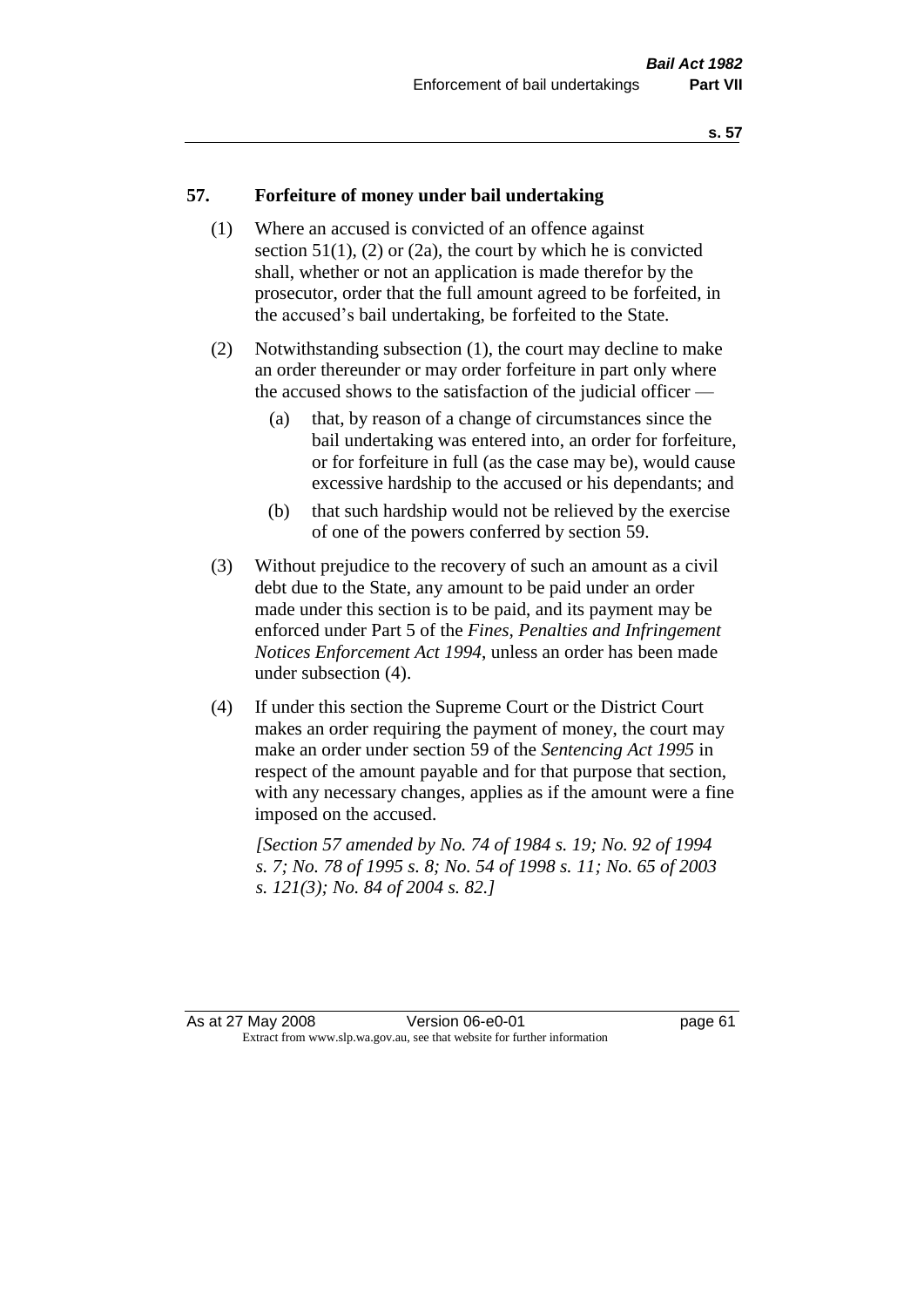# **58. Automatic forfeiture on expiration of one year after absconding**

- (1) If after the expiration of one year from the day on which the accused is required to appear in court in accordance with the requirement of his bail undertaking mentioned in section  $28(2)(a)$  he has not —
	- (a) been arrested under section 56; or
	- (b) appeared in court in accordance with the requirement of his bail undertaking mentioned in section 28(2)(b)(ii); or
	- (c) otherwise surrendered himself or been taken into custody to be dealt with on the charge or charges for which the bail undertaking was entered into,

the full amount specified in the bail undertaking shall, on the expiration of the said period, be forfeited to the State by virtue of this section without any order of the court or other formality.

(2) Upon the occurrence of a forfeiture under subsection (1) any security given by the accused may be resorted to by the State as if an order of forfeiture had been made under section 57(1).

*[Section 58 amended by No. 65 of 2003 s. 121(3); No. 84 of 2004 s. 82.]*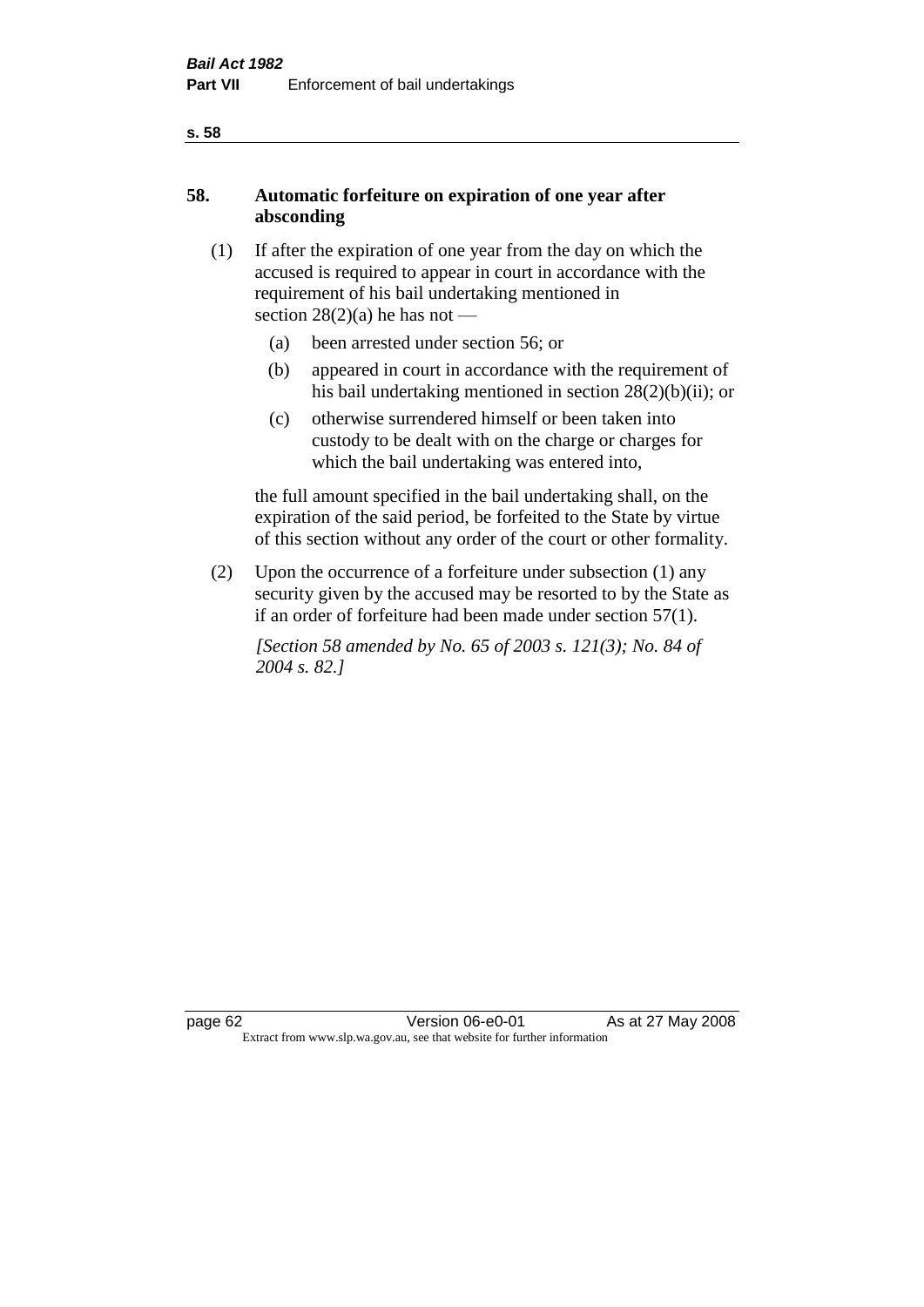# **Part VIII — Miscellaneous**

# **59. Further power of judicial officer in relation to enforcement of undertakings**

A court or an appropriate judicial officer who makes an order for forfeiture under section 49 or 57 may, when doing so, or at any time thereafter, further order —

- (a) that payment of any sum be made by specified instalments or be postponed to a specified date;
- (b) that any security given be applied in or towards payment of the sum forfeited; or
- (c) that the accused or the surety, as the case may be, do all such things and execute all such documents as may be necessary, or as may be specified in the order, for the purpose of vesting any security in the State or enabling the State to realize the same or to resort thereto to recover the sum forfeited,

and the court or an appropriate judicial officer may at any time vary or revoke an order made under paragraph (a), (b), or (c).

*[Section 59 amended by No. 65 of 2003 s. 121(3); No. 84 of 2004 s. 82.]*

# **60. Accused and surety to notify any change of address**

Where —

- (a) an accused who has been released on bail; or
- (b) a surety,

changes his place of residence, employment, or business from that appearing on his bail undertaking or surety undertaking he shall forthwith, in writing, notify details of the change to the registrar of the court before which, at the time when the change occurs, the accused is required to appear, and if without reasonable cause he fails to do so he commits an offence.

#### Penalty: \$1 000.

*[Section 60 amended by No. 50 of 2003 s. 37(5); No. 59 of 2004* 

As at 27 May 2008 Version 06-e0-01 page 63 Extract from www.slp.wa.gov.au, see that website for further information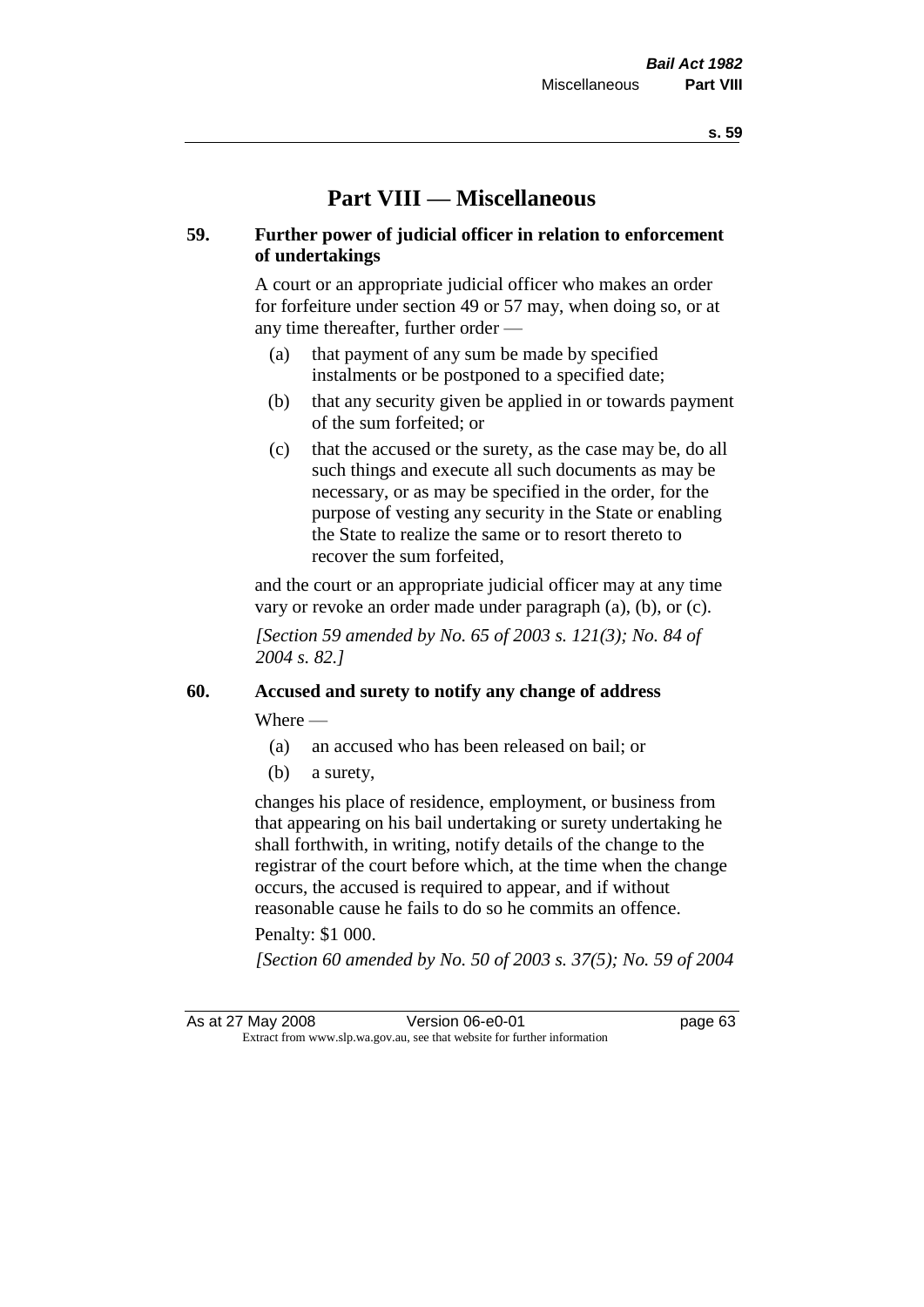*s. 141; No. 84 of 2004 s. 82.]*

# **61. Offence of failing to bring arrested person before court or person able to grant bail**

- (1) A person to whom this section applies commits an offence if, having arrested another for an offence, he wilfully and without reasonable excuse fails to take that other person, or cause him to be taken, as soon as is practicable —
	- (a) before an authorised officer or judicial officer empowered by this Act to grant bail for that offence; or
	- (b) before a court.

Penalty: \$1 000 or imprisonment for 12 months or both.

- (2) This section applies to a person who
	- (a) is not empowered by this Act to grant bail for the offence or by reason of section 16; or
	- (b) being so empowered, elects to act under section 6(7).

*[Section 61 amended by No. 15 of 1988 s. 17; No. 59 of 2006 s. 4(4).]* 

# **62. Offence to give false information for bail purposes**

A person who for the purpose of obtaining —

- (a) a grant of bail for himself or a variation of the terms and conditions thereof; or
- (b) approval of himself as a surety,

makes any statement which he knows is false in a material particular, or recklessly makes any statement which is false in a material particular, commits an offence.

Penalty: \$1 000 or imprisonment for 12 months or both.

# **63. Protection of persons carrying out this Act**

A person shall not be liable in civil proceedings on account of anything done, or omitted to be done, by him in good faith in

page 64 Version 06-e0-01 As at 27 May 2008 Extract from www.slp.wa.gov.au, see that website for further information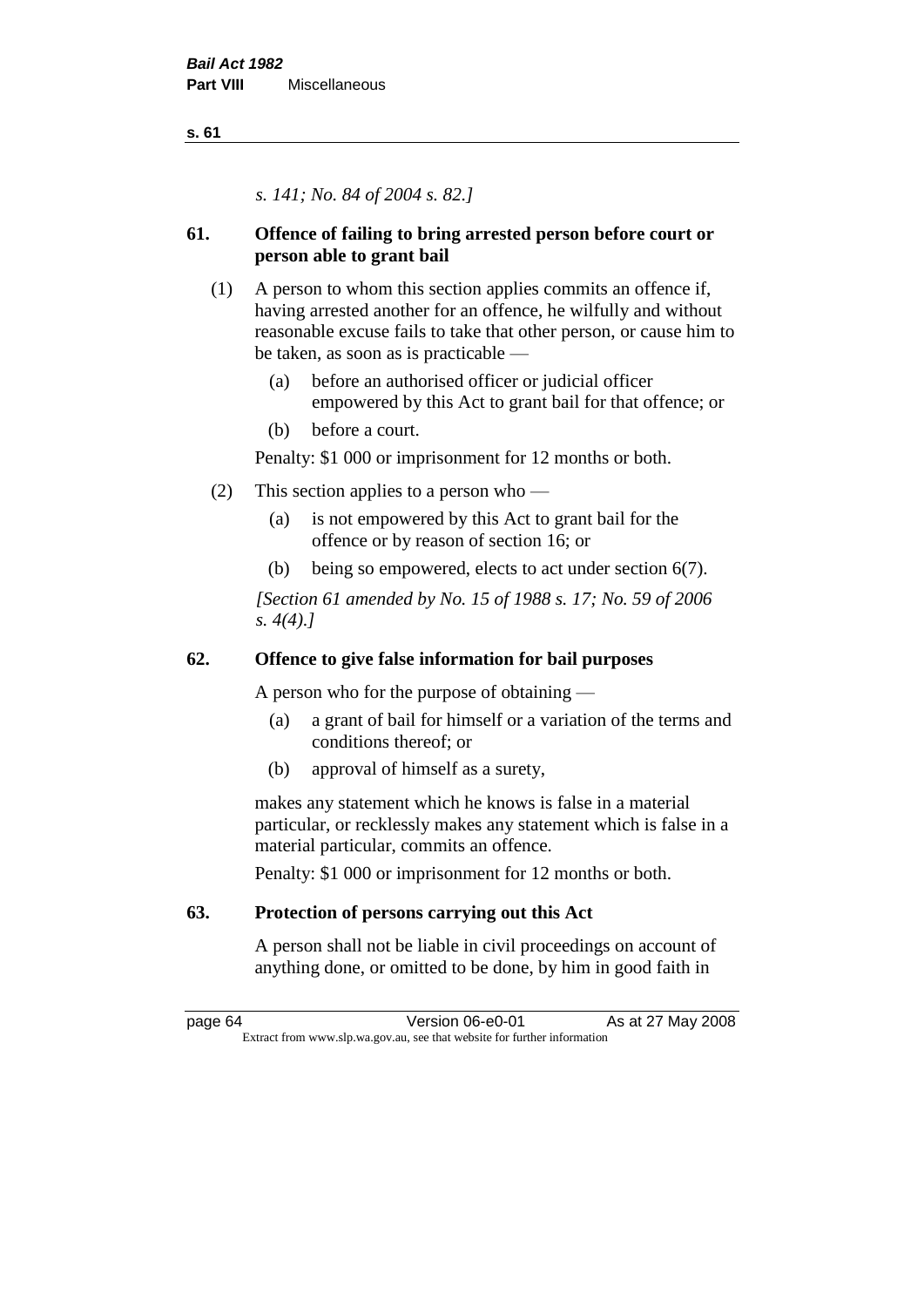the course of carrying out any provision of this Act, or purporting to be so done or omitted; but the liability (if any) of any other person (including the State or the Commonwealth) as his employer is not affected by this section and shall be determined as if it had not been passed.

*[Section 63 amended by No. 65 of 2003 s. 121(4).]*

# **64. Evidence of non-appearance etc. by an accused**

Where it is required for the purposes of this Act to prove —

- (a) that an accused did not appear before a particular court, at a particular place, on a particular day, at a particular time or during a particular period; or
- (b) the day, time or period when or during which an accused did appear before a particular court at a particular place,

a certificate as to any such matter, purporting to be signed by a judicial officer or registrar of the court before which the accused was required to appear, shall be evidence of the matter so certified.

*[Section 64 amended by No. 59 of 2004 s. 141; No. 84 of 2004 s. 82.]* 

# **65. Bail undertakings by minors**

A bail undertaking entered into by a person who is under the age of 18 years shall bind him as if he were of full age.

# **66. Abolition of other powers to grant bail**

- (1) Any power or duty that, at the commencement of this Act, exists apart from statute to grant bail to an accused awaiting an appearance in court for an offence, is abolished.
- (2) Subsection (1) has effect notwithstanding anything in section 16 of the *Supreme Court Act 1935*.
- (3) In subsection (1) **"statute"** means an Act of the Parliament of Western Australia, other than the *Supreme Court Act 1935*.

| As at 27 May 2008 | Version 06-e0-01                                                         | page 65 |
|-------------------|--------------------------------------------------------------------------|---------|
|                   | Extract from www.slp.wa.gov.au, see that website for further information |         |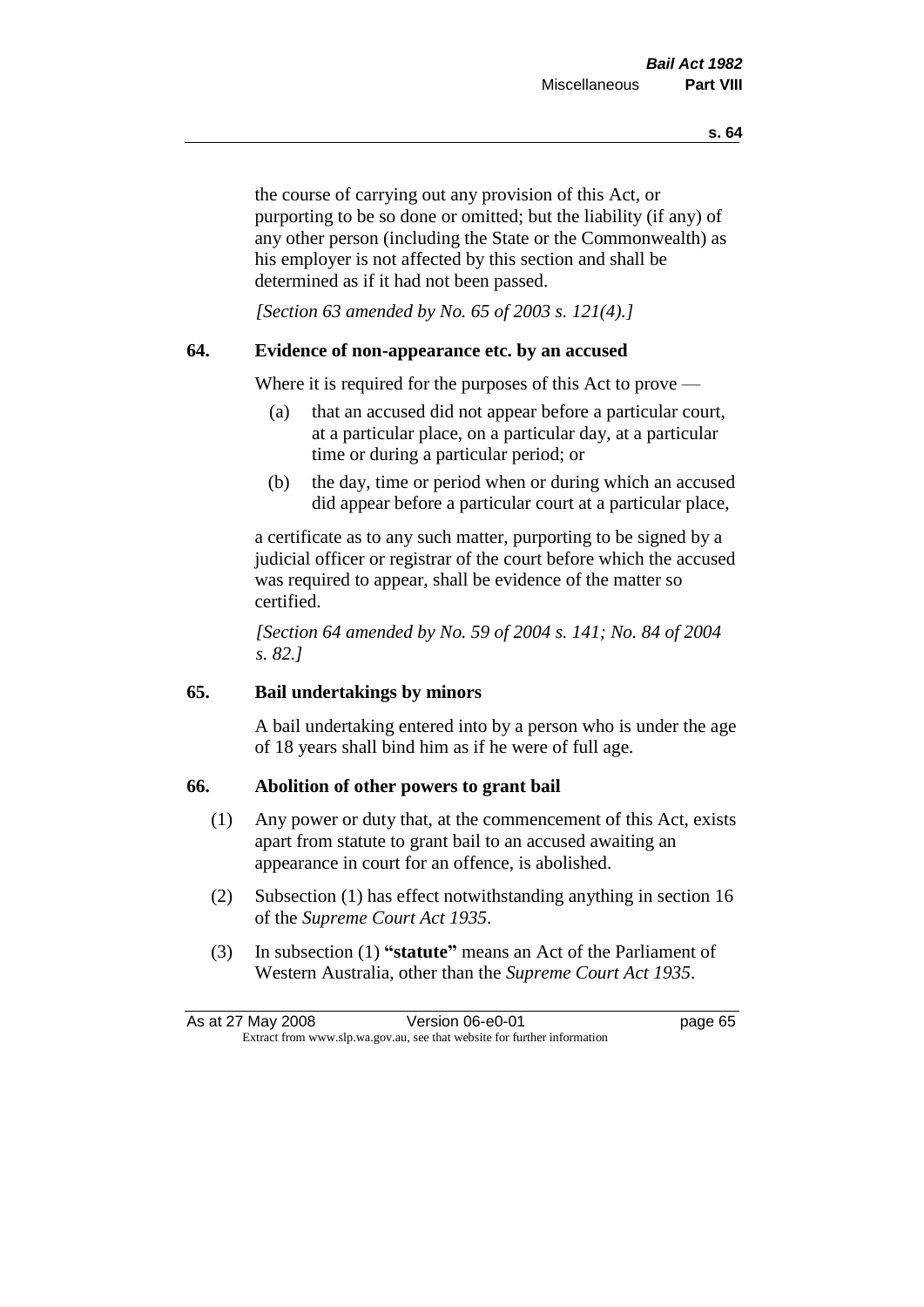**s. 66A**

*[Section 66 amended by No. 84 of 2004 s. 82.]*

# **66A. Delegation by registrar**

- (1) The registrar of a court may, either generally or as otherwise provided by the instrument of delegation, by instrument signed by him, delegate to an officer of that court any function conferred on him by or under this Act other than —
	- (a) this power of delegation; or
	- (b) any function that a judicial officer has required him to perform personally.
- (2) The superintendent of a detention centre under the *Young Offenders Act 1994* may, either generally or as otherwise provided by the instrument of delegation, by instrument signed by him, delegate to an officer of the Public Sector agency principally assisting the Minister administering that Act in its administration any function conferred on him by or under this Act, other than this power of delegation.

*[Section 66A inserted by No. 15 of 1988 s. 18; amended by No. 49 of 1988 s. 89; No. 31 of 1993 s. 8; No. 59 of 2004 s. 141; No. 65 of 2006 s. 52.]* 

# **67. Regulations**

- (1) The Governor may make regulations, not inconsistent with this Act, prescribing such things as are required or permitted by this Act to be prescribed or as it is necessary or expedient to prescribe for the purposes thereof.
- (2) Without limiting the generality of subsection (1) regulations  $may -$ 
	- (a) make provision for or with respect to the making of applications —
		- (i) for or in relation to bail;
		- (ii) for the approval of sureties;

page 66 **Version 06-e0-01** As at 27 May 2008 Extract from www.slp.wa.gov.au, see that website for further information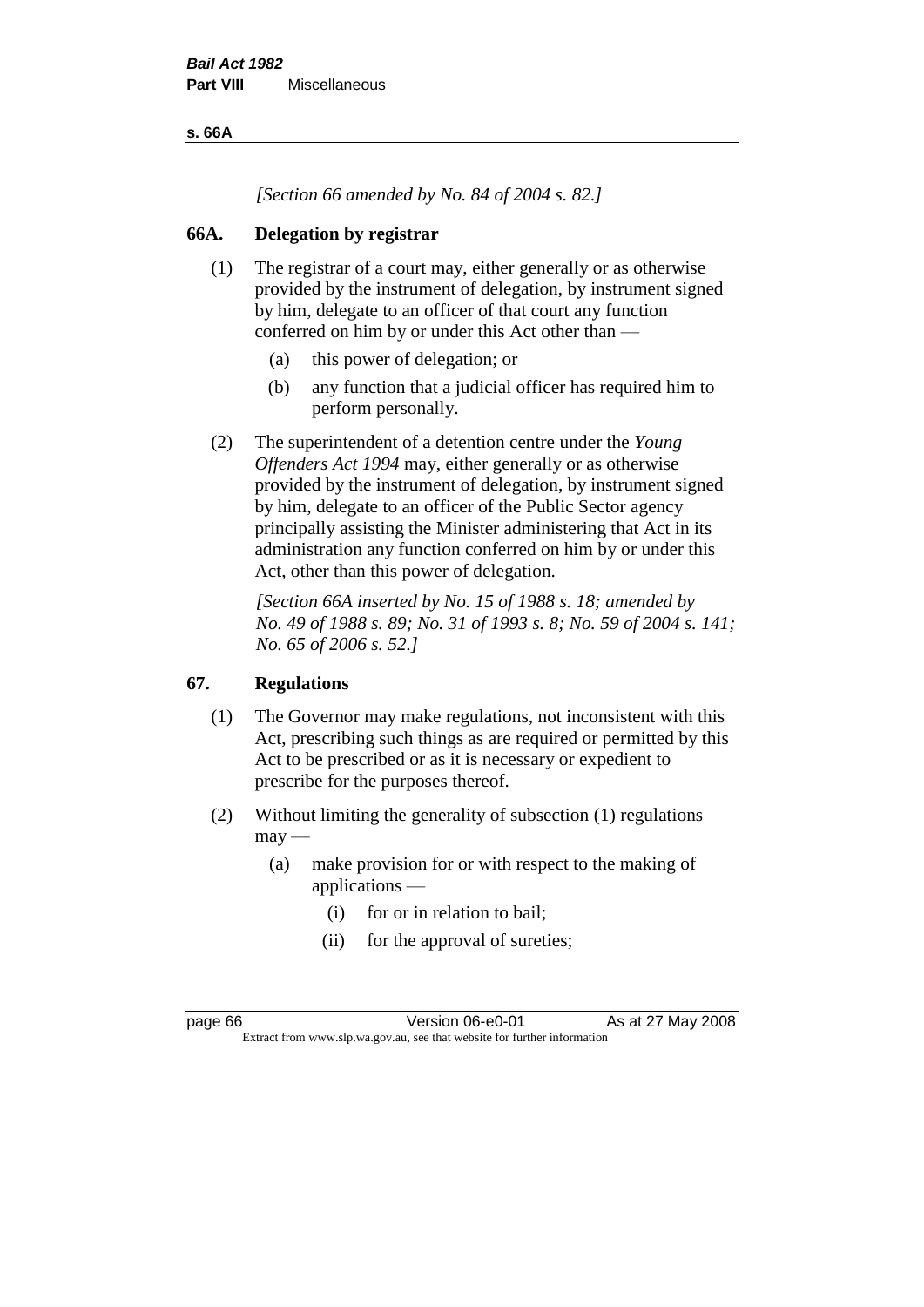- (iii) for the approval of security to be given by accused persons and sureties;
- (iv) for the cancellation of a surety undertaking,

and for the manner in which such applications are to be made and the procedure to be followed on such applications;

- (b) for the purposes of clause 5 of Part A of Schedule 1, prescribe the officer or officers who may grant bail for any prescribed appearance or class of appearance in court by an accused who is in custody;
- (c) make provision for, or with respect to the management, control, supervision and good order of premises established for the accommodation of persons to whom bail has been granted.
- (3) Regulations made under this section may provide that a contravention or failure to comply with a regulation constitutes an offence and may provide for penalties not exceeding a fine of \$500 for offences against the regulations.

*[Section 67 amended by No. 45 of 1993 s. 12; No. 84 of 2004 s. 83(3); No. 2 of 2008 s. 56(6).]* 

*[68. Omitted under the Reprints Act 1984 s. 7(4)(g).]*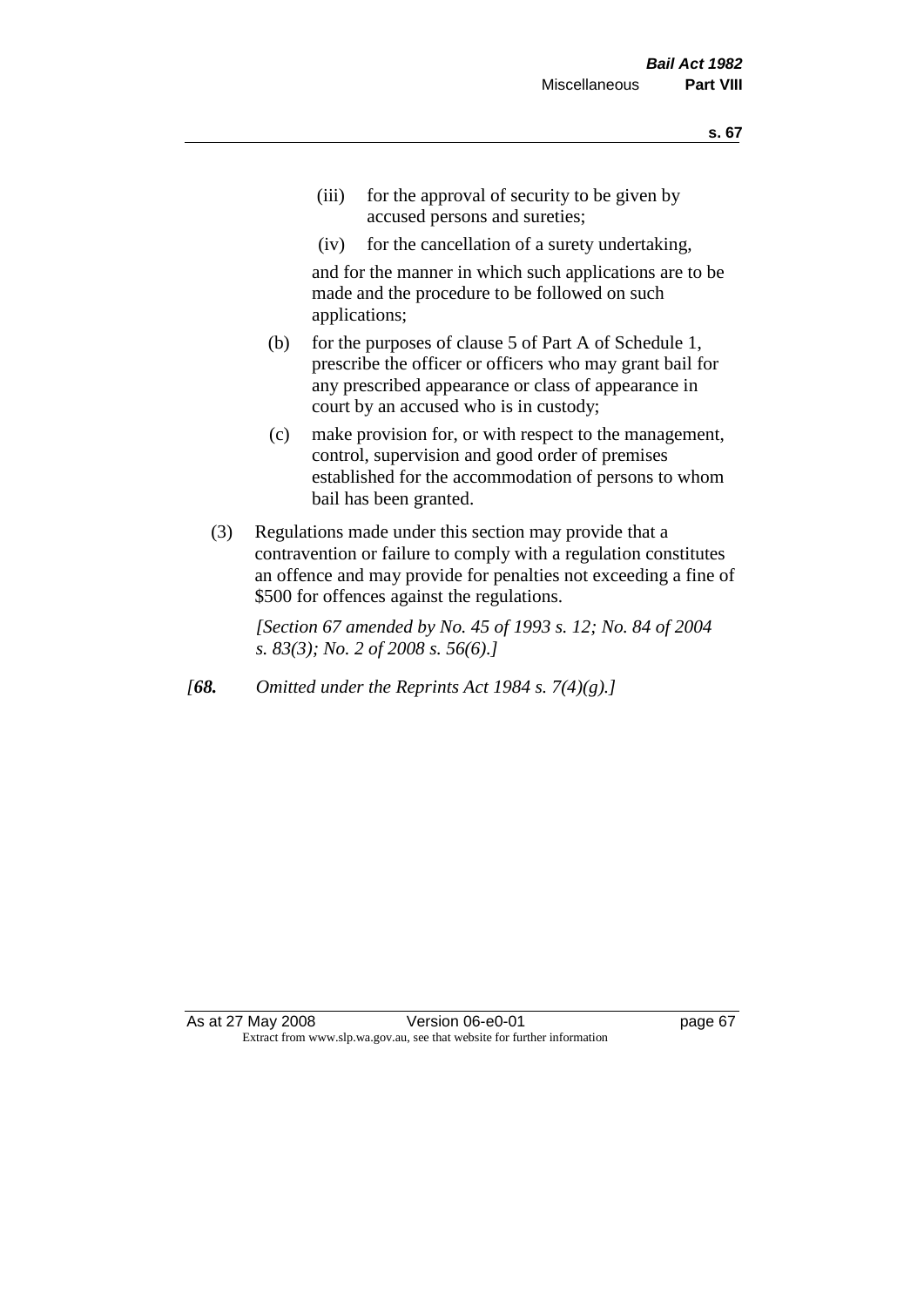# **Schedule 1**

*[Heading amended by No. 45 of 1993 s. 10(1).]*

[Sections 13 and 17]

# **Part A — Jurisdiction to grant bail**

| <b>First Column</b>           | <b>Second Column</b> |
|-------------------------------|----------------------|
| Appearances in court referred | By whom bail may be  |
| to in section 13              | granted              |

# **1. Initial appearance**

| (1) | The initial appearance in a<br>court of summary<br>jurisdiction or the Children's<br>Court by an accused in, or in<br>connection with,<br>proceedings for an offence. | In any case $-$<br>a justice; or<br>(a)<br>an authorised police<br>(b)<br>officer; and<br>in addition, in the case of a child,<br>an authorised community<br>services officer. |
|-----|-----------------------------------------------------------------------------------------------------------------------------------------------------------------------|--------------------------------------------------------------------------------------------------------------------------------------------------------------------------------|
|     |                                                                                                                                                                       |                                                                                                                                                                                |

District Court or the Supreme Court, not being the initial appearance to which clause 3 applies.

(2) The initial appearance in the A judge of the District Court or a judge of the Supreme Court, as the case requires.

*[Clause 1 amended by No. 15 of 1988 s. 19; No. 49 of 1988 s. 90(a)(i); No. 59 of 2004 s. 141; No. 84 of 2004 s. 10(1) and 82.]*

#### **2. Appearance after adjournment**

Appearance in any court or before The judicial officer who orders a judicial officer by an accused after any adjournment of proceedings for an offence, not being a committal under clause 3. the adjournment.

*[Clause 2 amended by No. 84 of 2004 s. 82.]*

page 68 **Version 06-e0-01** As at 27 May 2008 Extract from www.slp.wa.gov.au, see that website for further information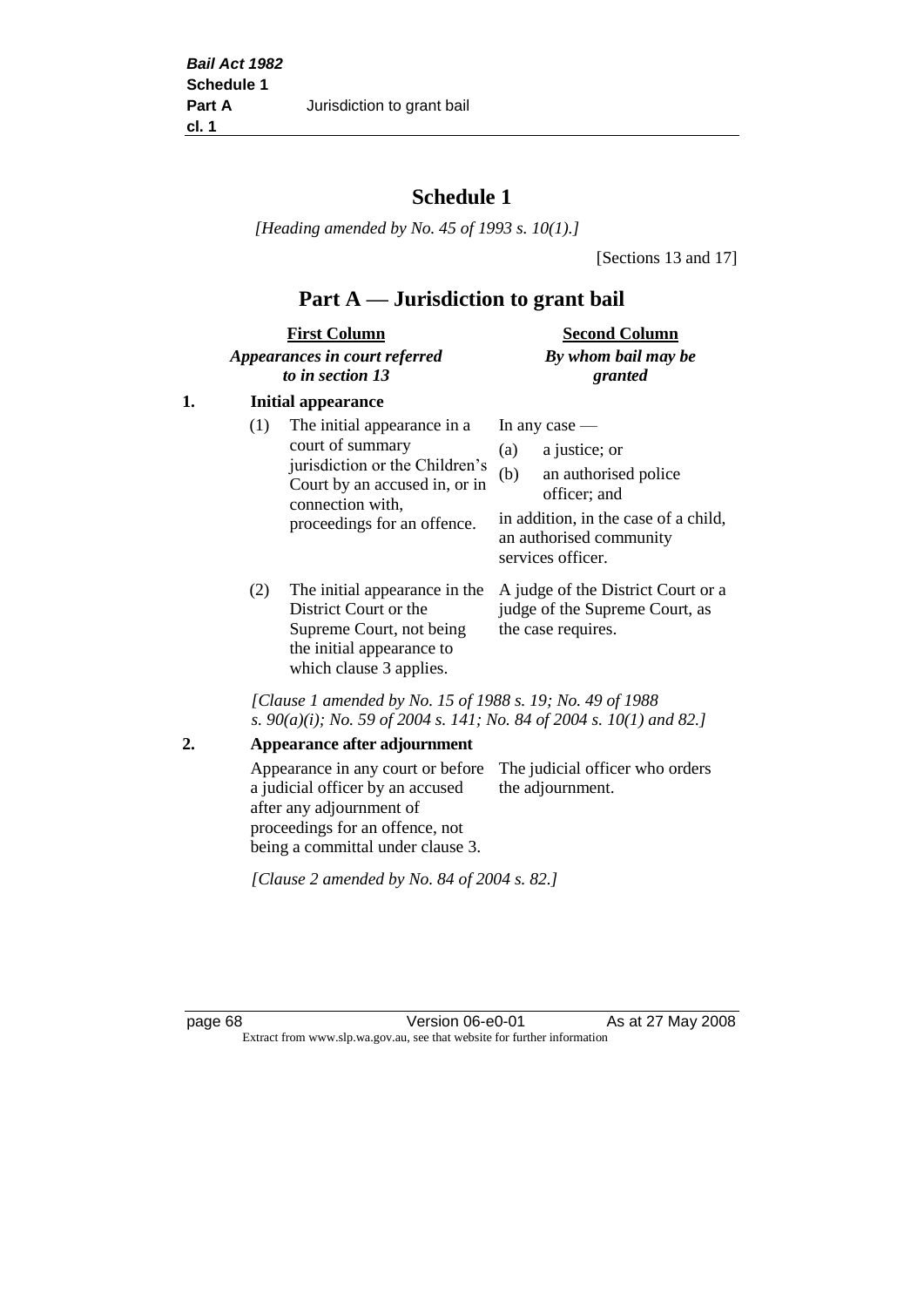# **First Column** *Appearances in court referred to in section 13*

# **Second Column** *By whom bail may be granted*

# **3. Appearance on committal to Supreme Court or District Court**

The initial appearance by an accused in the Supreme Court or District Court after he has been committed thereto under any Act to be tried or sentenced or otherwise dealt with.

The judicial officer who orders the committal.

*[Clause 3 amended by No. 84 of 2004 s. 82.]*

## **4. Appearance in connection with appeal etc.**

| (1) | Appearance in connection<br>with an application or appeal<br>made under the <i>Criminal</i><br><i>Appeals Act 2004</i> or with<br>any order made in<br>determining the application<br>or appeal. | If the appeal is being determined<br>by a single judge of the Supreme<br>Court, a single judge of the<br>Supreme Court;<br>If the appeal is being determined<br>by the Court of Appeal, the Court<br>of Appeal or a single judge of<br>appeal. |
|-----|--------------------------------------------------------------------------------------------------------------------------------------------------------------------------------------------------|------------------------------------------------------------------------------------------------------------------------------------------------------------------------------------------------------------------------------------------------|
| (2) | Appearance in connection<br>with a rehearing of<br>proceedings ordered under<br>section 28 of the <i>Children's</i><br>Court of Western Australia<br>Act 1988.                                   | The Children's Court.                                                                                                                                                                                                                          |
| (3) | Appearance in connection<br>with the reconsideration of<br>an order under section 40 of<br>the Children's Court of<br>Western Australia Act 1988.                                                | The Children's Court constituted<br>by the President.                                                                                                                                                                                          |

*[Clause 4 inserted by No. 84 of 2004 s. 10(2).]*

As at 27 May 2008 Version 06-e0-01 Page 69 Extract from www.slp.wa.gov.au, see that website for further information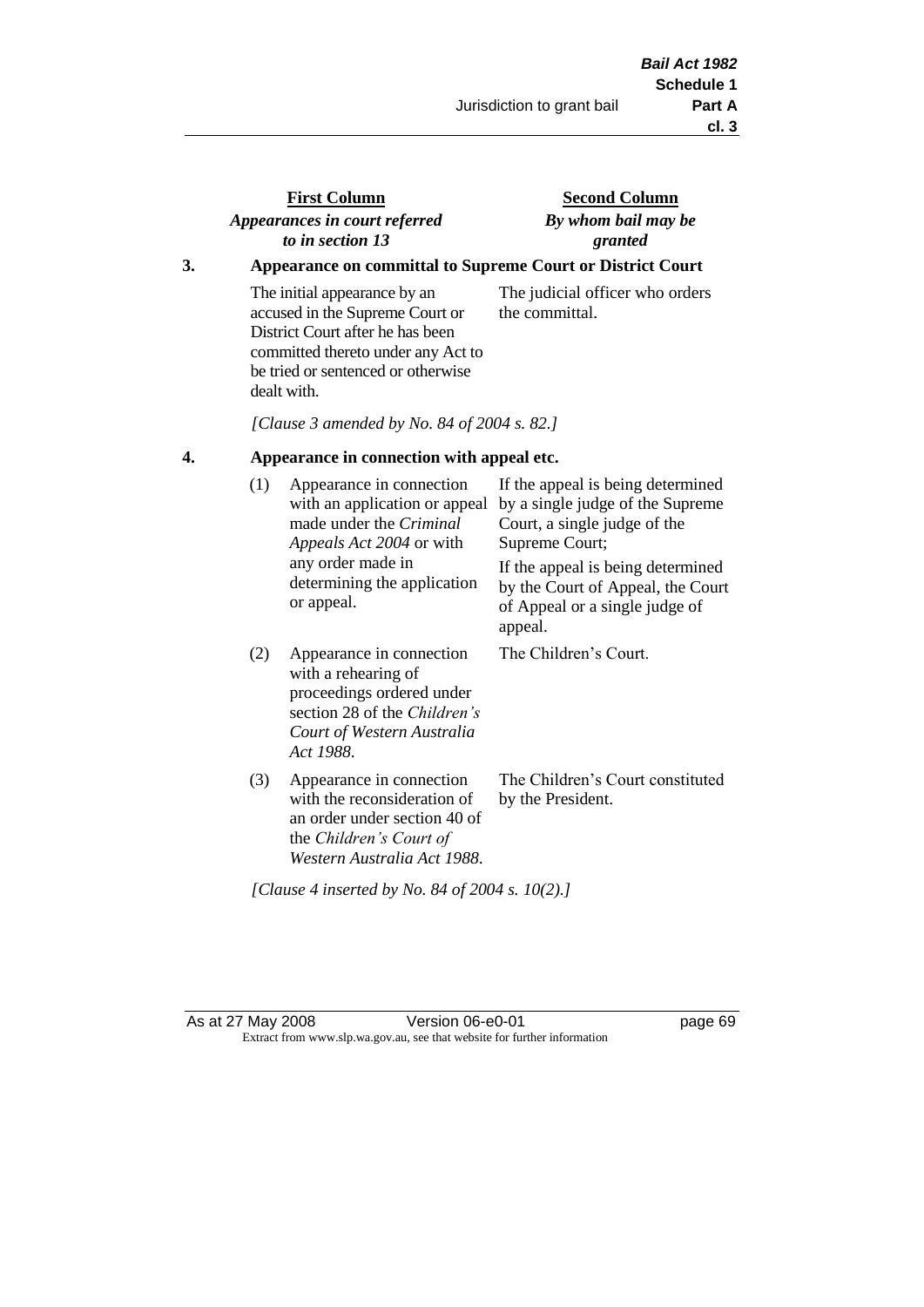|    | <b>First Column</b><br>Appearances in court referred                                                                             | <b>Second Column</b><br>By whom bail may be                         |
|----|----------------------------------------------------------------------------------------------------------------------------------|---------------------------------------------------------------------|
|    | to in section 13                                                                                                                 | granted                                                             |
| 5. | Appearance prescribed by regulation                                                                                              |                                                                     |
|    | Appearance in a court for any<br>other purpose or following any<br>other occurrence prescribed by<br>regulations under this Act. | The judicial or other officer<br>prescribed by such regulations.    |
| 6. | Appearances not otherwise provided for                                                                                           |                                                                     |
|    | Any appearance in a court not<br>otherwise provided for in this<br>Part or by regulations under this<br>Act.                     | The judicial officer who, or court<br>which, orders the appearance. |
| 7. | Term used in this Part                                                                                                           |                                                                     |
|    | In this Part, unless the contrary intention appears —                                                                            |                                                                     |

**"proceedings for an offence"** in clause 2 (but not in clause 1) includes any of the following proceedings relating to that offence —

- (a) appeal proceedings;
- (b) proceedings on a writ of *habeas corpus*; and
- (c) proceedings on the re-appearance of an offender under section 50 of the *Sentencing Act 1995*.

*[Clause 7 inserted by No. 84 of 2004 s. 10(3).]*

# **Part B — Cessation of power to grant bail**

#### **1. Upon decision by judge, power of other officers ceases**

After a judge of the Supreme Court has granted or refused bail for an appearance by an accused the power to grant bail for that appearance ceases to be vested in any judicial officer whose jurisdiction is inferior to that of such judge or in any authorised officer.

*[Clause 1 amended by No. 84 of 2004 s. 82.]*

page 70 **Version 06-e0-01** As at 27 May 2008 Extract from www.slp.wa.gov.au, see that website for further information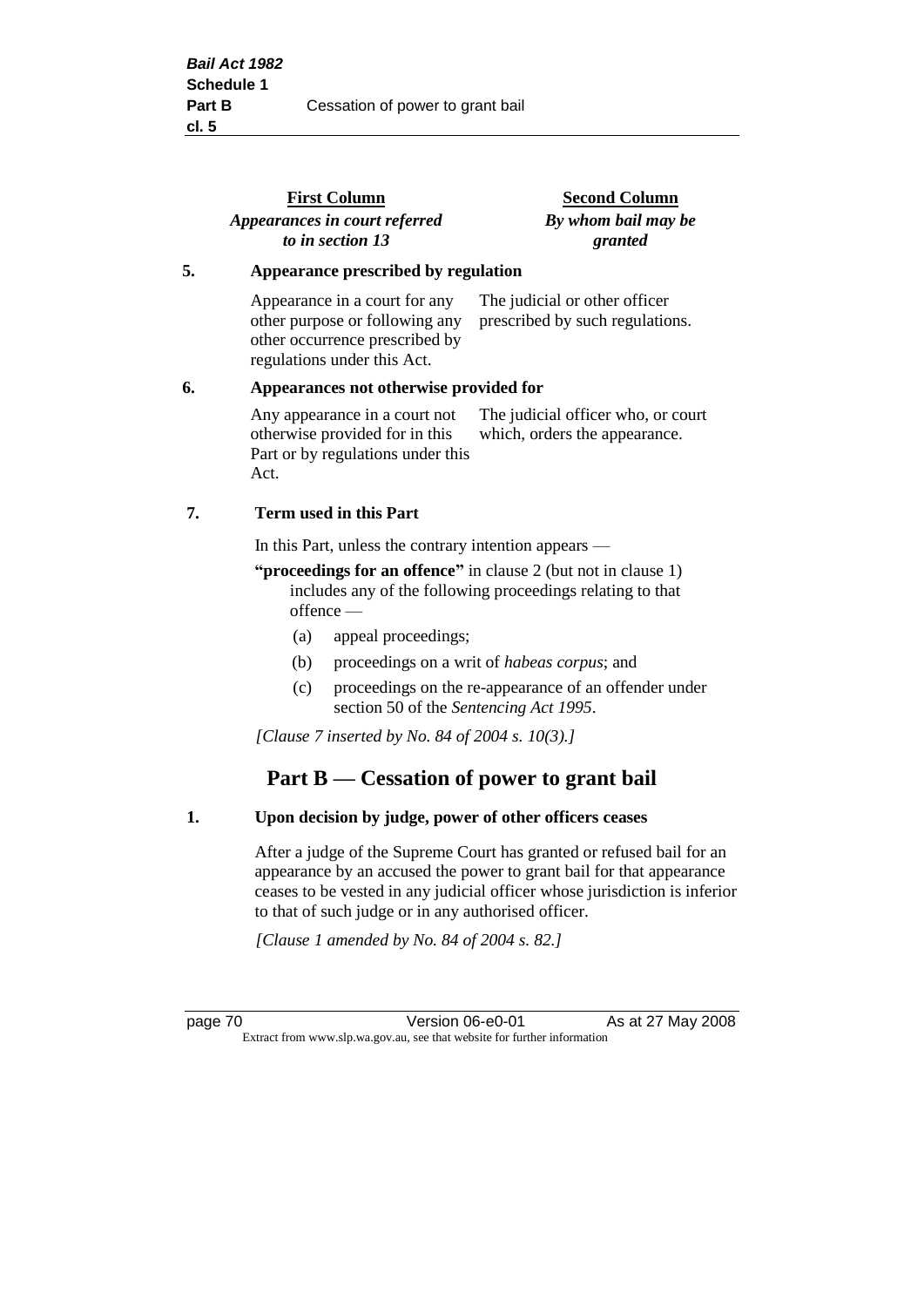## **2. Upon decision by judicial officer, his power and that of his peers ceases**

Except where clause 4 applies, the power to grant bail for an appearance by an accused ceases to be vested in any judicial officer (including a judge of the Supreme Court) after he, or another judicial officer whose jurisdiction is co-extensive with his, has granted or refused bail for that appearance.

*[Clause 2 amended by No. 84 of 2004 s. 82.]*

#### **3. Upon refusal by justice power of authorised officer or justice ceases**

After a justice has refused bail for an initial appearance by an accused, the power to grant bail for that appearance ceases to be vested in an authorised officer or another justice, but an authorised officer or a justice may grant bail for an initial appearance notwithstanding that one or more other authorised officers have previously refused bail for that appearance.

*[Clause 3 amended by No. 34 of 1988 s. 90(b); No. 59 of 2004 s. 141; No. 84 of 2004 s. 82.]*

#### **4. Judicial officer's powers where accused proves new facts or changed circumstances**

Notwithstanding clause 2, where an accused has been refused bail for an appearance or has been granted bail therefor on terms or conditions with which he is unable or unwilling to comply, the judicial officer who granted or refused bail or another judicial officer whose jurisdiction is co-extensive with his has power to grant bail for that appearance or to vary the terms or conditions of bail previously granted therefor if the accused makes application and satisfies him  $that -$ 

- (a) new facts have been discovered, new circumstances have arisen or the circumstances have changed since bail was previously granted or refused for that appearance;
- (b) he failed to adequately present his case for bail on the previous occasion when it was considered; or
- (c) where bail was granted subject to a home detention condition, he has, since the previous occasion when his case for bail was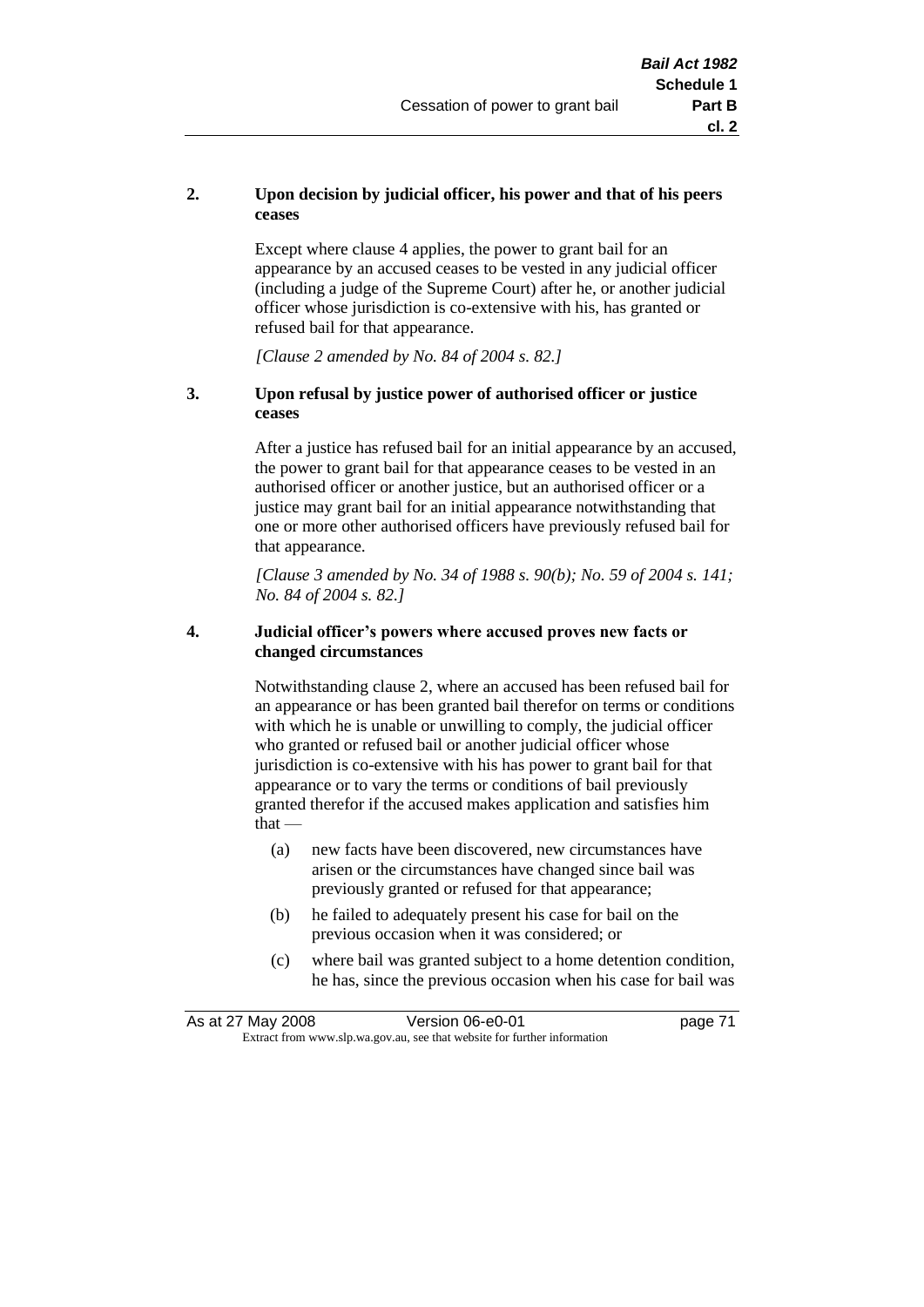considered, complied with the home detention condition for a period of one month or more.

*[Clause 4 amended by No. 61 of 1990 s. 14; No. 84 of 2004 s. 82.]*

# **Part C — Manner in which jurisdiction to be exercised**

Principles governing grant or refusal of bail

#### **1. Bail before conviction to be at discretion of bail authority, except for a child**

Subject to clause 3A, the grant or refusal of bail to an accused, other than a child, who is in custody awaiting an appearance in court before conviction for an offence shall be at the discretion of the judicial officer or authorised officer in whom jurisdiction is vested, and that discretion shall be exercised having regard to the following questions as well as to any others which he considers relevant —

- (a) whether, if the accused is not kept in custody, he may  $-$ 
	- (i) fail to appear in court in accordance with his bail undertaking;
	- (ii) commit an offence;
	- (iii) endanger the safety, welfare, or property of any person; or
	- (iv) interfere with witnesses or otherwise obstruct the course of justice, whether in relation to himself or any other person;
- (b) whether the accused needs to be held in custody for his own protection;
- (c) whether the prosecutor has put forward grounds for opposing the grant of bail;
- (d) whether, as regards the period when the accused is on trial, there are grounds for believing that, if he is not kept in custody, the proper conduct of the trial may be prejudiced;
- (e) whether there is any condition which could reasonably be imposed under Part D which would —
	- (i) sufficiently remove the possibility referred to in paragraphs (a) and (d);
	- (ii) obviate the need referred to in paragraph (b); or

| page 72 | Version 06-e0-01                                                         | As at 27 May 2008 |  |
|---------|--------------------------------------------------------------------------|-------------------|--|
|         | Extract from www.slp.wa.gov.au, see that website for further information |                   |  |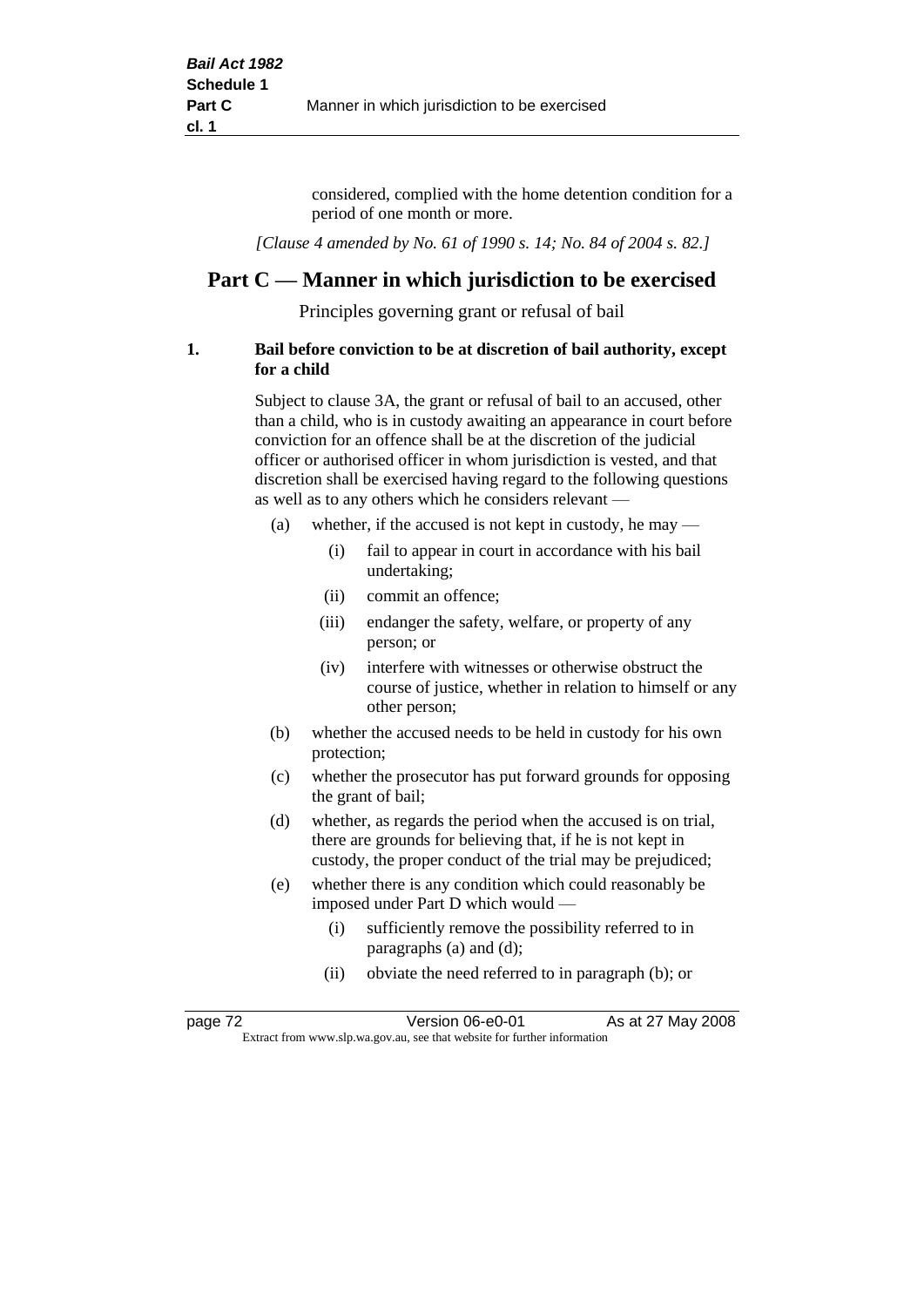- (iii) remove the grounds for opposition referred to in paragraph (c);
- (f) where the accused is charged with an offence that is alleged to have been committed in respect of a child, whether a condition should be imposed under Part D requiring the accused to reside at a place other than the place where the child resides;
- (g) whether the alleged circumstances of the offence or offences amount to wrongdoing of such a serious nature as to make a grant of bail inappropriate.

*[Clause 1 amended by No. 14 of 1992 s. 11; No. 45 of 1993 s. 10(2)(a); No. 54 of 1998 s. 8(a) and (b); No. 84 of 2004 s. 82.]*

# **2. Child to have qualified right to bail**

- (1) In this clause
	- **"responsible person"** means a parent, relative, employer or other person who, in the opinion of the judicial officer or authorised officer, is in a position to both influence the conduct of the child and provide the child with support and direction.
- (2) Subject to subclause (3), a child accused who is in custody awaiting an appearance in court before conviction for an offence has a right to be granted bail unless —
	- (a) in the opinion of the judicial officer or authorised officer in whom jurisdiction is vested —
		- (i) one or more of the questions set out in clause  $1(a)$ , (b), (d) and (g) must be answered in the affirmative; and
		- (ii) there is no condition which he could reasonably impose under Part D which would satisfy the relevant provision of clause 1(e);
		- or
	- (b) there is no responsible person willing to enter into an undertaking of the kind described in subclause (3)(c),

and if the child is refused bail he shall be dealt with in accordance with section 19(2) of the *Young Offenders Act 1994*.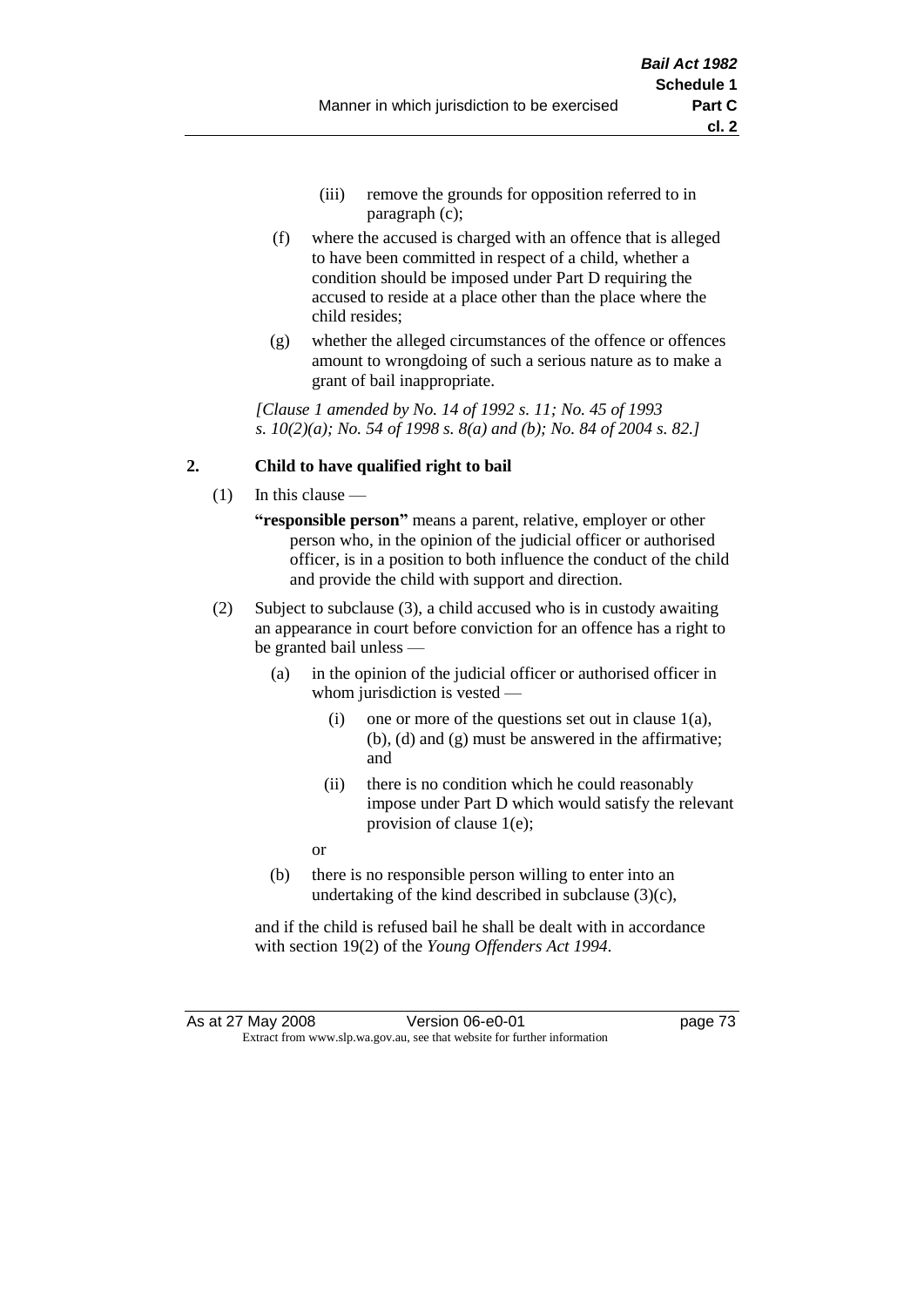- (3) The right of a child accused under subclause (2) is subject to  $-$ 
	- (a) clause 3A; and
	- *[(b) deleted]*
	- (c) there being imposed as a condition on the grant of bail a requirement that before the release of the child on bail a responsible person undertakes in writing in the prescribed form to ensure that the child complies with any requirement of his bail undertaking mentioned in section 28(2)(a), (b), (c) and (d).
- (4) Subclauses (2)(b) and (3)(c) do not apply to a child accused if it appears to the judicial officer or authorised officer that the accused —
	- (a) is over the age of 17 years; and
	- (b) has sufficient maturity to live independently without the guidance or control of a parent or guardian.
- (5) For the purposes of this clause, the provisions of sections 46, 47, 48, 54, 55(2), 60 and  $67(2)(a)(iv)$  apply with all necessary changes as  $if -$ 
	- (a) references in those provisions to a surety and a surety undertaking were references to a responsible person and to an undertaking referred to in subclause (3)(c) respectively; and
	- (b) section  $54(1)(b)(i)$  read as follows
		- $\epsilon$
- (i) a person who has entered into an undertaking referred to in clause 2(3)(c) of Part C of Schedule 1 should no longer be regarded as a responsible person for the purposes of that clause, or is dead;

".

(6) Where a child accused is released on bail his right to be at liberty is subject to the exercise of the powers in section 17A.

*[Clause 2 inserted by No. 45 of 1993 s. 10(2)(b); amended by No. 57 of 1997 s. 21(3)(a); No. 54 of 1998 s. 8(c); No. 34 of 2004 s. 251; No. 84 of 2004 s. 82.]*

page 74 Version 06-e0-01 As at 27 May 2008 Extract from www.slp.wa.gov.au, see that website for further information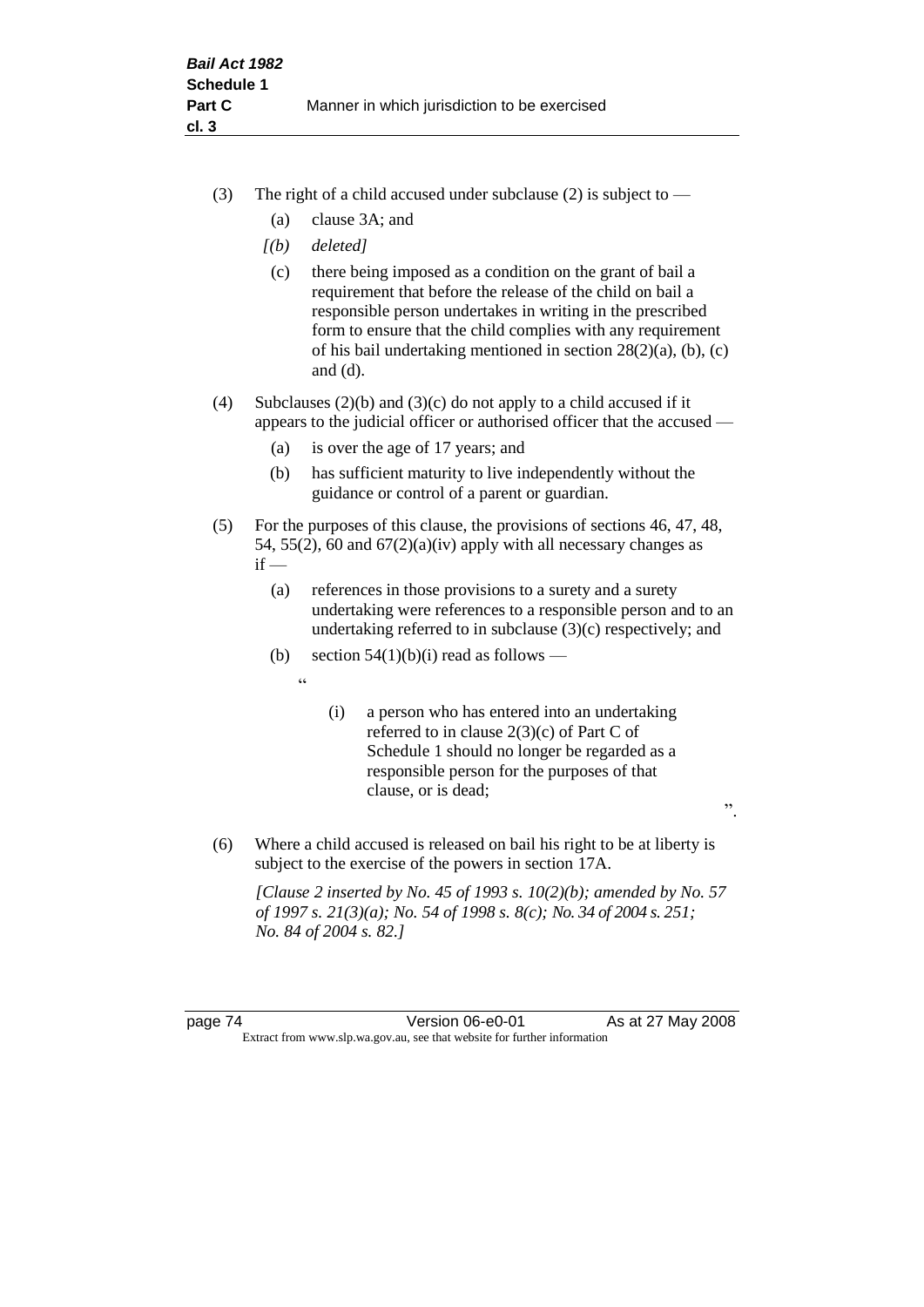#### **3. Matters relevant to consideration of clause 1(a)**

In considering whether an accused may do any of the things mentioned in clause 1(a), the judicial officer or authorised officer shall have regard to the following matters, as well as to any others which he considers relevant —

- (a) the nature and seriousness of the offence or offences (including any other offence or offences for which he is awaiting trial) and the probable method of dealing with the accused for it or them, if he is convicted;
- (b) the character, previous convictions, antecedents, associations, home environment, background, place of residence, and financial position of the accused;
- (c) the history of any previous grants of bail to him; and
- (d) the strength of the evidence against him.

*[Clause 3 amended by No. 84 of 2004 s. 82.]*

#### **3A. Bail where serious offence committed while accused on bail for another serious offence**

- (1) Notwithstanding clause 1 or 2 or any other provision of this Act, where —
	- (a) an accused is in custody awaiting an appearance in court before conviction for a serious offence; and
	- (b) the serious offence is alleged to have been committed while the accused was —
		- (i) on bail for; or
		- (ii) at liberty under an early release order made in respect of,

another serious offence,

the judicial officer or (if section 16A does not apply) the authorised officer in whom jurisdiction is vested shall refuse to grant bail for the serious offence referred to in paragraph (a) unless the judicial officer or authorised officer —

(c) is satisfied that there are exceptional reasons why the accused should not be kept in custody and, if clause 3B applies, is so satisfied only after complying with that clause; and

| As at 27 May 2008 | Version 06-e0-01                                                         | page 75 |
|-------------------|--------------------------------------------------------------------------|---------|
|                   | Extract from www.slp.wa.gov.au, see that website for further information |         |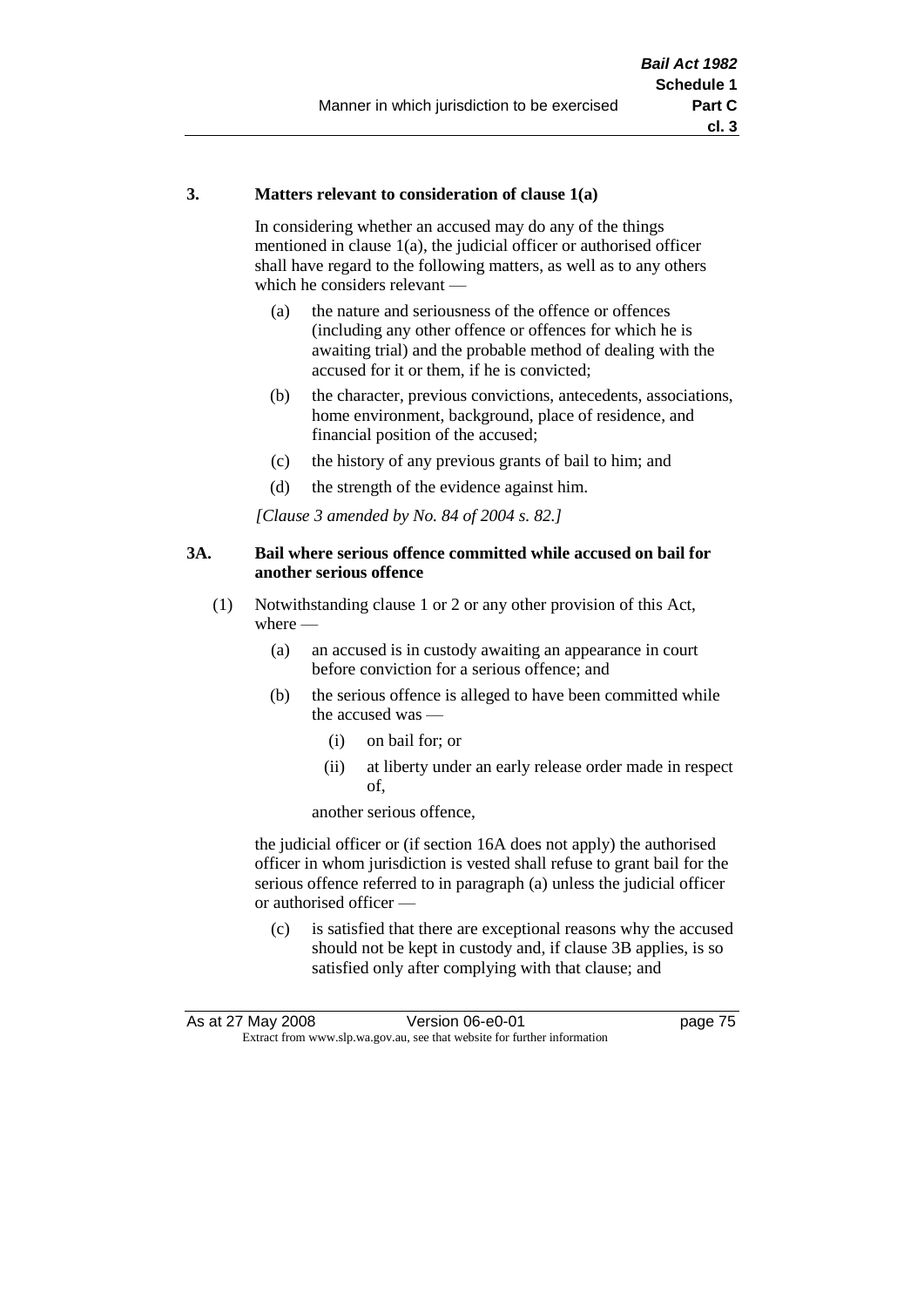- (d) is also satisfied that bail may properly be granted having regard to the provisions of clauses 1 and 3 or, in the case of a child accused, clauses 2 and 3.
- (2) Notwithstanding section 7(1), where an accused is refused bail under subclause (1) for an appearance for a serious offence his case for bail need not be considered again under that subsection for an appearance for that offence unless he satisfies the judicial officer who may order his detention that —
	- (a) new facts have been discovered, new circumstances have arisen or the circumstances have changed since bail was refused; or
	- (b) he failed to adequately present his case for bail on the occasion of that refusal.
- (3) Where a child accused is refused bail under subclause (1) he shall be dealt with in accordance with section 19(2) of the *Young Offenders Act 1994*.

*[Clause 3A inserted by No. 45 of 1993 s. 10(2)(c); amended by No. 57 of 1997 s. 21(3)(b); No. 54 of 1998 s. 7 and 13(1); No. 84 of 2004 s. 82.]*

# **3B. Determination of exceptional reasons under clause 3A(1)**

- (1) This clause applies where it appears to the judicial officer or (if section 16A does not apply) the authorised officer that all or any of the acts alleged to constitute a serious offence referred to in clause 3A(1)(b) would, if proved in the appropriate proceedings, amount to a breach by the accused of a protective condition or order.
- (2) The judicial officer or authorised officer shall, before making a decision that there are exceptional reasons for the purposes of clause  $3A(1)(c)$ , make enquiry, or cause enquiry to be made, whether there has already been -
	- (a) any breach by the accused of the protective condition or order that has been proved in proceedings;
	- (b) any alleged breach by the accused of the protective condition or order that has not been so proved, including an allegation that has not been the subject of a prosecution or any other communication to any relevant official; or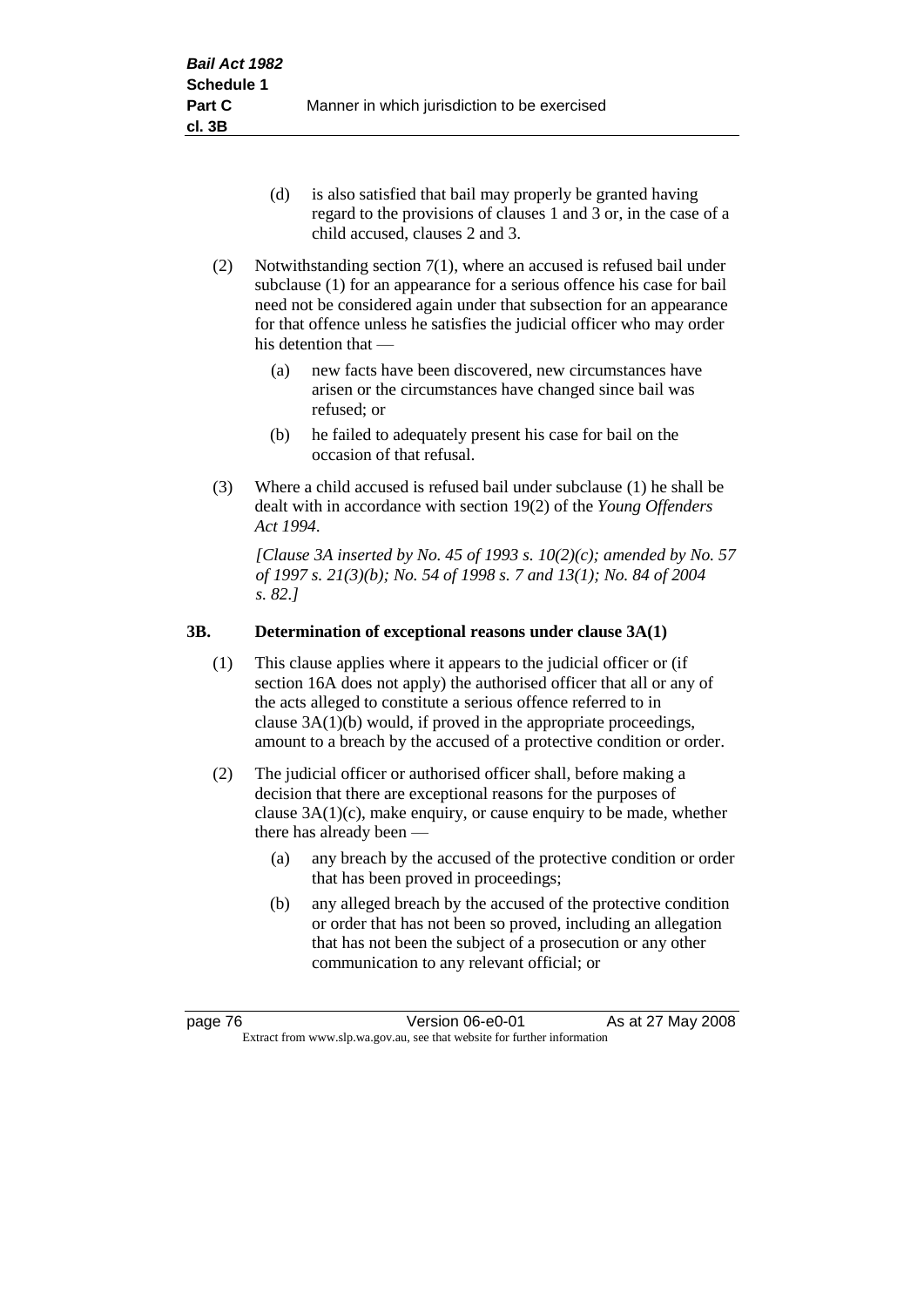- (c) any alleged breach by the accused of any other protective condition or order that has been the subject of a prosecution.
- (3) On becoming aware of any such alleged breach, the judicial officer or authorised officer shall give each person for whose protection a protective condition or order referred to in subclause (2) was imposed or made (a **"relevant person"**) a reasonable opportunity to give evidence by affidavit on matters relating to that protective condition or order.
- (4) The judicial officer or authorised officer shall in making any decision for the purposes of clause  $3A(1)(c)$  —
	- (a) give due weight to  $-$ 
		- (i) any evidence given under subclause (3);
		- (ii) any adverse effect that a grant of bail to the accused would have on a relevant person; and
		- (iii) any difficulty that a relevant person might have in proving any future breach of a protective condition or order;
	- (b) consider whether it would be appropriate to refuse bail and make a hospital order under section 5 of the *Criminal Law (Mentally Impaired Accused) Act 1996*;
	- (c) in the case of a condition imposed for a purpose mentioned in clause  $2(2)(c)$  or (d) of Part D, treat any alleged breach of the condition as a serious matter even if the conduct alleged to amount to the breach in itself appears to be trivial; and
	- (d) consider whether any alleged breach of a protective condition or order that has occurred shows that the purpose of the condition or order has not been achieved and that the accused should be kept in custody.
- (5) The provisions of this clause do not limit the matters that the judicial officer or authorised officer may take into account for the purposes of clause  $3A(1)(c)$ .
- (6) In this clause —

#### **"protective condition or order"** means —

(a) a condition imposed for a purpose mentioned in clause  $2(2)(c)$  or (d) of Part D;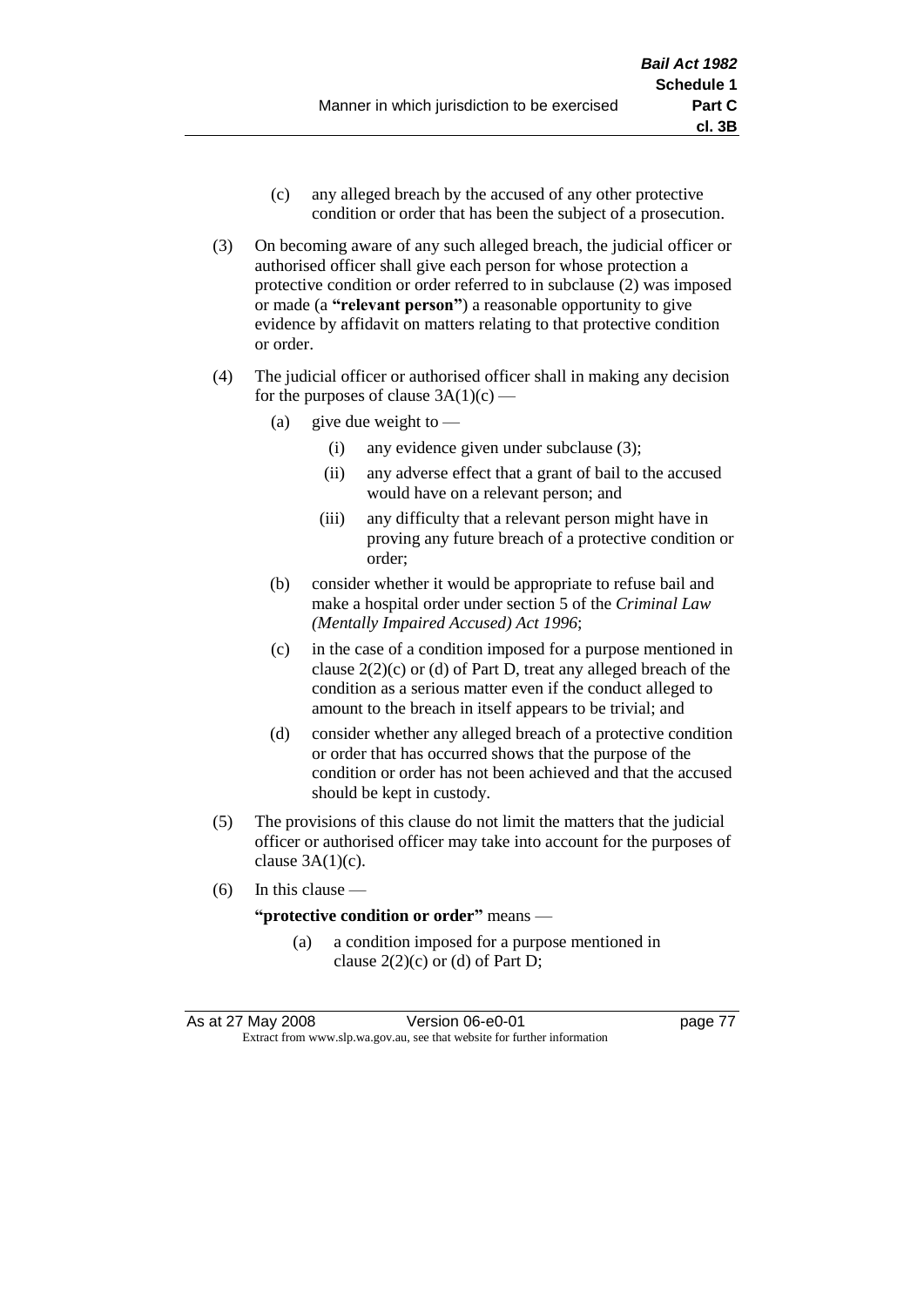| (b) | a violence restraining order or a police order under the |
|-----|----------------------------------------------------------|
|     | <i>Restraining Orders Act 1997; or</i>                   |

- (c) a Part VII order under the *Justices Act 1902* <sup>2</sup>
	- (i) that under section 86 of the *Restraining Orders Act 1997* is taken to be a misconduct restraining order under that Act; and
	- (ii) that shows on the face of the order that the causing or threatening of personal injury by the accused was a ground for the making of the order.

*[Clause 3B inserted by No. 54 of 1998 s. 13(2); amended by No. 38 of 2004 s. 60; No. 59 of 2004 s. 141; No. 84 of 2004 s. 11 and 82.]*

#### **4. When bail to be granted after conviction**

In deciding whether or not to grant bail to an accused who is in custody waiting to be sentenced or otherwise dealt with for an offence of which he has been convicted or awaiting the disposal of appeal proceedings, the judicial officer shall, subject to clauses 5 and 6, consider whether —

- (a) in the case of an accused waiting to be sentenced, there is a strong likelihood that he will impose a non-custodial sentence; or
- (b) in either case, there are exceptional reasons why the accused should not be kept in custody,

and shall only grant bail to him if he is satisfied that —

- (c) in the case of an accused waiting to be sentenced, at least one of those reasons exists and, in the case of an appellant, the reason mentioned in paragraph (b) exists; and
- (d) he may properly do so having regard to the provisions of clauses 1 and 3 or, in the case of a child, clauses 2 and 3.

*[Clause 4 amended by No. 84 of 2004 s. 82.]*

## **5. Exception for bail for an appeal under the** *Criminal Appeals Act 2004* **Part 2**

Clause 4 does not apply to the bail of a person who is awaiting the disposal of appeal proceedings under Part 2 of the *Criminal Appeals Act 2004*; such a person shall be deemed for the purposes of this Part

page 78 **Version 06-e0-01** As at 27 May 2008 Extract from www.slp.wa.gov.au, see that website for further information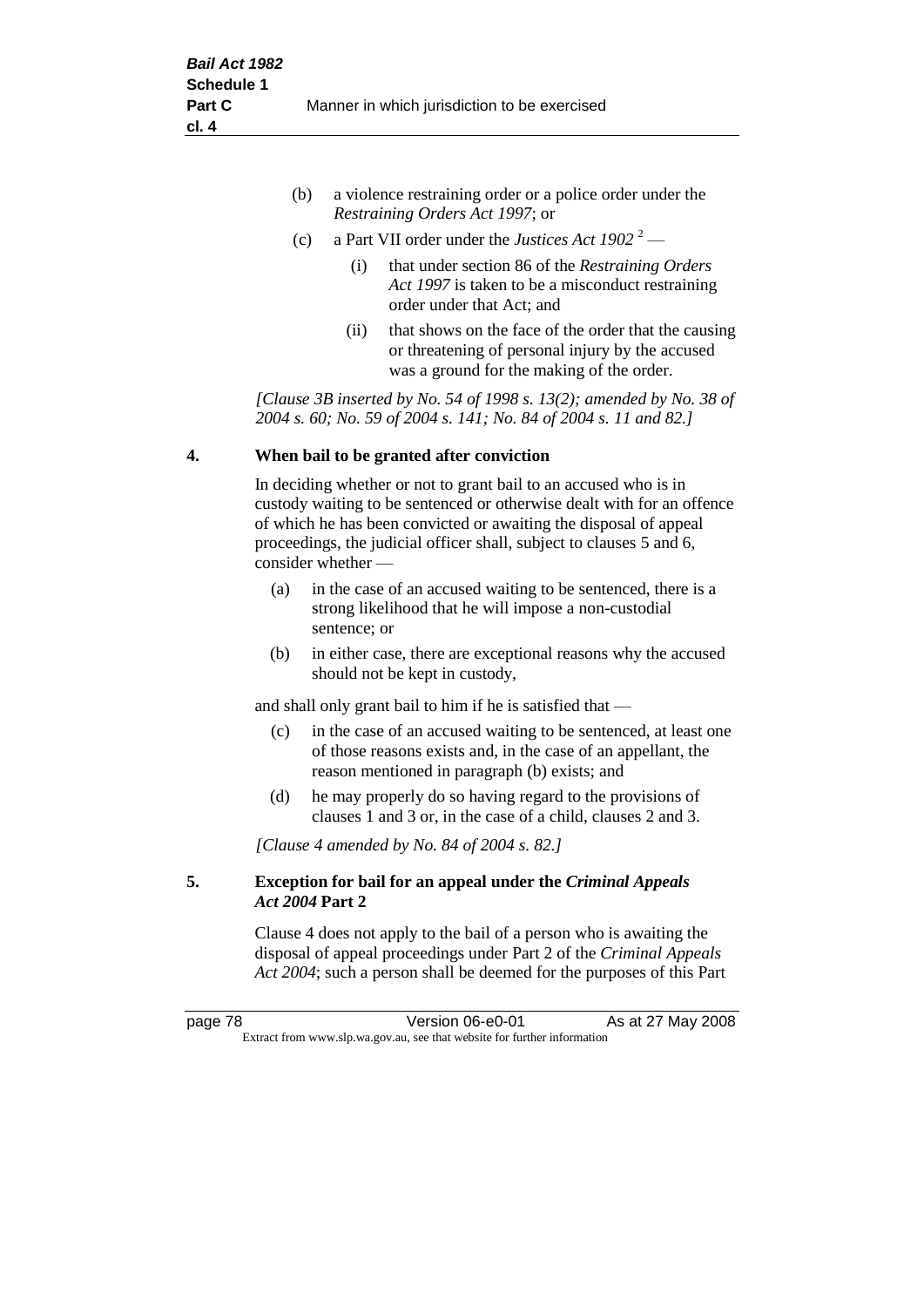to be awaiting an appearance in court before conviction for an offence.

*[Clause 5 inserted by No. 33 of 1989 s. 18; amended by No. 59 of 2004 s. 141; No. 84 of 2004 s. 11.]*

## **6. Bail of people on community orders etc.**

For the purpose of determining whether clause 4 applies, a person in custody —

- (a) under section 50, 79, 84E, 128, 129 or 132 of the *Sentencing Act 1995* in connection with a possible breach of a conditional release order, a sentence of suspended imprisonment or conditional suspended imprisonment or a community order imposed under that Act; or
- (b) under section 43 of the *Young Offenders Act 1994* in respect of an alleged breach of a youth community based order, an intensive youth supervision order or a conditional release order made under that Act,

is to be taken as not having been convicted of the offence for which the sentence was imposed.

*[Clause 6 inserted by No. 78 of 1995 s. 8; amended by No. 27 of 2004 s. 13(3).]*

Limitation on period of bail

# **7. Bail for initial appearance to be for not more than 7 days**

In fixing the terms of bail of an accused for his initial appearance in court for an offence, a justice or an authorised officer shall require him to make the appearance within the period of 7 days commencing on and including the day on which the accused was arrested for the offence.

*[Clause 7 amended by No. 84 of 2004 s. 82.]*

## **8. Bail on adjournment in court of summary jurisdiction to be for not more than 30 days except by consent**

In fixing the terms of bail of an accused for an appearance in court after an adjournment of proceedings for an offence, a judicial officer

As at 27 May 2008 Version 06-e0-01 page 79 Extract from www.slp.wa.gov.au, see that website for further information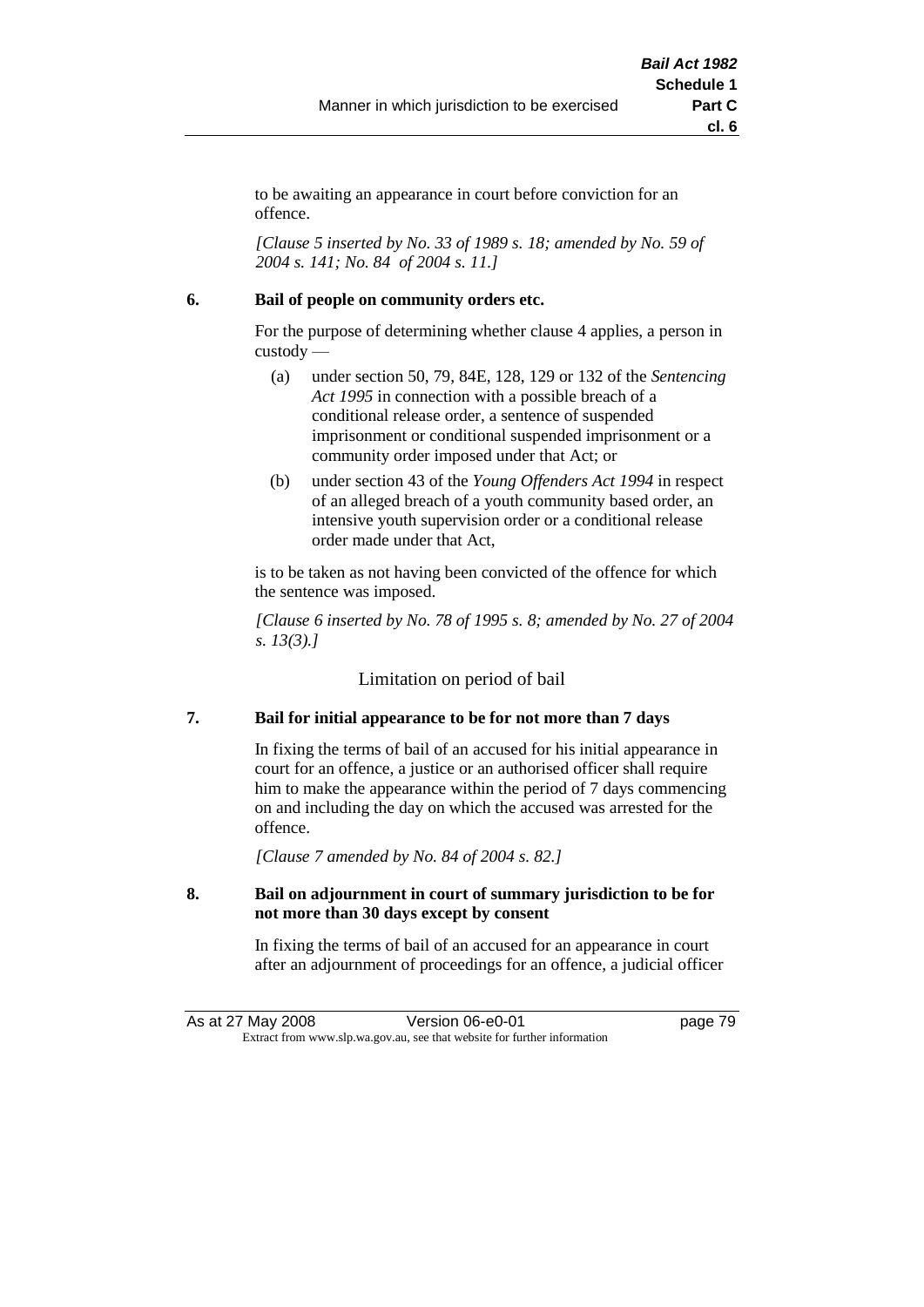sitting as a court of summary jurisdiction shall require him to make the appearance within the period of 30 days commencing on and including the day on which the proceedings are adjourned, unless the accused consents to appear on a later day.

*[Clause 8 amended by No. 49 of 1988 s. 90(c); No. 59 of 2004 s. 141; No. 84 of 2004 s. 82.]*

## **9. Provision as to calculation of time**

The periods specified in clauses 7 and 8 shall be calculated to include any Sunday or public holiday.

# **Part D — Conditions which may be imposed on a grant of bail**

#### **1. Conditions as to forfeiture and giving security may be imposed on the accused and sureties**

- (1) A judicial officer or authorised officer, on a grant of bail, may impose conditions under this clause if he considers that it is desirable to do so to ensure the performance of the accused's bail undertaking.
- (2) If a judicial officer or authorised officer considers that it is desirable as mentioned in subclause (1), he may in addition to releasing the accused on his bail undertaking impose any one or more of the following conditions —
	- (a) that the accused in his bail undertaking agree to forfeit a specified amount of money if he fails to comply with any requirement of his bail undertaking mentioned in section  $28(2)(a)$  or  $(b)(ii)$ ;
	- (b) that a surety or a specified number of sureties enter into a surety undertaking or surety undertakings whereby he or they agree to forfeit a specified amount or specified amounts of money if the accused fails to comply with any requirement of his bail undertaking mentioned in section 28(2)(a) or (b)(ii);
	- (c) that any of them the accused and the surety or sureties give security of a specified value, including the deposit of a specified amount of cash, for the performance of their respective obligations;

page 80 **Version 06-e0-01** As at 27 May 2008 Extract from www.slp.wa.gov.au, see that website for further information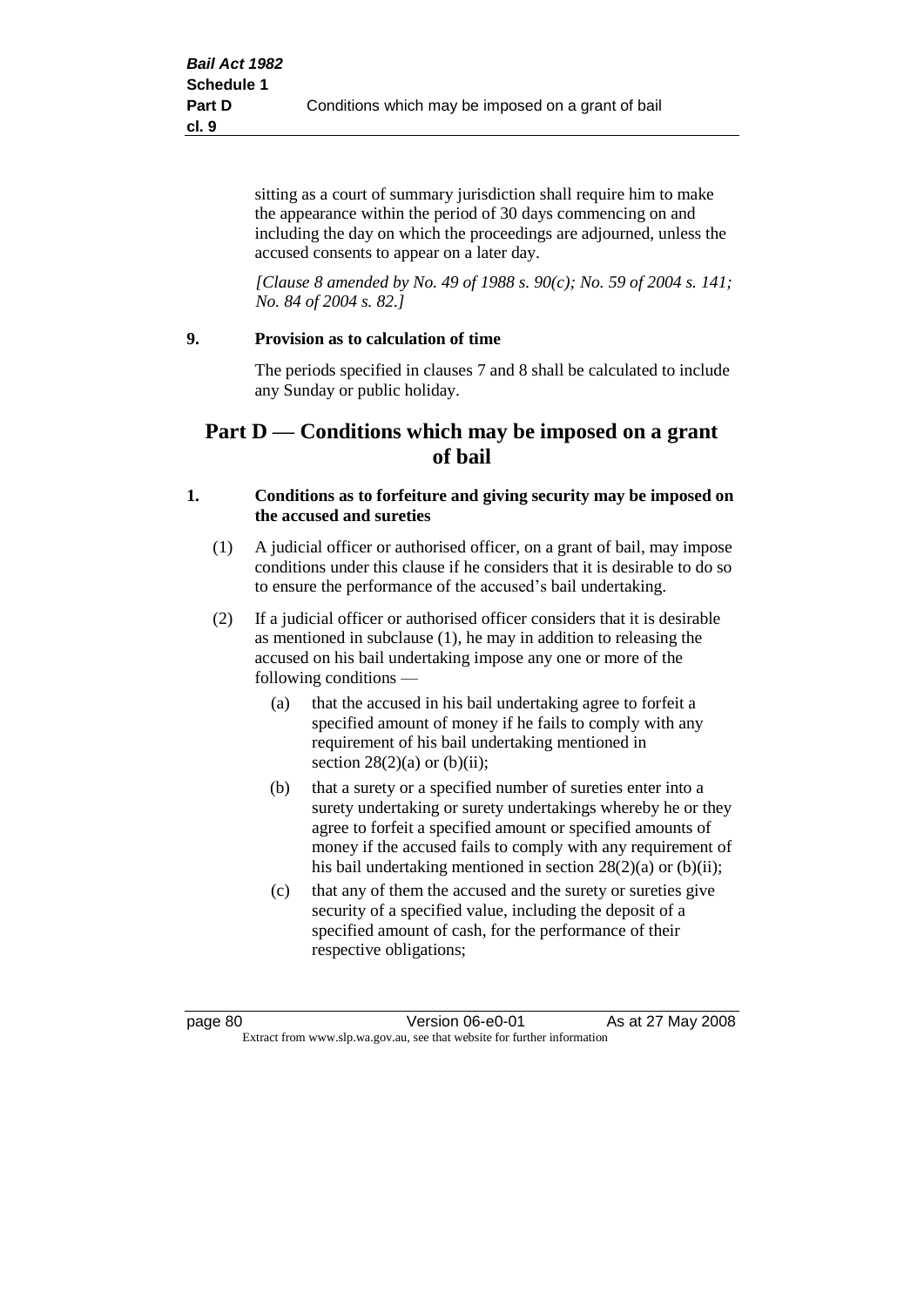- (d) that any of them the accused and the surety or sureties deposit with a specified officer any specified passbook or document relating to the title to, or ownership of, any account or other asset offered as security for the performance of their respective obligations; or
- (e) that any of them the accused and the surety or sureties, at his or their own expense or otherwise, enter into such mortgage, charge, assignment or other transaction, or take such other step, as may be required, including completion of the necessary documents, to render any security effective and enforceable by the State.
- (3) The nature and sufficiency of any security, and the documentation therefor, required under subclause (2) shall be determined by the judicial officer or authorised officer who imposed the condition or, if no determination is so made —
	- (a) by the person before whom the bail undertaking is entered into, where the security is to be given by the accused; and
	- (b) where the security is to be given by a surety, by any person authorised under section 36 to approve the surety or before whom the surety undertaking is entered into.
- (4) When a bail undertaking ceases to have effect as provided in section 34(a) to (d), or upon an accused being acquitted of a charge under section  $51(1)$  or (2) or discharged from further proceedings therefor, each of them the accused, or where section 34(b) applies his personal representative, and any surety is entitled to have returned to him any security given under subclause (2).
- (5) When a surety undertaking ceases to have effect as provided in section 47(a) to (f), a surety is entitled to have returned to him any security given under subclause  $(2)$ .

*[Clause 1 amended by No. 65 of 2003 s. 121(3); No. 84 of 2004 s. 82.]*

# **2. Other conditions which may be imposed**

- (1) A judicial officer or authorised officer, on a grant of bail, may impose conditions —
	- (a) to be complied with before the accused is released on bail or while the accused is on bail;

| As at 27 May 2008 | Version 06-e0-01                                                         | page 81 |
|-------------------|--------------------------------------------------------------------------|---------|
|                   | Extract from www.slp.wa.gov.au, see that website for further information |         |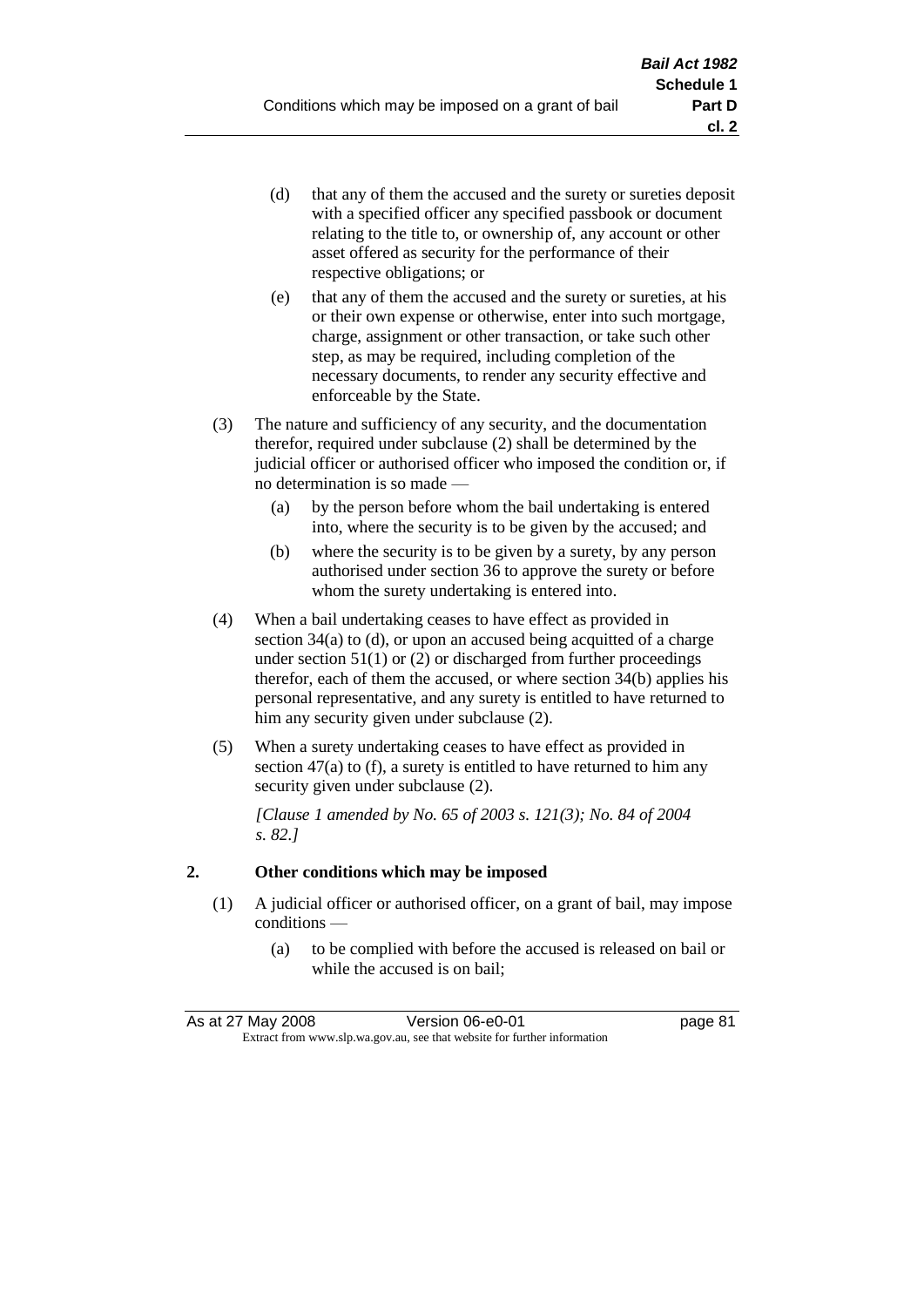- (b) as to the accused's conduct while on bail; or
- (c) as to where the accused shall reside while on bail,

if he considers that it is desirable for any purpose mentioned in subclause (2), (2b), (3) or (4).

(1a) Without limiting subclause (1), a judicial officer or authorised officer shall, on a grant of bail to a child accused, consider whether it is desirable for any purpose mentioned in subclause (2) to impose a condition as to —

- (a) any period in each day during which the child is to remain at a particular place;
- (b) any person with whom the child is not to associate or communicate;
- (c) any place that the child is not to frequent;
- (d) the attendance by the child at a school or other educational institution; or
- (e) any other matter,

and the judicial officer or authorised officer may impose any such condition.

- (2) Any condition may be imposed under subclause (1) or (1a) to ensure that an accused —
	- (a) appears in court in accordance with his bail undertaking;
	- (b) does not while on bail commit an offence;
	- (c) does not endanger the safety, welfare or property of any person;
	- (d) does not interfere with witnesses or otherwise obstruct the course of justice, whether in relation to himself or any other person; or
	- (e) as regards the period when the accused is on trial, does not prejudice the proper conduct of the trial.
- (2a) Before imposing a condition on a grant of bail for a purpose mentioned in subclause (2)(c) or (d) a judicial officer or authorised officer is to consider whether that purpose would be better served, or could be better assisted, by a restraining order made under the *Restraining Orders Act 1997* and whether, in the case of a judicial

page 82 **Version 06-e0-01** As at 27 May 2008 Extract from www.slp.wa.gov.au, see that website for further information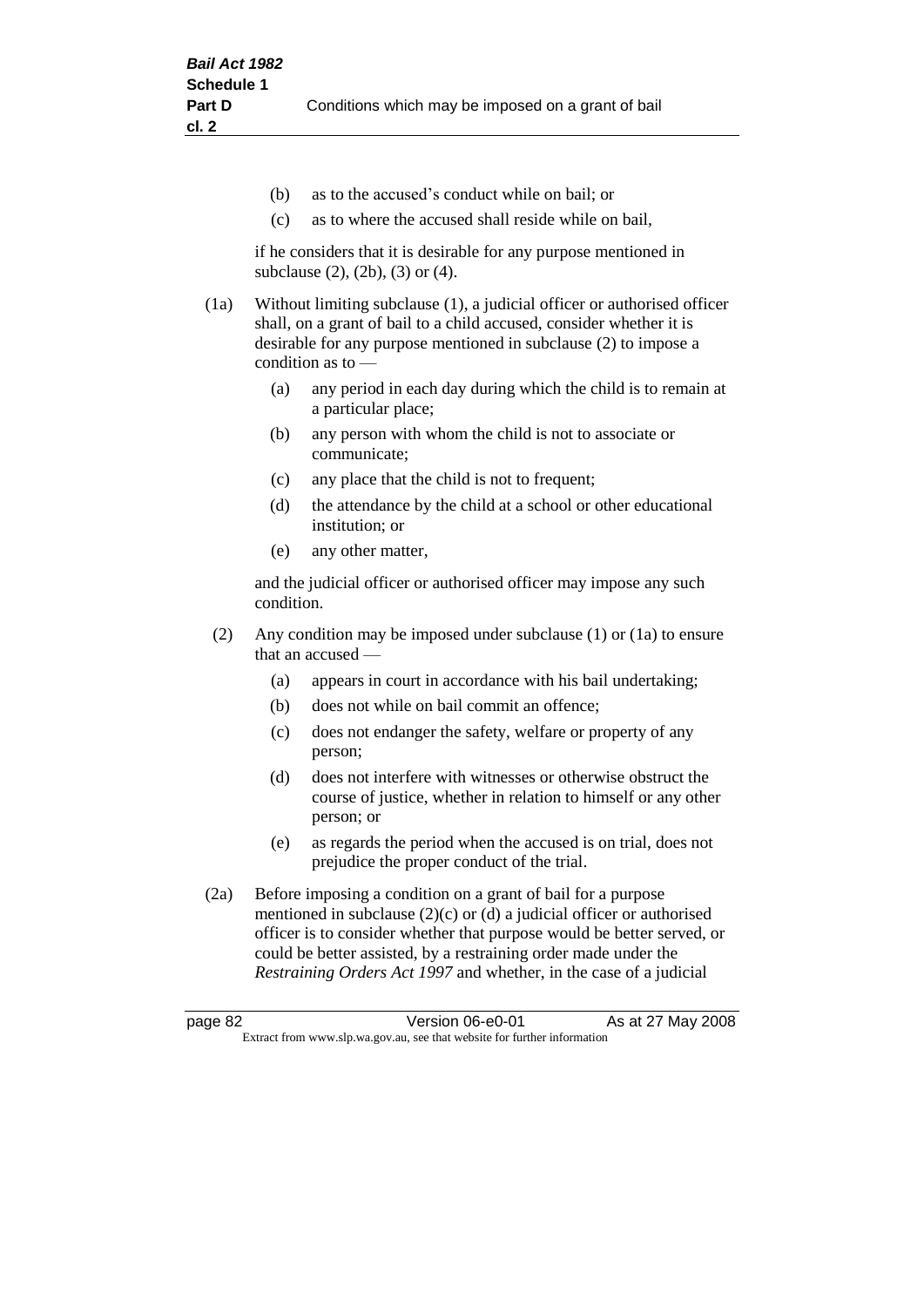officer, to exercise the power in section 63 of that Act or, in the case of an authorised officer, to make a telephone application under that Act.

- (2b) Where a judicial officer is of the opinion that the accused should while on bail —
	- (a) be counselled for a behavioural problem; or
	- (b) attend a course or programme that may assist with such a problem,

the judicial officer may under subclause (1) impose a condition for that purpose that requires the accused to —

- (c) attend a prescribed person to be counselled; or
- (d) attend a prescribed course or programme,

that is specified by the judicial officer in the condition.

- (3) Where a judicial officer who grants bail to an accused is of the opinion that the accused's physical condition ought to be examined the officer may, under subclause (1), impose any condition which the officer considers desirable for the purpose of ensuring that the accused is examined by a medical practitioner.
- (3a) Where a judicial officer who grants bail to an accused is of the opinion that the accused's mental condition ought to be examined the officer may, under subclause (1), impose any condition which the officer considers desirable for the purpose of ensuring that the accused's mental condition is examined including a condition —
	- (a) that the accused be examined by a medical practitioner or an authorised mental health practitioner (as defined in the *Mental Health Act 1996*) for the purpose of deciding whether to make a referral under section 29 of that Act;
	- (b) that the accused be admitted to an authorised hospital (as defined in the *Mental Health Act 1996*);
	- (c) that the accused be examined by a psychiatrist.
- (4) Where a judicial officer is of the opinion that an accused is suffering from alcohol or drug abuse and is in need of care or treatment either on that account, or to enable him to be prepared for his trial, the judicial officer may, under subclause (1), impose any condition which he considers desirable for the purpose of ensuring that the accused

| As at 27 May 2008 | Version 06-e0-01                                                         | page 83 |
|-------------------|--------------------------------------------------------------------------|---------|
|                   | Extract from www.slp.wa.gov.au, see that website for further information |         |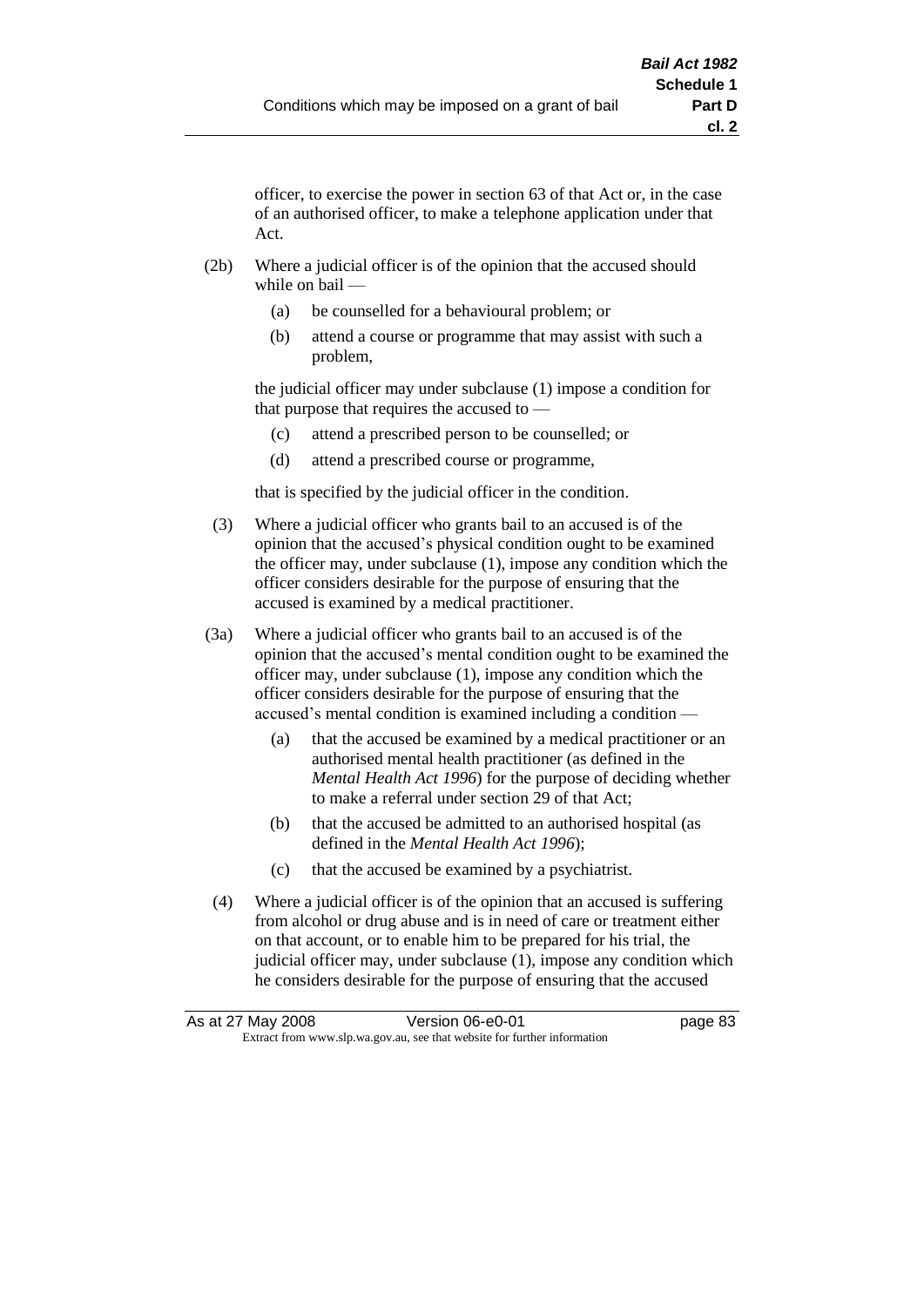receives such care or treatment, including that he lives in, or from time to time attends at, a specified institution or place in order to receive such care or treatment.

- (5) Where a judicial officer imposes a condition for a purpose mentioned in subclause (2b), (3), (3a) or (4), the judicial officer shall cause to be sent to the person who is to counsel or examine the accused, or the place at which the accused is to attend, a statement of the reasons for imposing the condition.
- (6) Where a condition is imposed under this clause that an accused shall reside in premises established for the accommodation of persons to whom bail has been granted, that condition shall be deemed to include a further condition that the accused shall comply with such rules as are for the time being laid down for the maintenance of the good order of those premises, whether such rules are made under section 67 or by the authority responsible for the good order of the premises.
- (7) In this clause —

**"medical practitioner"** means a medical practitioner within the meaning of the *Medical Act 1894*; and

**"psychiatrist"** has the same meaning as it has in the *Mental Health Act 1996*.

*[Clause 2 amended by No. 45 of 1993 s. 10(3); No. 69 of 1996 s. 3; No. 54 of 1998 s. 12; No. 84 of 2004 s. 82.]*

#### **3. Home detention condition may be imposed**

- (1) A judicial officer may, subject to this clause, impose a home detention condition as a condition on a grant of bail.
- (2) A home detention condition shall not be imposed unless the accused is over the age of 17 years and the judicial officer is satisfied —
	- (a) after considering a report from a community corrections officer about the accused and his circumstances, that the accused is suitable to be subject to a home detention condition;
	- (b) that the place where it is proposed the accused will remain while subject to the home detention condition is a suitable place; and

page 84 Version 06-e0-01 As at 27 May 2008 Extract from www.slp.wa.gov.au, see that website for further information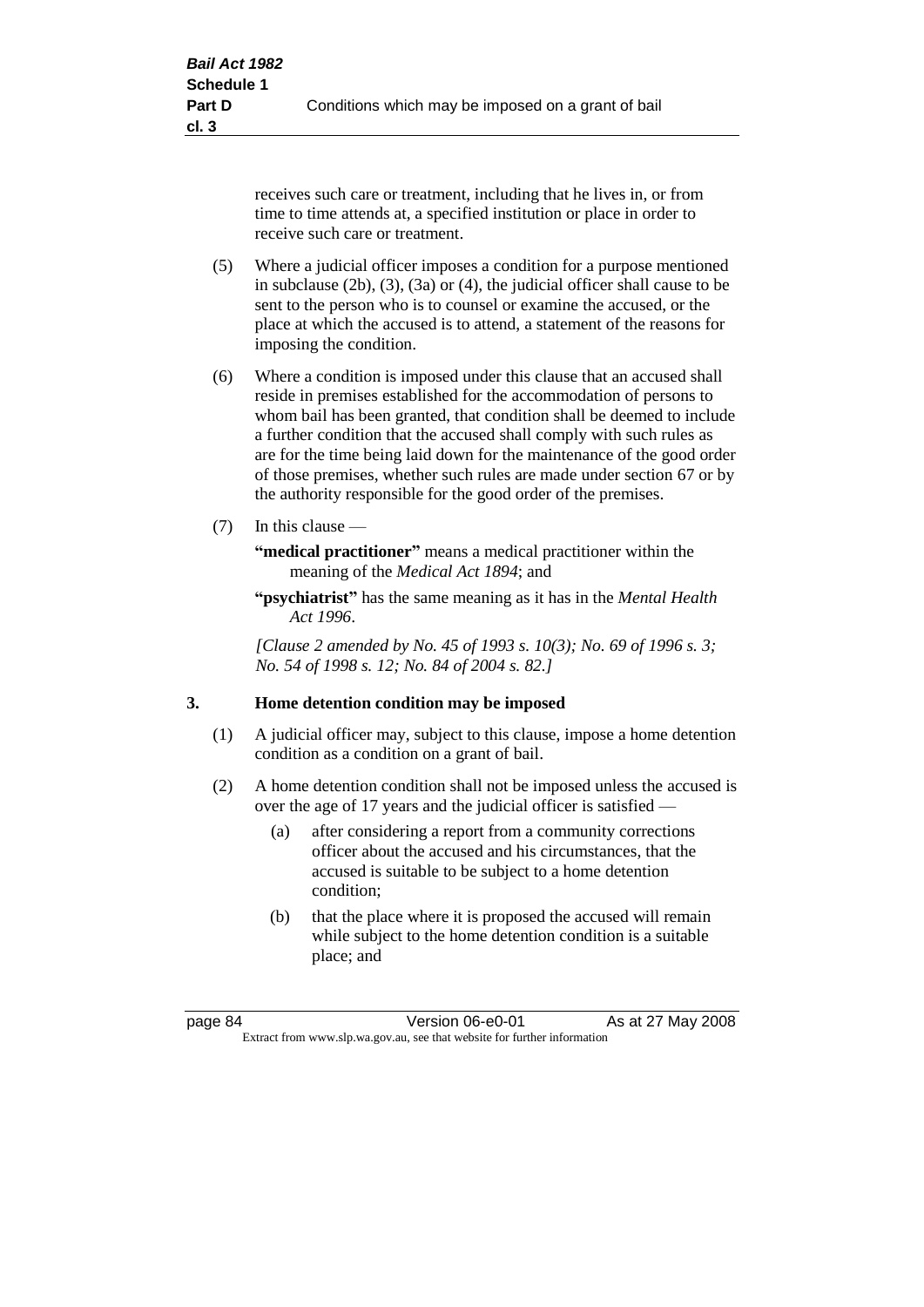- (c) that unless a home detention condition is imposed, the accused will not be released on bail.
- (3) A home detention condition is a condition that while the accused is on bail the accused shall —
	- (a) remain at and not leave the place specified in the bail record form and in the bail undertaking (or in a notice under section 50E) until the time specified, or deemed by section 31(3) to be specified, in the bail undertaking except —
		- (i) to work in gainful employment approved by a community corrections officer;
		- (ii) with the approval of a community corrections officer, to seek gainful employment;
		- (iii) to obtain urgent medical or dental treatment for the accused;
		- (iv) for the purpose of averting or minimizing a serious risk of death or injury to the accused or to another person;
		- (v) to obey an order issued under a written law (such as a summons) requiring the accused's presence elsewhere;
		- (vi) for a purpose approved of by a community corrections officer; or
		- (vii) on the direction of a community corrections officer;
	- (b) not leave the State;
	- (c) comply with every reasonable direction of a community corrections officer;
	- (d) comply with such of the conditions specified in the list provided under section 24A(4) as may be specified in a notice given under section 50E(b); and
	- (e) when requested to do so, produce a copy of his bail undertaking and any notice by the CEO (corrections) under section 50E for inspection by a community corrections officer or a member of the Police Force.

*[Clause 3 inserted by No. 61 of 1990 s. 15; amended by No. 31 of 1993 s. 9; No. 84 of 2004 s. 82; No. 65 of 2006 s. 53.]*

As at 27 May 2008 Version 06-e0-01 page 85 Extract from www.slp.wa.gov.au, see that website for further information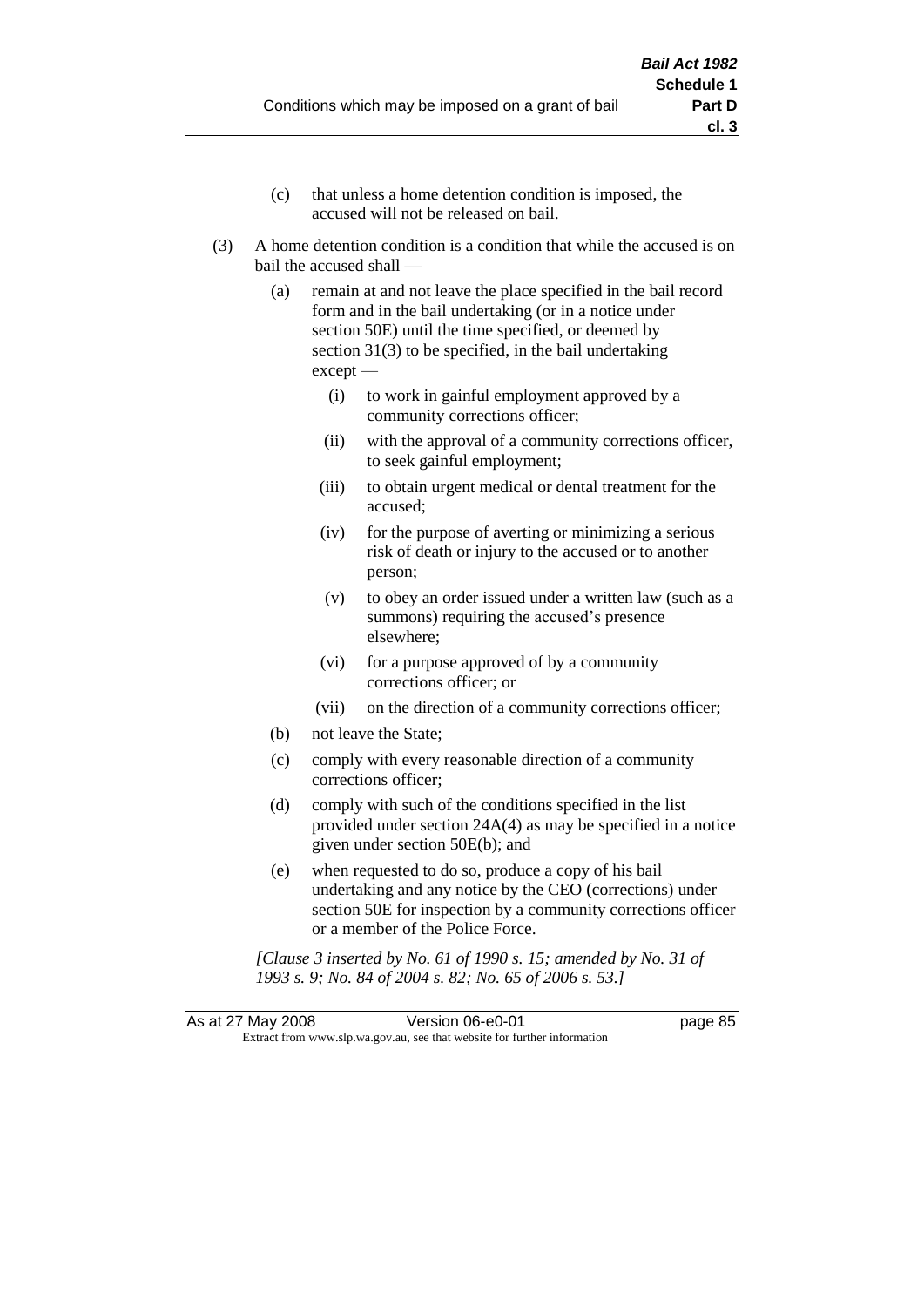**cl. 1**

# **Schedule 2**

**Serious offences**

*[Heading inserted by No. 45 of 1993 s. 11.]*

[Section  $3(1)$ ]

# *Enactment Description of offence* **1.** *The Criminal Code* s. 278 (as read with s. 282) Wilful murder s. 279 (as read with s. 282) Murder s. 280 (as read with s. 287) Manslaughter s. 292 Disabling in order to commit indictable offence s. 294 Acts intended to cause grievous bodily harm or to resist or prevent arrest s. 297 Grievous bodily harm s. 301 Wounding and similar acts s. 304(2) Acts or omissions, with intent to harm, causing bodily harm or danger s. 317 Assault occasioning bodily harm s. 317A(a) Assault with intent to commit or facilitate a crime s. 317A(b) Assault with intent to do grievous bodily harm s. 318 Serious assaults s. 323 Indecent assault s. 324 Aggravated indecent assault s. 325 Sexual penetration without consent

page 86 Version 06-e0-01 As at 27 May 2008 Extract from www.slp.wa.gov.au, see that website for further information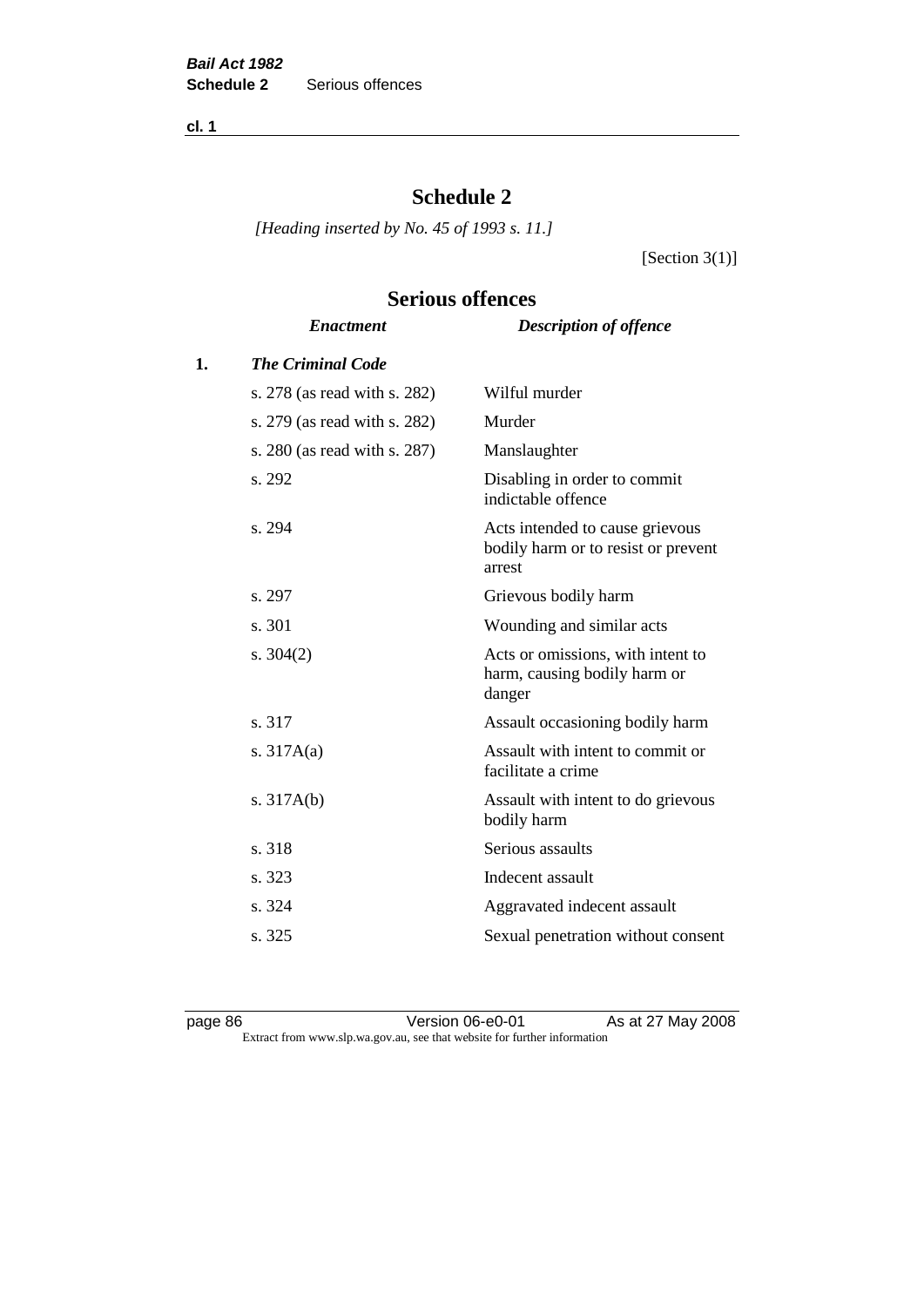|     | <b>Enactment</b>                | <b>Description of offence</b>                                                                                                                      |
|-----|---------------------------------|----------------------------------------------------------------------------------------------------------------------------------------------------|
|     | s. 326                          | Aggravated sexual penetration<br>without consent                                                                                                   |
|     | s. 331B                         | Sexual servitude                                                                                                                                   |
|     | s. 331C                         | Conducting business involving<br>sexual servitude                                                                                                  |
|     | s. 331D                         | Deceptive recruiting for<br>commercial sexual services                                                                                             |
|     | s. 332                          | Kidnapping                                                                                                                                         |
|     | s. 333                          | Deprivation of liberty                                                                                                                             |
|     | s. 338E                         | Stalking                                                                                                                                           |
|     | s. 378                          | Stealing a motor vehicle                                                                                                                           |
|     | s. 392                          | Robbery                                                                                                                                            |
|     | s. 393                          | Assault with intent to rob                                                                                                                         |
|     | s. 401                          | <b>Burglary</b>                                                                                                                                    |
|     | s. 444                          | Criminal damage, if the property is<br>destroyed or damaged by fire                                                                                |
| 2.  | <b>Bush Fires Act 1954</b>      |                                                                                                                                                    |
|     | s. 32                           | Wilfully lighting a fire or causing a<br>fire to be lit under such<br>circumstances as to be likely to<br>injure or damage a person or<br>property |
| 2a. | <b>Misuse of Drugs Act 1981</b> |                                                                                                                                                    |
|     | s. $6(1)$                       | Offences concerned with<br>prohibited drugs generally                                                                                              |
|     | s. $7(1)$                       | Offences concerned with<br>prohibited plants generally                                                                                             |
|     | s. $33(1)(a)$                   | Attempting to commit an offence<br>under section $6(1)$ or $7(1)$                                                                                  |

As at 27 May 2008 **Version 06-e0-01 Page 87** Extract from www.slp.wa.gov.au, see that website for further information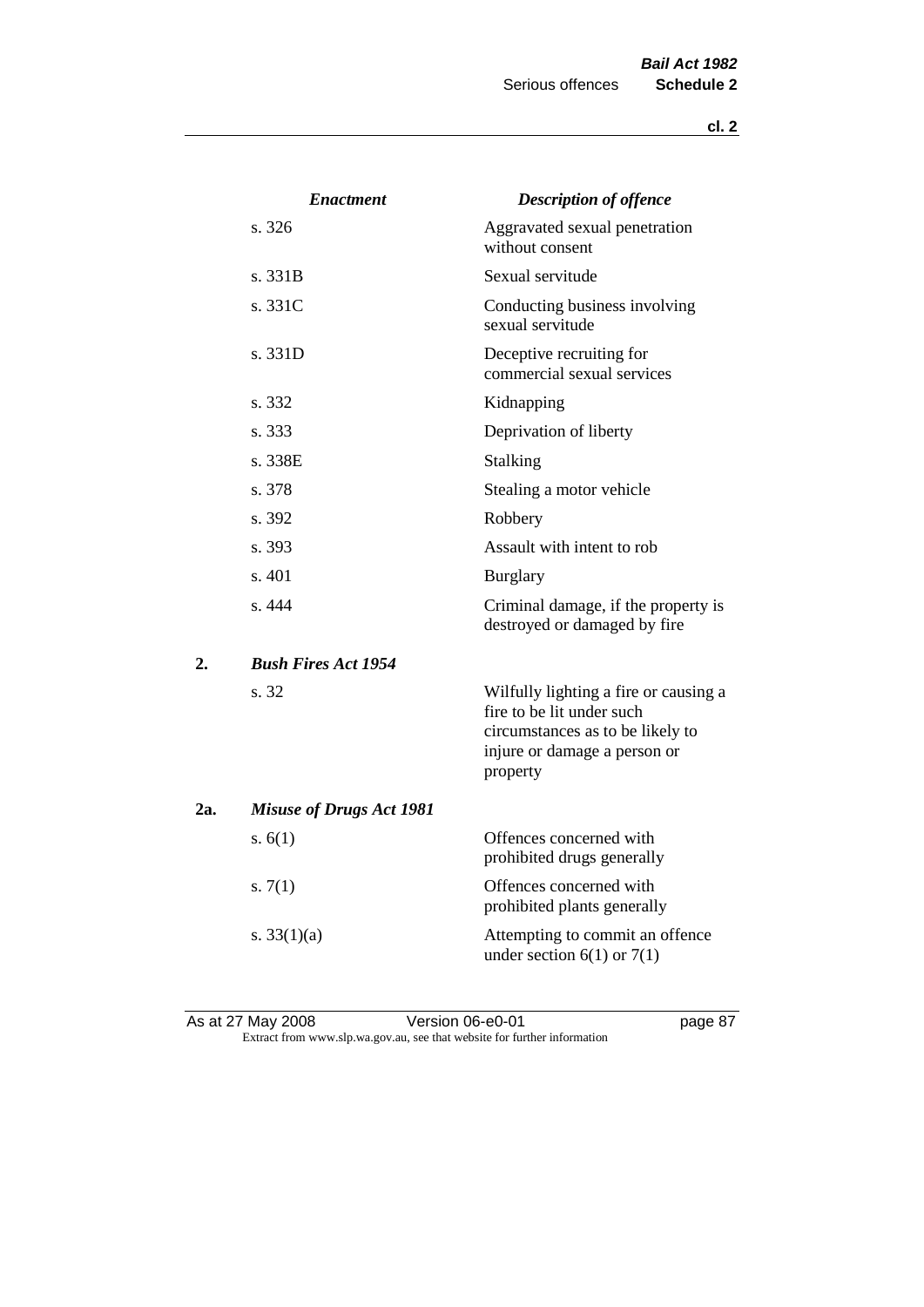**cl. 2b**

|     | <b>Enactment</b>                                                   |                                                                          | <b>Description of offence</b>                                                                                                                                  |
|-----|--------------------------------------------------------------------|--------------------------------------------------------------------------|----------------------------------------------------------------------------------------------------------------------------------------------------------------|
|     | s. $33(2)(a)$                                                      |                                                                          | Conspiracy to commit an offence<br>under s. $6(1)$ or $7(1)$                                                                                                   |
| 2b. | <b>Restraining Orders Act 1997</b>                                 |                                                                          |                                                                                                                                                                |
|     | s. $61(1)$                                                         | order                                                                    | Breach of a violence restraining                                                                                                                               |
|     | s. $61(2a)$                                                        |                                                                          | Breach of a police order                                                                                                                                       |
|     | s. $86(2)$                                                         | Breach of a Part VII order under<br>the Justices Act 1902 <sup>2</sup> — |                                                                                                                                                                |
|     |                                                                    | (a)                                                                      | that under section 86 of the<br>Restraining Orders Act 1997<br>is taken to be a misconduct<br>restraining order under that<br>Act; and                         |
|     |                                                                    | (b)                                                                      | that shows on the face of the<br>order that the causing or<br>threatening of personal<br>injury by the accused was a<br>ground for the making of the<br>order. |
| 3.  | <b>Road Traffic Act 1974</b>                                       |                                                                          |                                                                                                                                                                |
|     | s. 59                                                              | Dangerous driving causing death,<br>injury, etc.                         |                                                                                                                                                                |
|     | s. 59A                                                             | harm                                                                     | Dangerous driving causing bodily                                                                                                                               |
|     | [Schedule 2 inserted by No. 45 of 1993 s. 11; amended by No. 82 of |                                                                          |                                                                                                                                                                |

*1994 s. 13; No. 38 of 1998 s. 4(2); No. 54 of 1998 s. 15; No. 23 of 2001 s. 10(1); No. 4 of 2004 s. 24 and 26; No. 38 of 2004 s. 61; No. 62 of 2004 s. 9(1); No. 84 of 2004 s. 82.]* 

page 88 Version 06-e0-01 As at 27 May 2008 Extract from www.slp.wa.gov.au, see that website for further information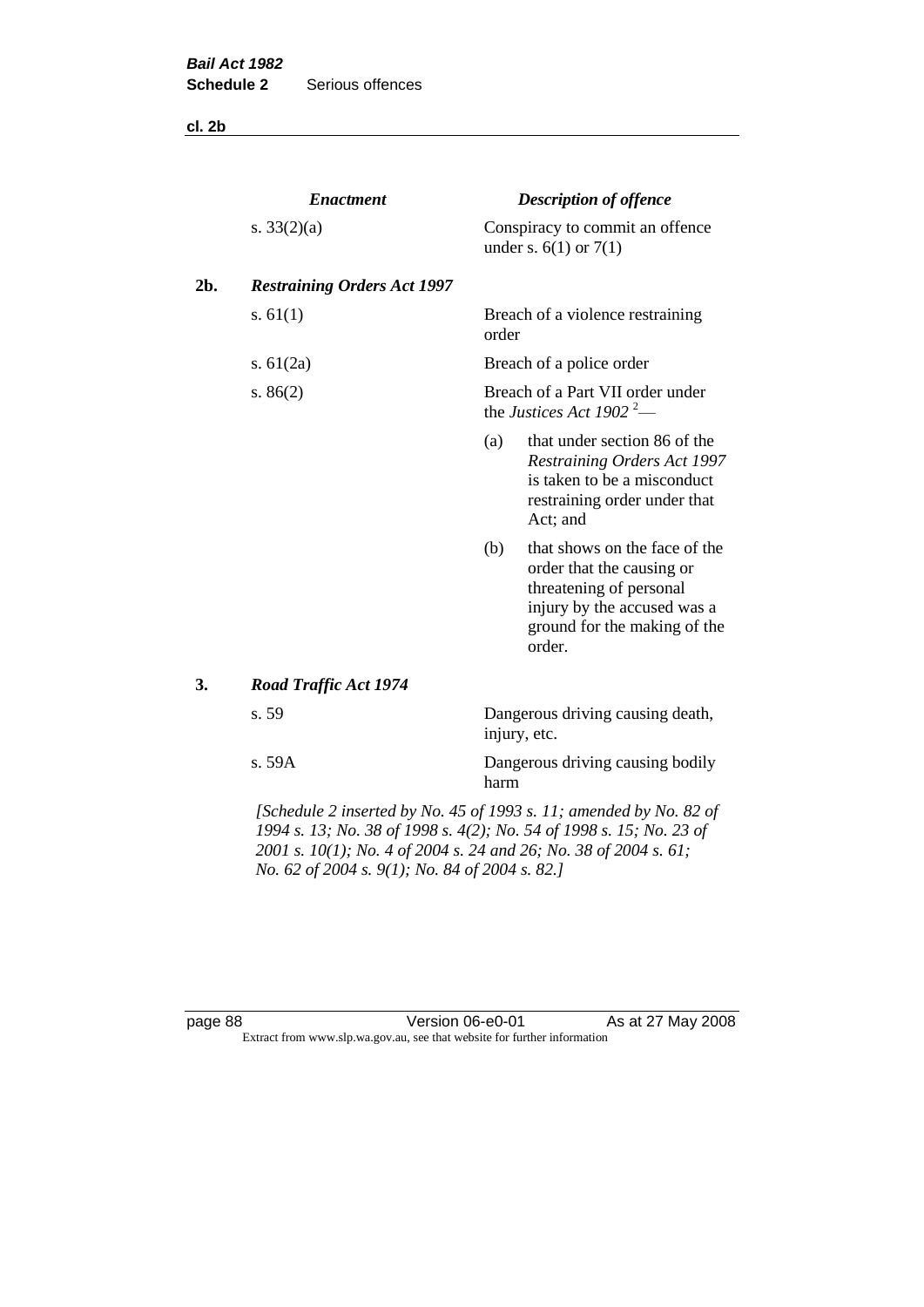# **Notes**

<sup>1</sup> This is a compilation of the *Bail Act 1982* and includes the amendments made by the other written laws referred to in the following table  $\frac{1}{a}$ , The table also contains information about any reprint.

# **Compilation table**

| <b>Short title</b>                                                                                                                                   | <b>Number</b><br>and year | Assent     | <b>Commencement</b>                                                        |
|------------------------------------------------------------------------------------------------------------------------------------------------------|---------------------------|------------|----------------------------------------------------------------------------|
| Bail Act 1982                                                                                                                                        | 86 of 1982                |            | 18 Nov 1982 6 Feb 1989 (see s. 2 and<br><i>Gazette</i> 27 Jan 1989 p. 263) |
| Acts Amendment<br>(Abolition of Capital)<br>Punishment) Act 1984<br>Pt. III                                                                          | 52 of 1984                | 5 Sep 1984 | 3 Oct 1984                                                                 |
| <b>Bail Amendment</b><br>Act 1984 <sup>4</sup>                                                                                                       | 74 of 1984                |            | 29 Nov 1984 6 Feb 1989 (see s. 2 and<br><i>Gazette</i> 27 Jan 1989 p. 263) |
| <b>Bail Amendment</b><br>Act 1988                                                                                                                    | 15 of 1988                | 6 Sep 1988 | 6 Feb 1989 (see s. 2 and<br><i>Gazette</i> 27 Jan 1989 p. 263)             |
| Reprint of the Bail Act 1982 under the Reprints Act 1984 and s. 21 of the Bail<br>Amendment Act 1988 <sup>5</sup> (includes amendments listed above) |                           |            |                                                                            |
| Criminal Law<br>Amendment Act 1988                                                                                                                   | 70 of 1988                |            | 15 Dec 1988 6 Feb 1989 (see s. 2(2)(b) and<br>Gazette 27 Ian 1989 n 263)   |

| Criminai Law<br>Amendment Act 1988<br>Pt.4                                        | 70.01.1988 |             | 13 Dec 1988 6 Feb 1989 (see s. $2(2)(0)$ and<br>Gazette 27 Jan 1989 p. 263) |
|-----------------------------------------------------------------------------------|------------|-------------|-----------------------------------------------------------------------------|
| <b>Acts Amendment</b><br>(Children's Court)<br>Act 1988 Pt. 13                    | 49 of 1988 | 22 Dec 1988 | 1 Dec 1989 (see s. 2 and<br><i>Gazette</i> 24 Nov 1989 p. 4327)             |
| Justices Amendment<br>Act 1989 s. 18                                              | 33 of 1989 | 22 Dec 1989 | 1 Jun 1991 (see s. 2 and<br><i>Gazette</i> 17 May 1991 p. 2455)             |
| <b>Community Corrections</b><br><b>Legislation Amendment</b><br>Act 1990 Pt. 2    | 61 of 1990 | 17 Dec 1990 | 3 Apr 1991 (see s. 2 and<br><i>Gazette</i> 22 Mar 1991 p. 1209)             |
| Child Welfare<br>Amendment Act<br>$(No. 2)$ 1990 s. 15                            | 83 of 1990 | 22 Dec 1990 | 1 Aug 1991 (see s. 2 and<br>Gazette 1 Aug 1991 p. 3983)                     |
| Children's Court of<br>Western Australia<br>Amendment Act<br>$(No. 2)$ 1991 s. 21 | 15 of 1991 | 21 Jun 1991 | 9 Aug 1991 (see s. 2(2) and<br>Gazette 9 Aug 1991 p. 4101)                  |

**Reprint of the** *Bail Act 1982* **as at 17 Oct 1991** (includes amendments listed above)

| As at 27 May 2008 | Version 06-e0-01                                                         |
|-------------------|--------------------------------------------------------------------------|
|                   | Extract from www.slp.wa.gov.au, see that website for further information |

page 89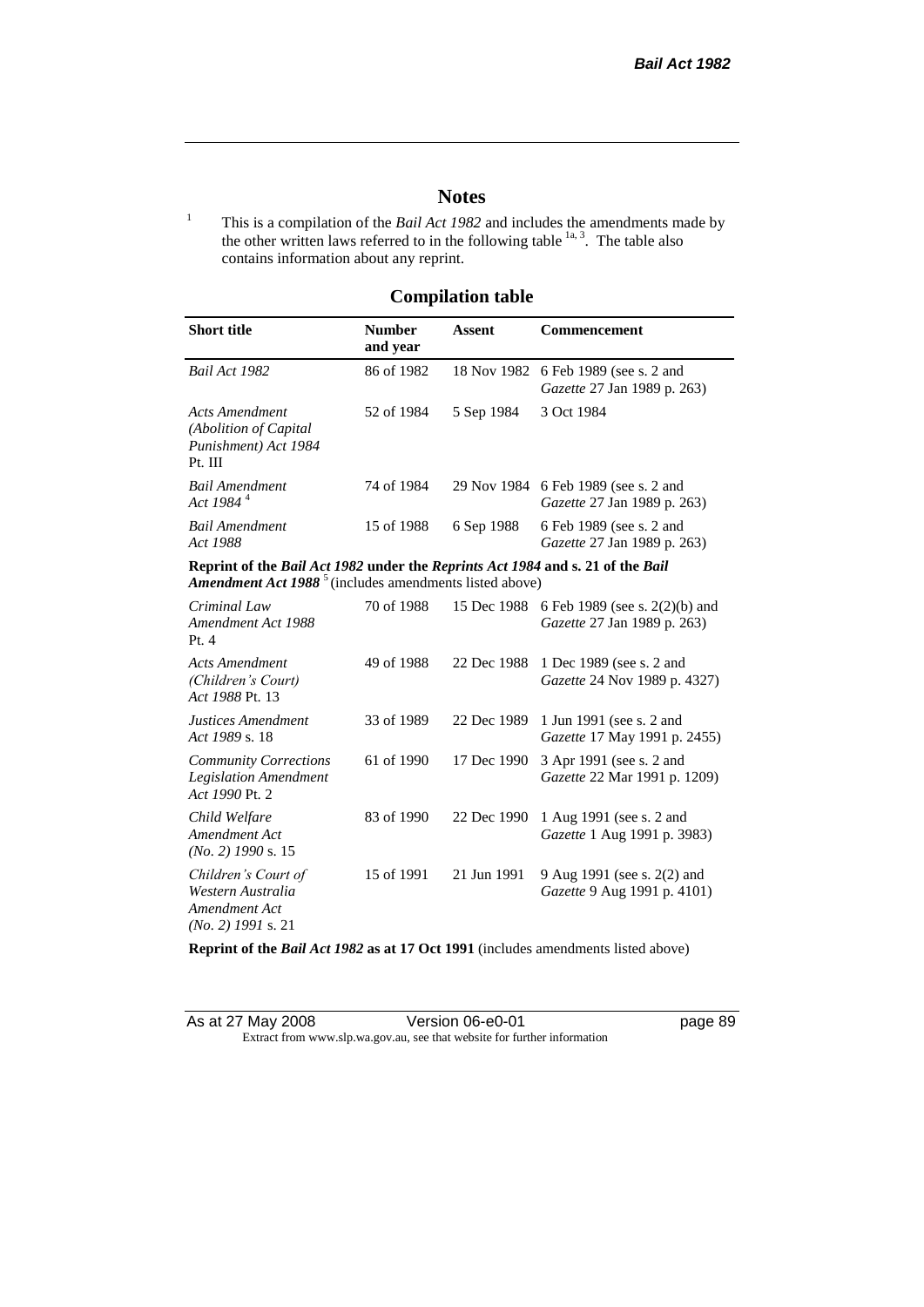| <b>Short title</b>                                                                         | <b>Number</b><br>and year | <b>Assent</b> | <b>Commencement</b>                                                                                                                                                        |
|--------------------------------------------------------------------------------------------|---------------------------|---------------|----------------------------------------------------------------------------------------------------------------------------------------------------------------------------|
| Acts Amendment (Sexual<br>Offences) Act 1992 Pt. 3                                         | 14 of 1992                | 17 Jun 1992   | 1 Aug 1992 (see s. 2 and<br>Gazette 28 Jul 1992 p. 3671)                                                                                                                   |
| <b>Acts Amendment</b><br>(Ministry of Justice)<br>Act 1993 Pt. 3 <sup>6</sup>              | 31 of 1993                | 15 Dec 1993   | 1 Jul 1993 (see s. 2)                                                                                                                                                      |
| Criminal Procedure<br>Amendment Act 1993<br>Pt. $2^7$                                      | 45 of 1993                | 20 Dec 1993   | Act other than s. 7-9 and<br>$10(2)(b)$ : 17 Jan 1994 (see<br>s. $2(1)$ ;<br>s. 7-9 and $10(2)(b)$ : 4 Mar 1994<br>(see s. $2(2)$ and <i>Gazette</i><br>4 Mar 1994 p. 915) |
| Criminal Law<br>Amendment Act 1994<br>s. $13(1)$ and $(2)$                                 | 82 of 1994                | 23 Dec 1994   | 20 Jan 1995 (see s. 2(2))                                                                                                                                                  |
| Acts Amendment (Fines,<br>Penalties and<br><b>Infringement Notices</b> )<br>Act 1994 Pt. 3 | 92 of 1994                | 23 Dec 1994   | 1 Jan 1995 (see s. 2(1) and<br>Gazette 30 Dec 1994 p. 7211)                                                                                                                |
| Sentencing<br>(Consequential<br>Provisions) Act 1995 Pt. 5                                 | 78 of 1995                | 16 Jan 1996   | 4 Nov 1996 (see s. 2 and<br>Gazette 25 Oct 1996 p. 5632)                                                                                                                   |
| Coroners Act 1996 s. 61                                                                    | 2 of 1996                 |               | 24 May 1996 7 Apr 1997 (see s. 2 and<br>Gazette 18 Mar 1997 p. 1529)                                                                                                       |
| <b>Mental Health</b><br>(Consequential)<br><i>Provisions</i> ) Act 1996 Pt. 2              | 69 of 1996                | 13 Nov 1996   | 13 Nov 1997 (see s. 2)                                                                                                                                                     |

**Reprint of the** *Bail Act 1982* **as at 13 Mar 1997** (includes amendments listed above except those in the *Coroners Act 1996* and the *Mental Health (Consequential Provisions) Act 1996*) (corrections in *Gazette* 25 Jul 1997 p. 3909 and 14 Nov 1997 p. 6426)

*Statutes (Repeals and Minor Amendments) Act 1997* s. 21 57 of 1997 15 Dec 1997 15 Dec 1997 (see s. 2(1)) *Criminal Law Amendment Act (No. 1) 1998* s. 4(2) 38 of 1998 25 Sep 1998 23 Oct 1998

page 90 **Version 06-e0-01** As at 27 May 2008 Extract from www.slp.wa.gov.au, see that website for further information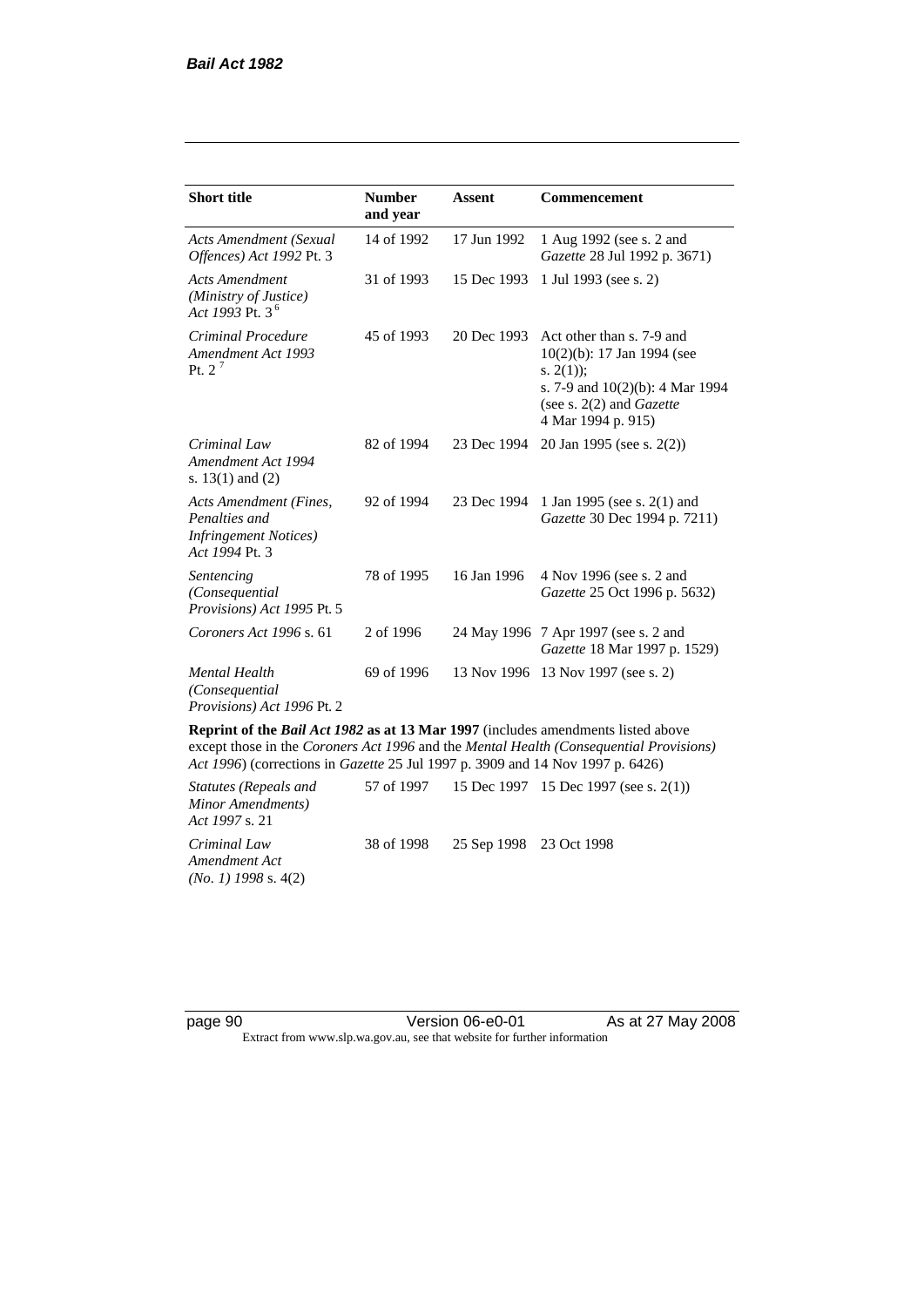| <b>Short title</b>                                                                                                                                 | <b>Number</b><br>and year | <b>Assent</b> | <b>Commencement</b>                                                                                                                                                                                                                                                                                                                                     |
|----------------------------------------------------------------------------------------------------------------------------------------------------|---------------------------|---------------|---------------------------------------------------------------------------------------------------------------------------------------------------------------------------------------------------------------------------------------------------------------------------------------------------------------------------------------------------------|
| <b>Bail Amendment</b><br>Act 1998 <sup>8</sup>                                                                                                     | 54 of 1998                | 11 Jan 1999   | s. 1 and 2: 11 Jan 1999;<br>Pt. 4 and 7: 15 May 1999<br>(see s. 2 and <i>Gazette</i> )<br>11 May 1999 p. 1905);<br>Pt. 2, 3 and 5 (other than s. 12):<br>8 Mar 2000 (see s. 2 and<br>Gazette 7 Mar 2000 p. 1039);<br>s. 12: 1 Sep 2000 (see s. 2 and<br>Gazette 29 Aug 2000 p. 4985);<br>Pt. 6: 4 Dec 2000 (see s. 2 and<br>Gazette 4 Dec 2000 p. 6799) |
| Reprint of the Bail Act 1982 as at 27 Aug 1999 (includes amendments listed above<br>except those in the Bail Amendment Act 1998 Pt. 2, 3, 5 and 6) |                           |               |                                                                                                                                                                                                                                                                                                                                                         |
| Court Security and<br><b>Custodial Services</b><br>(Consequential)<br>Provisions) Act 1999 Pt. 3                                                   | 47 of 1999                | 8 Dec 1999    | 18 Dec 1999 (see s. 2 and<br>Gazette 17 Dec 1999 p. 6175-6)                                                                                                                                                                                                                                                                                             |
| Criminal Law Amendment<br>Act 2001 s. $10(1)$                                                                                                      | 23 of 2001                | 26 Nov 2001   | 24 Dec 2001                                                                                                                                                                                                                                                                                                                                             |
| Criminal Investigation<br>(Identifying People)<br>Act 2002 s. 96                                                                                   | 6 of 2002                 | 4 Jun 2002    | 20 Nov 2002 (see s. 2 and<br>Gazette 19 Nov 2002 p. 5505)                                                                                                                                                                                                                                                                                               |
| Criminal Law (Procedure)<br>Amendment Act 2002 Pt. 4<br>Div. 1                                                                                     | 27 of 2002                | 25 Sep 2002   | 27 Sep 2002 (see s. 2 and<br>Gazette 27 Sep 2002 p. 4875)                                                                                                                                                                                                                                                                                               |
| Sentencing Legislation<br>Amendment and Repeal<br>Act 2003 s. 29(3) and 37                                                                         | 50 of 2003                | 9 Jul 2003    | s. 29(3): 31 Aug 2003 (see s. 2<br>and Gazette 29 Aug 2003<br>p. 3833);<br>s. 37: 15 May 2004 (see s. 2 and<br>Gazette 14 May 2004 p. 1445)                                                                                                                                                                                                             |
| Acts Amendment and<br>Repeal (Courts and Legal<br>Practice) Act 2003 s. 88<br>and 121 $^{9}$                                                       | 65 of 2003                | 4 Dec 2003    | 1 Jan 2004 (see s. 2 and <i>Gazette</i><br>30 Dec 2003 p. 5722)                                                                                                                                                                                                                                                                                         |
| Statutes (Repeals and<br>Minor Amendments)<br>Act 2003 s. 29                                                                                       | 74 of 2003                | 15 Dec 2003   | 15 Dec 2003 (see s. 2)                                                                                                                                                                                                                                                                                                                                  |
| Criminal Code Amendment<br>Act 2004 s. 24, 26 and 58                                                                                               | 4 of 2004                 | 23 Apr 2004   | 21 May 2004 (see s. 2)                                                                                                                                                                                                                                                                                                                                  |

As at 27 May 2008 **Version 06-e0-01 Page 91 page 91** Extract from www.slp.wa.gov.au, see that website for further information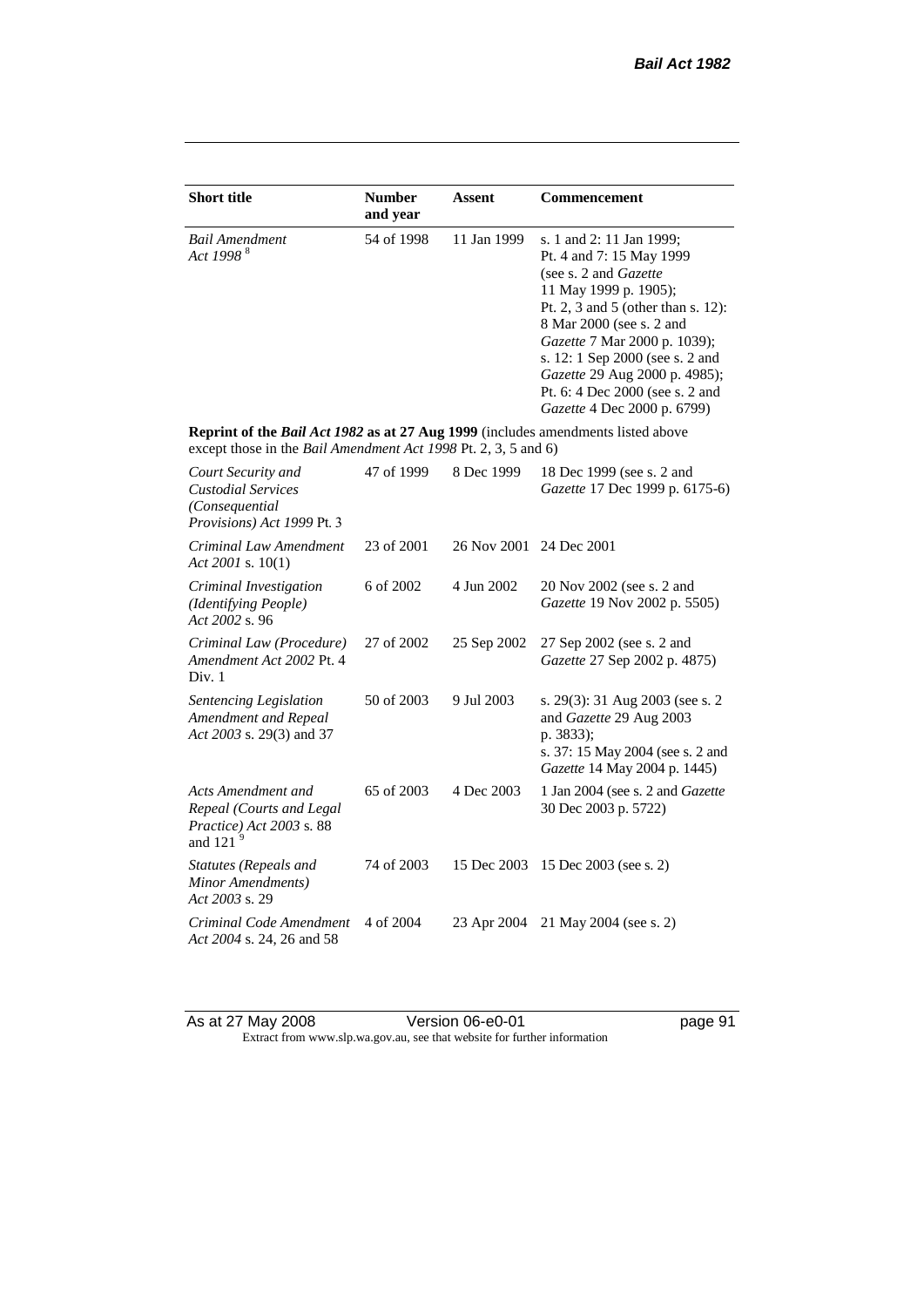*Act 2006* Pt. 2

| <b>Short title</b>                                                                                                                                                   | <b>Number</b><br>and year | Assent      | <b>Commencement</b>                                                                                                                                                                                                                                                            |
|----------------------------------------------------------------------------------------------------------------------------------------------------------------------|---------------------------|-------------|--------------------------------------------------------------------------------------------------------------------------------------------------------------------------------------------------------------------------------------------------------------------------------|
| Sentencing Legislation<br>Amendment Act 2004 s. 13                                                                                                                   | 27 of 2004                | 14 Oct 2004 | 31 May 2006 (see s. 2 and<br>Gazette 30 May 2006 p. 1965)                                                                                                                                                                                                                      |
| Children and Community<br>Services Act 2004 s. 251                                                                                                                   | 34 of 2004                | 20 Oct 2004 | 1 Mar 2006 (see s. 2 and<br>Gazette 14 Feb 2006 p. 695)                                                                                                                                                                                                                        |
| <b>Acts Amendment (Family</b><br>and Domestic Violence)<br>Act 2004 Pt. 3                                                                                            | 38 of 2004                | 9 Nov 2004  | 1 Dec 2004 (see s. 2 and<br>Gazette 26 Nov 2004 p. 5309)                                                                                                                                                                                                                       |
| Acts Amendment (Court of<br>Appeal) Act 2004 s. 28                                                                                                                   | 45 of 2004                | 9 Nov 2004  | s. $28(1)$ , (2) and (4) (other than<br>the amendment to s. $7A(1)$ :<br>1 Feb 2005 (see. s. 2 and<br>Gazette 14 Jan 2005 p. 163);<br>s. $28(3)$ and $(4)$ (the<br>amendment to s. $7A(1)$ :<br>2 May 2005 (see. s. 2 and<br>Gazette 14 Jan 2005 p. 163)                       |
| <b>Courts Legislation</b><br>Amendment and Repeal<br>Act 2004 s. 141 <sup>10</sup>                                                                                   | 59 of 2004                | 23 Nov 2004 | 1 May 2005 (see s. 2 and<br>Gazette 31 Dec 2004 p. 7128)                                                                                                                                                                                                                       |
| Misuse of Drugs<br>Amendment Act 2004 s. 9(1)                                                                                                                        | 62 of 2004                | 24 Nov 2004 | 1 Jan 2005 (see s. 2 and <i>Gazette</i><br>10 Dec 2004 p. 5965)                                                                                                                                                                                                                |
| Criminal Procedure and<br>Appeals (Consequential and<br>Other Provisions) Act 2004<br>Pt. 3 and s. 82 and 83                                                         | 84 of 2004                | 16 Dec 2004 | 2 May 2005 (see s. 2 and<br>Gazette 31 Dec 2004 p. 7129<br>(correction in Gazette<br>7 Jan 2005 p. 53))                                                                                                                                                                        |
| Appeal) Act 2004 s. 28(3) and (4) (the amendment to s. 7A(1)), the Children and<br>Community Services Act 2004, the Courts Legislation Amendment and Repeal Act 2004 |                           |             | <b>Reprint 5: The Bail Act 1982 as at 1 Apr 2005</b> (includes amendments listed above except<br>those in the Sentencing Legislation Amendment Act 2004, the Acts Amendment (Court of<br>and the Criminal Procedure and Appeals (Consequential and Other Provisions) Act 2004) |
| <b>Planning and Development</b><br>(Consequential and<br><b>Transitional Provisions)</b><br>Act 2005 s. 15                                                           | 38 of 2005                | 12 Dec 2005 | 9 Apr 2006 (see s. 2 and<br>Gazette 21 Mar 2006 p. 1078)                                                                                                                                                                                                                       |
| Criminal Investigation<br>(Consequential Provisions)                                                                                                                 | 59 of 2006                | 16 Nov 2006 | 1 Jul 2007 (see s. 2 and Gazette<br>22 Jun 2007 p. 2838)                                                                                                                                                                                                                       |

*Prisons and Sentencing Legislation Amendment Act 2006* Pt. 5 65 of 2006 8 Dec 2006 4 Apr 2007 (see s. 2 and *Gazette* 3 Apr 2007 p. 1491)

**Reprint 6: The** *Bail Act 1982* **as at 14 Sep 2007** (includes amendments listed above)

page 92 Version 06-e0-01 As at 27 May 2008 Extract from www.slp.wa.gov.au, see that website for further information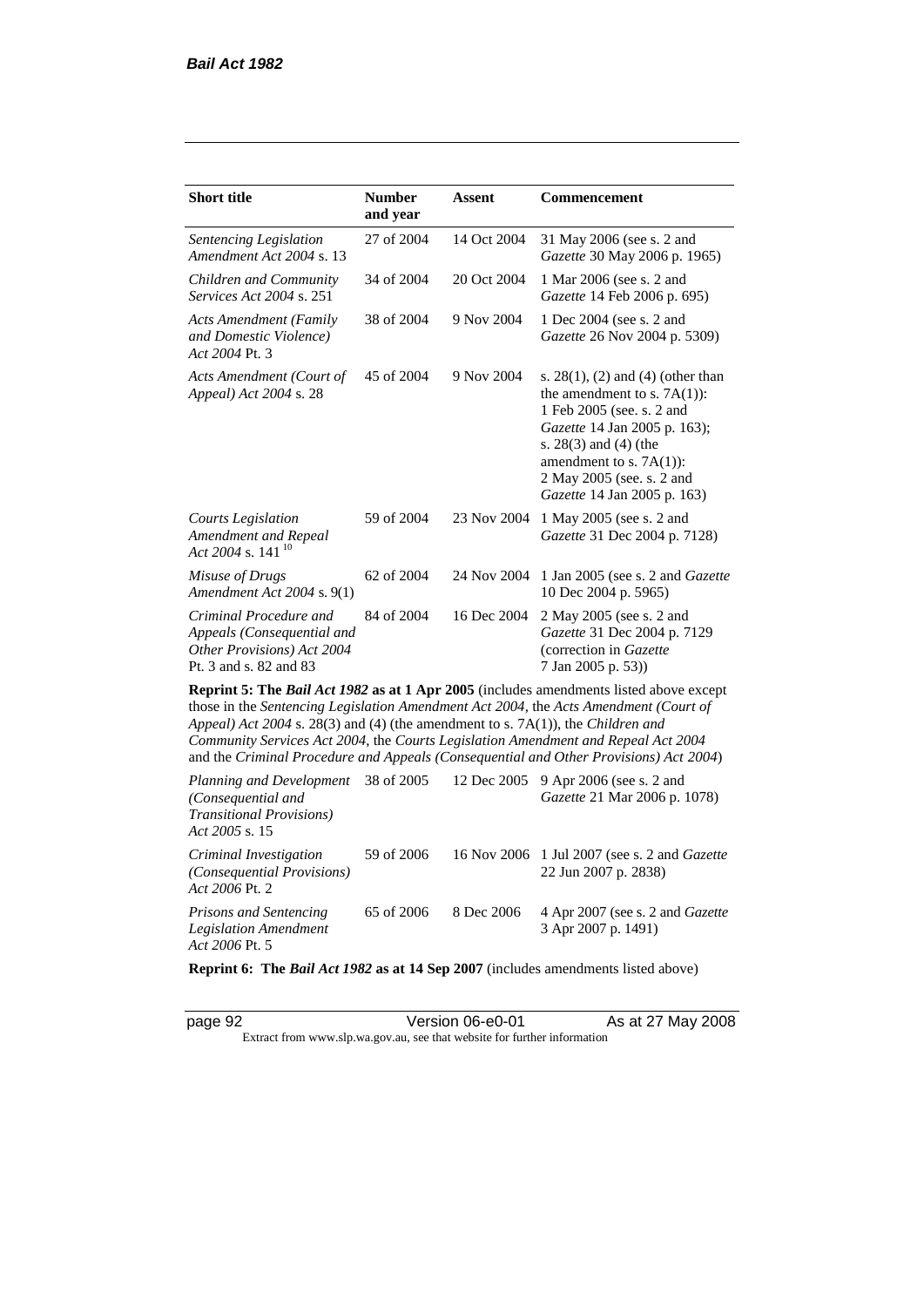| <b>Short title</b>                                    | <b>Number</b><br>and vear | Assent | <b>Commencement</b>                                                          |
|-------------------------------------------------------|---------------------------|--------|------------------------------------------------------------------------------|
| Criminal Law and Evidence<br>Amendment Act 2008 s. 56 | 2 of 2008                 |        | 12 Mar 2008 27 Apr 2008 (see s. 2 and<br><i>Gazette</i> 24 Apr 2008 p. 1559) |

<sup>1a</sup> On the date as at which this compilation was prepared, provisions referred to in the following table had not come into operation and were therefore not included in this compilation. For the text of the provisions see the endnotes referred to in the table.

| Provisions that have not come into operation |  |  |  |  |
|----------------------------------------------|--|--|--|--|
|----------------------------------------------|--|--|--|--|

| <b>Short title</b>                                                                              | <b>Number</b><br>and year | Assent      | Commencement                            |
|-------------------------------------------------------------------------------------------------|---------------------------|-------------|-----------------------------------------|
| <b>Machinery of Government</b><br>(Miscellaneous<br>Amendments) Act 2006<br>Pt. 3 Div. $1^{11}$ | 28 of 2006                | 26 Jun 2006 | To be proclaimed (see s. 2)             |
| <b>Bail Amendment Act 2008</b><br>Pt. $2^{14}$                                                  | 6 of 2008                 |             | 31 Mar 2008 To be proclaimed (see s. 2) |
| <i>Medical Practitioners</i><br>Act 2008 s. $162^{15}$                                          | 22 of 2008                |             | 27 May 2008 To be proclaimed (see s. 2) |

<sup>2</sup> The short title of the *Justices Act 1902* was changed to the *Criminal Procedure (Summary) Act 1902* by the *Courts Legislation Amendment and Repeal Act 2004*  s. 25. The Act was then repealed by the *Criminal Procedure and Appeal (Consequential and Other Provisions) Act 2004.*

- <sup>3</sup> The amendment in the *Sentencing Legislation Amendment and Repeal Act 1999* s. 26 had not come into operation when it was repealed by the *Sentencing Legislation Amendment and Repeal Act 2003* s. 31.
- <sup>4</sup> The *Bail Amendment Act 1984* s. 10 and 11 were repealed by the *Bail Amendment Act 1988* s. 20.
- <sup>5</sup> The *Bail Act 1982* was not in operation at the time when the reprint was compiled, but the reprinting was authorised by s. 21 of the *Bail Amendment Act 1988*.
- <sup>6</sup> The *Acts Amendment (Ministry of Justice) Act 1993* Pt. 19 is a transitional provision that is of no further effect.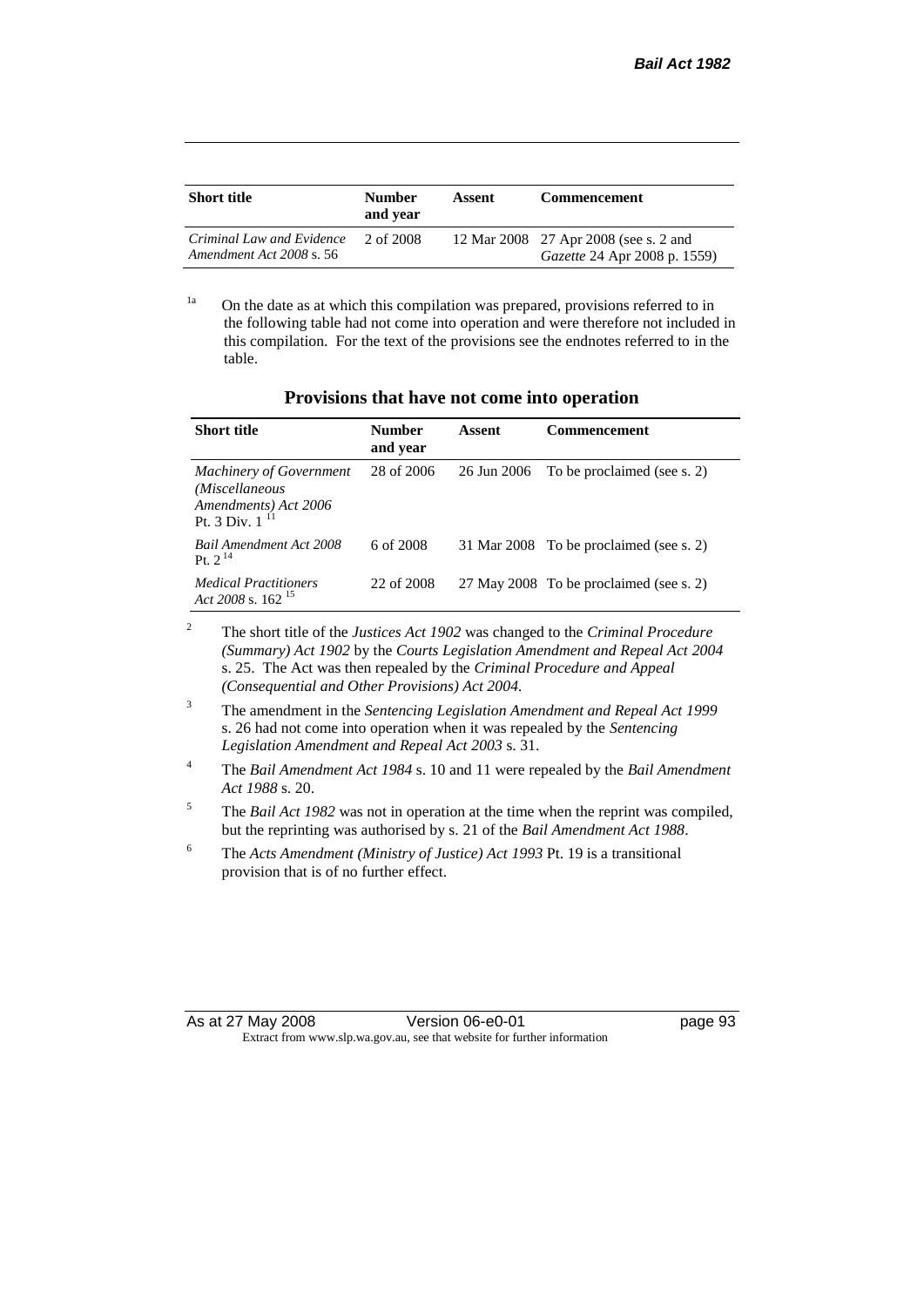<sup>7</sup> The *Criminal Procedure Amendment Act 1993* s. 13 reads as follows:

#### **13. Transitional**

- (1) The amendments to the principal Act effected by a provision of this Part apply in relation to —
	- (a) a child arrested for any offence; and
	- (b) a person, other than a child, arrested for a serious offence,

on or after the day on which that provision comes into operation.

- (2) In subsection (1) **"child"** and **"serious offence"** have the same meanings as in the principal Act.
- <sup>8</sup> The *Bail Amendment Act 1998* s. 6(2) is a transitional provision that is of no further effect.
- <sup>9</sup> The *Acts Amendment and Repeal (Courts and Legal Practice) Act 2003* s. 97 reads as follows:

 $\epsilon$ 

 $\alpha$ 

#### **97. References to Crown Solicitor**

If in a written law or other document or instrument there is a reference to the Crown Solicitor that reference may, where the context so requires, be read as if it had been amended to be a reference to the State Solicitor.

".

".

- <sup>10</sup> The amendment in the *Courts Legislation Amendment and Repeal Act 2004* s. 141 (amending Sch. 1 Pt. A cl. 4) is not included because the clause it sought to amend had been amended by the *Acts Amendment (Court of Appeal) Act 2004* s. 28(4) before the amendment purported to come into operation.
- <sup>11</sup> On the date as at which this compilation was prepared, the *Machinery of Government (Miscellaneous Amendments) Act 2006* Pt. 3 Div. 1 had not come into operation. It reads as follows:

#### $\alpha$

# **Part 3 — Attorney General, and Justice**

#### **Division 1 —** *Bail Act 1982*

#### **30. The Act amended**

The amendments in this Division are to the *Bail Act 1982*.

page 94 Version 06-e0-01 As at 27 May 2008 Extract from www.slp.wa.gov.au, see that website for further information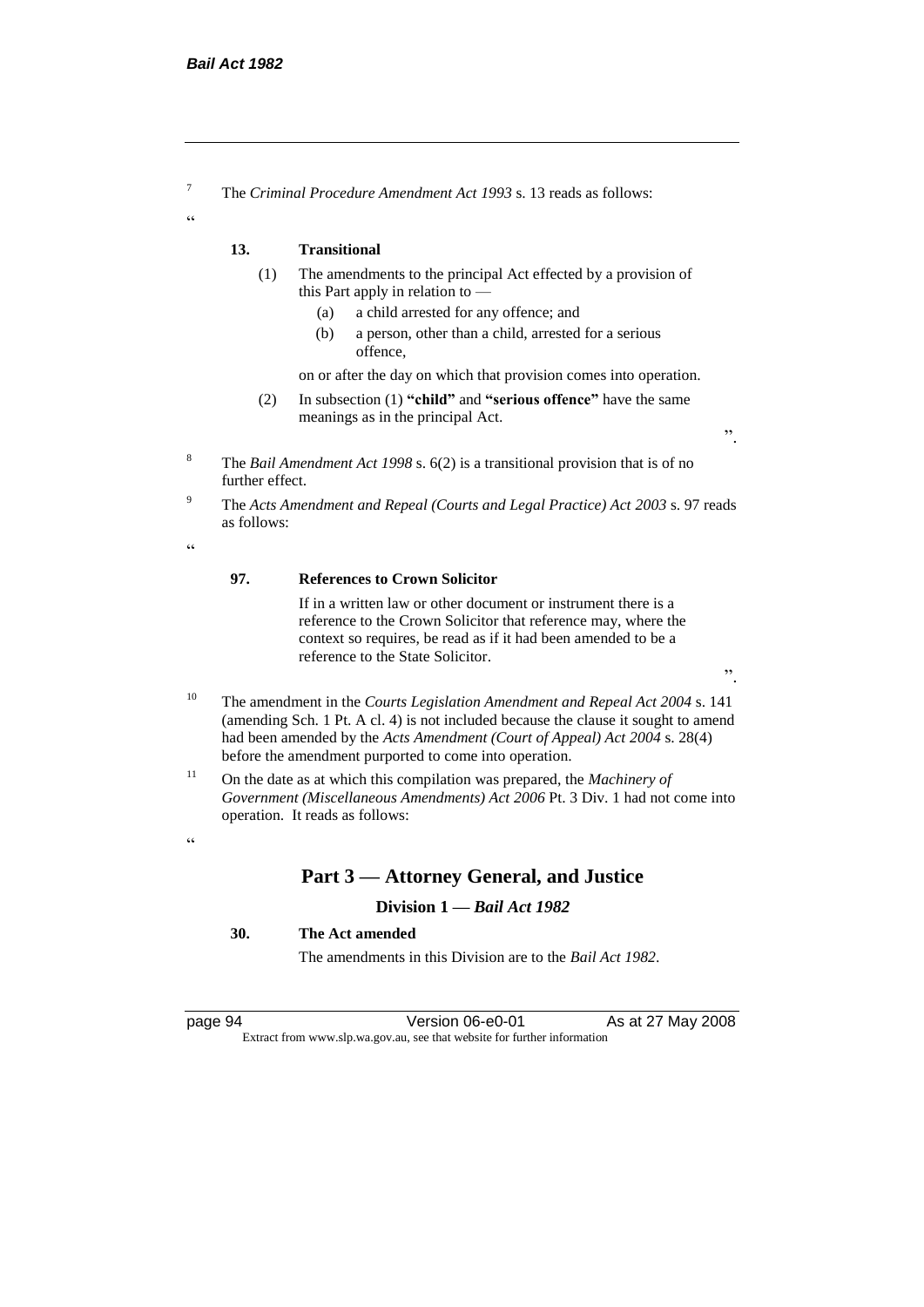#### **31. Section 3 amended**

- (1) Section 3(1) is amended as follows:
	- (a) by inserting the following definitions in the appropriate alphabetical positions —
- $\epsilon$

**"CEO"** means the chief executive officer of the Department; **"Department"** means the department of the Public Service principally assisting in the administration of this Act;

";

- (b) in the definition of "authorised community services officer" in paragraph (a) by deleting "(Justice)" in both places where it occurs <sup>12</sup>;
- (c) by deleting the definition of "CEO (Justice)"  $^{12}$ .
- (2) Section  $3(5)$  is amended by deleting "department of which he is the chief executive officer" and inserting instead —
	- " Department ".

#### **32. Section 66A amended** <sup>12</sup>

Section 66A(2) is amended by deleting "department of which the CEO (Justice) is the chief executive officer" and inserting instead —

" Department ".

#### **33. Various references to CEO (Justice) changed to CEO** <sup>12</sup>

Each provision listed in the Table to this section is amended by deleting "CEO (Justice)" in each place where it occurs and inserting instead —

| cc          | "<br>CEO               |                                                                        |
|-------------|------------------------|------------------------------------------------------------------------|
|             | Table                  |                                                                        |
| s. $3(5)$   |                        | s. 50E                                                                 |
| s. $24A(4)$ |                        | s. $50F(1)$ , (3), (4) and (5)                                         |
| s. 27A      |                        | s. 50H                                                                 |
| s. 50A      |                        | s. 50J                                                                 |
|             | s. $50C(4)(a)$ and (b) | s. $50L(1)$                                                            |
|             | s. $50D(1)(a)$         | Sch. 1 Part D cl. $3(3)(e)$                                            |
| Note:       | deleting "(Justice)".  | The headings to sections 27A, 50A, 50E, 50F and 50J will be altered by |

<sup>12</sup> The amendments to the *Bail Act 1982* in the *Machinery of Government (Miscellaneous Amendments) Act 2006* Pt. 3 Div. 1 cl. 31(1)(b) and (c), cl. 32

| As at 27 May 2008 | Version 06-e0-01                                                         |
|-------------------|--------------------------------------------------------------------------|
|                   | Extract from www.slp.wa.gov.au, see that website for further information |

".

page 95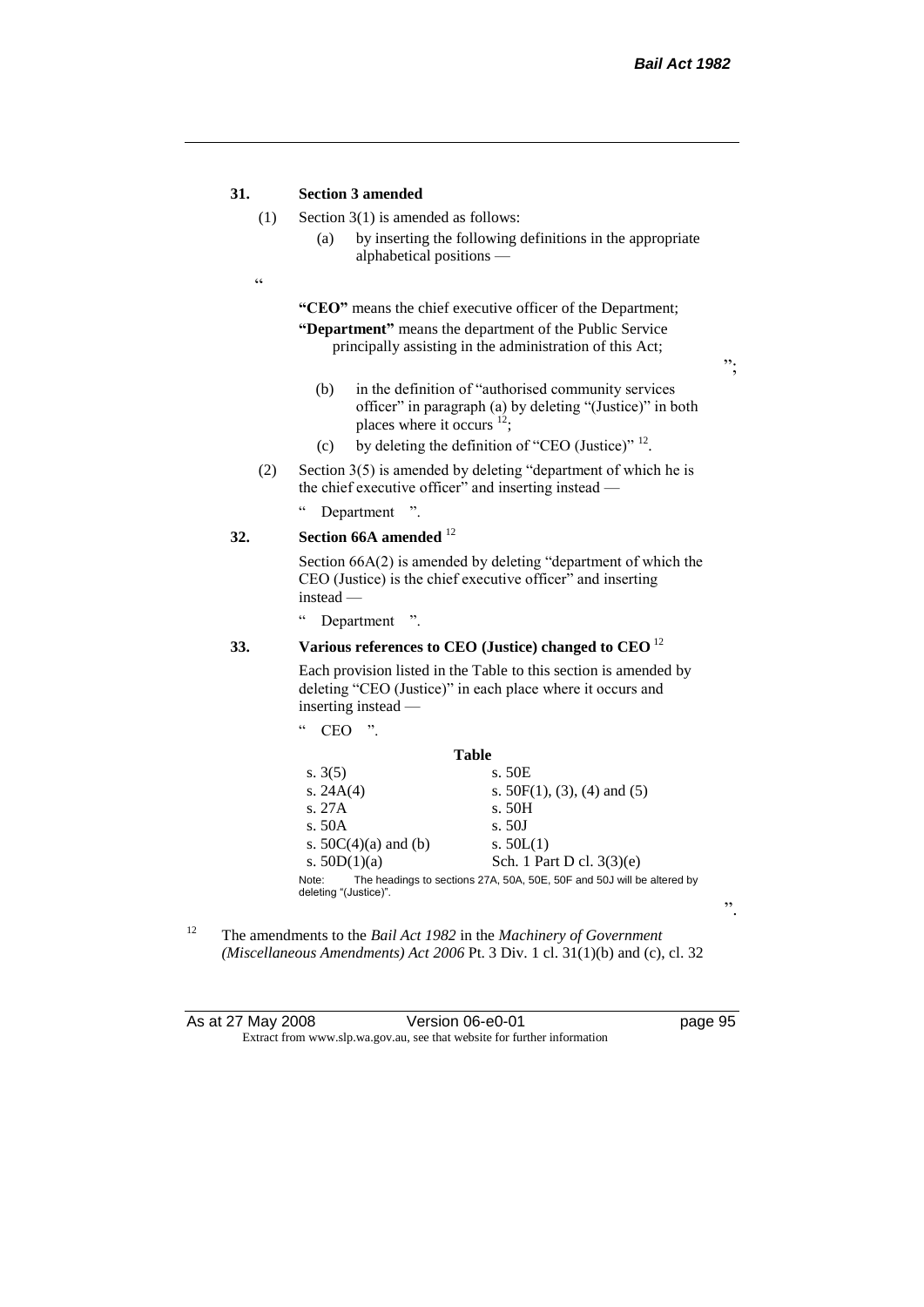and 33 would conflict with amendments by the *Prisons and Sentencing Legislation Amendment Act 2006* Pt. 5.

<sup>13</sup> Footnote no longer applicable.

<sup>14</sup> On the date as at which this compilation was prepared, the *Bail Amendment Act 2008* Pt. 2 had not come into operation. It reads as follows:

.<br>.<br>.

# **Part 2 —** *Bail Act 1982* **amended**

#### **3. The Act amended in this Part**

The amendments in this Part are to the *Bail Act 1982*.

#### **4. Section 3 amended**

Section 3(1) is amended as follows:

(a) by deleting the definition of "appropriate judicial officer" and inserting instead —

 $\epsilon$ 

**"appropriate judicial officer"** means —

- (a) subject to paragraphs (b), (c) and (d), a judicial officer who is empowered to exercise jurisdiction in the court before which the accused is required to appear pursuant to his bail undertaking; or
- (b) if the court is the Court of Appeal, a judge of appeal; or
- (c) except in section 49, a Judge of the Supreme Court or of the Children's Court, as the case may require, in any case where —
	- (i) under section 15 only a Judge of the Supreme Court or of the Children's Court has power to grant bail; or
	- (ii) a judicial officer has exercised the power contained in section 31(2)(d),

for the appearance in question; or

- (d) except in section 49, a Judge of the Supreme Court, of the District Court, or of the Children's Court, as the case may require, in any case where such a Judge has granted bail under section 14 for the appearance in question;
- ";
- (b) in the definition of "court" by deleting paragraph (c) and inserting instead —

page 96 **Version 06-e0-01** As at 27 May 2008 Extract from www.slp.wa.gov.au, see that website for further information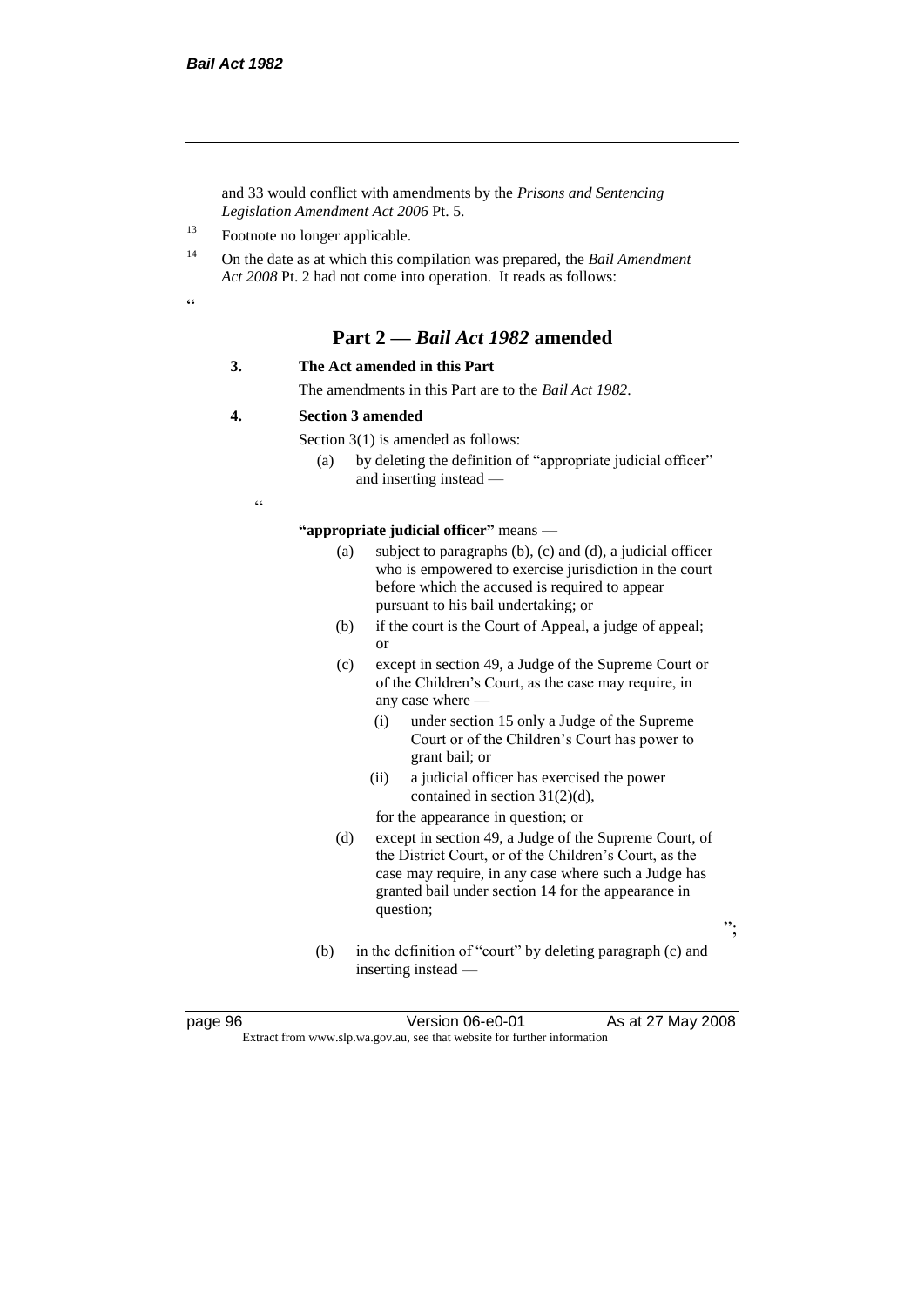| As at 27 May 2008                                 |            | Version 06-e0-01                                                                                                                                   | page 97 |
|---------------------------------------------------|------------|----------------------------------------------------------------------------------------------------------------------------------------------------|---------|
|                                                   |            |                                                                                                                                                    |         |
|                                                   | (b)        | for the Coroner's Court of Western Australia, a<br>coroner's registrar as defined in the Coroners<br>Act 1996 section 3;                           |         |
|                                                   | (a)        | for a court other than the Coroner's Court of Western<br>Australia, the principal registrar, a registrar or a<br>deputy registrar of the court; or |         |
|                                                   |            | "registrar" of a court means —                                                                                                                     |         |
|                                                   |            | Act 1935 section 4(1);                                                                                                                             |         |
|                                                   |            | "judge of appeal" has the meaning given in the Supreme Court                                                                                       |         |
|                                                   |            | or other form of electronic communication as defined in the<br>Electronic Transactions Act 2003 section 5;                                         |         |
|                                                   |            | "electronic communication" means facsimile transmission, email                                                                                     |         |
|                                                   |            | "electronic address" means a facsimile number, email address or<br>other electronic address, as the case requires;                                 |         |
|                                                   |            | as the case requires;                                                                                                                              |         |
|                                                   | (b)        | the officer in charge in the State of the<br>Commonwealth Office of the Director of Public<br>Prosecutions,                                        |         |
|                                                   | (a)        | the Director of Public Prosecutions for the State; or                                                                                              |         |
|                                                   |            | "Director of Public Prosecutions" means -                                                                                                          |         |
|                                                   |            | Security and Custodial Services Act 1999 section 3;                                                                                                |         |
|                                                   |            | "court custody centre" has the meaning given in the Court                                                                                          |         |
|                                                   |            | "Chief Justice" means the Chief Justice of Western Australia;                                                                                      |         |
|                                                   |            | principally assisting in the administration of this Act;<br>"Chief Judge" means the Chief Judge of the District Court;                             |         |
| $\boldsymbol{\varsigma}$ $\boldsymbol{\varsigma}$ |            | "approved", in relation to a form, means approved by the chief<br>executive officer of the department of the Public Service                        |         |
|                                                   | (d)        | by inserting in the appropriate alphabetical positions —                                                                                           |         |
|                                                   |            | and, where the context so requires, the Court of Appeal<br>exercising jurisdiction under this Act                                                  | ".      |
|                                                   | $\epsilon$ | "justice" $-$                                                                                                                                      |         |
|                                                   | (c)        | in the definition of "judicial officer" by inserting after                                                                                         |         |
|                                                   | (c)        | the Coroner's Court of Western Australia;                                                                                                          | ".      |
| $\boldsymbol{\varsigma}$ $\boldsymbol{\varsigma}$ |            |                                                                                                                                                    |         |

Extract from www.slp.wa.gov.au, see that website for further information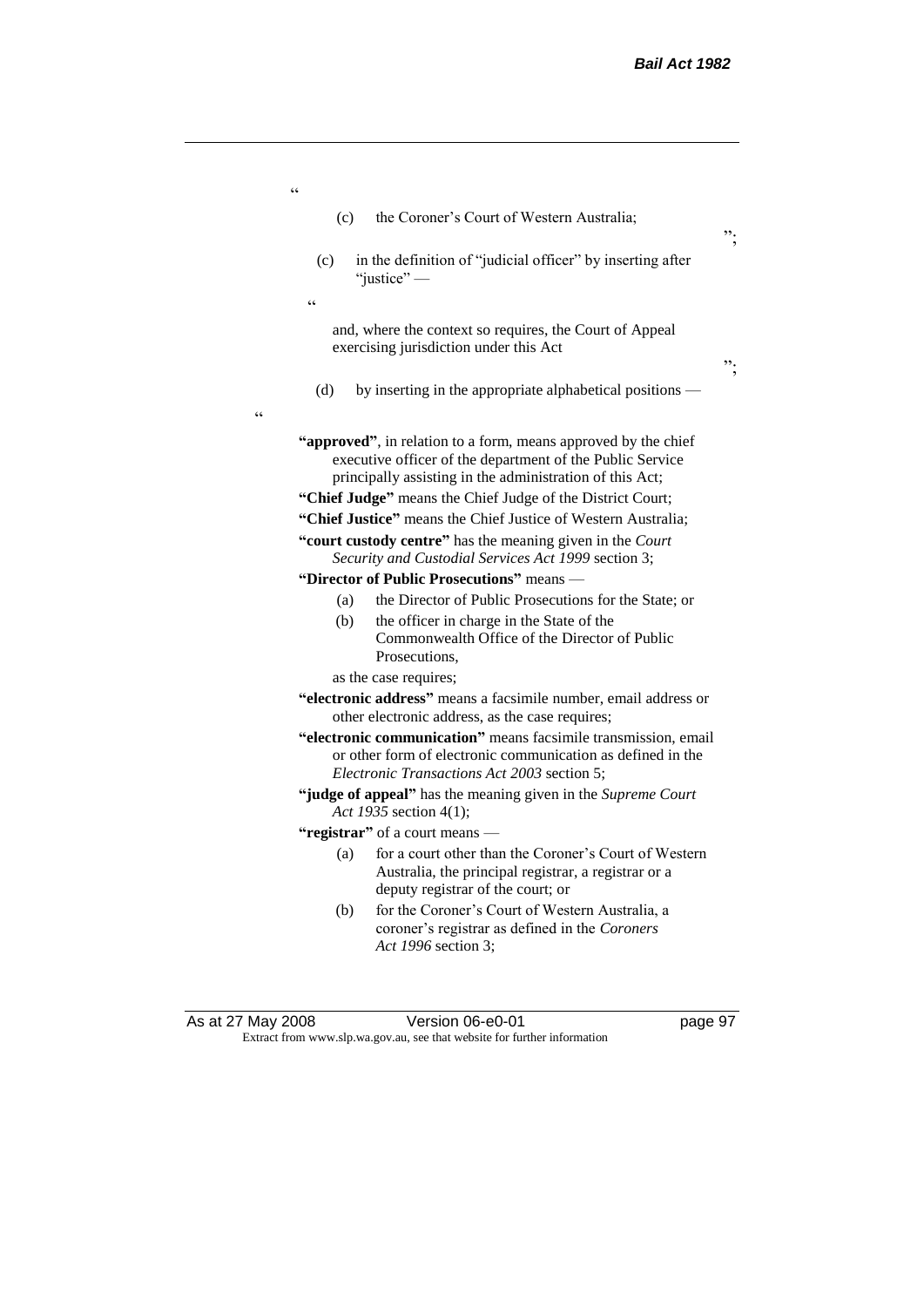#### **5. Section 3A inserted**

After section 3 the following section is inserted —

<u>،</u>

 $\epsilon$ 

#### **3A. Sending notices by electronic communication**

- (1) A reference in this Act, however expressed, to a notice being sent to a person (the **"addressee"**) by electronic communication is a reference to the notice being sent by electronic communication —
	- (a) to an electronic address provided by the addressee for the purpose of being served with the notice; and
	- (b) in an electronic format that enables it to be printed or otherwise generated by the addressee.
- (2) If a notice is sent in accordance with subsection (1), the notice is to be presumed, unless the contrary is shown, to have been received at the time when, in the ordinary course of events, the electronic communication would have entered the information system, as defined in the *Electronic Transactions Act 2003* section 5, of the addressee.

".

#### **6. Section 4A inserted and transitional provision**

(1) After section 4 the following section is inserted in Part I —

#### **4A. Detention and bail where accused appears in response to summons or court hearing notice**

- $(1)$  Where
	- (a) an accused has appeared in court for an offence pursuant to a summons or court hearing notice issued under the *Criminal Procedure Act 2004*; and
	- (b) a judicial officer adjourns the proceedings,

the accused is not to be detained in custody to further appear before the court for that offence unless the judicial officer so orders.

- (2) If an order is made under subsection (1), the duty described in section 7(1) applies.
- (3) On any appearance in court by the accused a judicial officer to whom section 7(1) applies may revoke an order made under subsection  $(1)$ .

page 98 Version 06-e0-01 As at 27 May 2008 Extract from www.slp.wa.gov.au, see that website for further information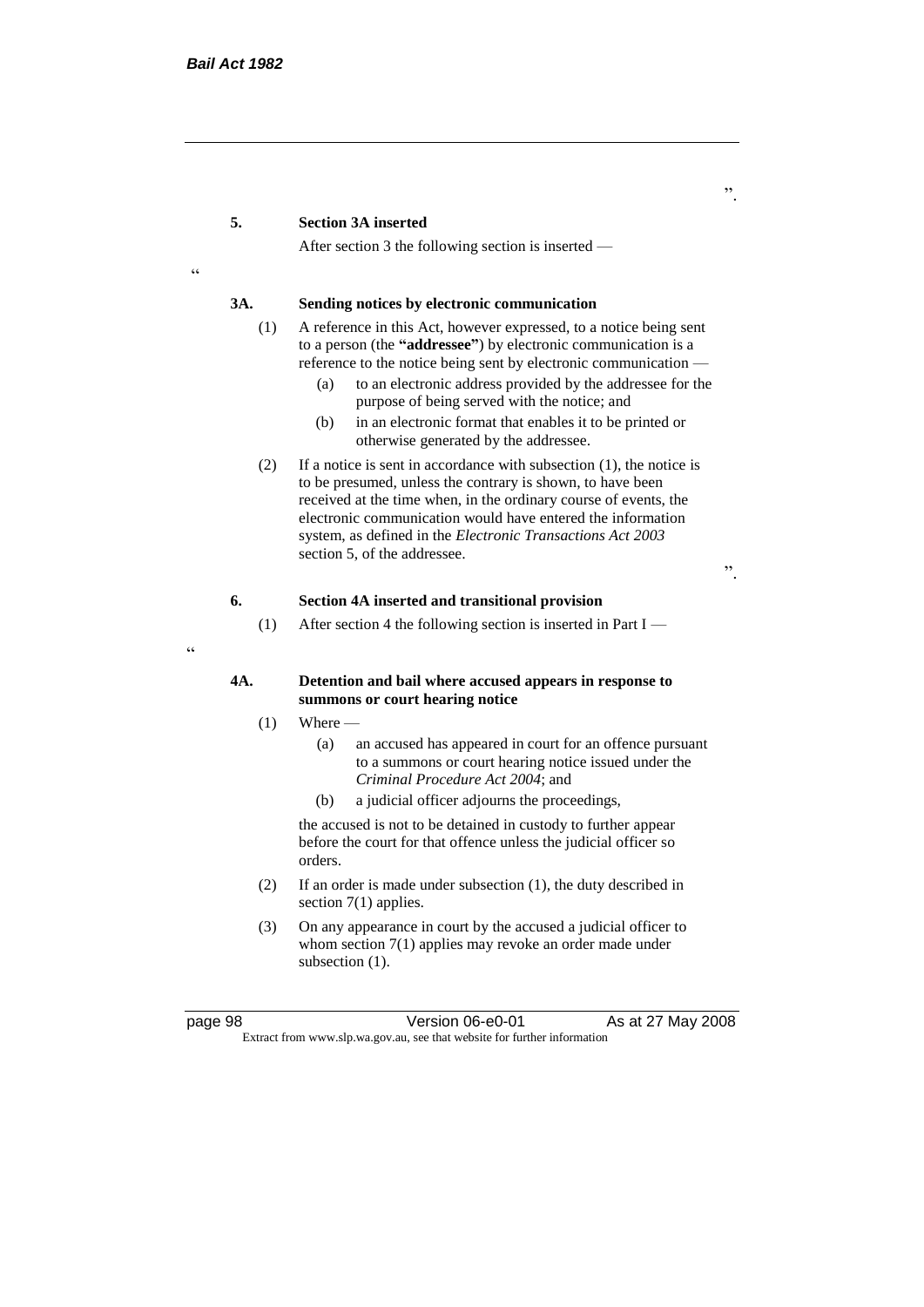".

(2) The *Bail Act 1982* section 4A as inserted by subsection (1) applies to appearances in court referred to in subsection  $(1)(a)$  of that section that occur after the commencement of this section.

#### **7. Section 5 amended**

Section  $5(2)$  is amended by deleting "7(3)" and inserting instead —

" 7B, 7C, 7E ".

#### **8. Section 7 amended**

"

- (1) Section 7(1) is amended as follows:
	- (a) by deleting "(including detention during the period of his trial)";
	- (b) by deleting "subsection (2)" and inserting instead " section 7B, 7C or 7E ".
- (2) Section  $7(2)$ , (3) and (4) are repealed.
- (3) Section 7(5) is amended by deleting "power conferred by section 9" and inserting instead —
	- " powers conferred by sections 7A and 9 ".

#### **9. Section 7A replaced by sections 7A to 7F, related amendments to sections 8 and 21 and transitional provisions**

(1) Section 7A is repealed and the following sections are inserted instead —

#### **7A. Bail may be dispensed with by court**

- (1) A judicial officer referred to in section 7(1) may, instead of discharging the duty imposed by that subsection, dispense with the requirement for bail for an appearance in court for an offence by an accused if the judicial officer —
	- (a) has jurisdiction to do so under section 13A(1); and
	- (b) may properly do so under section 13A(2).
- (2) Where the requirement for bail is dispensed with under this section, the accused has a right to be at liberty until the accused is required to appear before a court for the offence, but subject to —
	- (a) section 59A; and
	- (b) any requirement that the accused be in custody for some other offence or reason.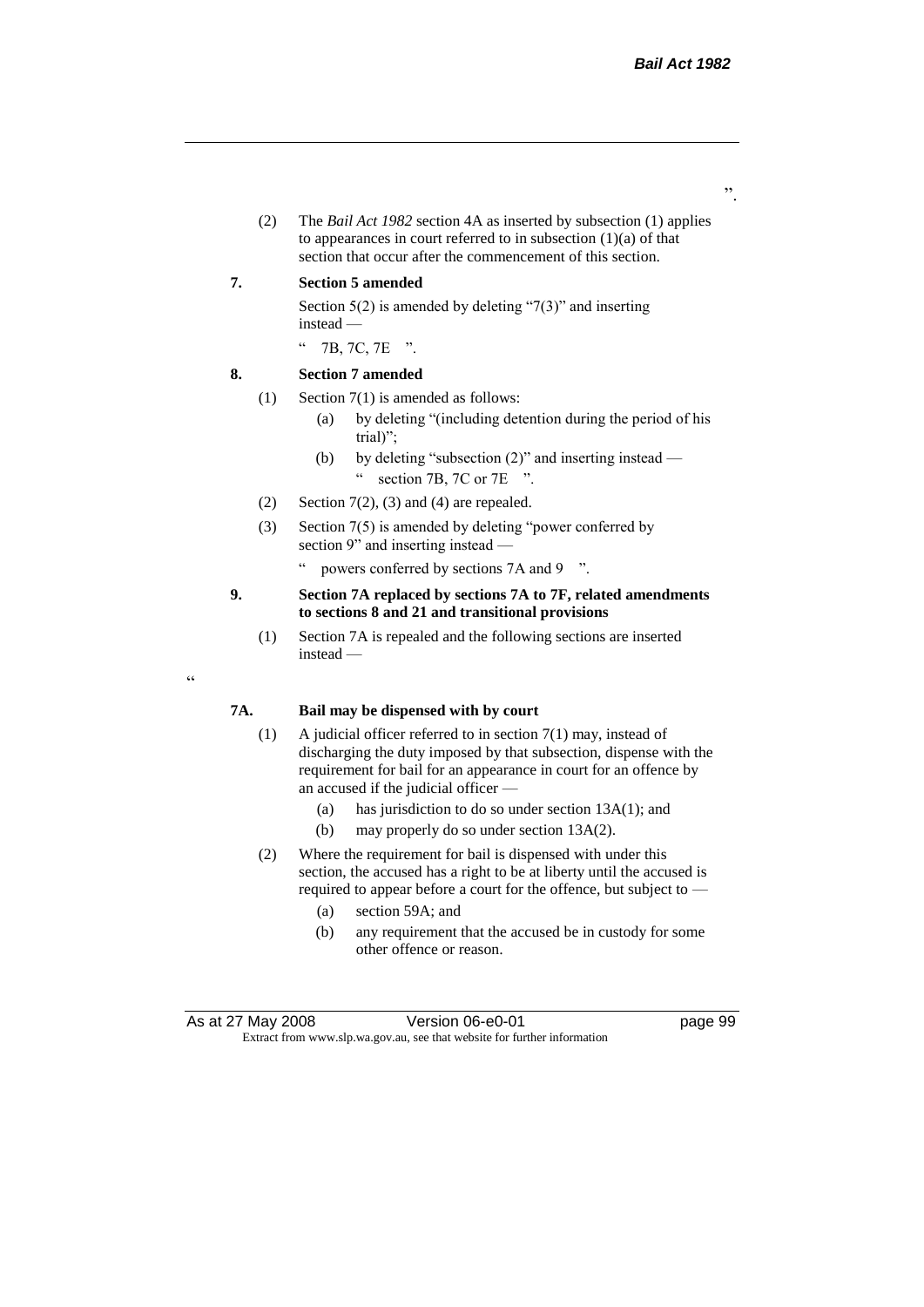#### **7B. Special provision for adult accused in murder cases**

#### (1) In this section —

**"Judge"** means a Judge of the Supreme Court.

- (2) This section applies where
	- (a) an accused is in custody for an offence of wilful murder or murder so that under section 15 only a Judge has power to grant bail; and
	- (b) the accused is not a child.
- (3) Where this section applies the accused, or a person on the accused's behalf, may make an application to a Judge for bail at any time before conviction for the offence.
- (4) Upon an accused's initial appearance in court for an offence of wilful murder or murder, the judicial officer who may order the accused's detention in custody is under a duty to inform the accused of the right conferred by subsection (3).
- $(5)$  Where
	- (a) an accused's case for bail has been considered by a Judge on an application under subsection (3); and
	- (b) bail has been refused,

the accused's case for bail shall not be considered on any subsequent occasion in the same case when the accused's continued detention may be ordered unless subsection (6) applies.

- (6) The accused's case for bail shall again be considered by a Judge if the accused, or a person on the accused's behalf, applies to a Judge and satisfies the Judge that —
	- (a) new facts have been discovered, new circumstances have arisen or the circumstances have changed since bail was refused; or
	- (b) the accused failed to adequately present the accused's case for bail on the previous occasion.
- $(7)$  Where  $-$ 
	- (a) an accused's case for bail has been considered by a Judge on an application under subsection (3); and
	- (b) bail has been granted,

on any subsequent appearance in the same case a judicial officer may order, notwithstanding section 15, that bail is to continue on the same terms and conditions.

(8) The accused is to be taken before a Judge for the purposes of an application under this section only if the Judge so orders.

page 100 Version 06-e0-01 As at 27 May 2008 Extract from www.slp.wa.gov.au, see that website for further information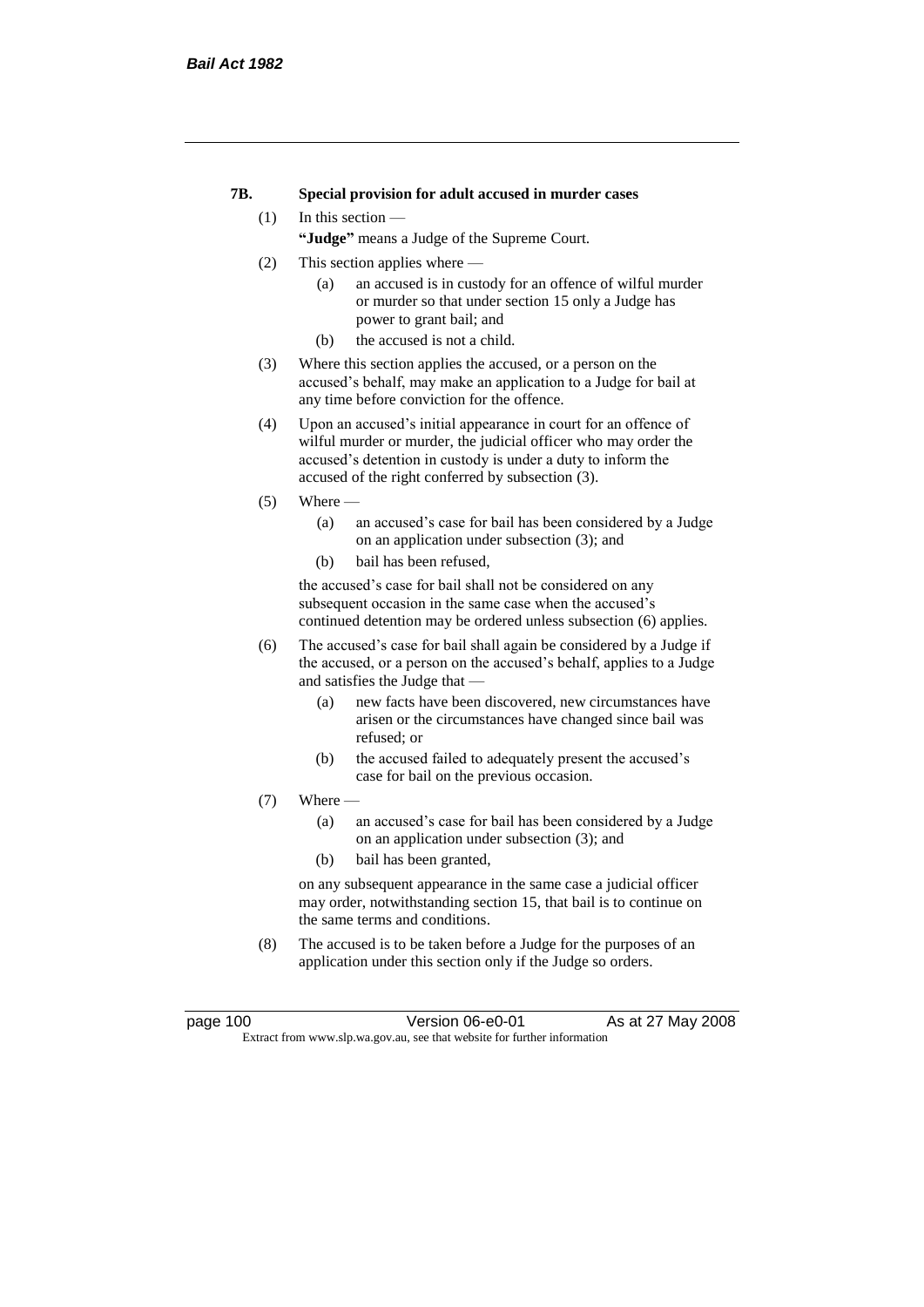## **7C. Special provision for child accused in murder cases**

- (1) This section applies where a child accused is in custody for an offence of wilful murder or murder so that under section 15 only a Judge of the Children's Court has power to grant bail.
- (2) Where this section applies, the judicial officer referred to in section 7(1) other than a Judge of the Children's Court, shall, whether or not an application for bail is made by the accused or on the accused's behalf, cause the accused to be taken as soon as is practicable before a Judge of the Children's Court for the purpose of having the accused's case for bail considered by the Judge.
- (3) Notwithstanding subsection (2), where
	- (a) the duty described in that subsection has been discharged once in relation to a child accused's case for bail; and
	- (b) bail has on that occasion been refused by a Judge of the Children's Court,

the accused's case for bail need not be considered on any subsequent occasion in the same case when the accused's continued detention may be ordered unless subsection (4) applies.

- (4) On a subsequent occasion the accused may apply to the judicial officer who may order the accused's continued detention for a reconsideration of the accused's case for bail on the ground that —
	- (a) new facts have been discovered, new circumstances have arisen or the circumstances have changed since bail was refused on the occasion mentioned in subsection (3); or
	- (b) the accused failed to adequately present the accused's case for bail on that occasion.
- (5) If the judicial officer is satisfied as to one or more of those grounds the judicial officer shall cause the accused to be taken as soon as is practicable before a Judge of the Children's Court for the purpose of having the accused's case for bail considered by the Judge.

## **7D. Previous decision may be adopted**

- (1) Notwithstanding section 7(1), after  $-$ 
	- (a) the duty described in that subsection has been discharged once in relation to an accused's case for bail; or
	- (b) a Judge of the Children's Court has considered the case under section 15,

it is sufficient on any subsequent consideration of bail in the same case for a judicial officer, including a Judge of the Children's

As at 27 May 2008 Version 06-e0-01 Page 101 Extract from www.slp.wa.gov.au, see that website for further information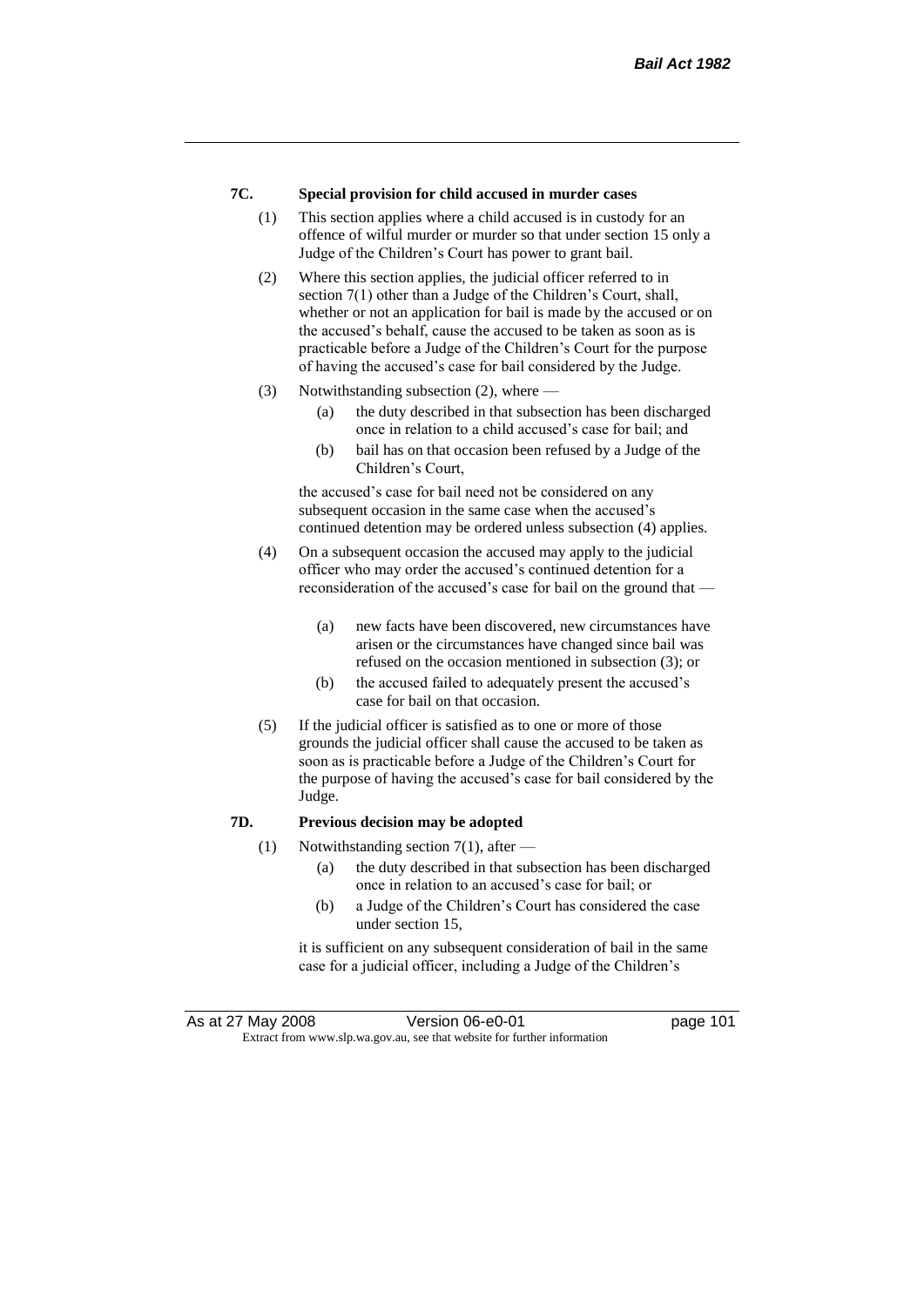Court acting under section 15, to make inquiry of the accused in terms of subsection (2).

- (2) The inquiry to be so made is  $-$ 
	- (a) whether any new fact has been discovered or new circumstance has arisen, or whether the circumstances have changed, since bail was previously granted or refused; and
	- (b) whether the accused considers that the accused failed to adequately present the accused's case for bail on a previous occasion.
- (3) Unless the judicial officer is satisfied that there is any reason of the kind mentioned in subsection (2) for not doing so, the judicial officer may adopt the decision previously made in the case, but with power to make such variations of the terms and conditions of bail as the judicial officer thinks fit.

# **7E. Bail during trial**

- $(1)$  Where
	- (a) an accused has been refused bail for the accused's appearance for trial for an offence; and
	- (b) the trial extends beyond one day,

a judicial officer referred to in section 7(1) need not comply with that subsection unless the accused, or a person on the accused's behalf, applies for bail.

(2) In subsection  $(1)$  —

**"trial"** means that part of proceedings for an offence when evidence is being received by the court in respect of the offence and also extends to any time when —

- (a) legal argument is being heard; or
- (b) a judicial officer or a jury is deliberating.

## **7F. Bail for appeal from courts of summary jurisdiction**

- (1) If a person is in custody and an appeal has been commenced under the *Criminal Appeals Act 2004* Part 2 in connection with the decision by virtue of which the person is in custody, the person may apply for bail —
	- (a) if the appeal is to be heard and determined by the Court of Appeal or if an application has been made to the Court of Appeal for leave to appeal to the Court of Appeal to a judge of appeal; or
	- (b) in any other case to a Judge of the Supreme Court.

page 102 Version 06-e0-01 As at 27 May 2008 Extract from www.slp.wa.gov.au, see that website for further information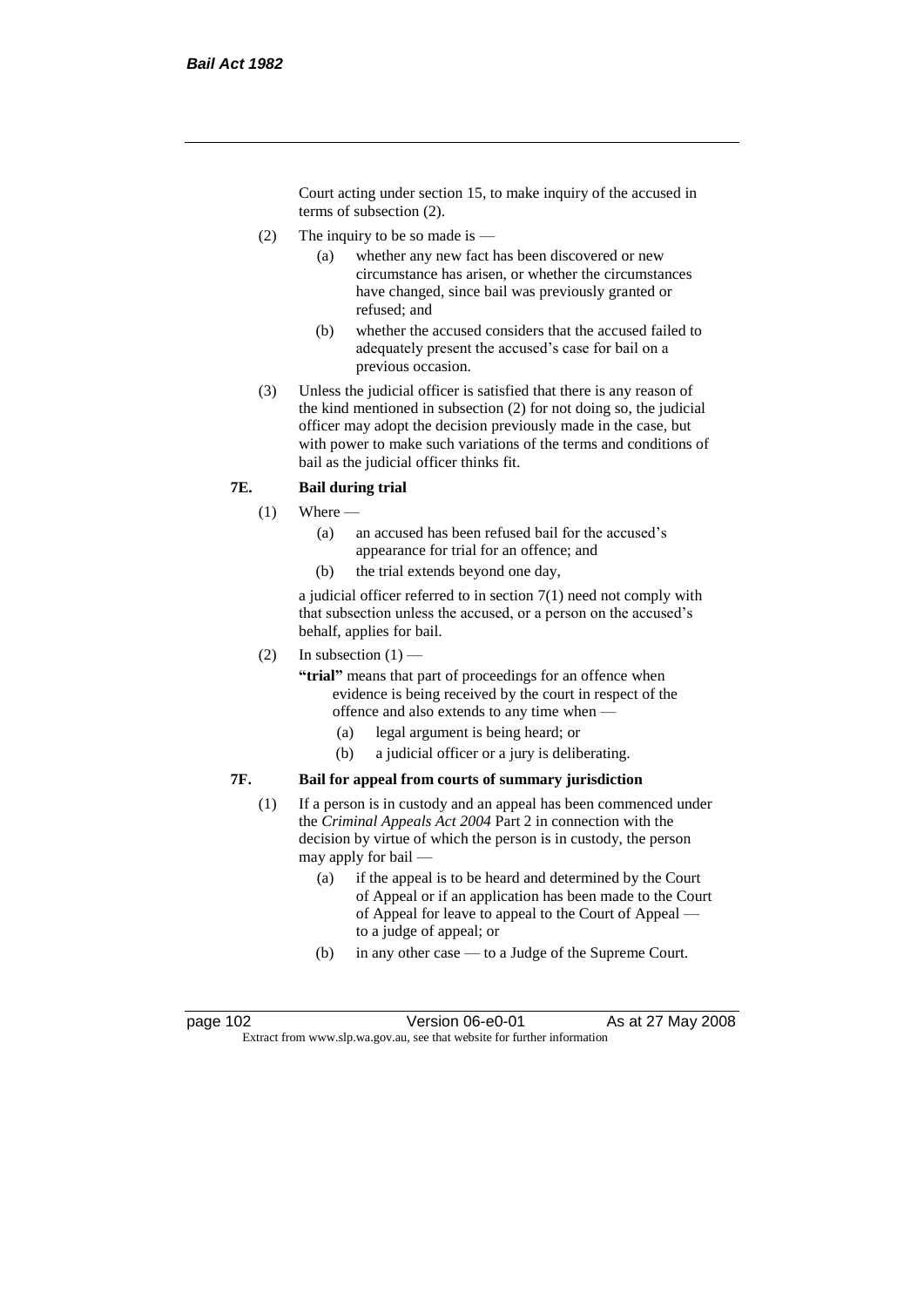".

".

- (2) Bail shall not be granted to an applicant for bail under subsection (1) unless —
	- (a) the applicant has given notice of the application for bail to —
		- (i) the Director of Public Prosecutions; or
		- (ii) the State Solicitor,
		- as the case may require; and
	- (b) that official has been given an opportunity to be heard on the application.
- (2) Section  $8(5)$  is amended by deleting "7A(1)" and inserting instead —

"  $7F(1)$  ".

.<br>.<br>.

- (3) Section 21(2) is amended as follows:
	- (a) after paragraph (a) by inserting  $\alpha$  or ";
	- (b) by deleting paragraph (b) and "or" after it and inserting instead —
	- (b) the Director of Public Prosecutions or the State Solicitor to receive notice and be heard under section 7F(2); or
- (4) The *Bail Act 1982* section 7A as inserted by subsection (1) applies in relation to appearances in court coming within the *Bail Act 1982* section 7(1) that occur after the commencement of this section.
- (5) The *Bail Act 1982* section 7B(3) as inserted by subsection (1) applies so as to enable an accused who is detained in custody after the commencement of this section to make an application allowed for by that subsection.
- (6) The *Bail Act 1982* section 7B(4) as inserted by subsection (1) applies in relation to appearances in court coming within that subsection that occur after the commencement of this section.
- (7) The *Bail Act 1982* section 7B(5) as inserted by subsection (1) applies in relation to an accused who is in custody on the commencement of this section as if the reference in section 7B(5)(a) to an application under subsection (3) included a reference to an application under the *Bail Act 1982* as in force immediately before the commencement of this section.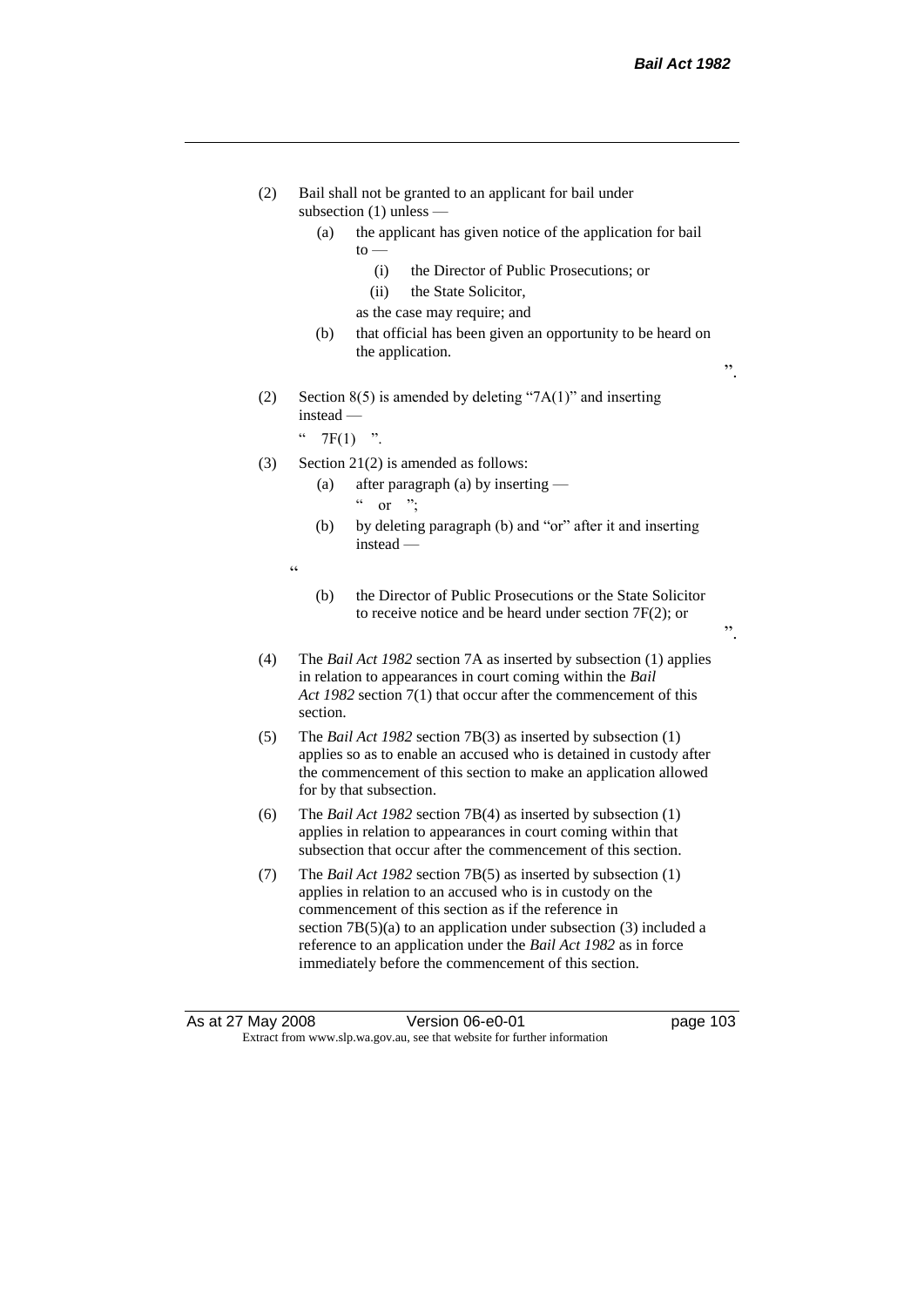- (8) The *Bail Act 1982* section 7C(2) as inserted by subsection (1) applies in relation to appearances in court coming within that subsection that occur after the commencement of this section.
- (9) The *Bail Act 1982* section 7D as inserted by subsection (1) applies to any subsequent consideration of bail referred to in section 7D(1) that occurs after the commencement of this section.
- (10) The *Bail Act 1982* section 7E as inserted by subsection (1) applies to any trial as defined in section 7E(2), or part of a trial, that takes place after the commencement of this section.
- (11) The *Bail Act 1982* section 7F(2) as inserted by subsection (1) applies in relation to a pending application for bail under the *Bail Act 1982* section 7A(1), as in force immediately before the commencement of this section, as if it were an application for bail under the *Bail Act 1982* section 7F(1) as inserted by subsection  $(1)$ .

## **10. Section 9 amended and transitional provision**

- (1) Section 9(1)(b) is amended by inserting after "24(1)" " or  $24A(1)$  or  $(2)$  ".
- (2) The *Bail Act 1982* section 9(1)(b) as amended by subsection (1) applies to any consideration of a case for bail that occurs after the commencement of this section.

## **11. Section 11 amended and transitional provision**

- (1) Section 11(1)(e) is amended by inserting after "46," 50F, ".
- (2) Section 11(2) and (3) are repealed and the following subsections are inserted instead —
- $\epsilon$
- (2) Where the accused is in custody in a lock-up, court custody centre or prison, the right conferred by subsection (1) is also subject to the person in charge of the lock-up, court custody centre or prison either —
	- (a) signing a certificate under subsection (3); or
	- (b) receiving notice that a certificate has been signed by another person under that subsection.
- (3) After an accused becomes entitled to be at liberty as provided in subsection (1), a person referred to in section 29 may sign a certificate to that effect in the prescribed form.

page 104 Version 06-e0-01 As at 27 May 2008 Extract from www.slp.wa.gov.au, see that website for further information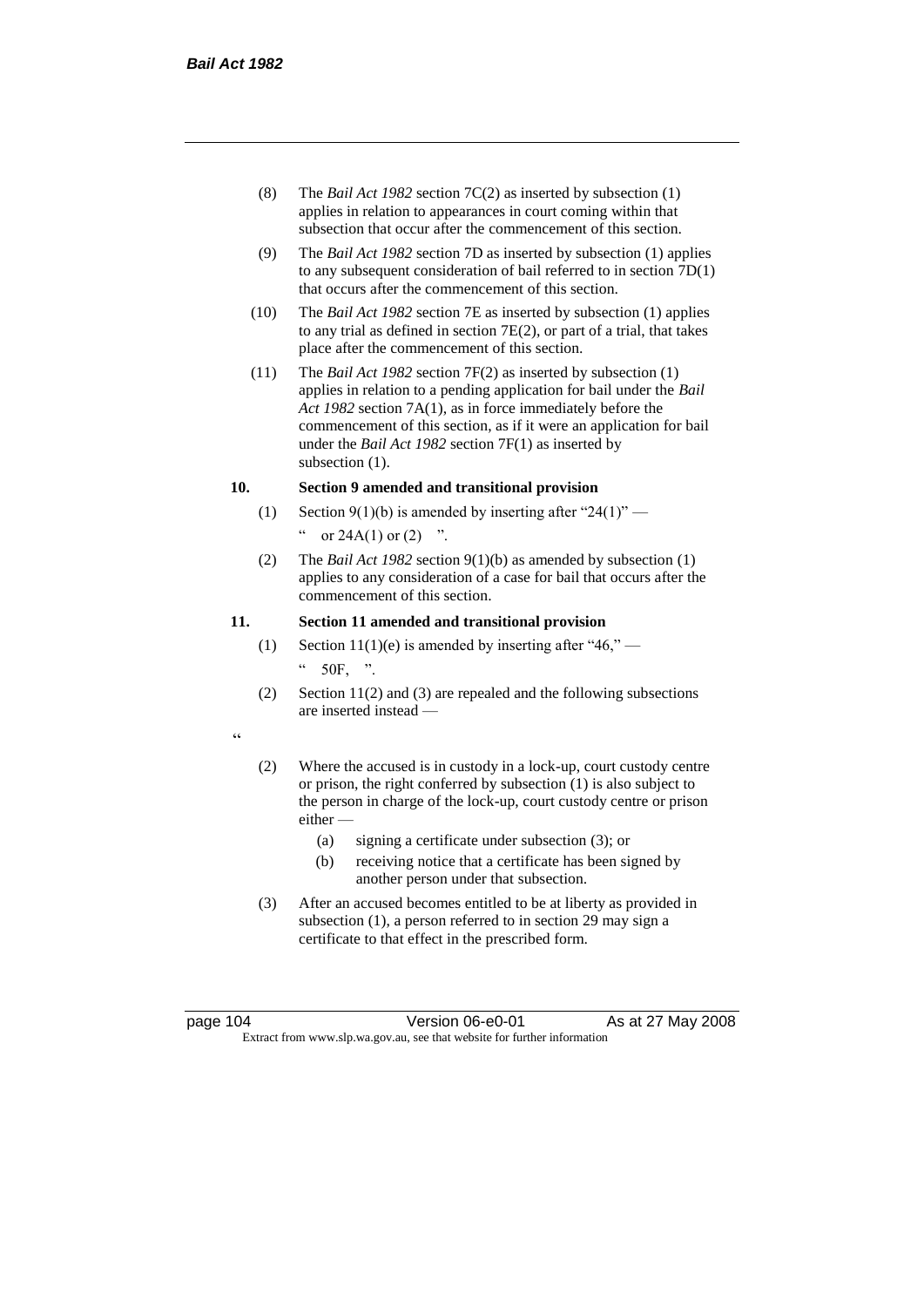- (4) The person in charge of a lock-up, court custody centre or prison in which the accused is in custody shall release the accused from custody as soon as is practicable after —
	- (a) the person in charge signs the certificate; or
	- (b) if the certificate is signed by a person other than the person in charge, the person in charge receives notice as described in subsection (2)(b).
- (3) A certificate under the *Bail Act 1982* section 11(2) as in force immediately before the commencement of this section that has not been fully acted upon is to be treated after that commencement as a certificate under the *Bail Act 1982* section 11(3) as inserted by subsection (2).

## **12. Section 12 amended**

 $\epsilon$ 

"

Section 12 is amended by deleting "section 11(1)" and inserting instead —

" sections  $7A(2)$  and  $11(1)$  ".

# **13. Heading to Part III replaced**

The heading to Part III is deleted and the following heading is inserted instead —

# **Part III — Jurisdiction relating to bail**

".

".

# **14. Sections 13A and 13B inserted**

After section 13 the following sections are inserted —

## **13A. Jurisdiction to dispense with bail and how jurisdiction to be exercised**

- (1) Jurisdiction to dispense with the requirement for bail under section 7A for any appearance described in the first column of Schedule 1 Part A clause 2 or 3 is vested, subject to Schedule 1 Part B, in the judicial officer specified in the second column of that clause opposite that description, but Schedule 1 Part A clause 7 does not apply for the purposes of this subsection.
- (2) The jurisdiction referred to in subsection (1) is exercisable only —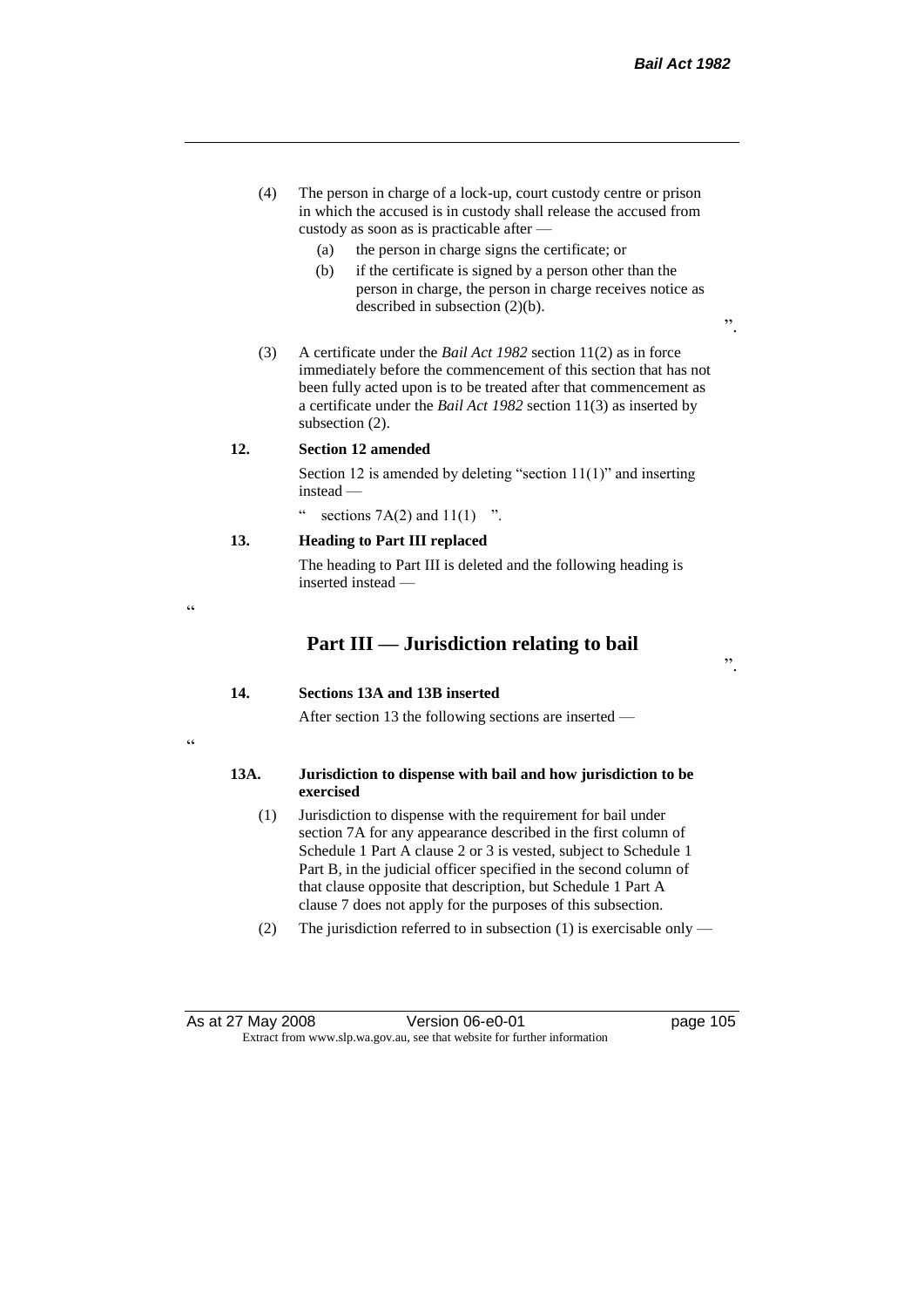- (a) in respect of an appearance in court before conviction for an offence; and
- (b) if it appears to the judicial officer that bail would be granted in accordance with Schedule 1 Part C clause 1 or 2 but that in the circumstances the completion of bail papers is an unnecessary imposition.
- (3) Where a judicial officer dispenses with the requirement for bail for an appearance by an accused the registrar of the court shall, in accordance with section 13B, give written notice to the accused of the time and place for the appearance.

## **13B. Giving and proof of notices under section 13A(3)**

- (1) A written notice to an accused under section  $13A(3)$  shall be
	- (a) given to the accused personally; or
	- (b) sent to the accused
		- (i) by post to the accused's address appearing in the records of the court; or
		- (ii) in urgent cases or with the accused's consent, by electronic communication.
- (2) A person who gives or sends a notice in accordance with subsection (1) shall endorse on a file copy of the notice a certificate showing —
	- (a) that the person has done so; and
	- (b) the time of doing so.
- (3) If a notice is sent by post under subsection  $(1)(b)(i)$ , the notice is to be presumed, unless the contrary is shown, to have been received at the time when, in the ordinary course of events, it would have been delivered.
- (4) In any proceedings
	- (a) a document purporting to be a copy of a notice referred to in subsection (1) is evidence of the terms of the notice; and
	- (b) an endorsement on a copy of a notice referred to in subsection (2) purporting to be a certificate referred to in that subsection is evidence of the matters appearing in the certificate without proof of the signature of the person who made the endorsement.

".

# **15. Section 14 amended and transitional provisions**

- (1) Section 14(1) is amended as follows:
	- (a) by deleting "of the Supreme Court";

page 106 **Version 06-e0-01** As at 27 May 2008 Extract from www.slp.wa.gov.au, see that website for further information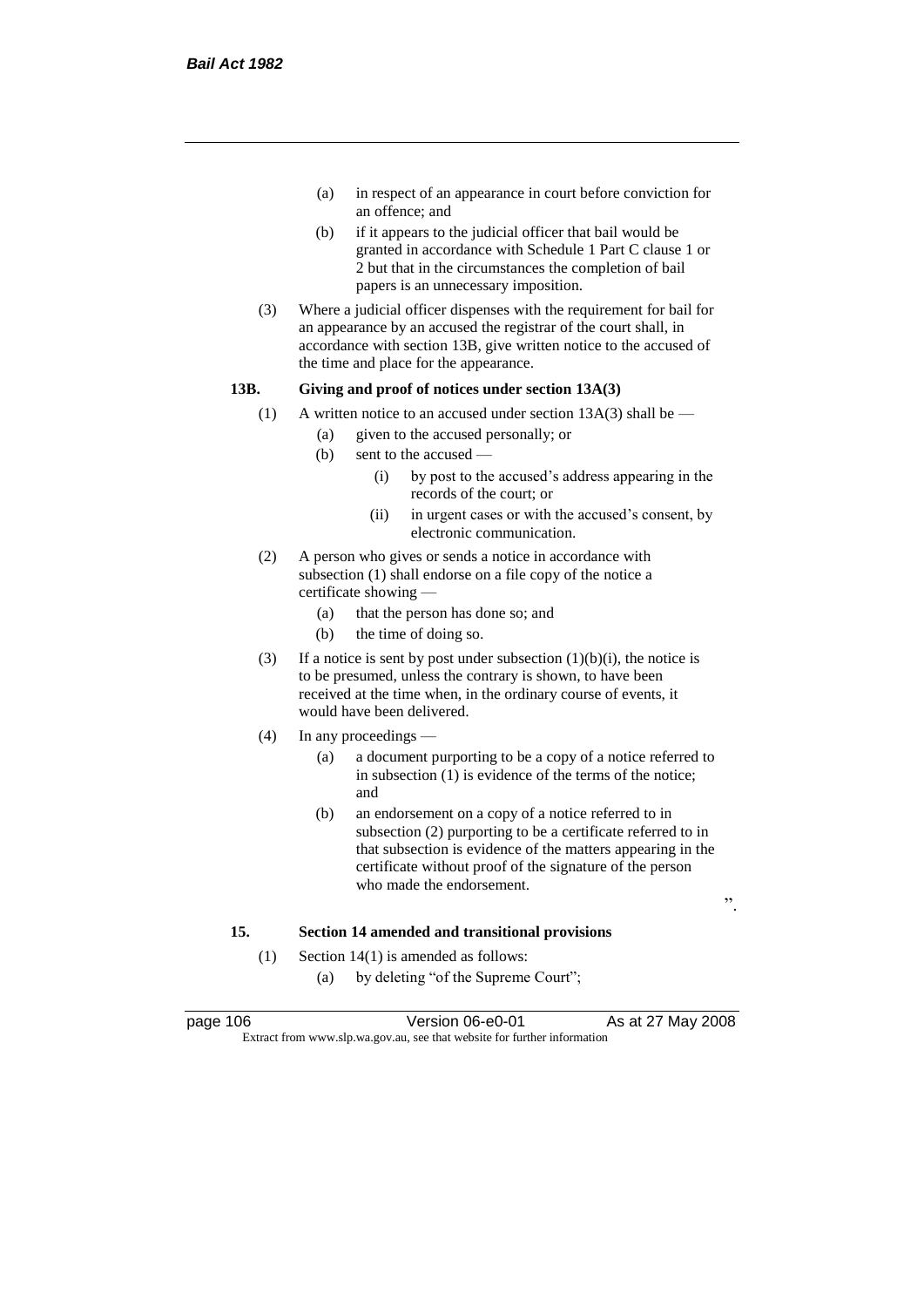(b) after paragraph (b) by deleting the full stop and inserting instead —

; and

 $\epsilon$ 

(c) under section 7A dispense with the requirement for bail or revoke an existing dispensation.

".

- (2) Section 14(2) is amended as follows:
	- (a) by deleting "of the Supreme Court";
	- (b) in paragraph (a) by deleting "or refused" and inserting instead —
		- " , refused or dispensed with ".
- (3) Section 14(2a) and (3) are each amended by deleting "of the Supreme Court".
- (4) Section 14(4) and (5) are repealed and the following subsection is inserted instead —

"

#### (4) In this section —

- (a) references to a Judge are references
	- (i) in the case of a child charged with an offence before the Children's Court, to a Judge of that Court; and
	- (ii) in the case of an accused committed for trial or sentence to the District Court, to a Judge of that Court; and
	- (iii) in any other case, to a Judge of the Supreme Court;
	- and
- (b) references to any other judicial officer
	- (i) in relation to the exercise of powers under this section by a Judge, are references to any judicial officer whose jurisdiction is inferior to that of the Judge; but
	- (ii) in relation to the exercise of powers under this section by a Judge of the Supreme Court, do not include a Judge of the Children's Court or a Judge of the District Court.

".

As at 27 May 2008 Version 06-e0-01 page 107 Extract from www.slp.wa.gov.au, see that website for further information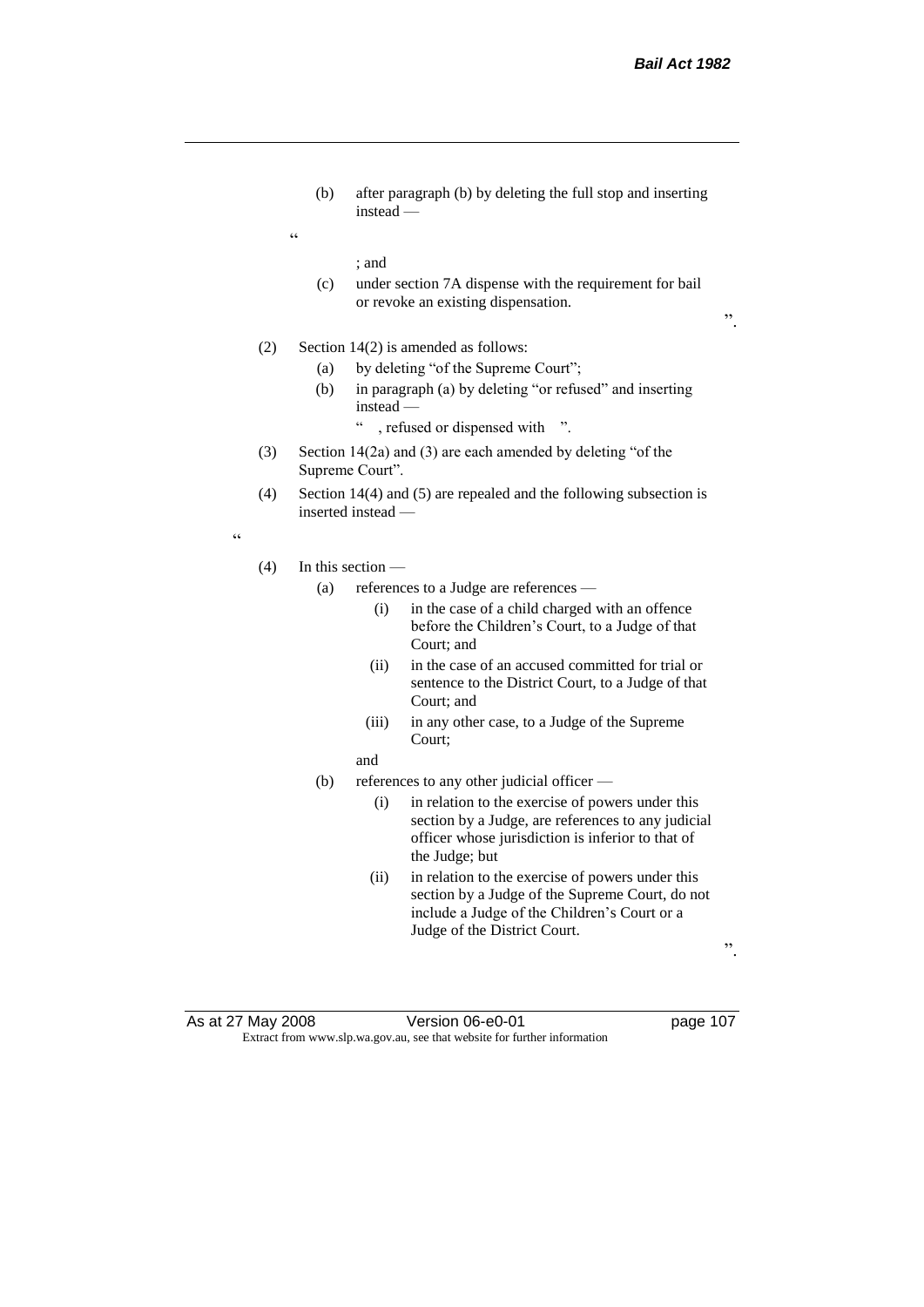- (5) The *Bail Act 1982* section 14(4)(a)(i) as inserted by subsection (4) applies in respect of a child charged with an offence on or after the commencement.
- (6) The *Bail Act 1982* section 14(4)(a)(ii) as inserted by subsection (4) applies in respect of an accused committed to the District Court on or after the commencement for trial or sentence.
- (7) The *Bail Act 1982* section 14(4)(b) as inserted by subsection (4) applies in respect of any power referred to in the *Bail Act 1982* section 14(1) that is exercised, or could be exercised, on or after the commencement by any other judicial officer as defined in that paragraph.
- (8) In subsections (5), (6) and (7) **"commencement"** means the commencement of subsection (4). Note: The heading to section 14 is to read "**Extent of Judge's jurisdiction**".

## **16. Sections 15A and 15B inserted and transitional provision**

(1) After section 15 the following sections are inserted —

# **15A. Appeal from decision of Judge**

(1) In this section —

- **"bail decision"** means a decision
	- (a) to grant or refuse bail; or
	- (b) to vary or revoke bail; or
	- (c) to dispense with the requirement for bail; or
	- (d) to impose any condition on a grant of bail,
	- and includes a decision under section 55 or 59A(4).
- (2) The prosecutor or the accused may appeal to the Court of Appeal against a bail decision of —
	- (a) a Judge of the Children's Court; or
	- (b) a Judge of the District Court; or
	- (c) a Judge of the Supreme Court.
- (3) The leave of the Court of Appeal is required for each ground of appeal in an appeal under this section.
- (4) The *Criminal Appeals Act 2004* section 27(2), (3) and (4) apply, with necessary modifications, as if an appeal under this section were an appeal under Part 3 of that Act.
- (5) An appeal under this section shall be commenced and conducted in accordance with this section, section 15B and rules of court made by the Supreme Court.

.<br>.

page 108 **Version 06-e0-01** As at 27 May 2008 Extract from www.slp.wa.gov.au, see that website for further information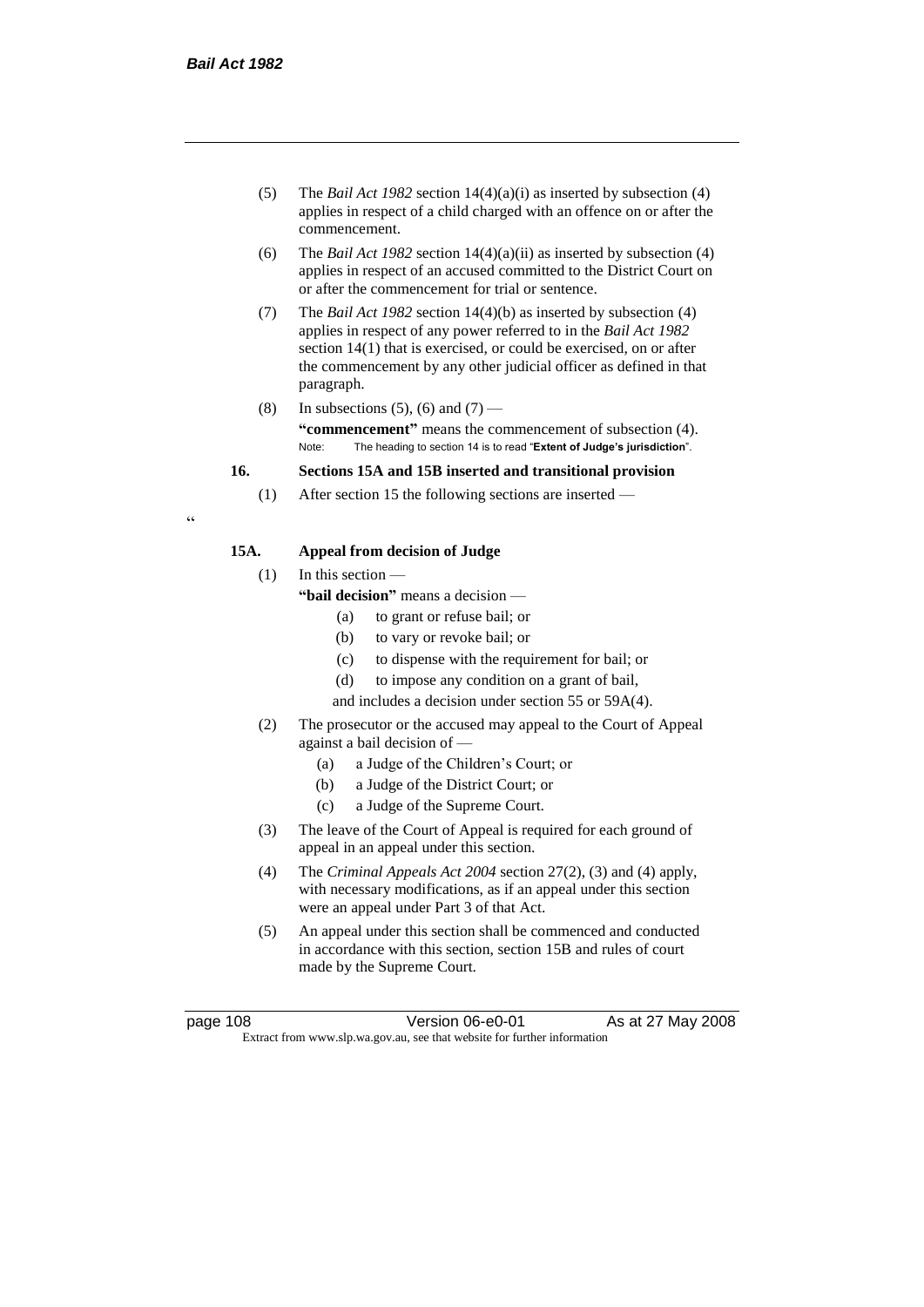- (6) An appeal under this section shall be commenced by lodging with the Court of Appeal an application for leave to appeal that sets out the grounds of the appeal.
- (7) An appeal under this section cannot be commenced later than 21 days after the date of the bail decision unless the Court of Appeal orders otherwise.
- (8) An accused who is a party to an appeal under this section and who is in custody is entitled to be present at the hearing of the appeal if the accused so requests, and any official responsible for that custody who is informed of such a request shall do what is necessary to give effect to it.
- (9) For the purposes of giving effect to a request referred to in subsection (8), arrangements may be made for the accused to appear before the Court of Appeal by means of a video link or an audio link in accordance with section 66B, unless the Court of Appeal has ordered that the accused appear before it in person.

## **15B. Determination of appeal under section 15A and related provisions**

- (1) The Court of Appeal has jurisdiction to hear and determine an appeal under section 15A.
- (2) The Court of Appeal shall determine an appeal on the material and evidence that was before the Judge whose decision is the subject of the appeal.
- (3) Any decision of the Court of Appeal in relation to bail shall be made in accordance with the relevant provisions of sections 13A and 17 and Schedule 1.
- (4) Where in determining an appeal the Court of Appeal revokes the bail of an accused who is at liberty, it may order that the accused be returned to custody to await the appearance for which the bail was granted.
- (5) Where in determining an appeal the Court of Appeal varies the bail of an accused who is at liberty, it may order that the accused be returned to custody until the accused becomes entitled to be again at liberty pursuant to section 11.
- (6) A judge of appeal may issue any warrant that may be necessary to carry into effect an order under subsection (4) or (5).
	- $\ddot{\hspace{1mm}}$
- (2) The *Bail Act 1982* sections 15A and 15B as inserted by subsection (1) apply to a bail decision, as defined in section 15A(1), made after the commencement of this section by a judge referred to in section 15A(2).

| As at 27 May 2008                                                        |  | Version 06-e0-01 | page 109 |
|--------------------------------------------------------------------------|--|------------------|----------|
| Extract from www.slp.wa.gov.au, see that website for further information |  |                  |          |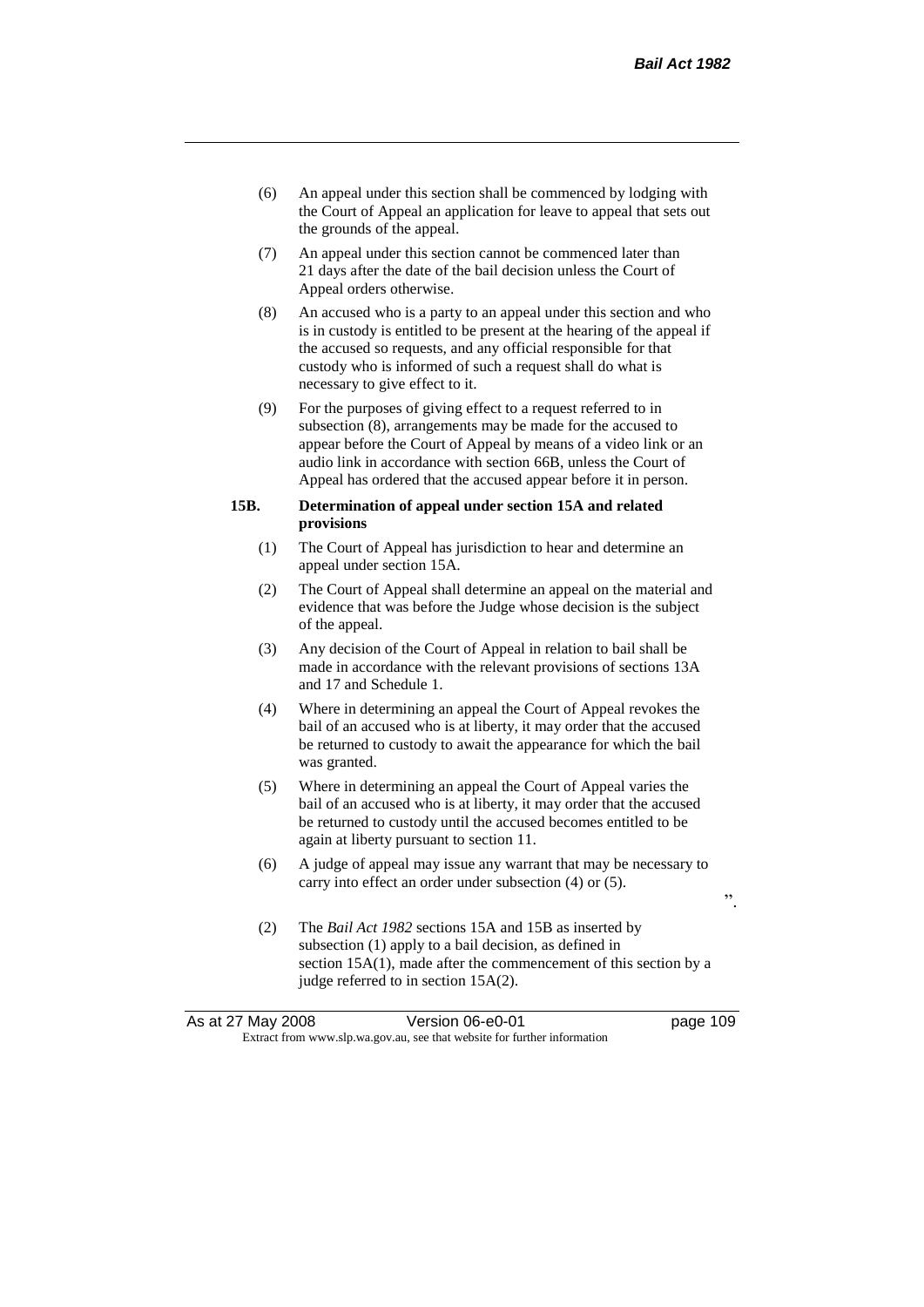| 17.   |     | <b>Section 26 amended</b>                                                                                                                                                                                                                                                                        |  |  |  |
|-------|-----|--------------------------------------------------------------------------------------------------------------------------------------------------------------------------------------------------------------------------------------------------------------------------------------------------|--|--|--|
|       | (1) | Section $26(1)$ is amended as follows:                                                                                                                                                                                                                                                           |  |  |  |
|       |     | after paragraph (a) by inserting —<br>(a)                                                                                                                                                                                                                                                        |  |  |  |
|       |     | $\boldsymbol{\varsigma}$ $\boldsymbol{\varsigma}$<br>".<br>$\alpha$                                                                                                                                                                                                                              |  |  |  |
|       |     | before paragraph (c) by inserting —<br>(b)                                                                                                                                                                                                                                                       |  |  |  |
|       |     | $\zeta\,\zeta$                                                                                                                                                                                                                                                                                   |  |  |  |
|       |     | (ba)<br>grants bail to an accused for a serious offence to which<br>Schedule 1 Part C clause 3A applies; or<br>,,                                                                                                                                                                                |  |  |  |
|       | (2) | Section 26(2) is amended before paragraph (b) by inserting $-$<br>$\epsilon$                                                                                                                                                                                                                     |  |  |  |
|       |     | grants bail to an accused for a serious offence to which<br>(aa)<br>Schedule 1 Part C clause 3A applies; or<br>,,                                                                                                                                                                                |  |  |  |
| 18.   |     | Section 28 amended, related amendments to sections 35, 49, 51<br>and 58 and Schedule 1 and transitional provisions                                                                                                                                                                               |  |  |  |
|       | (1) | Section 28(2) is amended as follows:                                                                                                                                                                                                                                                             |  |  |  |
|       |     | by deleting paragraph (b) and inserting instead —<br>(a)                                                                                                                                                                                                                                         |  |  |  |
|       |     | $\zeta\,\zeta$                                                                                                                                                                                                                                                                                   |  |  |  |
|       |     | that if the accused fails to appear at that time and place<br>(b)<br>the accused will, as soon as is practicable, appear at the<br>court at which the accused was required to appear, when<br>that court is sitting; and<br>".                                                                   |  |  |  |
|       |     | after each of paragraphs (a) and (c) by inserting —<br>(b)<br>$\boldsymbol{\varsigma}$ $\boldsymbol{\varsigma}$<br>$\rightarrow$<br>and                                                                                                                                                          |  |  |  |
|       | (2) | Section 49(1) is amended after "or (b)" by deleting "(ii)".                                                                                                                                                                                                                                      |  |  |  |
|       | (3) | Each provision in the Table to this section is amended by deleting<br>"(ii)" in each place where it occurs.                                                                                                                                                                                      |  |  |  |
| Table |     |                                                                                                                                                                                                                                                                                                  |  |  |  |
|       |     | s. $35(1)$<br>s. $58(1)(b)$<br>s. $51(2)$<br>Sch. 1 Pt. D cl. 1(2)(a) and (b)                                                                                                                                                                                                                    |  |  |  |
|       | (4) | A bail undertaking that has effect under the Bail Act 1982<br>immediately before the commencement of this section continues to<br>have effect, on and after that commencement, as if it were a bail<br>undertaking described in the Bail Act 1982 section 28(2) as<br>amended by subsection (1). |  |  |  |

| page 110 |  |  |
|----------|--|--|
|----------|--|--|

page 110 **Decimination UP of Version 06-e0-01** As at 27 May 2008 Extract from www.slp.wa.gov.au, see that website for further information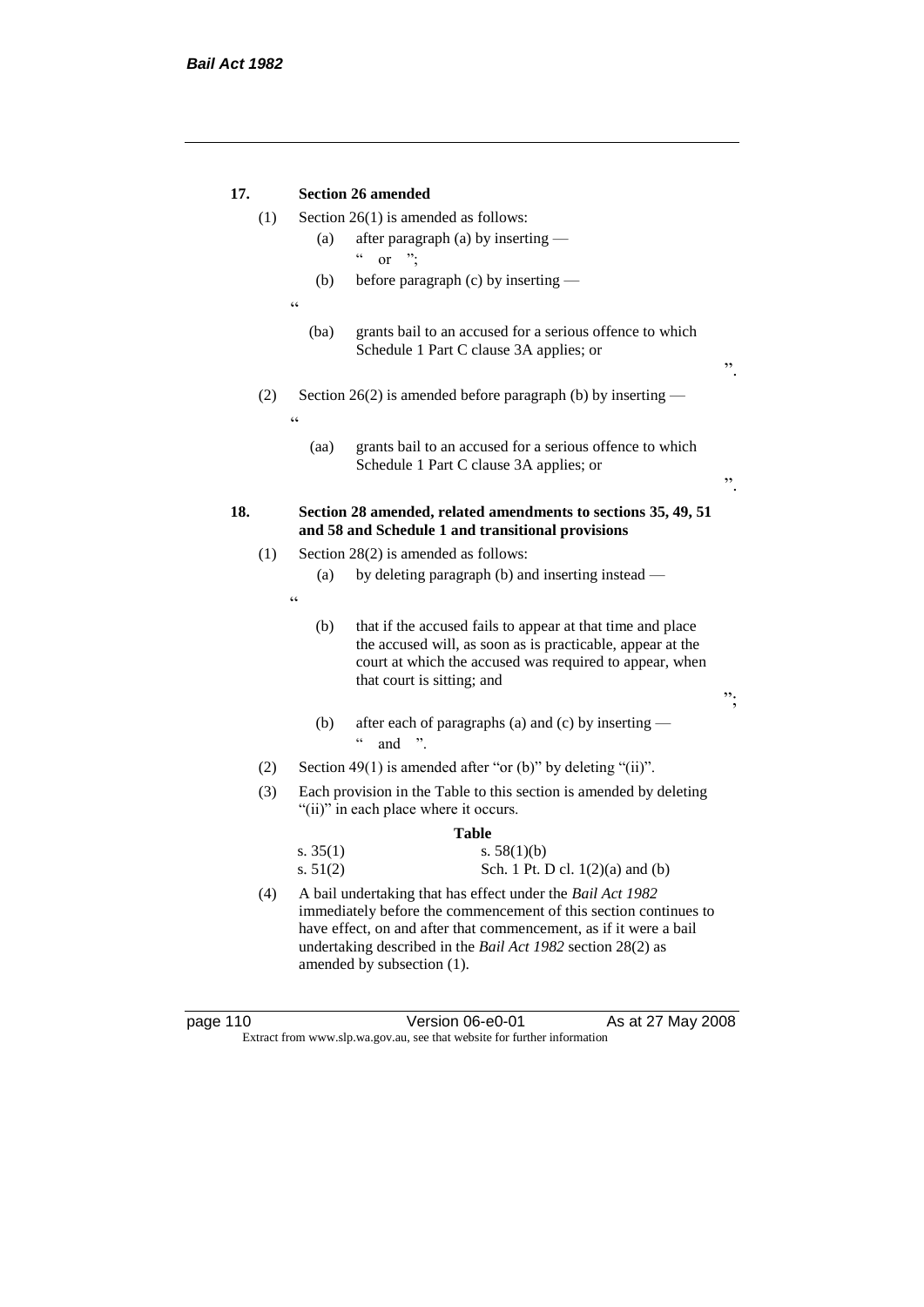(5) A surety undertaking that has effect under the *Bail Act 1982* immediately before the commencement of this section continues to have effect, on and after that commencement, as if it were a surety undertaking within the meaning of the *Bail Act 1982* section 35(1) as amended by subsection (3).

### **19. Section 29 amended**

Section 29(b) to (i) are deleted and the following paragraphs are inserted instead —

- "
- (b) a registrar of a court, other than a deputy registrar of the Magistrates Court or the Children's Court;
- (c) an authorised police officer;
- (d) an associate of a Judge of the Supreme Court, the District Court or the Children's Court;
- (e) where the accused is in a lock-up or prison, any person for the time being in charge of the lock-up or prison;
- (f) where the accused is in a court custody centre, any person for the time being in charge of the centre who is approved for the purposes of this paragraph by the chief executive officer of the department of the Public Service principally assisting in the administration of the *Court Security and Custodial Services Act 1999*;
- (g) where the accused is a child, any authorised community services officer.

".

".

# **20. Section 30 amended**

Section 30(1)(a) is deleted and the following paragraph is inserted instead —

"

#### (a) either —

- (i) read it to the accused; or
- (ii) be informed by the accused that the accused has read it; or
- (iii) if necessary, have it translated to the accused;

## **21. Section 31 amended and transitional provision**

- (1) Section 31(2) is amended as follows:
	- (a) in paragraph (b) by deleting "give written notice thereof " and inserting instead —

As at 27 May 2008 Version 06-e0-01 Page 111 Extract from www.slp.wa.gov.au, see that website for further information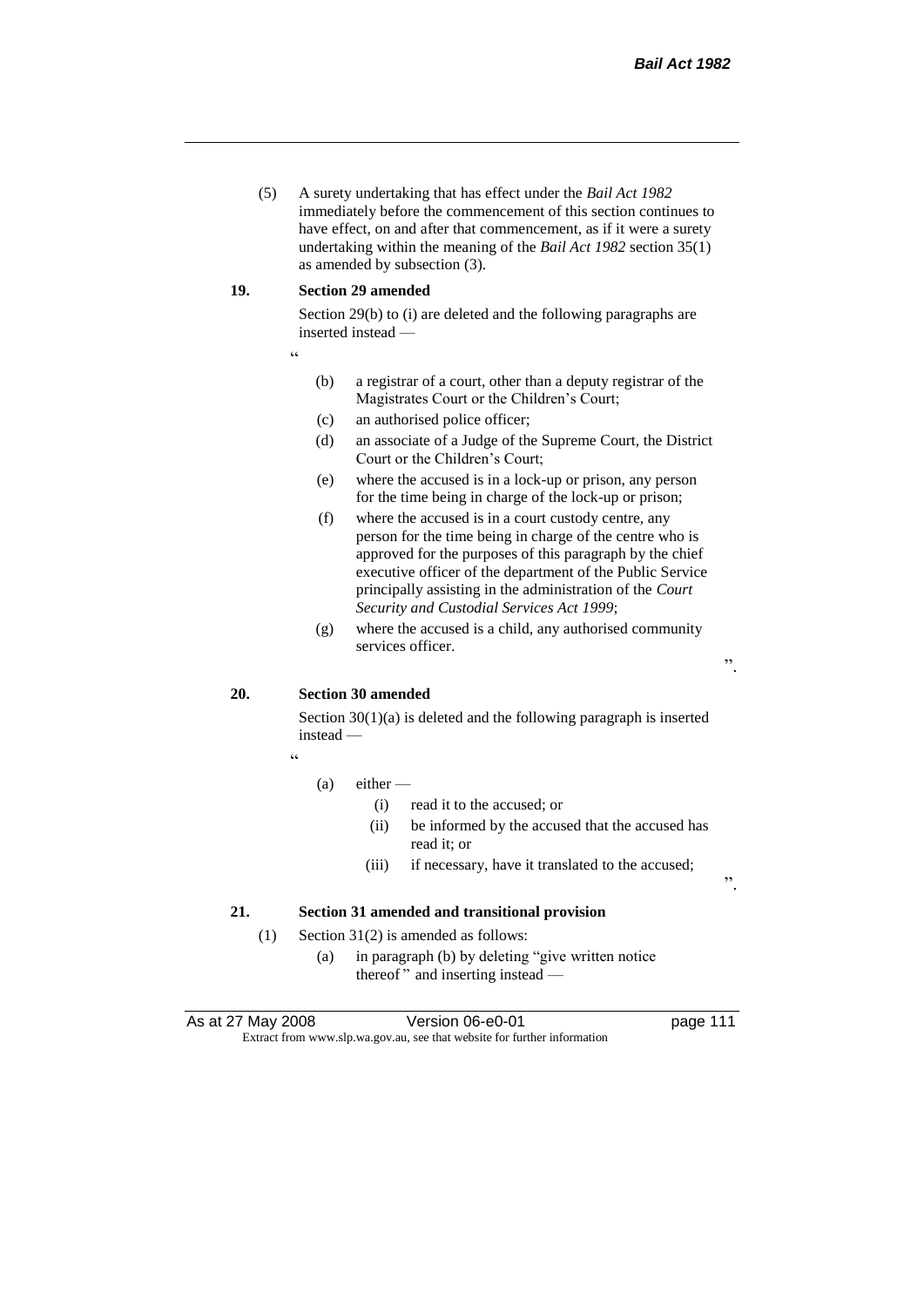|          | $\epsilon$                                                                                                                                                                               |                                                                                                                                                                                                                                                                     |    |
|----------|------------------------------------------------------------------------------------------------------------------------------------------------------------------------------------------|---------------------------------------------------------------------------------------------------------------------------------------------------------------------------------------------------------------------------------------------------------------------|----|
|          |                                                                                                                                                                                          | cause written notice of the time and place to be given                                                                                                                                                                                                              | ". |
|          | (b)                                                                                                                                                                                      | in paragraph (c) by inserting after "a Judge of the<br>Supreme Court" in the second place where it occurs —                                                                                                                                                         |    |
|          | $\epsilon$                                                                                                                                                                               |                                                                                                                                                                                                                                                                     |    |
|          |                                                                                                                                                                                          | or a Judge of the Children's Court, as the case may<br>require,                                                                                                                                                                                                     | ". |
|          | (c)                                                                                                                                                                                      | in paragraphs (c) and (d) by deleting "give written<br>notice" and inserting instead -                                                                                                                                                                              |    |
|          |                                                                                                                                                                                          | cause written notice to be given                                                                                                                                                                                                                                    |    |
|          | (d)                                                                                                                                                                                      | in paragraph (e) by deleting "give written notice thereof"<br>and inserting instead —                                                                                                                                                                               |    |
|          |                                                                                                                                                                                          | cause written notice of the day to be given                                                                                                                                                                                                                         |    |
|          | (e)                                                                                                                                                                                      | in paragraph (f) by inserting after "of the court" —                                                                                                                                                                                                                |    |
|          |                                                                                                                                                                                          | , or a person authorised under subsection $(5)$ , ";                                                                                                                                                                                                                |    |
|          | (f)                                                                                                                                                                                      | in paragraph (f) by deleting "giving written notice<br>thereof" and inserting instead -                                                                                                                                                                             |    |
|          |                                                                                                                                                                                          | $\epsilon$<br>causing written notice of the time to be given                                                                                                                                                                                                        |    |
| (2)<br>C |                                                                                                                                                                                          | After section 31(4) the following subsection is inserted —                                                                                                                                                                                                          |    |
| (5)      |                                                                                                                                                                                          | The Chief Justice, in respect of committals to the Supreme Court,<br>and the Chief Judge, in respect of committals to the District Court,<br>may authorise a person or persons, by name or office, to perform<br>the functions referred to in subsection $(2)(f)$ . | ,, |
| (3)      | The Bail Act 1982 section 31 as amended by this section applies in<br>relation to any adjournment or committal to which it refers that<br>occurs after the commencement of this section. |                                                                                                                                                                                                                                                                     |    |
| 22.      |                                                                                                                                                                                          | Section 31A inserted and transitional provision                                                                                                                                                                                                                     |    |
| (1)      |                                                                                                                                                                                          | After section 31 the following section is inserted —                                                                                                                                                                                                                |    |
| 31A.     |                                                                                                                                                                                          | Amendment of conditions during trial                                                                                                                                                                                                                                |    |
| (1)      | In this section $-$                                                                                                                                                                      |                                                                                                                                                                                                                                                                     |    |
|          | "amendment" means an addition, variation or cancellation under<br>subsection (2);                                                                                                        |                                                                                                                                                                                                                                                                     |    |

| page |  |
|------|--|
|      |  |

"

page 112 **Detail Contract Contract Version 06-e0-01** As at 27 May 2008 Extract from www.slp.wa.gov.au, see that website for further information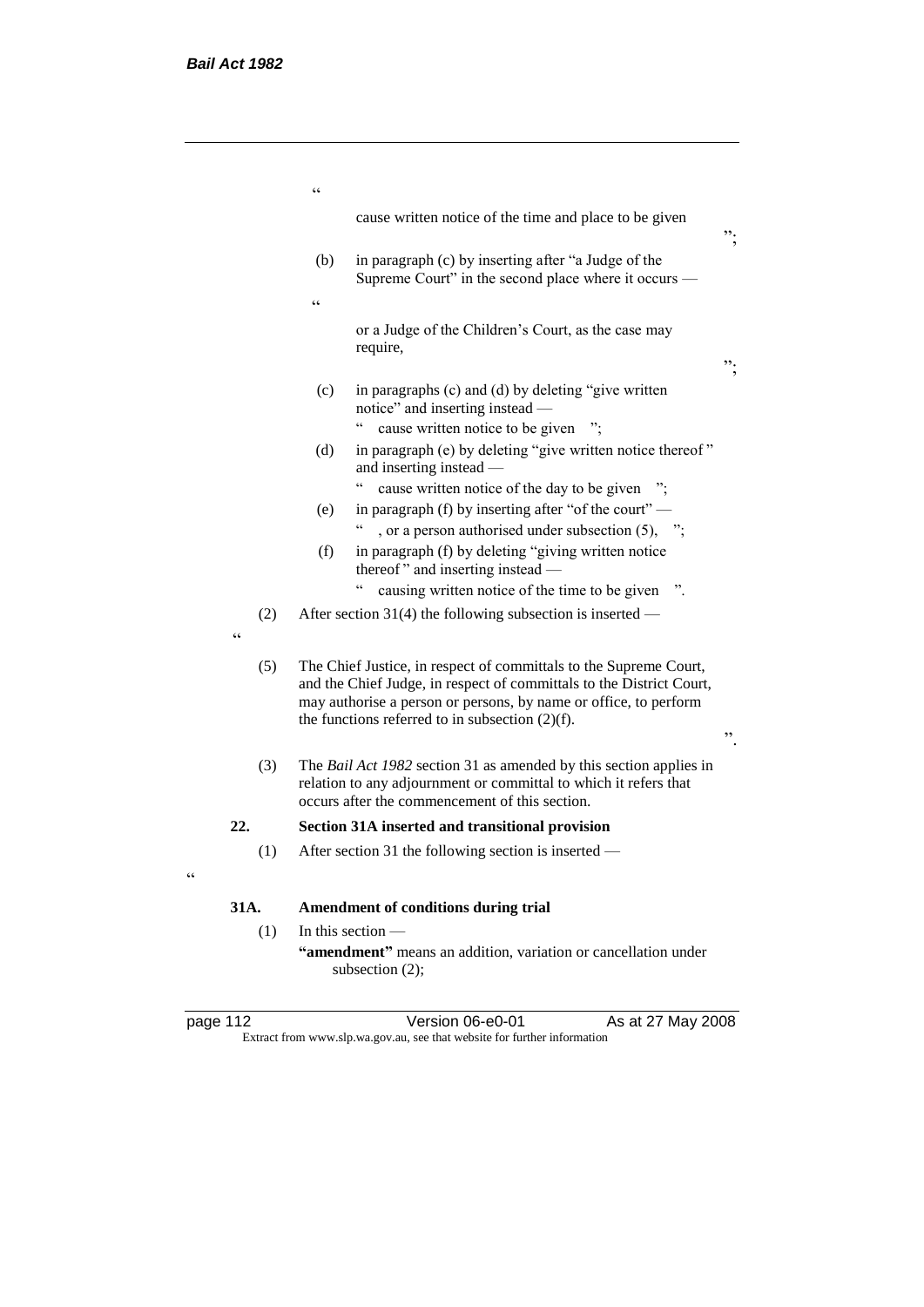- **"trial"** means that part of proceedings for an offence when evidence is being received by the court in respect of the offence and also extends to any time when —
	- (a) legal argument is being heard; or
	- (b) a judicial officer or a jury is deliberating.
- $(2)$  Where
	- (a) an accused has been granted bail for the accused's appearance for trial for an offence; and
	- (b) the trial extends beyond one day,

a judicial officer who grants bail for the next appearance by exercising the power in section  $31(2)(a)$  may also do one or more of the following —

- (c) add any condition to the extent that is authorised by clause 2 or 3 of Part D of Schedule 1;
- (d) vary a condition to that extent;
- (e) cancel a condition.
- (3) A judicial officer who adds, varies or cancels a condition under subsection  $(2)$  shall cause an officer of the court -
	- (a) to endorse the amendment on the accused's copy of the bail undertaking or, if that copy is not available for endorsement, to give written notice of the amendment to the accused; and
	- (b) to endorse on a file copy of the undertaking a certificate as to the amendment and the action taken under paragraph (a).
- (4) If the judicial officer considers that the amendment is of a minor nature, the judicial officer may, for the purposes of section 44(4), cause the officer of the court to include a statement to that effect in the endorsement or notice under subsection (3)(a) and the certificate under subsection (3)(b).
- (5) When action is taken under subsection  $(3)(a)$ 
	- (a) the bail undertaking is to be regarded as having been amended as provided in the endorsement or notice, as the case requires; and
	- (b) the terms and conditions of the bail undertaking continue to apply as so amended as if the accused had entered into the bail undertaking in that form.
- (6) In any proceedings an endorsement on a copy of a bail undertaking referred to in subsection (3)(b) purporting to be a certificate referred to in that paragraph is evidence of the matters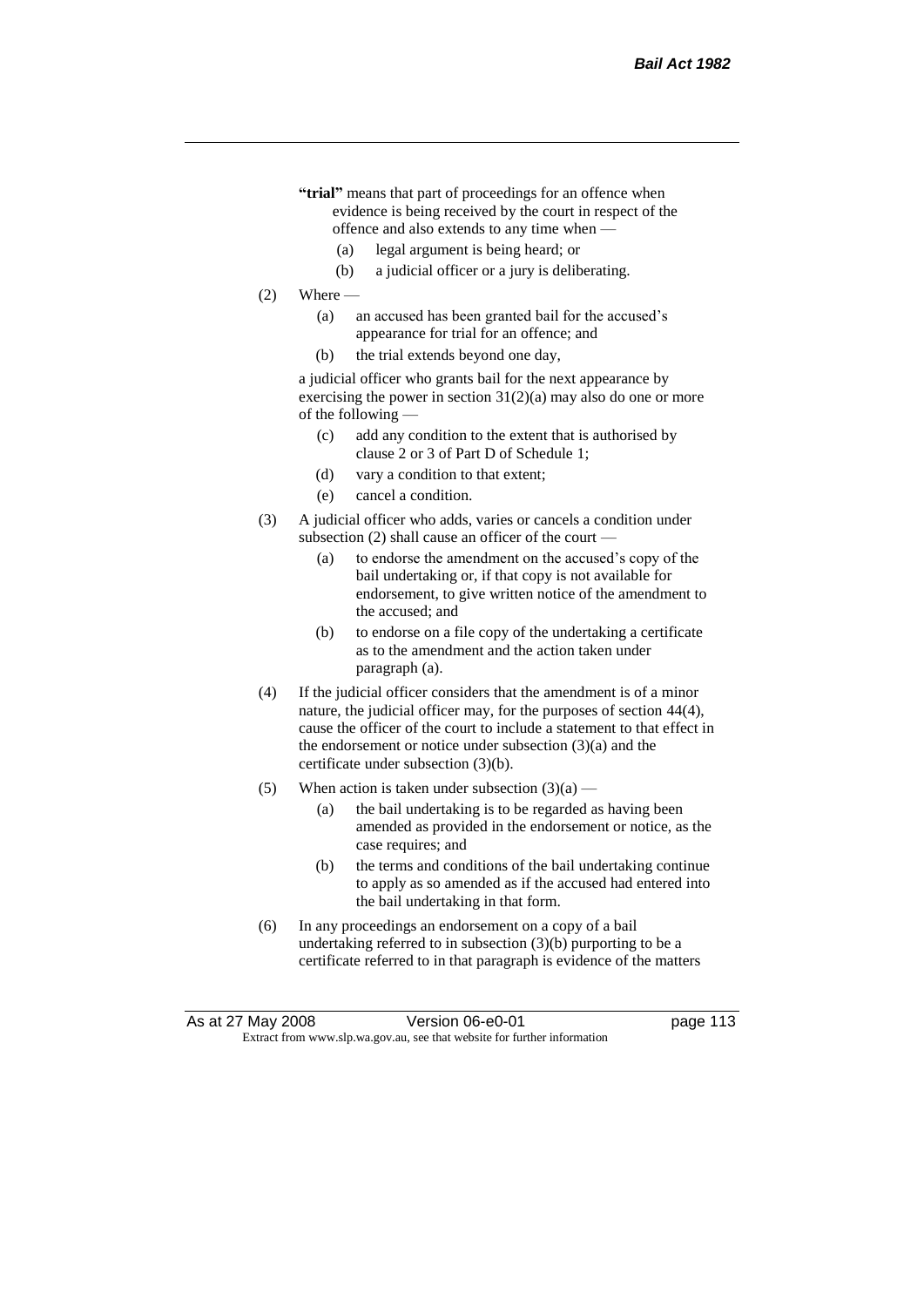appearing in it without proof of the signature of the person who made the endorsement.

(2) The *Bail Act 1982* section 31A as inserted by subsection (1) applies to any trial as defined in section 31A(1), or part of a trial, that takes place after the commencement of this section.

#### **23. Section 32 amended and transitional provision**

- (1) Section 32(1), (2) and (3) are repealed and the following subsections are inserted instead —
- "
- (1) A written notice to an accused under section  $31(2)$ 
	- (a) shall be given to the accused personally; or
	- (b) shall be sent to the accused by post to the accused's address appearing in the records of the court; or
	- (c) in urgent cases or with the accused's consent, shall be sent to the accused by electronic communication.
- (2) A person who gives or sends a notice in accordance with subsection (1) shall endorse on a file copy of the notice a certificate showing —
	- (a) that the person has done so; and
	- (b) the time of doing so.
- (3) If a notice is sent by post under subsection  $(1)(b)$ , the notice is to be presumed, unless the contrary is shown, to have been received at the time when, in the ordinary course of events, it would have been delivered.
- (2) Section 32(4) is amended as follows:
	- (a) by deleting "endorse" and inserting instead " cause to be endorsed ";
	- (b) by deleting "he notified the accused thereof." and inserting instead —
		- " the accused has been notified of them. ".
- (3) Section 32(5) is amended as follows:
	- (a) after paragraph (a) by inserting  $"$  and ":
	- (b) by deleting paragraph (b) and inserting instead —

.<br>د د

(b) an endorsement —

page 114 **Version 06-e0-01** As at 27 May 2008 Extract from www.slp.wa.gov.au, see that website for further information

".

".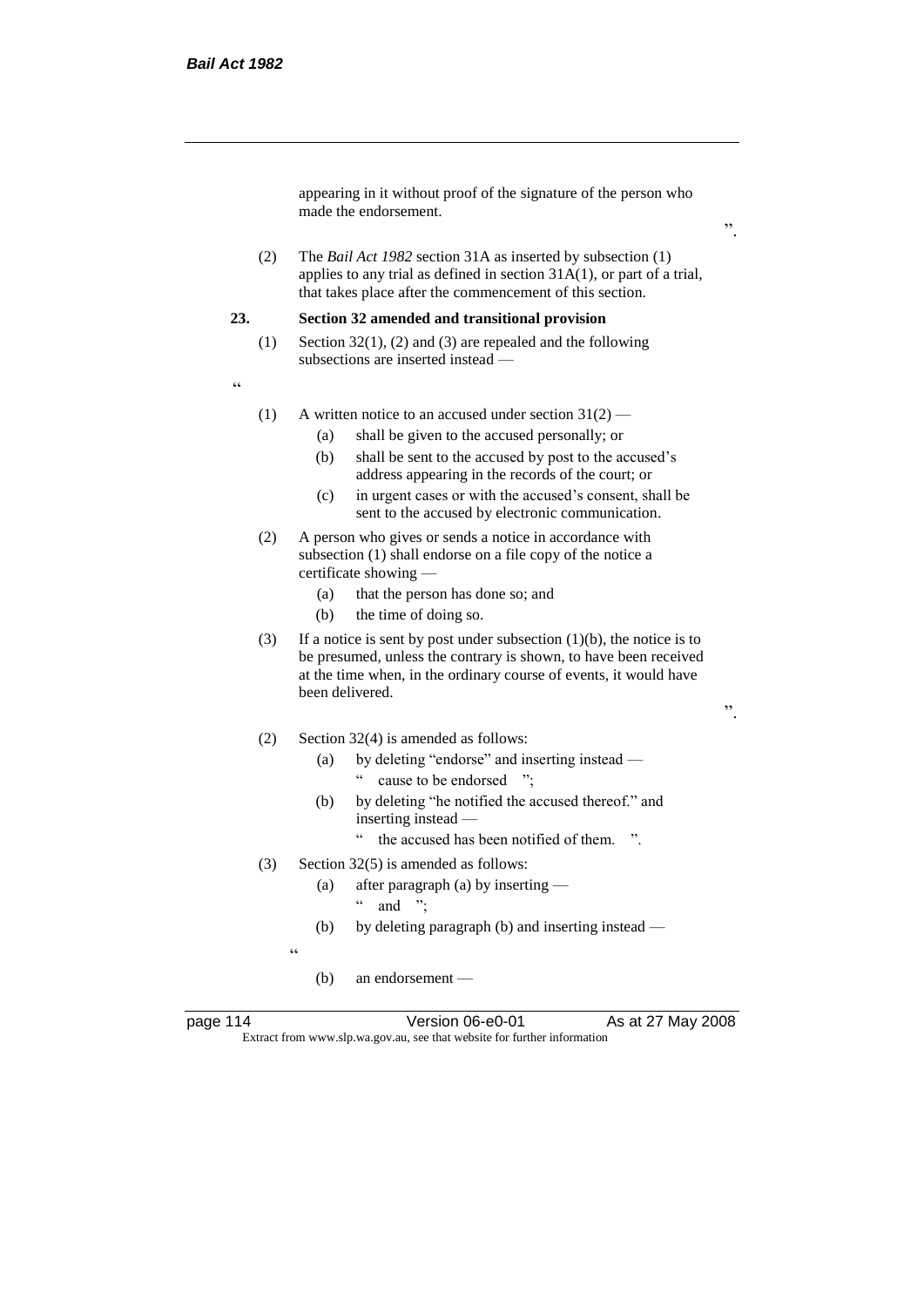".

- (i) on a copy of a notice referred to in subsection (2); or
- (ii) on a bail undertaking,

purporting to be a certificate referred to in subsection (2) or (4) is evidence of the matters appearing in it without proof of the signature of the person who made the endorsement.

- (4) The *Bail Act 1982* section 32 as amended by this section applies in relation to oral notifications given, and written notices given or sent, after the commencement of this section.
- **24. Section 36 replaced, related amendments to sections 3, 37, 39, 40, 41 and 42 and transitional provisions**
	- (1) Section 36 is repealed and the following section is inserted instead —

 $\epsilon$ 

## **36. Authority to approve sureties**

- (1) The decision whether an applicant should be approved as a surety in any case is to be made —
	- (a) by a person referred to in section  $29(a)$  to (d); or
	- (b) where the accused to whom bail has been granted is in prison, by a person for the time being in charge of the prison; or
	- (c) where the accused to whom bail has been granted is a child, by an authorised community services officer.
- (2) A judicial officer when granting bail to an accused subject to a requirement for a surety or sureties may make an order as to -
	- (a) the giving of notice to the prosecutor of an application for approval of any surety; or
	- (b) the person or persons who are to, or may, approve any surety,

and subsection (1) has effect subject to any such order.

".

(2) Section 3(1) is amended by inserting in the appropriate alphabetical position —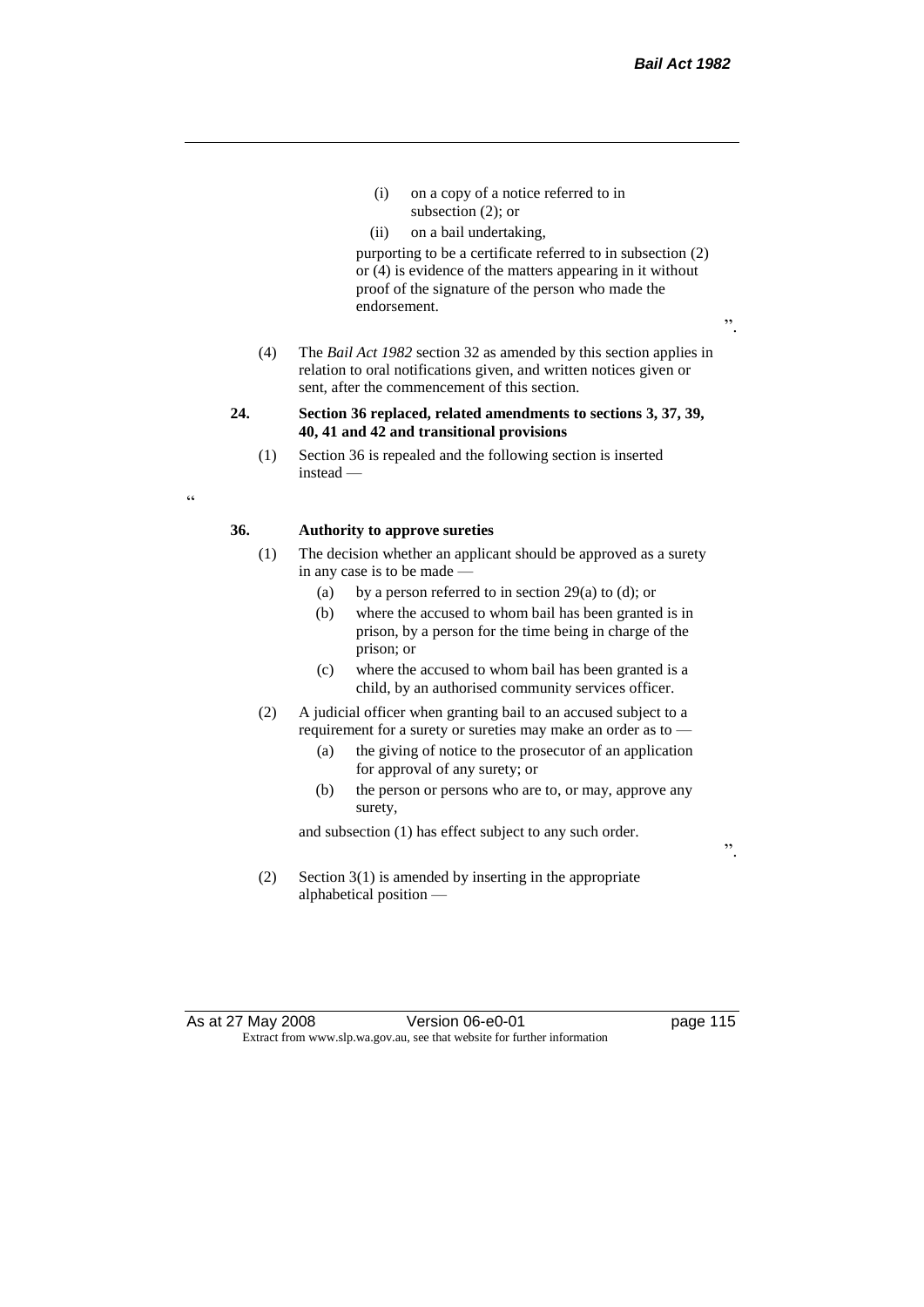$\epsilon$ 

**"surety approval officer"** means a person who is authorised by section 36 to decide whether an applicant should be approved as a surety;

".

#### (3) Section 41(2) is amended as follows:

- (a) by inserting before "officer" in the first place where it occurs —
	- " surety approval ";
- (b) by deleting "he" in the first place where it occurs and inserting instead —
	- " that officer ";
- (c) by deleting "officer acting in his position" and inserting instead —
	- " surety approval officer ".
- (4) Each provision in the Table to this subsection is amended by deleting "an officer referred to in section 36(1)" and inserting instead —

" a surety approval officer ".

|            | <b>Table</b> |
|------------|--------------|
| s. $37(1)$ | s. $41(1)$   |
| s. 39      |              |

- (5) Each provision in the Table to this subsection is amended by inserting before "officer" —
	- " surety approval ".

**Table** s. 37(1)(c) and (2) s. 42 s. 40(1) and (2)

- (6) The *Bail Act 1982* section 36(1) as inserted by subsection (1) applies to any decision as to whether a person should be approved as a surety that has to be made after the commencement of this section.
- (7) The *Bail Act 1982* section 36(2) as inserted by subsection (1) applies to any grant of bail that occurs after the commencement of this section.

## **25. Section 37 amended**

After section 37(2) the following subsection is inserted —

page 116 **Version 06-e0-01** As at 27 May 2008 Extract from www.slp.wa.gov.au, see that website for further information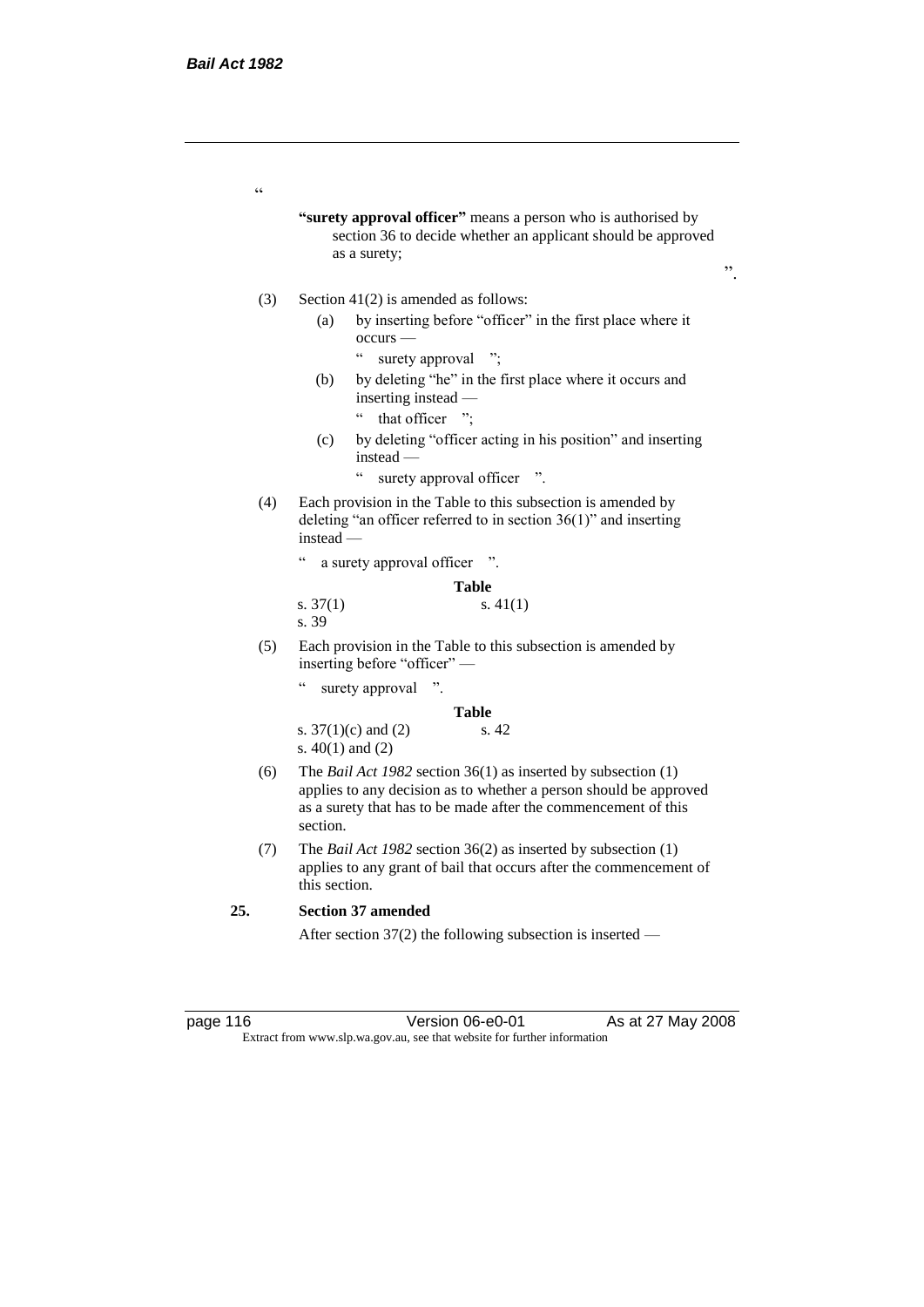- (3) For the purposes of this section it is sufficient if
	- (a) the notice, information and declaration referred to in subsection (1) are sent by electronic communication to an electronic address provided by the applicant; and
	- (b) the declaration referred to in subsection  $(1)(c)$  duly completed is sent by electronic communication to an electronic address provided by the surety approval officer.

".

# **26. Section 43A inserted**

"

 $\epsilon$ 

After section 43 the following section is inserted —

## **43A. Use of video link and electronic communication where proposed surety is interstate**

- (1) In this section **"proposed surety"** means a person who is to enter into a surety undertaking;
	- **"relevant official"** means the person before whom the surety undertaking is to be entered into or was entered into, as the case requires;
	- **"video link"** means facilities (including closed circuit television) that enable, at the same time —
		- (a) the relevant official to see and hear the proposed surety; and
		- (b) the proposed surety to see and hear the relevant official.
- (2) This section applies if a proposed surety is in another State or a Territory.
- (3) The relevant official may comply with section 43(a) and (b) by means of a video link.
- (4) The relevant official may send the surety undertaking to the proposed surety by electronic communication for completion.
- (5) The proposed surety may enter into the surety undertaking by sending the completed surety undertaking to the relevant official by electronic communication.
- (6) If the surety undertaking is sent by electronic communication under subsection (4) or (5), any requirement for the proposed surety or the relevant official to sign it is to be taken to have been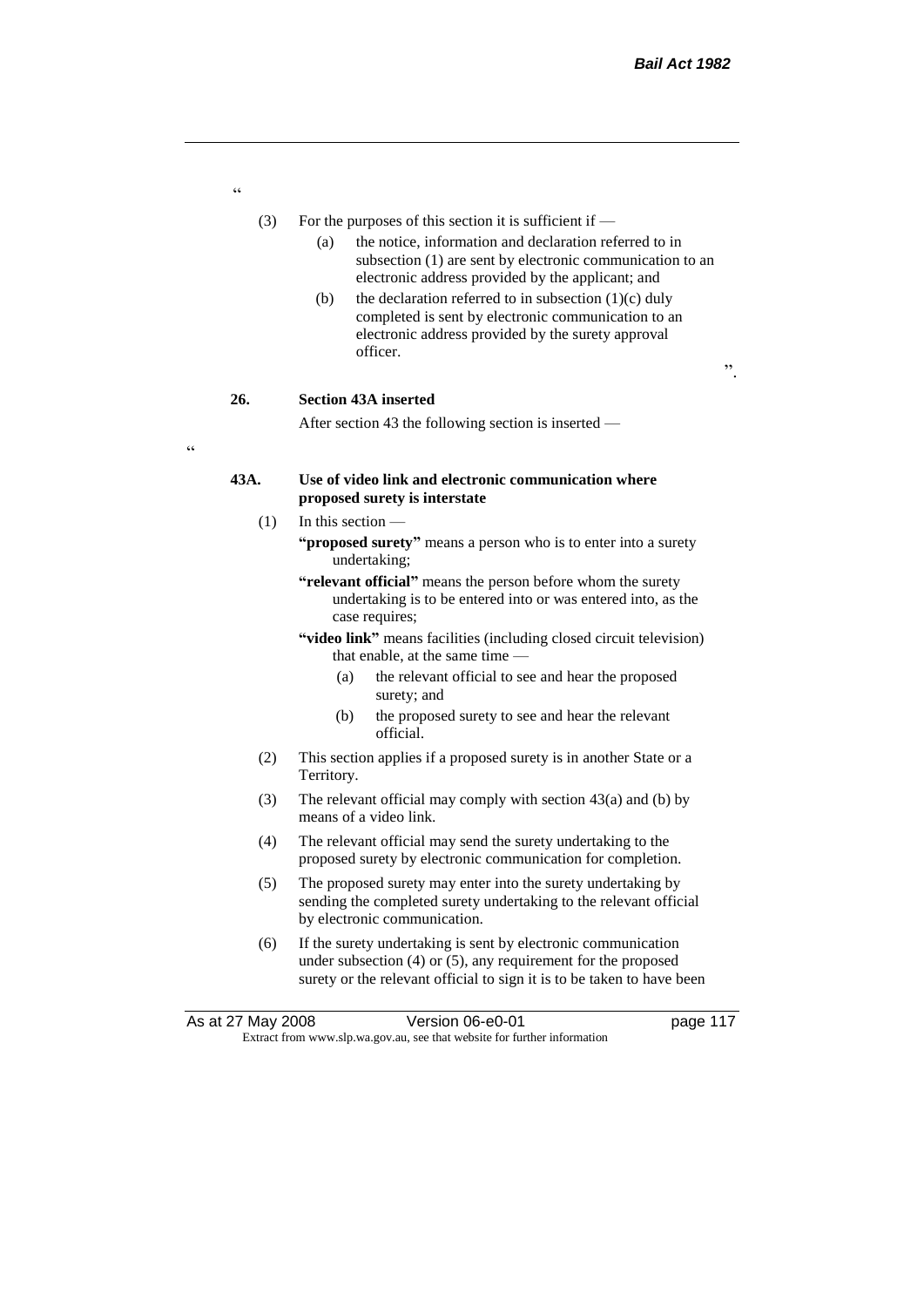complied with if the full name of the proposed surety or the relevant official, as the case requires, appears in the appropriate place in the undertaking.

- (7) The relevant official may comply with section  $43(c)$  by sending a copy of the surety undertaking as duly completed to the surety by electronic communication.
- (8) A surety undertaking that is entered into in accordance with this section is to be taken to have been entered into before the relevant official.
- (9) In any proceedings a document purporting to be a copy of a surety undertaking and purporting to be certified by the relevant official to be a copy of a surety undertaking entered into in accordance with this section is evidence of the surety undertaking without proof of the signature of the relevant official.
- (10) A reference in this section to sending a surety undertaking or copy of a surety undertaking to a person by electronic communication is a reference to sending the undertaking or copy by electronic communication to an electronic address provided by the person.

".

# **27. Section 44 replaced and transitional provisions**

- (1) Section 44 is repealed and the following section is inserted instead —
- "

## **44. When surety undertaking extends to different time or different time and place substituted under section 31**

- (1) A surety undertaking does not extend to the failure by the accused to appear at a different time or a different time and place substituted pursuant to section 31 unless —
	- (a) the surety undertaking contains a provision stating that it does so extend and, where applicable under subsection (5), the surety has received notice as mentioned in that subsection; or
	- (b) subsection (2) applies.
- (2) A surety undertaking extends to the failure by the accused to appear at a different time substituted pursuant to section 31 during a trial if, at the option of the surety, the undertaking contains a provision stating —
	- (a) that it does so extend; and
	- (b) the effect of subsection (4).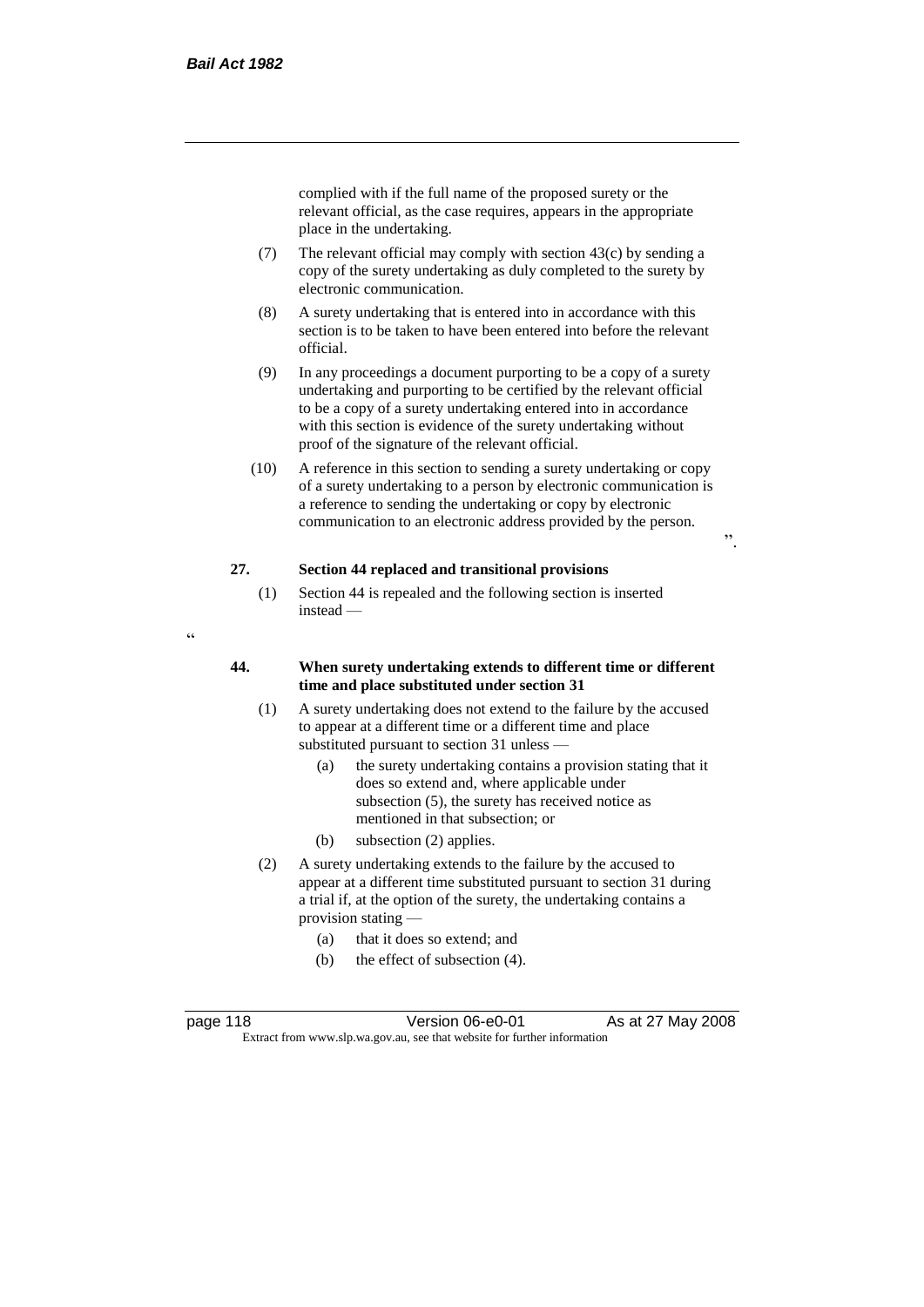- (3) In subsection  $(2)$ 
	- **"trial"** means that part of proceedings for an offence when evidence is being received by the court in respect of the offence and also extends to any time when —
		- (a) legal argument is being heard; or
		- (b) a judicial officer or a jury is deliberating.
- (4) Subsection (2) applies despite any amendment as defined in section 31A(1) if the endorsement or notice under section  $31A(3)(a)$  in respect of the amendment includes a statement referred to in section 31A(4).
- (5) A surety undertaking may, at the option of the surety, also contain a provision stating that where —
	- (a) a different time or a different time and place for the accused's appearance is substituted pursuant to section 31; and
	- (b) subsection (2) does not apply,

the surety's liability only arises if the surety is given notice, as soon as is practicable, of the different time or the different time and place.

- (6) Where, by operation of this section, a surety undertaking would extend to the failure by the accused to appear at a different time or a different time and place substituted pursuant to section 31, that extension is not affected by a reduction in the number of offences to which the accused's bail undertaking relates.
- (2) The *Bail Act 1982* section 44 as inserted by subsection (1) applies to a surety undertaking whether entered into before or after the commencement of this section.
- (3) For the purposes of subsection (2), if a surety undertaking entered into before the commencement of this section contains a provision of the kind referred to in the *Bail Act 1982* section 44(2) as in force before that commencement, the provision is to be taken to be a provision of the kind referred to in the *Bail Act 1982*  section 44(5) as inserted by subsection (1).

#### **28. Section 45 amended and transitional provision**

- (1) Section 45(1) is amended as follows:
	- (a) by deleting "44(2)" and inserting instead  $44(5)$  ";
	- (b) after paragraph (a) by inserting  $\alpha$  or ";

As at 27 May 2008 Version 06-e0-01 Page 119 Extract from www.slp.wa.gov.au, see that website for further information

".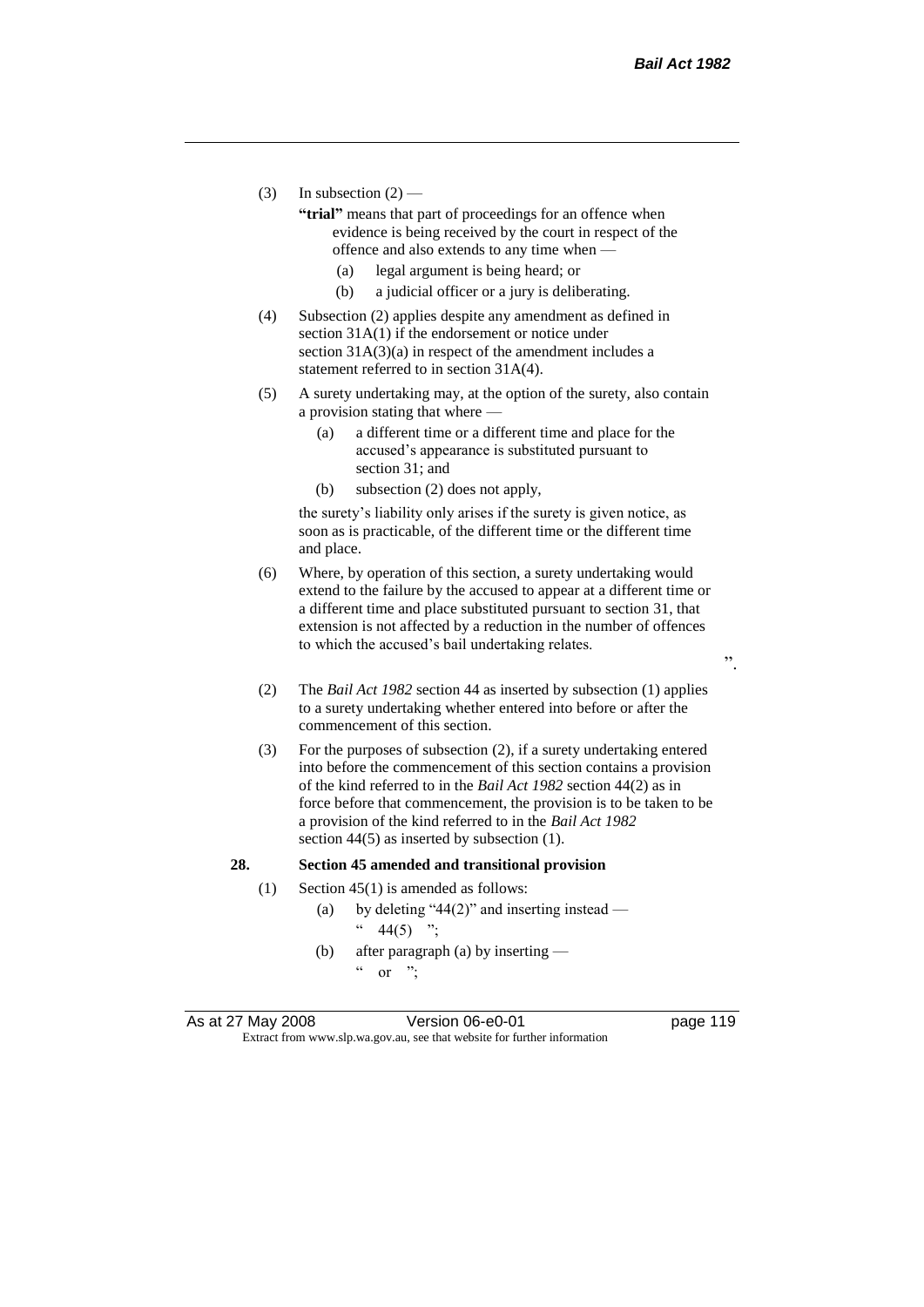- (c) in paragraph (b) by deleting "prescribed" and inserting instead —
	- " approved ";
- (d) by deleting paragraph (c) and inserting instead —
- $\epsilon$
- (c) by a person authorised under subsection (5) sending or causing to be sent the approved form to the surety —
	- (i) by post to the surety's address appearing in the records of the court; or
	- (ii) in urgent cases or with the surety's consent, by electronic communication.

".

".

- (2) Section 45(2) is repealed and the following subsections are inserted instead —
- $\epsilon$
- (2) A person who gives a notice in accordance with subsection  $(1)(b)$ or (c) shall endorse on a file copy of the notice a certificate showing -
	- (a) that the person has done so; and
	- (b) the time of doing so.
- (2a) If a notice is sent by post under subsection  $(1)(c)$ , the notice is to be presumed, unless the contrary is shown, to have been received at the time when, in the ordinary course of events, it would have been delivered.

## (3) Section 45(3) is amended as follows:

- (a) by deleting "endorse on" and inserting instead " cause to be endorsed on a file copy of ";
- (b) by deleting "he notified the surety thereof." and inserting instead —
	- " the surety has been notified of them. ".
- (4) Section 45(4) is amended as follows:
	- (a) in paragraph (a) by deleting "44(2)" and inserting instead —
		- $44(5)$  ";
	- (b) by deleting paragraph (b) and inserting instead —

 $\epsilon$ 

(b) an endorsement —

page 120 **Version 06-e0-01** As at 27 May 2008 Extract from www.slp.wa.gov.au, see that website for further information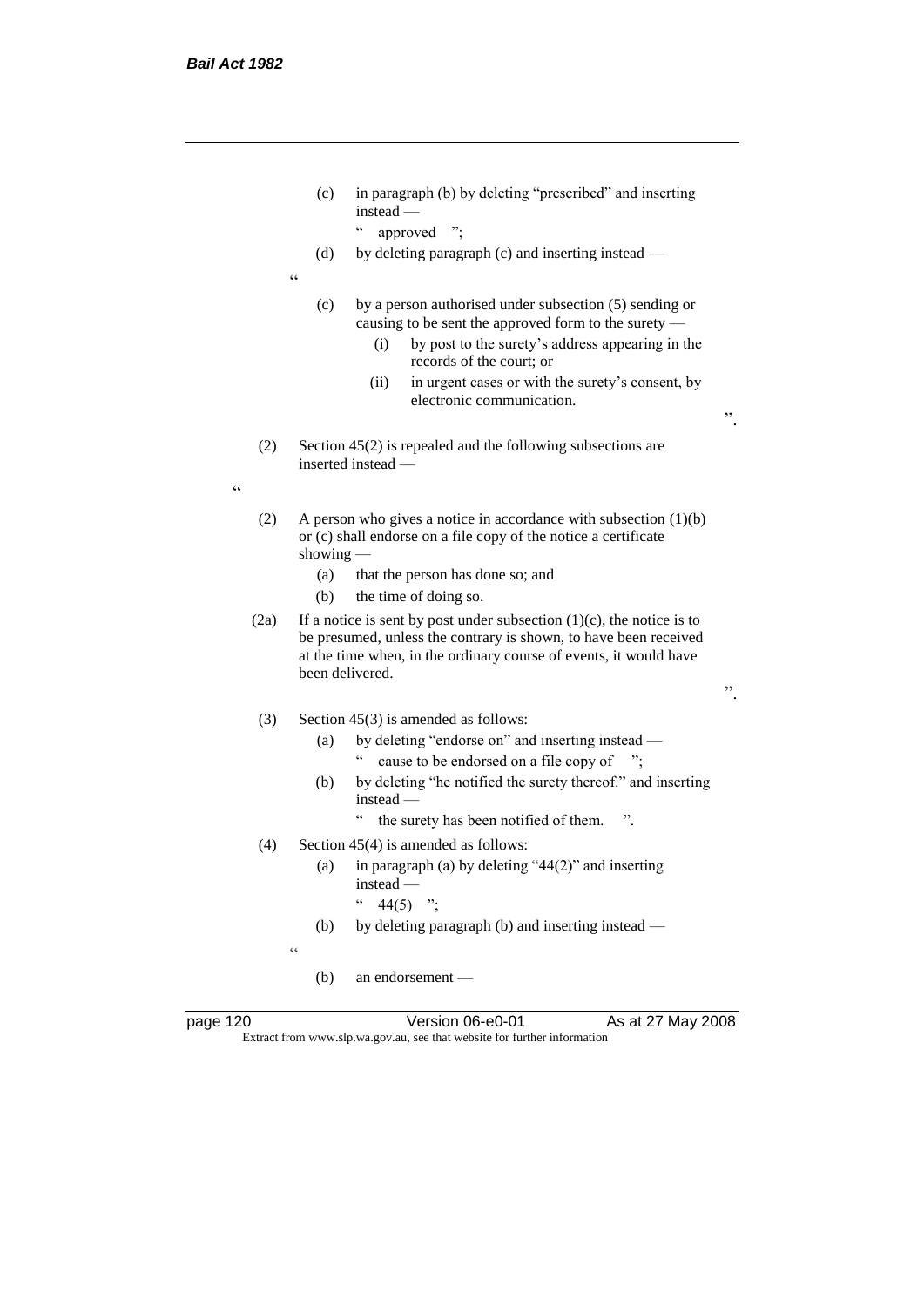- (i) on a file copy of a notice given under subsection  $(1)(b)$  or  $(c)$  purporting to be a certificate referred to in subsection (2); or
- (ii) on a file copy of a surety undertaking purporting to be a certificate referred to in subsection (3),

is evidence of the matters appearing in the certificate without proof of the signature of the person who made the endorsement.

";

".

- (c) after paragraph (a) by inserting
	- $\ldots$  and ".
- (5) After section 45(4) the following subsection is inserted —

"

(5) A registrar of the court, other than a deputy registrar of the Magistrates Court or the Children's Court, is an authorised person for the purposes of subsection  $(1)(c)$  and in addition –

- (a) in respect of committals to the Supreme Court, the Chief Justice; and
- (b) in respect of committals to the District Court, the Chief Judge,

may authorise a person or persons, by name or office, to perform the function referred to in subsection  $(1)(c)$ .

(6) The *Bail Act 1982* section 45 as amended by subsection (1) applies to notices given for the purposes of the *Bail Act 1982* section 44(5) after the commencement of this section.

#### **29. Section 48 amended**

Section 48(5) is amended as follows:

- (a) in paragraph (a) by deleting "regulations made under the *Criminal Procedure Act 2004*;" and inserting instead the regulations; ";
- (b) in paragraph (b) by deleting "made under the *Criminal Procedure Act 2004*".

# **30. Section 49 amended, related amendment to section 67 and transitional provisions**

- (1) Section 49(1) is amended as follows:
	- (a) by deleting paragraph (a) and inserting instead —

As at 27 May 2008 Version 06-e0-01 page 121 Extract from www.slp.wa.gov.au, see that website for further information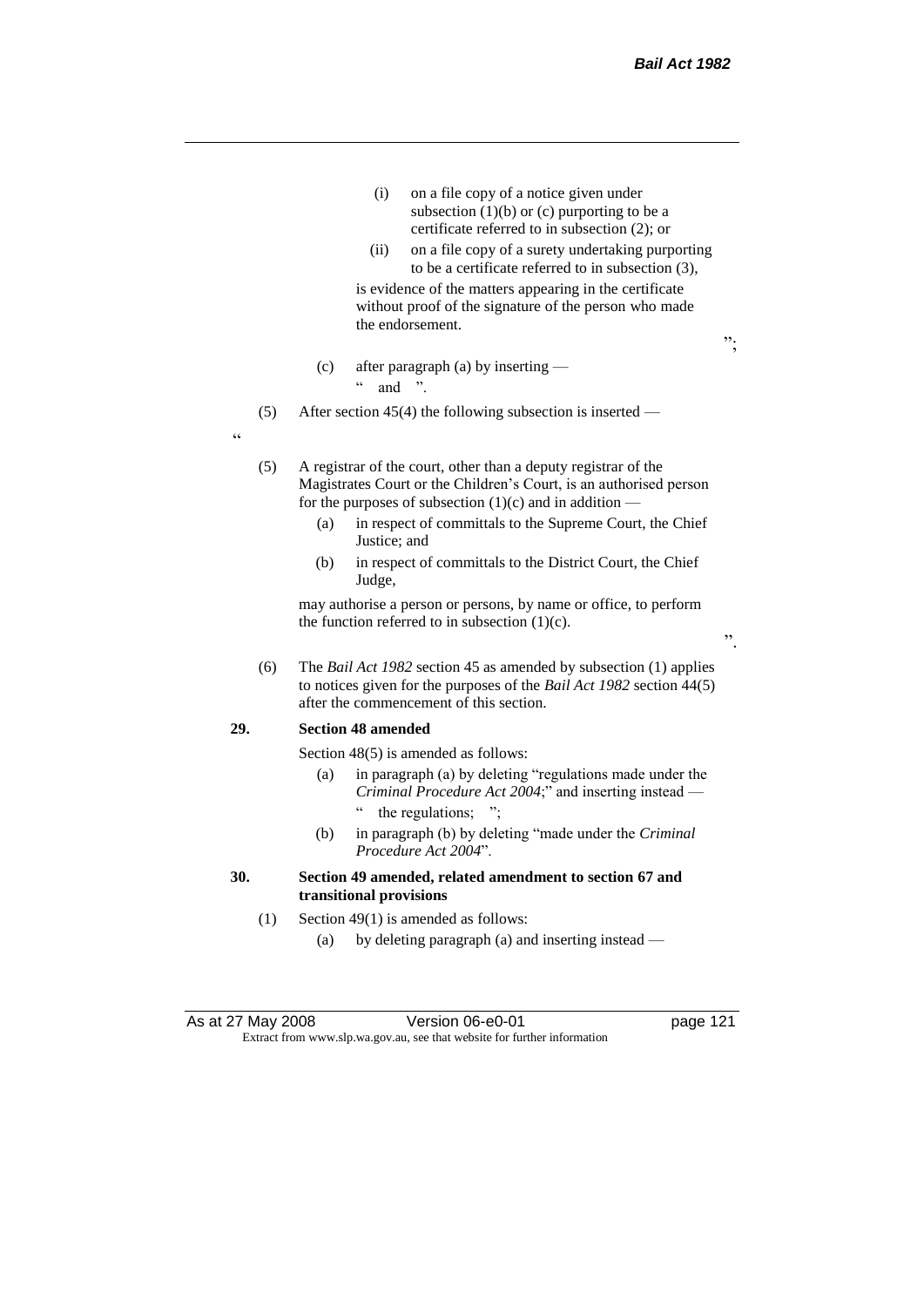| (a) |     |            |                                      | an application for an order that the sum be paid may be<br>made to an appropriate judicial officer -                                                                                                                                                   |    |
|-----|-----|------------|--------------------------------------|--------------------------------------------------------------------------------------------------------------------------------------------------------------------------------------------------------------------------------------------------------|----|
|     |     | (i)        | was -                                | by the Director of Public Prosecutions where the<br>court before which the accused failed to appear                                                                                                                                                    |    |
|     |     |            | (I)                                  | the District Court, the Supreme Court<br>or the Court of Appeal; or                                                                                                                                                                                    |    |
|     |     |            | (II)                                 | another court, if the Director of<br>Public Prosecutions is the prosecutor<br>in that court of the case against the<br>accused;                                                                                                                        |    |
|     |     |            | <b>or</b>                            |                                                                                                                                                                                                                                                        |    |
|     |     | (ii)       | failed to appear;                    | in other cases, by the State Solicitor or the<br>registrar of the court before which the accused                                                                                                                                                       | ". |
|     | (b) |            | by deleting paragraph (b).           |                                                                                                                                                                                                                                                        |    |
| (2) |     |            | Section 49(2) is amended as follows: |                                                                                                                                                                                                                                                        |    |
|     | (a) | $\epsilon$ | the regulations;                     | in paragraph (a) by deleting "regulations made under the<br>Criminal Procedure Act 2004;" and inserting instead —                                                                                                                                      |    |
|     | (b) |            | Procedure Act 2004".                 | in paragraph (b) by deleting "made under the Criminal                                                                                                                                                                                                  |    |
| (3) |     |            |                                      | Section $67(2)(a)$ is amended as follows:                                                                                                                                                                                                              |    |
|     | (a) |            |                                      | by deleting the comma at the end of subparagraph (iv)<br>and inserting a semicolon instead;                                                                                                                                                            |    |
|     | (b) |            |                                      | after subparagraph (iv) by inserting —                                                                                                                                                                                                                 |    |
|     |     | $\epsilon$ |                                      |                                                                                                                                                                                                                                                        |    |
|     |     | (v)        |                                      | for an order under section 49,                                                                                                                                                                                                                         | ,, |
| (4) |     |            |                                      | Subject to subsection (5), the Bail Act 1982 section 49 as amended<br>by this section applies in relation to a failure by an accused to<br>comply with any requirement of the accused's bail undertaking<br>irrespective of when the failure occurred. |    |
| (5) |     |            |                                      | Any proceedings under the Bail Act 1982 section 49 in progress<br>immediately before the commencement of this section may be<br>continued after that commencement as if this section had not come                                                      |    |

into operation.

page 122 Version 06-e0-01 As at 27 May 2008 Extract from www.slp.wa.gov.au, see that website for further information

"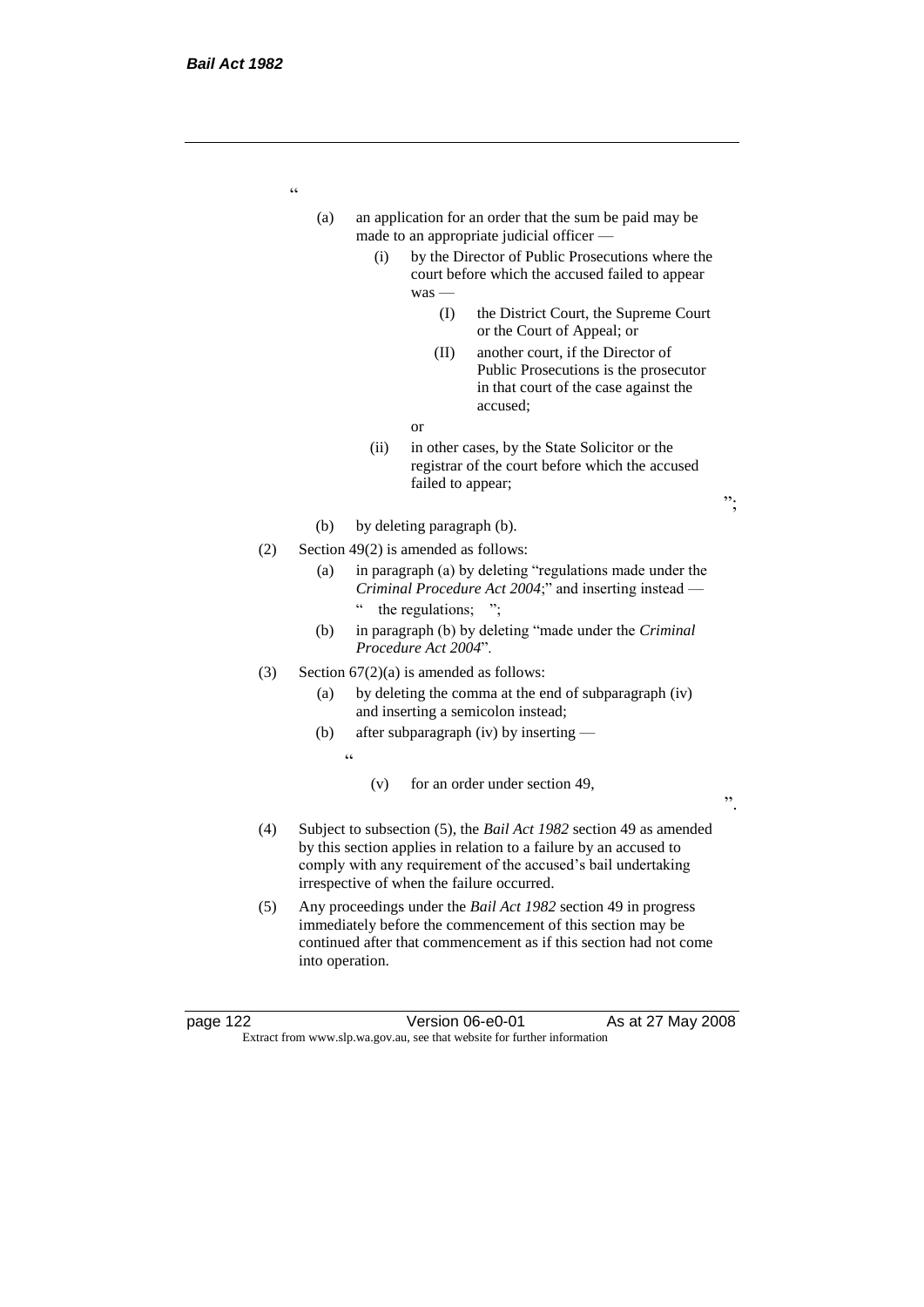## **31. Section 51A inserted and transitional provisions**

(1) After section 51 the following section is inserted —

#### **51A. Proceedings before courts of summary jurisdiction for an offence under section 51**

- (1) This section applies for the purpose of prosecuting an offence against section 51(1), (2) or (2a) where the court before which the accused is bound to appear at the time when the accused fails to comply with the accused's bail undertaking is a court of summary jurisdiction.
- (2) Where this section applies, the prosecution shall be commenced and conducted by the person who was conducting the proceedings in which the accused failed to comply with the accused's bail undertaking or by a police officer.
- (3) Where this section applies, the registrar of the court before which the accused was bound to appear shall cause to be issued to the Commissioner of Police a certificate under section 64 as to the accused's failure to appear.
	-

".

- (2) Subject to subsection (3), the *Bail Act 1982* section 51A as inserted by this section applies for the purpose of prosecuting an offence described in subsection (1) of that section irrespective of when the offence occurred.
- (3) Any prosecution for an offence referred to in subsection (2) in progress immediately before the commencement of this section may be continued after that commencement as if this section had not come into operation.

## **32. Section 52 amended and transitional provisions**

- (1) Section 52(3) is amended by inserting after "undertaking" or by a police officer ".
- (2) After section 52(3) the following subsections are inserted —
- "

 $\epsilon$ 

- (3a) Where this section applies, a person authorised under subsection (3b) shall cause to be issued to the Commissioner of Police a certificate under section 64 as to the accused's failure to appear.
- (3b) The Chief Justice, in respect of cases where the court before which the accused was bound to appear is the Supreme Court, and the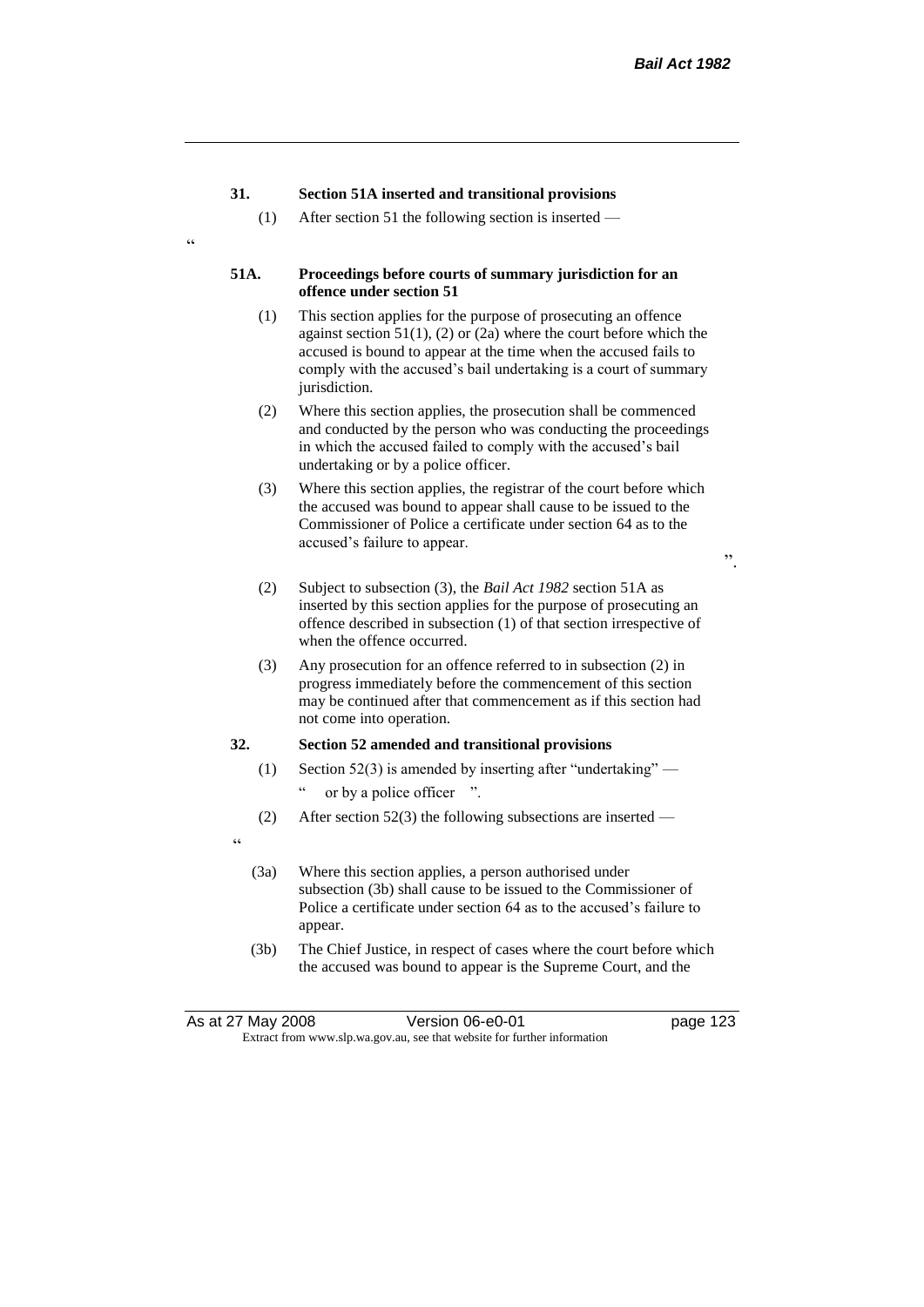Chief Judge, in respect of cases where the court before which the accused was bound to appear is the District Court, may authorise a person or persons, by name or office, to perform the function referred to in subsection (3a).

- (3c) A prosecution that has been commenced under subsection (3) by a police officer shall be conducted by the Director of Public Prosecutions.
- ".
- (3) Subject to subsection (4), the *Bail Act 1982* section 52 as amended by this section applies for the purpose of prosecuting an offence described in subsection (1) of that section irrespective of when the offence occurred.
- (4) Any prosecution for an offence referred to in subsection (3) in progress immediately before the commencement of this section may be continued after that commencement as if this section had not come into operation.

## **33. Section 54 amended, related amendment to section 46 and transitional provision**

- (1) Before section  $54(1)$  the following subsection is inserted —
- "

# (1a) In this section —

## **"relevant officer"** means —

- (a) if the court before which the accused is required to appear is the District Court, the Supreme Court or the Court of Appeal — the prosecutor; or
- (b) in any other case the prosecutor or a police officer.
- (2) Section 54(1) is amended by deleting the passage beginning "A police officer" and ending "the police officer — " and inserting instead —
- $\epsilon$

Where an accused has been released on bail the relevant officer may cause the accused to appear before an appropriate judicial officer to show cause why the accused's bail should not be varied or revoked if the relevant officer —

- (3) Section 54(2) is repealed and the following subsections are inserted instead —
- 

page 124 Version 06-e0-01 As at 27 May 2008 Extract from www.slp.wa.gov.au, see that website for further information

".

".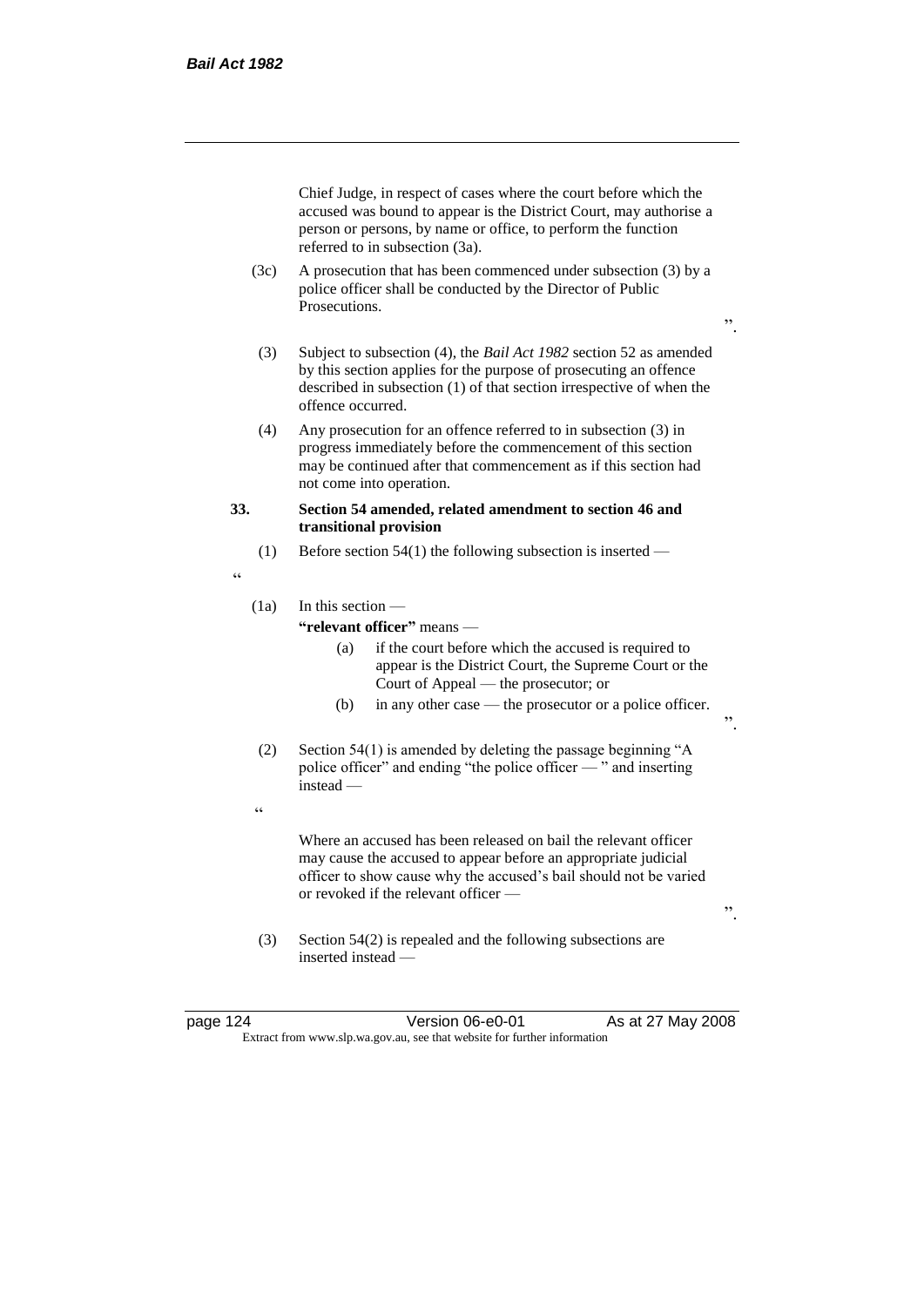".

".

- (2) For the purposes of causing an accused to appear before an appropriate judicial officer as provided in subsection (1) —
	- (a) a police officer may arrest the accused without warrant and bring the accused before an appropriate judicial officer; or
	- (b) the relevant officer may apply to an appropriate judicial officer for a summons or warrant on any ground specified in subsection (1).
- (2a) A police officer shall not exercise the power conferred by subsection (2)(a) unless the police officer is the relevant officer or is requested in writing to do so by the relevant officer.
- (4) After section 54(4) the following subsection is inserted —
- "
- $(5)$  If
	- (a) the court before which the accused is required to appear is the District Court, the Supreme Court or the Court of Appeal; and
	- (b) a police officer is satisfied that because of the urgency of the case it is not practicable for the prosecutor to exercise the power conferred by subsection (1),

the police officer may exercise that power.

- (6) If a police officer, acting under subsection (5), exercises the power conferred by subsection (1), the police officer is to be regarded as the relevant officer for the purposes of this section.
- (5) Section 46(1)(b) is amended by deleting "a police" and inserting instead —
	- " the relevant ".
- (6) Despite the amendments made by subsections (1) to (4), the *Bail Act 1982* section 54 as in force immediately before the commencement of this section continues to apply in relation to —
	- (a) an accused arrested under subsection (2)(a) of that section; and
	- (b) an application made under subsection (2)(b) of that section,

before that commencement.

"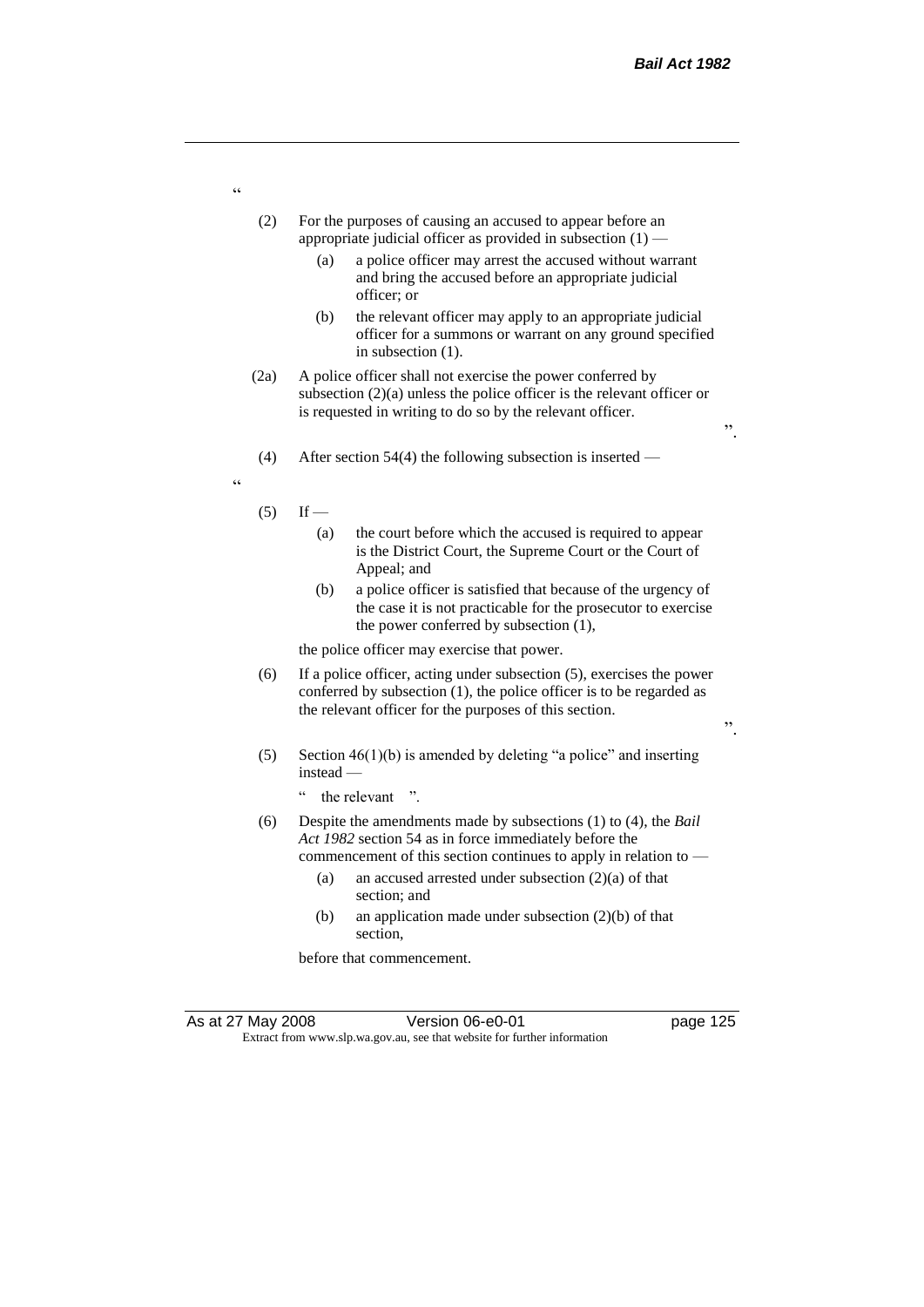"

After section 54 the following section is inserted —

## **54A. Accused on committal may be taken before court by which committed**

- (1) This section applies to an accused
	- (a) who has been released on bail following the accused's committal to the District Court or the Supreme Court to be tried (otherwise than for wilful murder or murder) or sentenced or otherwise dealt with; and
	- (b) who has not made an appearance in that court on the committal; and
	- (c) who, in the opinion of the relevant officer under section 54, should be made to show cause in terms of subsection (1) of that section.
- (2) The relevant officer may, under section 54, cause an accused to whom this section applies to appear before a judicial officer who is empowered to exercise jurisdiction in the court in which the committal order was made, instead of before an appropriate judicial officer.
- (3) A judicial officer before whom an accused so appears is to be regarded as an appropriate judicial officer for the purposes of section  $54(2)$ .
- (4) A judicial officer before whom an accused so appears is not obliged to exercise any power conferred by section 55 but may refuse to do so and direct the relevant officer to cause the accused to appear before an appropriate judicial officer.
- (5) A relevant officer shall comply with a direction given to that officer under subsection (4).

".

## **35. Section 56 repealed**

Section 56 is repealed.

- **36. Sections 59A and 59B inserted and related amendments to sections 16 and 58**
	- (1) After section 59 the following sections are inserted —

page 126 **Version 06-e0-01** As at 27 May 2008 Extract from www.slp.wa.gov.au, see that website for further information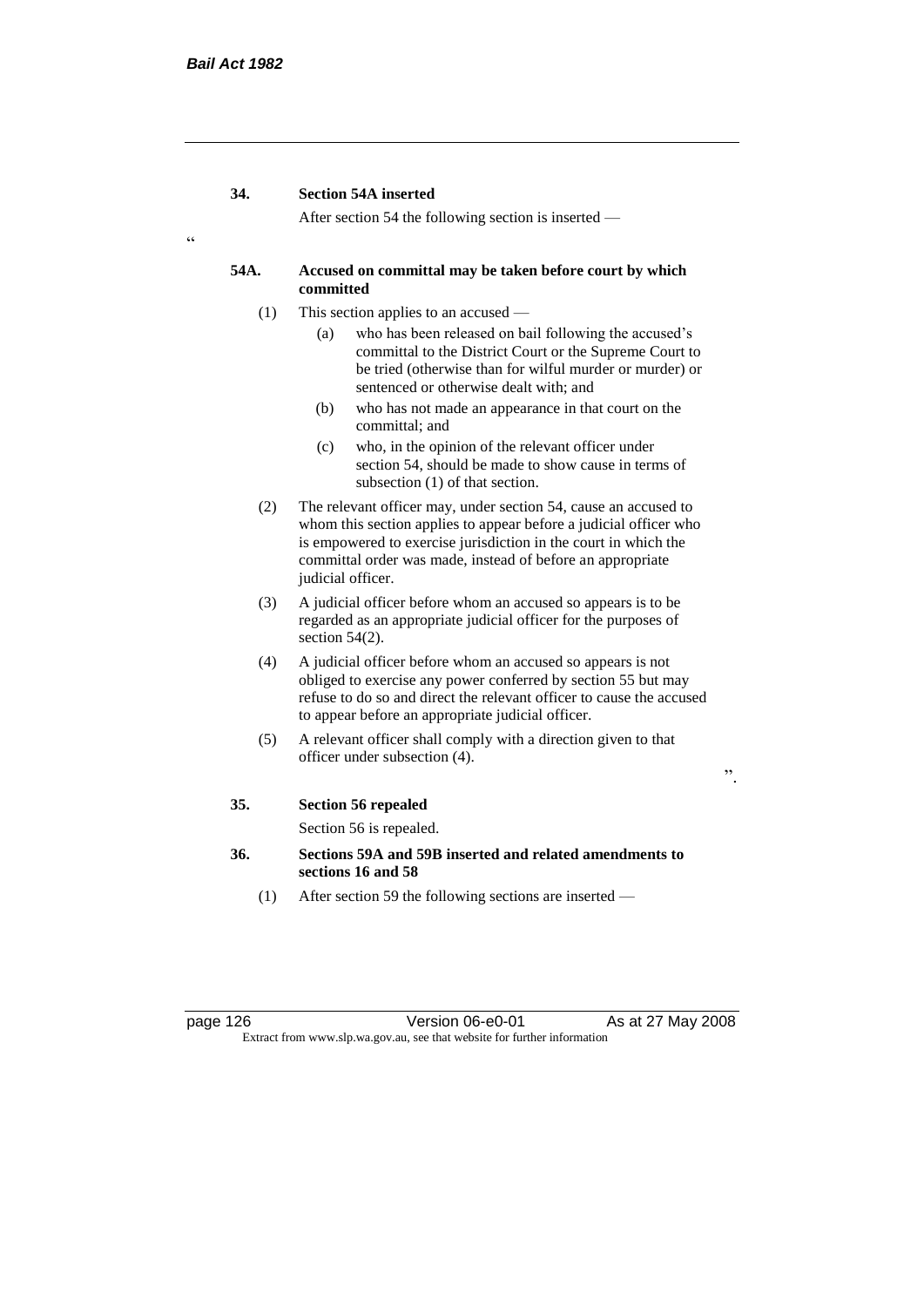## **59A. Where bail dispensed with, accused may be taken before judicial officer for reconsideration of matter**

 $(1)$  In this section —

 $\alpha$ 

"relevant officer" has the meaning given in section 54(1a).

- (2) Where the requirement for bail has been dispensed with for an accused under section 7A, the relevant officer may cause the accused to appear before an appropriate judicial officer for reconsideration of the matter, if the relevant officer has reasonable grounds to believe that the accused is not likely to appear at the time and place specified in a notice under section 13A(3).
- (3) Section 54(2), (2a), (3) and (4) apply, with necessary modifications, for the purposes of subsection (2).
- (4) The judicial officer before whom an accused appears under subsection (2) shall reconsider the accused's case and may, notwithstanding section 13 —
	- (a) again dispense with the requirement for bail; or
	- (b) grant bail; or
	- (c) refuse to grant bail,

in accordance with this Act, for the accused's appearance in court.

- $(5)$  If
	- (a) the court before which the accused is required to appear is the District Court, the Supreme Court or the Court of Appeal; and
	- (b) a police officer is satisfied that because of the urgency of the case it is not practicable for the prosecutor to exercise the power conferred by subsection (2),

the police officer may exercise that power.

(6) If a police officer, acting under subsection (5), exercises the power conferred by subsection (2), the police officer is to be regarded as the relevant officer for the purposes of this section.

## **59B. Warrant for arrest of absconding accused**

Where —

- (a) at any time after that specified in an accused's bail undertaking for an accused's appearance the accused has failed to comply with the requirements of the accused's bail undertaking mentioned in section 28(2)(a) or (b); or
- (b) an accused has failed to appear at the time and place specified in a notice under section 13A(3),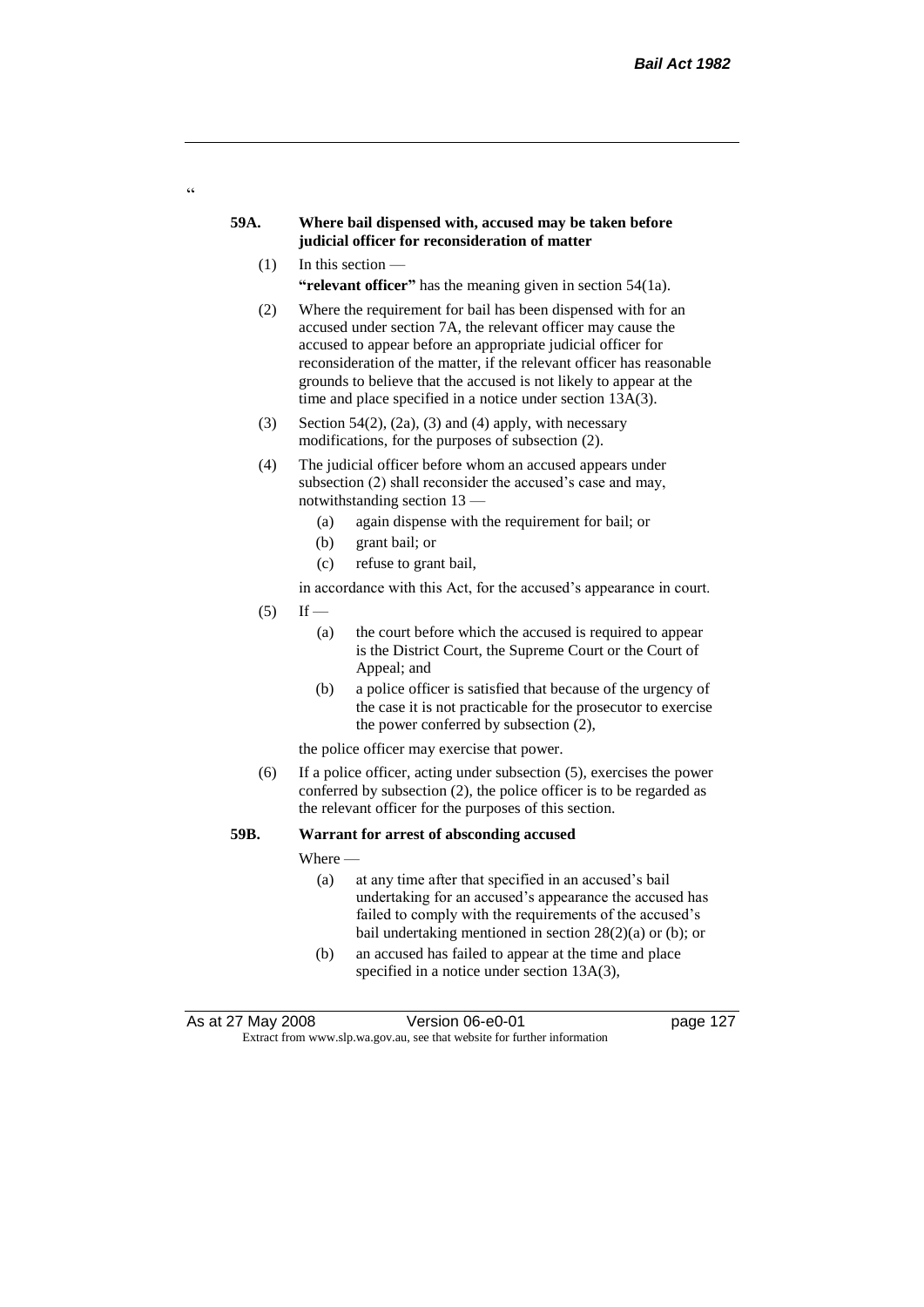|            | the court before which the accused was required to appear may<br>issue a warrant to arrest the accused and bring the accused before<br>that court or a court of like jurisdiction. |    |  |
|------------|------------------------------------------------------------------------------------------------------------------------------------------------------------------------------------|----|--|
| (2)        | Sections $16(2)(a)$ and $58(1)(a)$ are amended by deleting "56" and<br>inserting instead -                                                                                         |    |  |
|            | $\boldsymbol{\varsigma}$ $\boldsymbol{\varsigma}$<br>59B<br>$\overline{\phantom{a}}$                                                                                               |    |  |
| 37.        | <b>Section 60 amended</b>                                                                                                                                                          |    |  |
|            | Section 60 is amended as follows:                                                                                                                                                  |    |  |
|            | after "Where" by inserting —<br>(a)                                                                                                                                                |    |  |
|            | $\epsilon$<br>the residential address of ";                                                                                                                                        |    |  |
|            | in paragraph (a) by inserting after "bail" —<br>(b)                                                                                                                                |    |  |
|            | $\epsilon$                                                                                                                                                                         |    |  |
|            | or for whom the requirement for bail has been dispensed<br>with                                                                                                                    | ". |  |
|            | by deleting "his place of residence, employment or<br>(c)<br>business";                                                                                                            |    |  |
|            | by deleting "or surety undertaking" and inserting<br>(d)<br>$instead -$                                                                                                            |    |  |
| $\epsilon$ |                                                                                                                                                                                    |    |  |
|            | , surety undertaking or notice under section 13A(3), as the case<br>may be,                                                                                                        | ,, |  |
| 38.        | <b>Section 61 amended</b>                                                                                                                                                          |    |  |
|            | Section $61(2)(a)$ is amended by deleting "or by reason of<br>section 16".                                                                                                         |    |  |
| 39.        | <b>Section 66A amended</b>                                                                                                                                                         |    |  |
|            | Section 66A(1) is amended by inserting before paragraph $(b)$ —                                                                                                                    |    |  |
|            | $\epsilon$                                                                                                                                                                         |    |  |
|            | a function conferred by section 11(3) or $36(1)(a)$ ; or<br>(aa)                                                                                                                   | ,, |  |
| 40.        | Section 66B inserted and transitional provision                                                                                                                                    |    |  |
| (1)        | After section 66A the following section is inserted —                                                                                                                              |    |  |

page 128 **Decime 128** Version 06-e0-01 As at 27 May 2008 Extract from www.slp.wa.gov.au, see that website for further information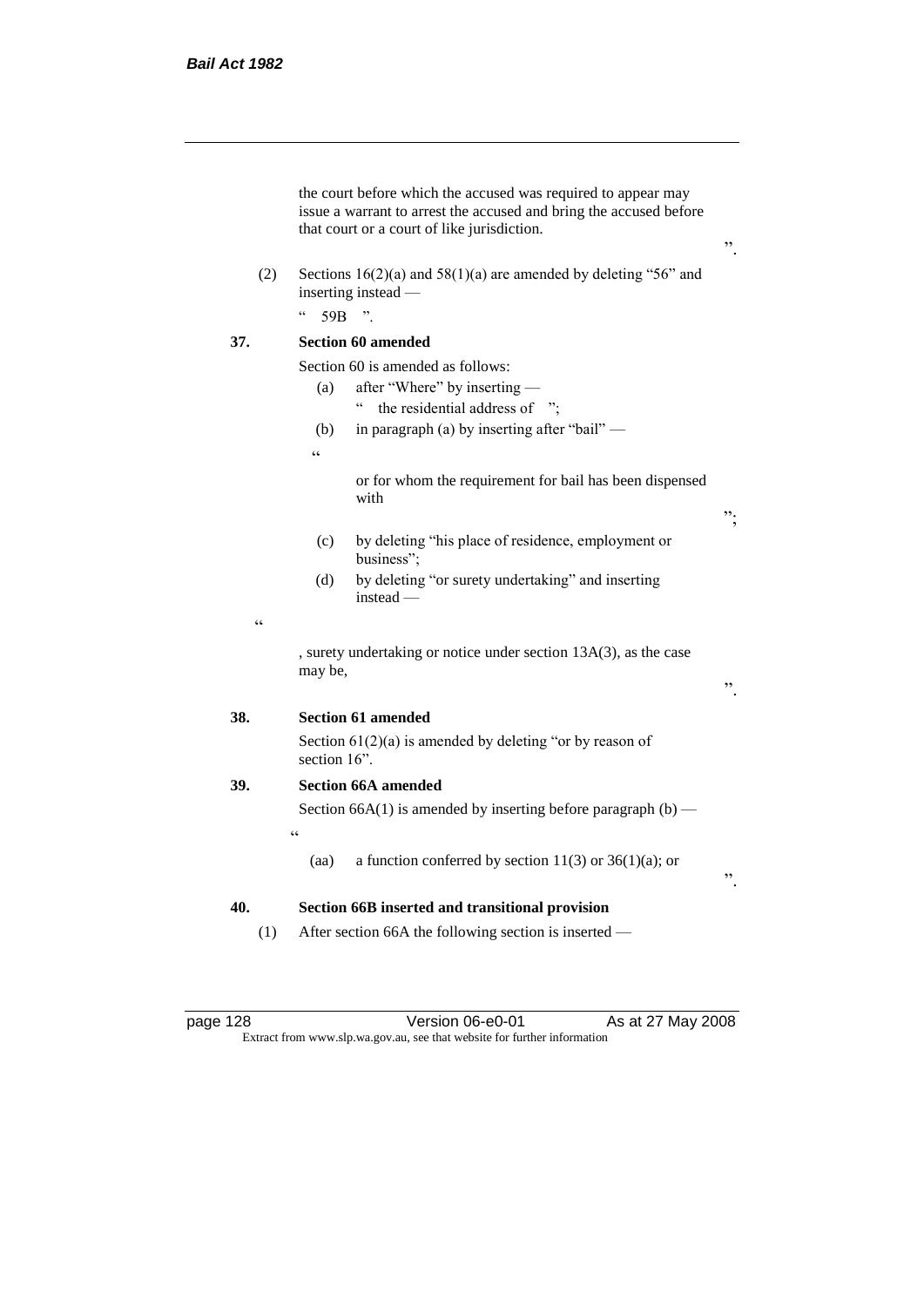## **66B. Use of video link or audio link**

- (1) In this section
	- **"audio link"** means facilities (including telephone) that enable, at the same time, a judicial officer or authorised officer at one place to hear the accused at another place and vice versa;
	- **"bail proceedings"** means any proceedings under this Act including —
		- (a) proceedings on a case for bail;
		- (b) proceedings relating to the variation or revocation of bail;
		- (c) proceedings on an application under section 48 or 49;
		- (d) proceedings on an appeal under section 15A or 53;
	- **"video link"** means facilities (including closed circuit television) that enable, at the same time, a judicial officer or authorised officer at one place to see and hear the accused at another place and vice versa.
- (2) Bail proceedings may be conducted by means of a video link or an audio link.
- (3) Without limiting subsection (2), if a provision of this Act requires or authorises an accused to be brought before, or appear before, a court, judicial officer or authorised officer, the accused may be brought before, or appear before, the court or officer by means of a video link or an audio link.
- (4) An audio link is not to be used under this section unless a video link is not available and cannot reasonably be made available.
- (5) Nothing in this section prevents a court, judicial officer or authorised officer from requiring that an accused be brought before, or appear before, the court or officer in person for the purposes of bail proceedings.

".

(2) The *Bail Act 1982* section 66B as inserted by subsection (1) applies in relation to any bail proceedings, as defined in section 66B, conducted after the commencement of this section irrespective of when those proceedings were initiated.

#### **41. Schedule 1 amended and transitional provisions**

(1) Schedule 1 is amended before the heading to Part A by deleting "Schedule 1" and "[Sections 13 and 17]" and inserting instead —

 $\epsilon$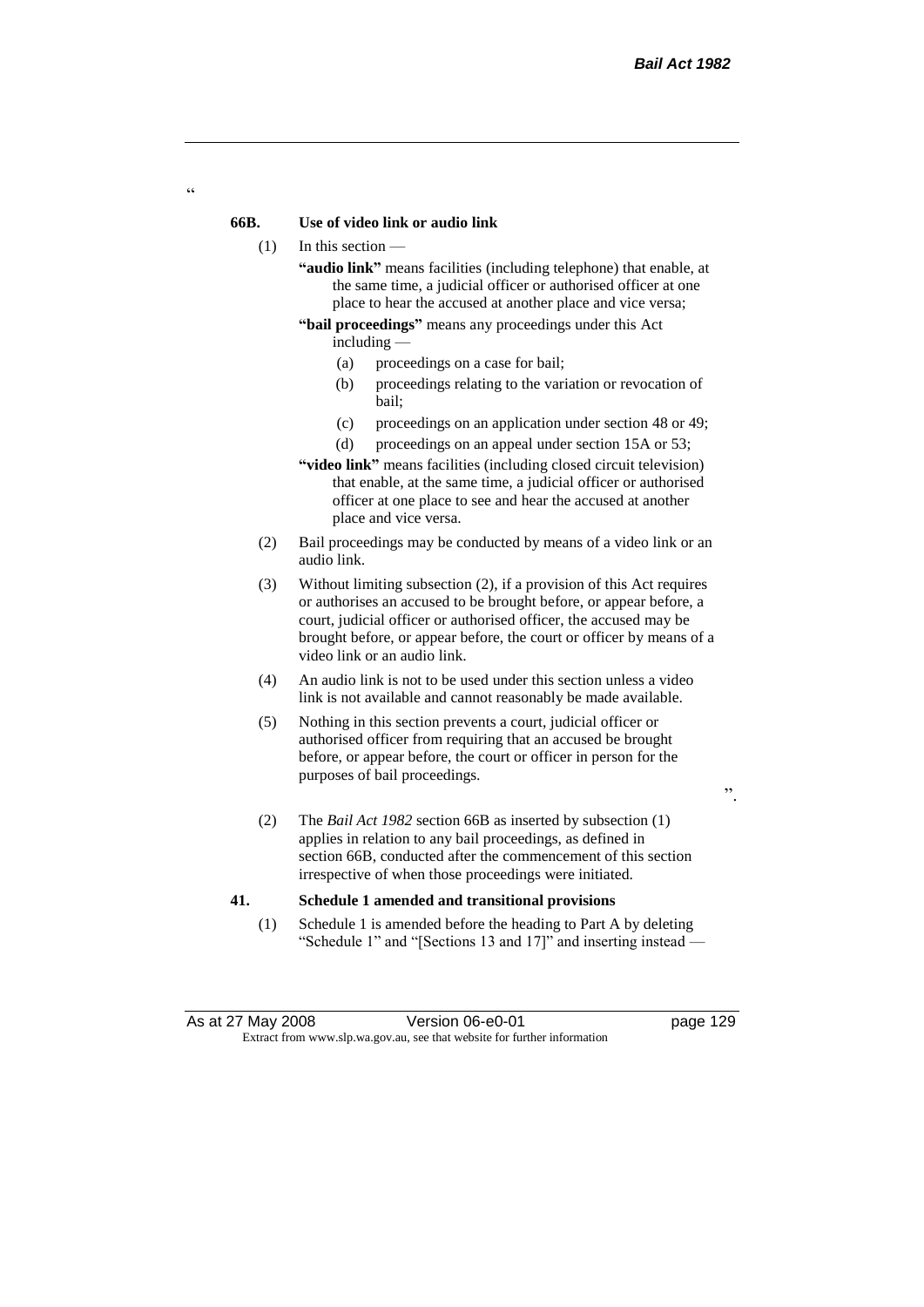"

"

"

.<br>ده

# **Schedule 1 — Jurisdiction as to bail and related matters**

[s. 13, 17]

- (2) Schedule 1 Part A is amended as follows: (a) by deleting the heading to that Part and inserting
	- instead —

## **Part A** — **Jurisdiction relating to bail**

- (b) in the heading to the First Column by deleting "referred to in section 13";
- (c) in the heading to the Second Column by inserting after "granted" —
	- " *or (where applicable) dispensed with* ".
- (3) Schedule 1 Part B is amended as follows:
	- (a) by deleting the heading to that Part and inserting instead —

#### **Part B** — **Cessation of powers relating to bail**

(b) by deleting clause 1 and inserting the following clauses instead —

### **1. Upon decision by Judge, power of other officers ceases**

 $(1)$  In this clause —

**"Judge"** means a Judge of the Supreme Court, the Children's Court or the District Court.

- (2) After a Judge has granted or refused bail for an appearance by an accused the power to grant bail for that appearance ceases to be vested in -
	- (a) any judicial officer whose jurisdiction is inferior to that of the Judge; or
	- (b) any authorised officer.

page 130 Version 06-e0-01 As at 27 May 2008 Extract from www.slp.wa.gov.au, see that website for further information

";

";

".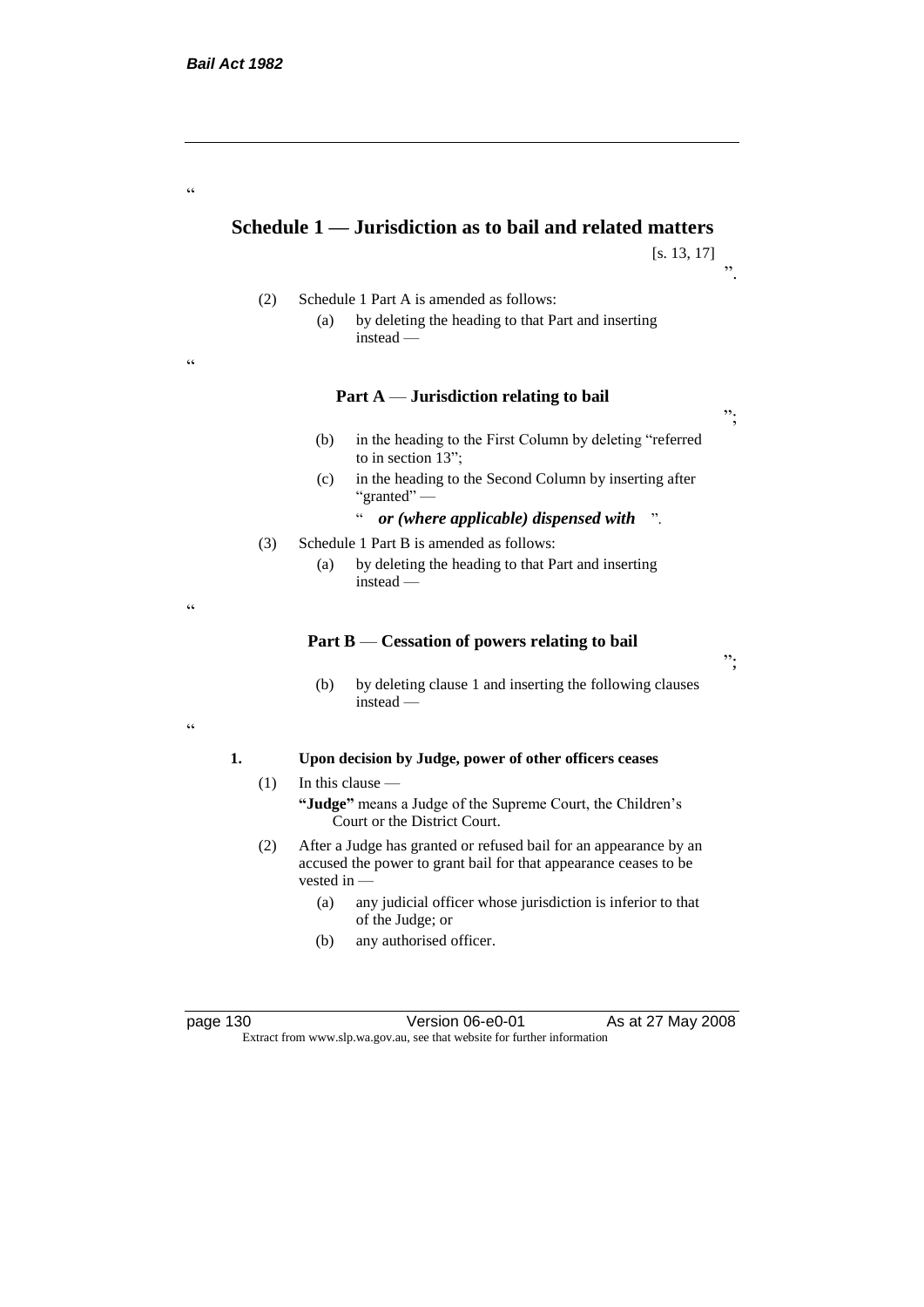(3) After a Judge has dispensed with the requirement for bail for an appearance by an accused the power to grant or refuse bail for that appearance ceases to be vested in any officer referred to in subclause  $(2)(a)$  or  $(b)$ .

#### **1A. Upon decision by Court of Appeal, other powers cease**

- After the Court of Appeal on an appeal under section 15A
	- (a) has granted or refused bail for an appearance by an accused, the power to grant or refuse bail for that appearance; or
	- (b) has dispensed with the requirement for bail for an appearance by an accused, the power to grant or refuse bail for that appearance,

ceases to be vested in any judicial officer or in any authorised officer.

- (c) in clause 2 by inserting after "to grant" , refuse or dispense with ";
- (d) in clause 2 by deleting "or refused" and inserting instead —
	- " , refused or dispensed with ";
- (e) by deleting clause 3 and inserting instead —

.<br>.

## **3. Cessation of power upon refusal of bail for initial appearance**

- (1) After an authorised officer has refused bail for an initial appearance by an accused, the power to grant bail for that appearance ceases to be vested in another authorised officer, but a justice may nevertheless grant bail for that appearance.
- (2) After a justice has refused bail for an initial appearance by an accused, the power to grant bail for that appearance ceases to be vested in an authorised officer or another justice.

(4) Schedule 1 Part C is amended as follows:

- (a) before clause 1 by deleting "Principles governing grant or refusal of bail";
- (b) in clause 1 by deleting "clause 3A" and inserting instead —
	- " clauses 3A and 3C ";
- (c) in clause  $2(3)(a)$  by deleting "clause 3A" and inserting instead —

As at 27 May 2008 Version 06-e0-01 Page 131 Extract from www.slp.wa.gov.au, see that website for further information

".

";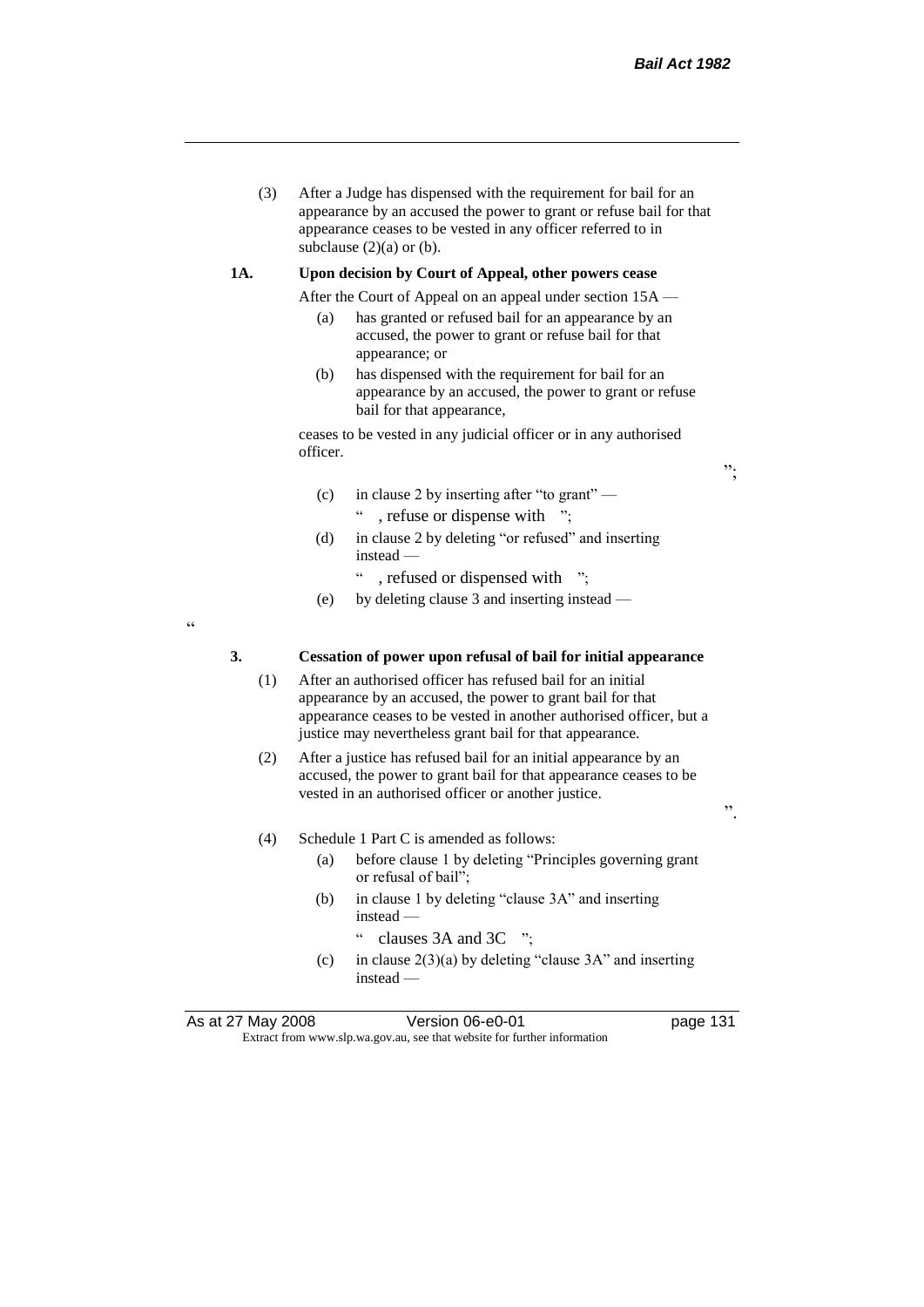- " clauses 3A and 3C ";
- (d) in clause  $3A(1)$ 
	- (i) by deleting "or 2" and inserting instead  $\degree$  , 2 or 4  $\degree$  :
	- (ii) by deleting paragraph (a) and "and" after it and inserting instead —
- $\epsilon$

(a) an accused is in custody —

- (i) awaiting an appearance in court before conviction for a serious offence; or
- (ii) waiting to be sentenced or otherwise dealt with for a serious offence of which the accused has been convicted;

";

";

and

(e) by inserting after clause 3B —

## $\epsilon$

## **3C. Bail in murder cases**

Notwithstanding clause 1, 2 or 4 or any other provision of this Act, where an accused is in custody —

- (a) awaiting an appearance in court before conviction for an offence of wilful murder or murder; or
- (b) waiting to be sentenced or otherwise dealt with for an offence of wilful murder or murder of which the accused has been convicted,

the judicial officer in whom jurisdiction is vested shall refuse to grant bail for the offence unless the judicial officer is satisfied  $that -$ 

- (c) there are exceptional reasons why the accused should not be kept in custody; and
- (d) bail may properly be granted having regard to the provisions of clauses 1 and 3 or, in the case of a child, clauses 2 and 3.
- (f) by deleting clause 4 and inserting instead —

page 132 Version 06-e0-01 As at 27 May 2008 Extract from www.slp.wa.gov.au, see that website for further information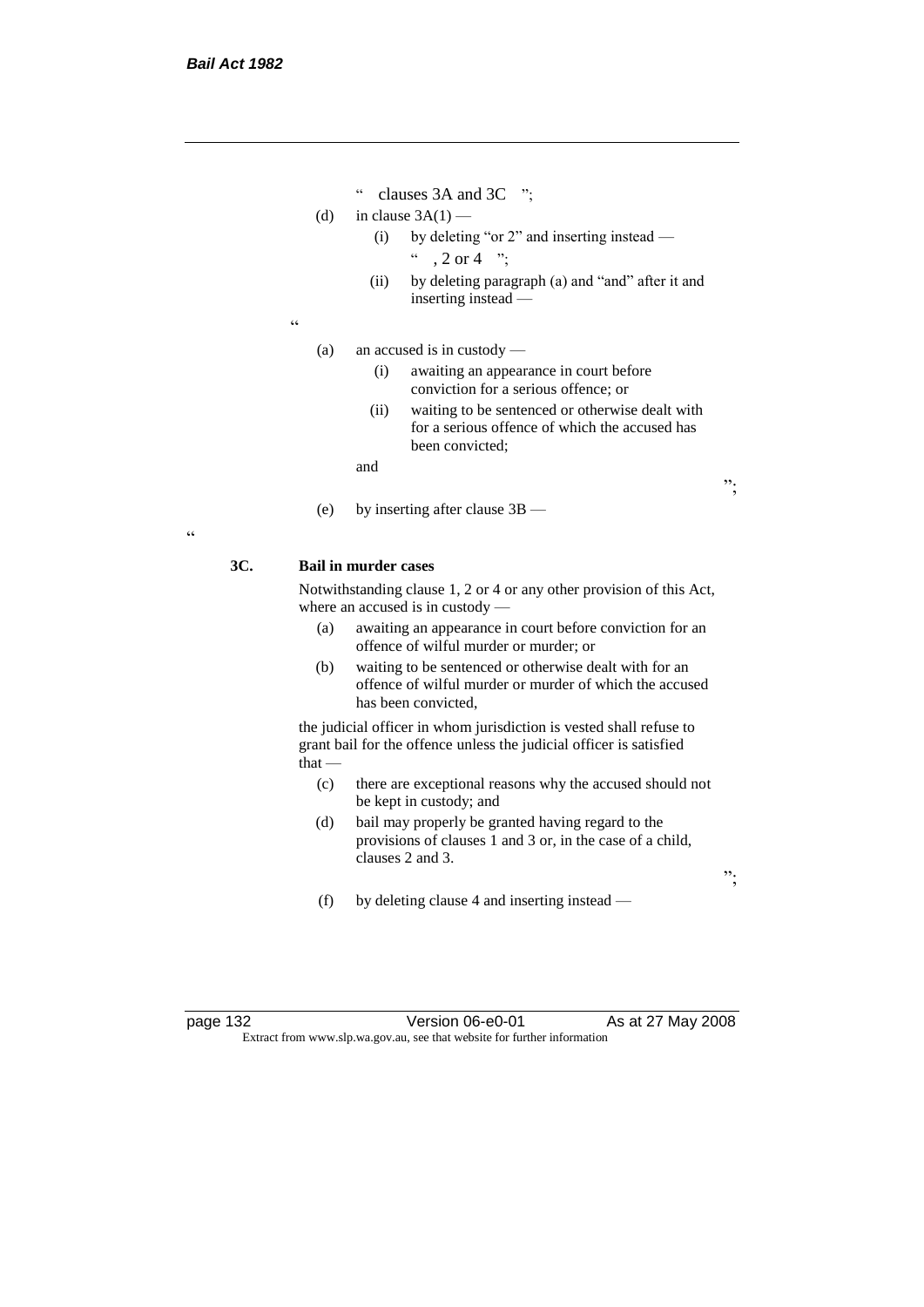";

## **4. Bail after conviction: accused awaiting sentence**

 $\alpha$ 

- (1) Subject to clauses 3A and 3C, the grant or refusal of bail to an accused, other than a child, who is in custody waiting to be sentenced or otherwise dealt with for an offence of which the accused has been convicted shall be at the discretion of the judicial officer in whom jurisdiction is vested, and that discretion shall be exercised having regard to the questions set out in clause 1 as well as to any others which the judicial officer considers relevant.
- (2) A child accused who is in custody waiting to be sentenced or otherwise dealt with for an offence of which the child accused has been convicted has the same right to be granted bail as a child accused referred to in clause 2(2), and the provisions of clause 2 apply accordingly.

## **4A. Bail after conviction: accused awaiting disposal of appeal**

In deciding whether or not to grant bail to an accused who is in custody waiting for the disposal of appeal proceedings, the judicial officer shall consider whether there are exceptional reasons why the accused should not be kept in custody, and shall only grant bail to the accused if satisfied that —

- (a) exceptional reasons exist; and
- (b) it is proper to do so having regard to the provisions of clauses 1 and 3 or, in the case of a child, clauses 2 and 3.
- (g) in clause 5 by deleting "4" and inserting instead  $4A$  ";
- (h) before clause 7 by deleting "Limitation on period of bail";
- (i) in clause 7 by deleting "7" and inserting instead  $4.30$  "
- (5) The *Bail Act 1982* Schedule 1 Part B clause 1A as inserted by subsection  $(3)(b)$  applies in respect of —
	- (a) a grant or refusal of bail; or
	- (b) a dispensation from the requirement for bail,

coming within that clause that occurs after the commencement of subsection (3)(b).

(6) The *Bail Act 1982* Schedule 1 Part B clause 3 as inserted by subsection (3)(e) applies in relation to a refusal of bail for an initial appearance that occurs after the commencement of subsection (3)(e).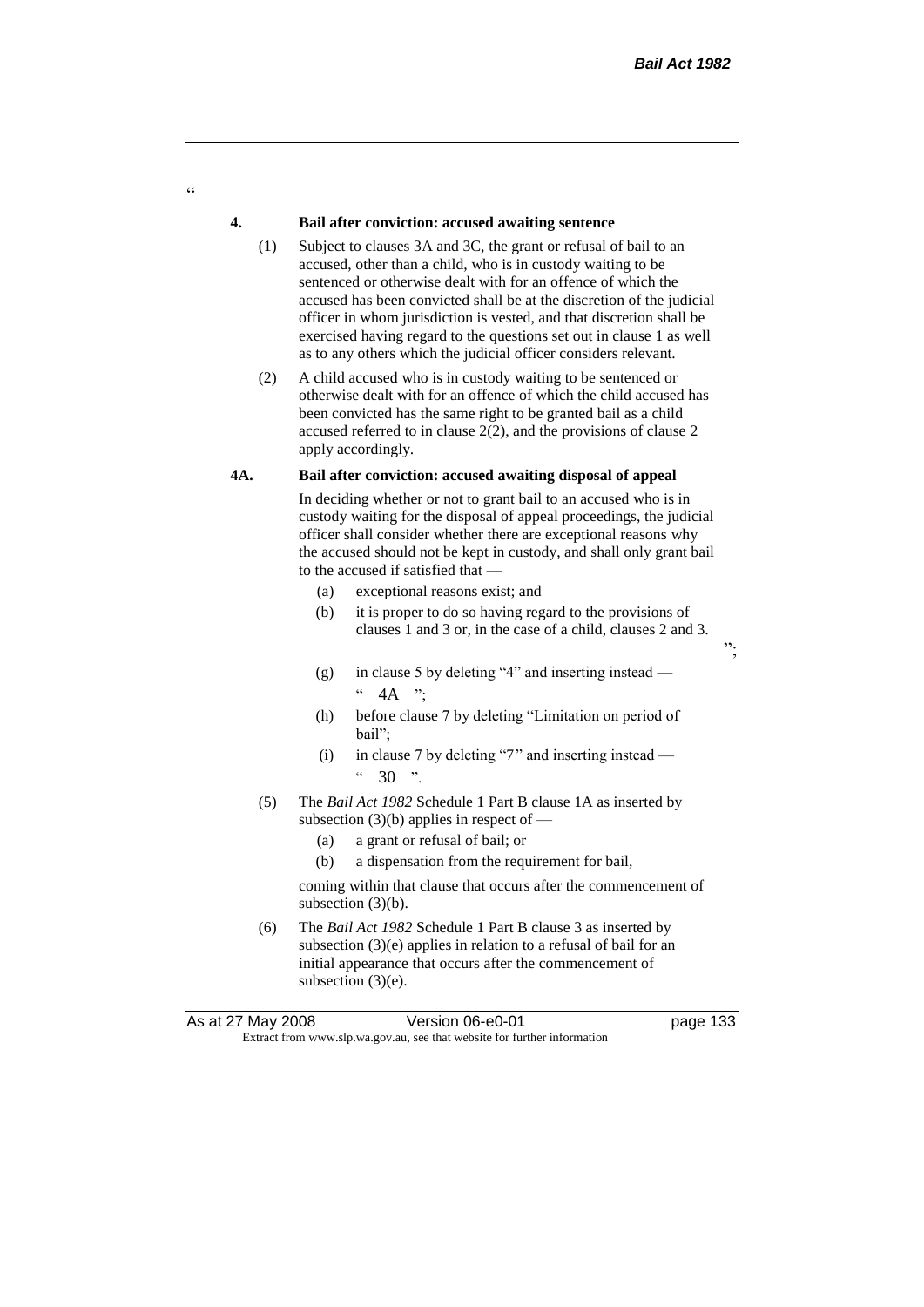.<br>.

"

- (7) The *Bail Act 1982* Schedule 1 Part C clause 3C as inserted by subsection (4)(e) applies to any consideration of a case for bail that occurs after the commencement of subsection (4)(e).
- (8) The *Bail Act 1982* Schedule 1 Part C clauses 4 and 4A as inserted by subsection (4)(f) apply to any consideration of a case for bail that occurs after the commencement of subsection (4)(f).
- (9) The *Bail Act 1982* Schedule 1 Part C clause 7 as amended by subsection (4)(i) applies to any grant of bail that occurs after the commencement of subsection (4)(i). Note: The heading to Schedule 1 Part C clause 7 is to be altered by deleting "7" and inserting instead "30".

## **42. Schedule 2 amended and transitional provision**

(1) Schedule 2 is amended by deleting "Schedule 2", "[Section 3(1)]" and "Serious offences" and inserting instead —

# **Schedule 2 — Serious offences**

 $[s. 3(1)]$ ".

(2) Schedule 2 item 1 is amended by inserting after the entry relating to *The Criminal Code* section 280 —

s. 283 Attempt to murder

".

# (3) A reference in —

- (a) the *Bail Act 1982* section 16A; or
- (b) the *Bail Act 1982* Schedule 1 Part C clause 3A or 3B,

to a serious offence includes a reference to an offence against *The Criminal Code* section 283 committed, or alleged to have been committed, before the commencement of this section.

## **43. Amendment of various references to prescribed forms**

(1) Sections  $8(1)(b)$  and  $26(4)(b)$  are each amended by deleting "a prescribed" and inserting instead —

" an approved ".

- (2) Sections 23 and 24(1)(a) are each amended by deleting "prescribed".
- (3) Section  $30(2)(b)$  is amended by deleting "prescribed" and inserting instead —

page 134 Version 06-e0-01 As at 27 May 2008 Extract from www.slp.wa.gov.au, see that website for further information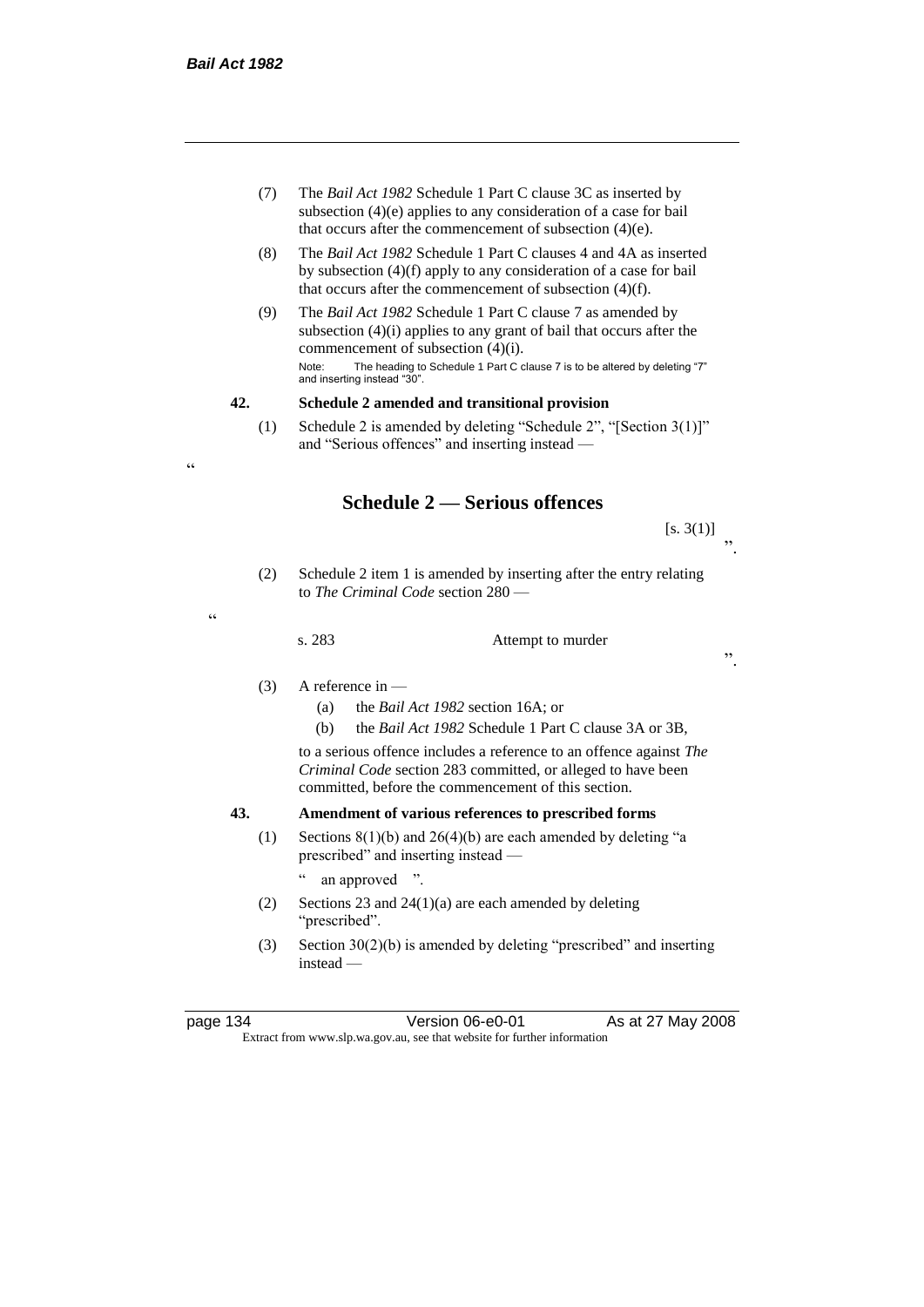- " approved ".
- (4) Schedule 1 Part C clause 2(3)(c) is amended by deleting "prescribed" and inserting instead —

approved

Note: The heading to section 8 is to be altered by deleting "prescribed" and inserting instead "approved".

## **44. Transitional regulations**

- (1) If this Part does not provide sufficiently for a matter or issue of a transitional nature that arises as a result of the amendments made to the *Bail Act 1982* by this Part, the Governor may make regulations (the **"transitional regulations"**) prescribing all matters that are required, necessary or convenient to be prescribed for providing for the matter or issue.
- (2) The transitional regulations may provide that specified provisions of the *Bail Act 1982* or this Part —
	- (a) do not apply; or
	- (b) apply with specified modifications,

to or in relation to any matter.

- (3) If the transitional regulations provide that a specified state of affairs is to be taken to have existed, or not to have existed, on and from a day that is earlier than the day on which the transitional regulations are published in the *Gazette* but not earlier than the commencement of this section, the transitional regulations have effect according to their terms.
- (4) In subsections (2) and (3) **"specified"** means specified or described in the transitional regulations.
- (5) If the transitional regulations contain a provision referred to in subsection (3), the provision does not operate so as  $-$ 
	- (a) to affect in a manner prejudicial to any person (other than the State or an authority of the State), the rights of that person existing before the day of publication of those regulations; or
	- (b) to impose liabilities on any person (other than the State or an authority of the State) in respect of anything done or omitted to be done before the day of publication of those regulations.

".

As at 27 May 2008 Version 06-e0-01 Page 135 Extract from www.slp.wa.gov.au, see that website for further information